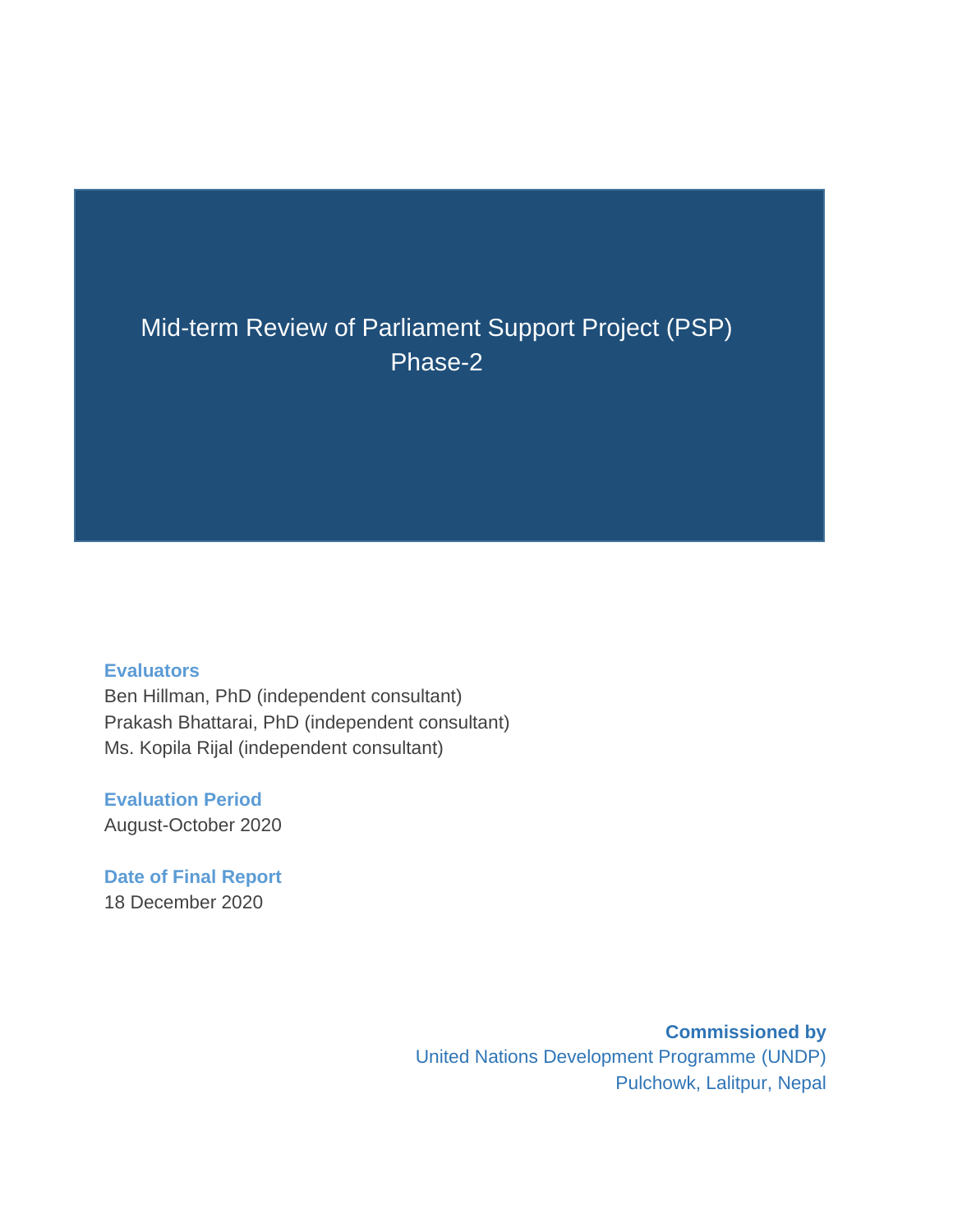#### **Disclaimer**

The views expressed in this publication are those of the authors and do not necessarily reflect the views of PSP, UNDP or its partners.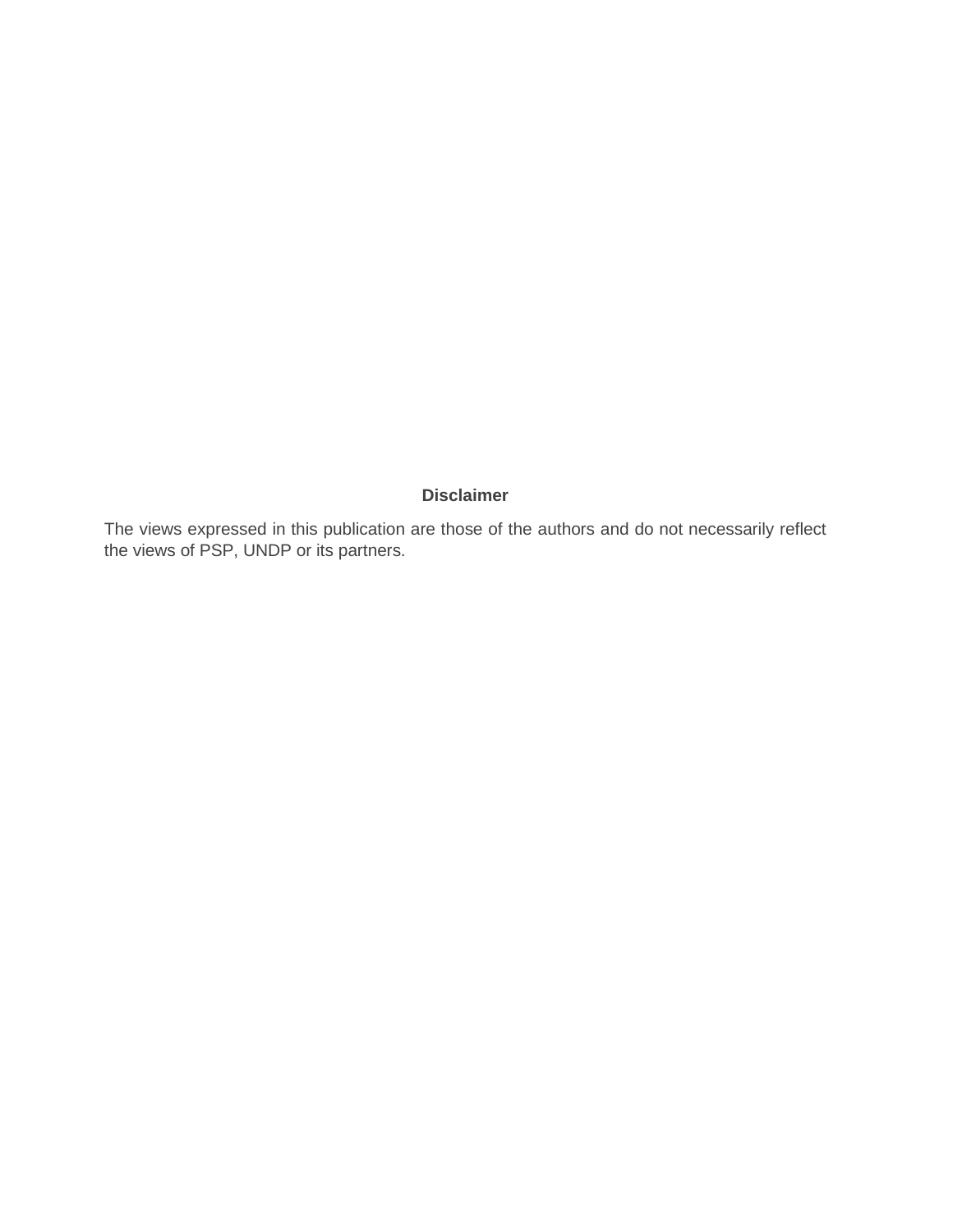### **Acknowledgements**

<span id="page-2-0"></span>The MTR team, Kopila Rijal, Prakash Bhattarai and Ben Hillman would like to express their thanks to the many project stakeholders and beneficiaries who generously gave their time to share their perspectives on the Parliament Support Project as well as their experiences and insights into Nepal's new federal parliamentary system and political institutional development. The findings and recommendations presented in this report are a synthesis of the feedback received from project stakeholders in Kathmandu and provinces, and do not attribute comments to specific individuals. Where quotations are provided, they mention the position of the respondent (e.g. staff of federal parliament secretariat), but not the individual's name. A list of people consulted for the review is included as an appendix.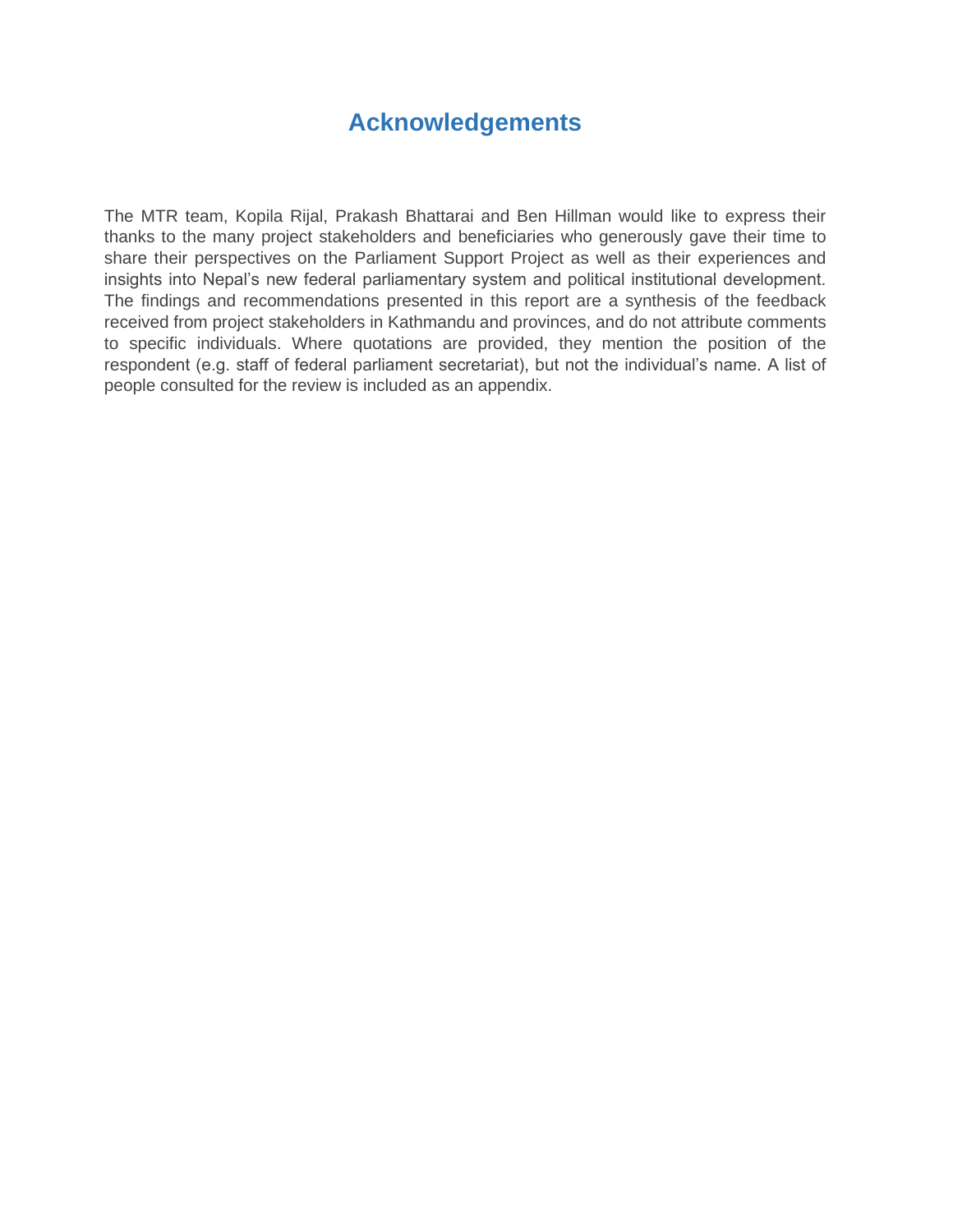## **Contents**

| 1.  |  |
|-----|--|
| 2.  |  |
| 3.  |  |
| 4.  |  |
| 5.  |  |
| 6.  |  |
|     |  |
|     |  |
|     |  |
|     |  |
|     |  |
|     |  |
|     |  |
|     |  |
|     |  |
|     |  |
|     |  |
| 7.  |  |
| 8.  |  |
|     |  |
| 9.  |  |
| 10. |  |
|     |  |
|     |  |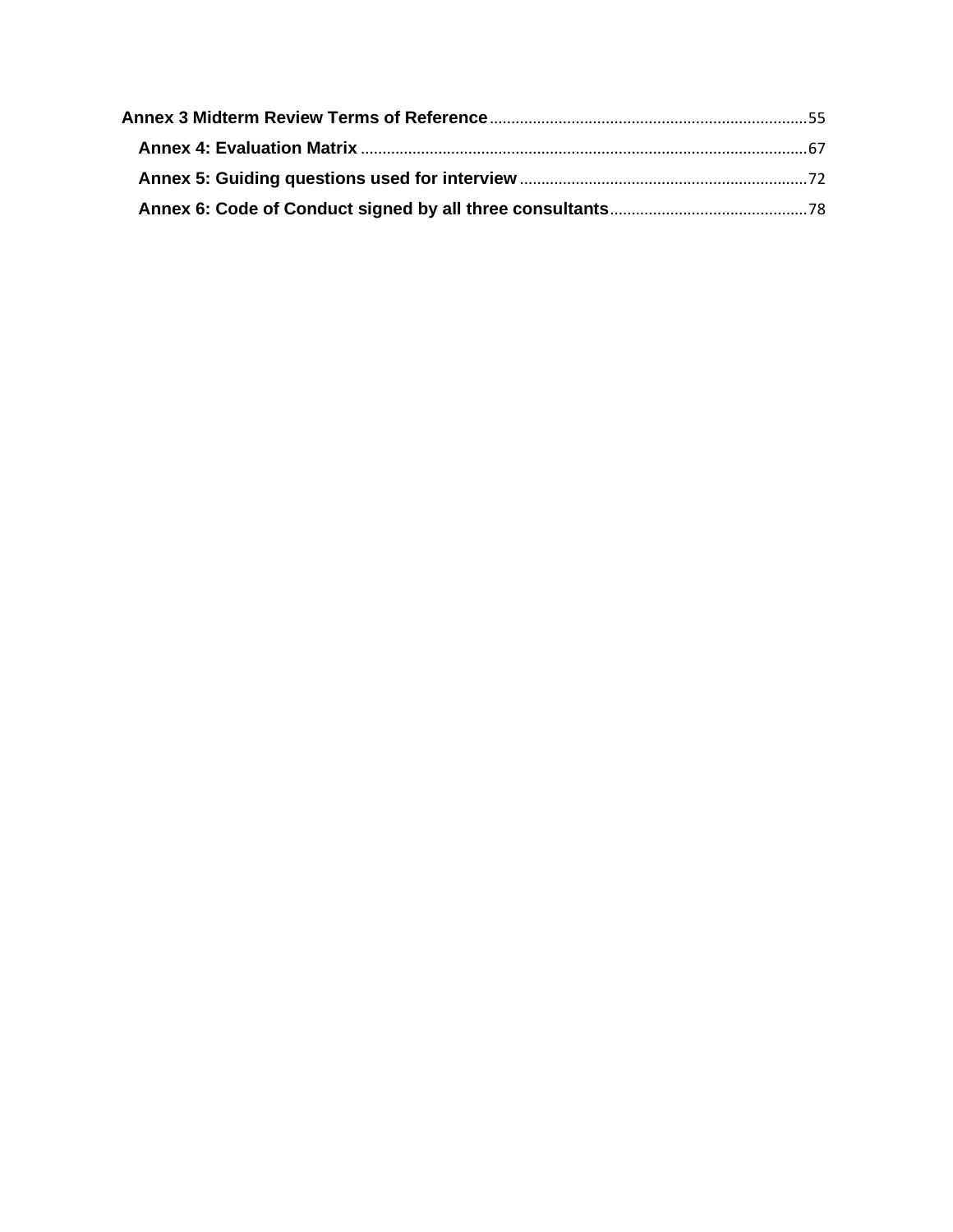# **Project and Evaluation Information Details**

<span id="page-5-0"></span>

|                                                                                  | <b>Project/outcome Information</b>                                                                                                                                                                                                                                                                                                                        |                   |  |  |  |
|----------------------------------------------------------------------------------|-----------------------------------------------------------------------------------------------------------------------------------------------------------------------------------------------------------------------------------------------------------------------------------------------------------------------------------------------------------|-------------------|--|--|--|
| <b>Project/outcome title</b>                                                     | <b>Parliament Support Project</b>                                                                                                                                                                                                                                                                                                                         |                   |  |  |  |
| <b>Atlas ID</b>                                                                  | 0049635                                                                                                                                                                                                                                                                                                                                                   |                   |  |  |  |
| <b>Corporate outcome and</b><br>output                                           | CPD outcome 2: By 2022, inclusive, democratic, accountable<br>and transparent institutions are further strengthened towards<br>ensuring the rule of law, social justice and human rights for all<br>particularly for vulnerable people<br>CPD Output 2.1: National level executive and legislative<br>branches of the Government and commissions have the |                   |  |  |  |
|                                                                                  | capacities and tools to implement the constitution, including<br>peaceful transition to federal structure.                                                                                                                                                                                                                                                |                   |  |  |  |
| <b>Country</b>                                                                   | Nepal                                                                                                                                                                                                                                                                                                                                                     |                   |  |  |  |
| <b>Region</b>                                                                    | Asia and the Pacific                                                                                                                                                                                                                                                                                                                                      |                   |  |  |  |
| Date project document<br>signed                                                  | 23 April 2018                                                                                                                                                                                                                                                                                                                                             |                   |  |  |  |
|                                                                                  | <b>Planned end</b><br><b>Start</b>                                                                                                                                                                                                                                                                                                                        |                   |  |  |  |
| <b>Project dates</b>                                                             | January 2018                                                                                                                                                                                                                                                                                                                                              | December 2022     |  |  |  |
| <b>Project budget</b>                                                            | US\$ 5,900,000                                                                                                                                                                                                                                                                                                                                            |                   |  |  |  |
| Project expenditure at the<br>time of evaluation                                 | USD 2,642,640                                                                                                                                                                                                                                                                                                                                             |                   |  |  |  |
| <b>Funding source</b>                                                            | Royal Norwegian Embassy in Nepal and UNDP TRAC                                                                                                                                                                                                                                                                                                            |                   |  |  |  |
| <b>Implementing party</b>                                                        | <b>UNDP Nepal</b>                                                                                                                                                                                                                                                                                                                                         |                   |  |  |  |
| <b>Evaluation information</b>                                                    |                                                                                                                                                                                                                                                                                                                                                           |                   |  |  |  |
| <b>Evaluation type (project/</b><br>outcome/thematic/country<br>programme, etc.) | Project                                                                                                                                                                                                                                                                                                                                                   |                   |  |  |  |
| Final/midterm review/<br>other                                                   | <b>Midterm Review</b>                                                                                                                                                                                                                                                                                                                                     |                   |  |  |  |
| <b>Period under evaluation</b>                                                   | <b>Start</b>                                                                                                                                                                                                                                                                                                                                              | <b>End</b>        |  |  |  |
|                                                                                  | 2018                                                                                                                                                                                                                                                                                                                                                      | 2020 (June)       |  |  |  |
| <b>Evaluators</b>                                                                | Kopila Rijal<br>Prakash Bhattarai<br><b>Ben Hillman</b>                                                                                                                                                                                                                                                                                                   |                   |  |  |  |
| <b>Evaluator email address</b>                                                   | kopilarijal@gmail.com<br>prakash.bhattarai@gmail.com<br>hillmanbt@gmail.com                                                                                                                                                                                                                                                                               |                   |  |  |  |
| <b>Evaluation dates</b>                                                          | <b>Start</b>                                                                                                                                                                                                                                                                                                                                              | <b>Completion</b> |  |  |  |
|                                                                                  | 20 August 2020                                                                                                                                                                                                                                                                                                                                            | 19 October 2020   |  |  |  |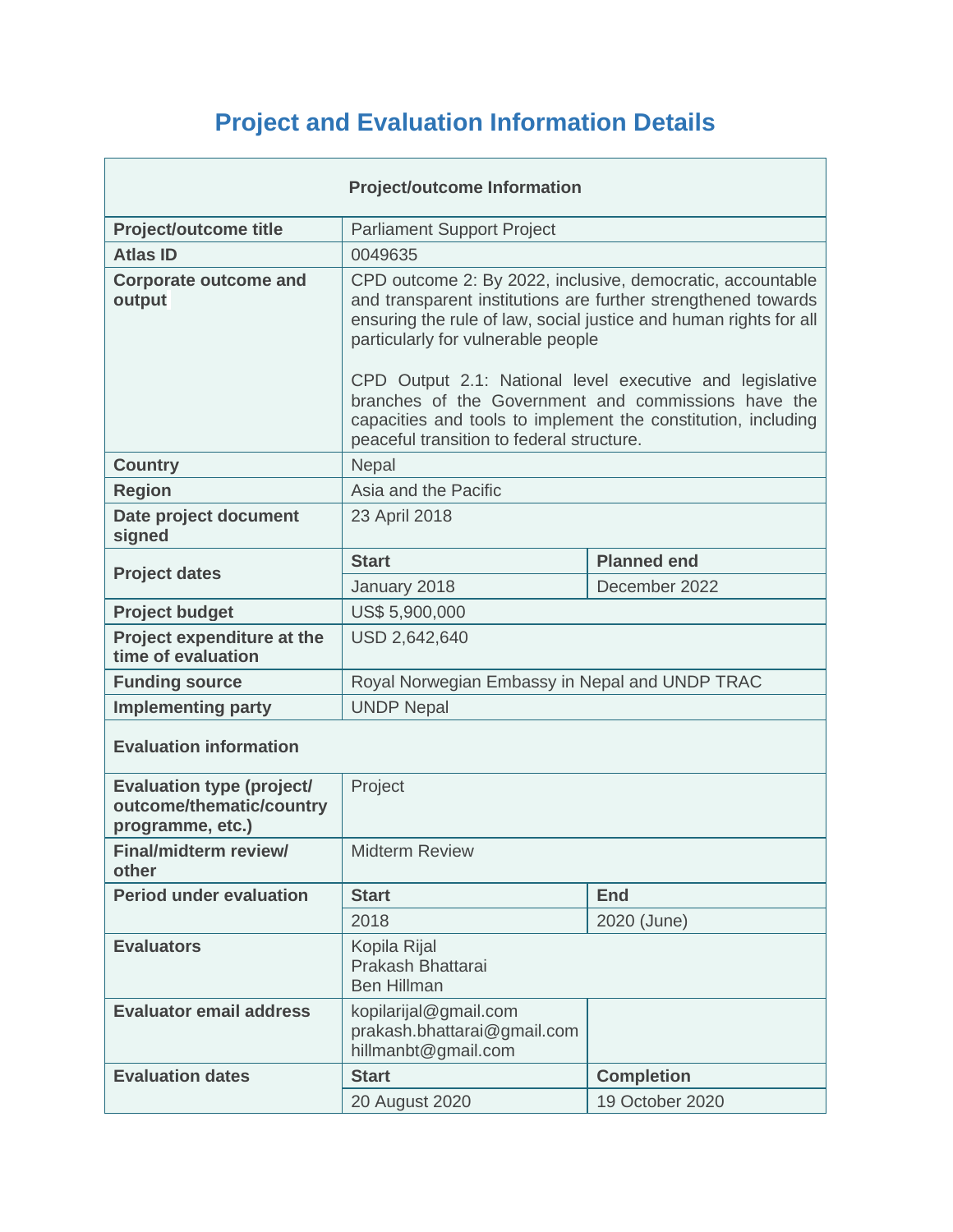# **Acronyms and Abbreviations**

<span id="page-6-0"></span>

| A2J           | Enhancing Access to Justice through Institutional Reform Project |
|---------------|------------------------------------------------------------------|
| <b>CPD</b>    | <b>Country Programme Document</b>                                |
| <b>DIM</b>    | <b>Direct Implementation Modality</b>                            |
| <b>ESP</b>    | <b>Electoral Support Project</b>                                 |
| <b>FP</b>     | <b>Federal Parliament</b>                                        |
| <b>GESI</b>   | <b>Gender Equity and Social Inclusion</b>                        |
| <b>LP</b>     | Legislature-Parliament                                           |
| <b>MMP</b>    | Mixed Member Proportional Representation                         |
| <b>MTR</b>    | <b>Mid-term Review</b>                                           |
| <b>NHRC</b>   | National Human Rights Committee                                  |
| <b>NORAD</b>  | Norwegian Agency for Development Cooperation                     |
| <b>PA</b>     | <b>Provincial Assemblies</b>                                     |
| <b>PAC</b>    | <b>Public Accounts Committees</b>                                |
| <b>PLGSP</b>  | Province and Local Government Support Programme                  |
| <b>PFM</b>    | public financial management                                      |
| <b>PSP</b>    | <b>Parliamentary Support Project</b>                             |
| <b>RRF</b>    | <b>Results and Resources Framework</b>                           |
| <b>SDGs</b>   | Sustainable Development Goals                                    |
| <b>ToC</b>    | Theory of Change                                                 |
| <b>TRAC</b>   | Target for Resource Assignment from Core                         |
| <b>UNDAF</b>  | United Nations Development Assistance Framework                  |
| <b>UNDP</b>   | United Nations Development Programme                             |
| <b>IDPGWG</b> | International Development Partner GESI working Group             |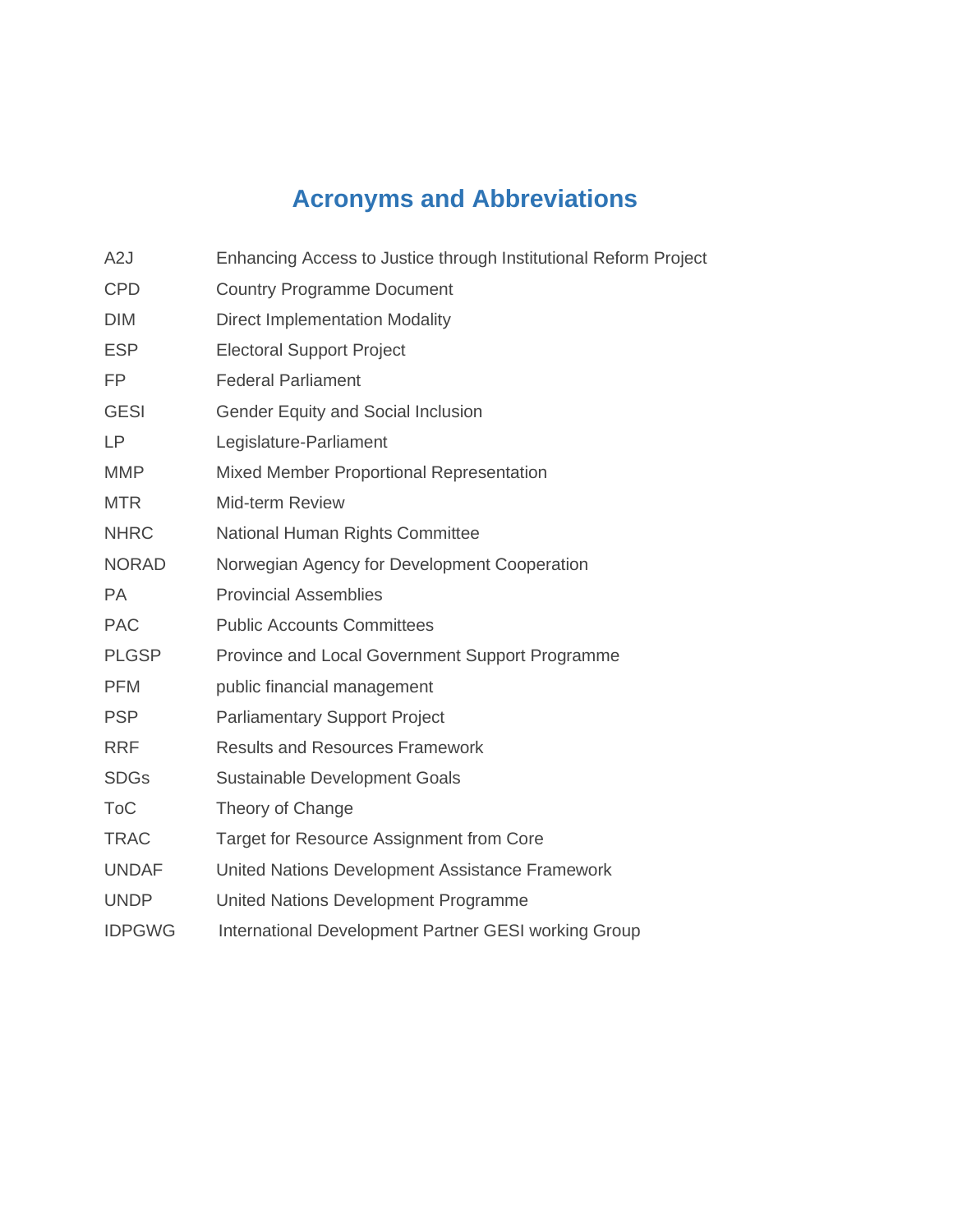### **Executive Summary**

<span id="page-7-0"></span>In 2015, Nepal adopted a new Constitution that lay the foundation for a federal parliamentary system of government. The Constituent Assembly was transformed into a Legislature-Parliament (LP) of 601 members that was to be responsible for developing and operationalizing the new parliamentary structure until fresh parliamentary elections could be held. The constitution also assigned the LP with the substantial task of making and revising more than 300 new laws for implementation of the Constitution. To support the LP in exercising its new functions and duties, the United Nations Development Programme (UNDP) designed and launched the Parliament Support Project (PSP). The project commenced on 1 September 2015 and was originally designed to operate until December 2019.

The election of the bicameral Federal Parliament (FP) and unicameral Provincial Assemblies (PAs) for seven provinces, which took place in late 2017, gave mandate to form and operate the Federal Parliament and seven Provincial Assemblies from 2018. This was also the year when the United Nations and UNDP introduced new plans and support strategies for the next five years in the form of the UN Development Assistance Framework (2018-2022)<sup>1</sup> and the UNDP's Country Programme Document (2018-2022)<sup>2</sup>. In line with the changed political and administrative context, the scope to of the Parliament Support Project was expanded so that it could provide ongoing support to the new legislative bodies. Project duration was extended accordingly, through December 2022.

In its current extension phase (2018-2022), the project seeks to strengthen the new parliamentary institutions as well as the individual capacities of the newly elected Members of Parliament (MPs) to discharge their duties as parliamentarians (i.e., to formulate and review new policies and laws, to perform oversight of government, and to represent the diverse population of Nepal).

The MPs at the Federal Parliament and Provincial Assemblies and the officials at their secretariats are the target group of the project while the public, Civil Society Organizations (CSOs) and journalists are the stakeholders of the project. The Project is being implemented by the UNDP under the Direct Implementation Modality (DIM) and in partnership with the Federal parliament and Provincial Assemblies.

This report presents findings from the Midterm Review (MTR), which UNDP commissioned in August 2020 to assess progress made by the project up to its midpoint (January 2018 – June 2020). The review provides the opportunity to assess the implementation approaches, progress made, and challenges encountered, identify and document lessons learnt and make recommendations to improve the future course of action and the project intervention approaches. The findings of the review will assist UNDP and stakeholders to monitor progress and identify areas for improvement. The Midterm Review was conducted in accordance with UNDP's Evaluation Guidelines 2019 and followed OECD/DAC standard revised evaluation criteria. The primary audience of this report is UNDP Country Office, Federal Parliament and Provincial Assemblies, Parliament Secretariats, Donor, CSOs and other relevant stakeholders.

<sup>1</sup> <https://www.np.undp.org/content/dam/nepal/docs/legalframework/UNDAF%202018-2022.pdf>

<sup>2</sup> [https://www.np.undp.org/content/nepal/en/home/library/legal\\_framework/cpd-nepal-2018-to-2022.html](https://www.np.undp.org/content/nepal/en/home/library/legal_framework/cpd-nepal-2018-to-2022.html)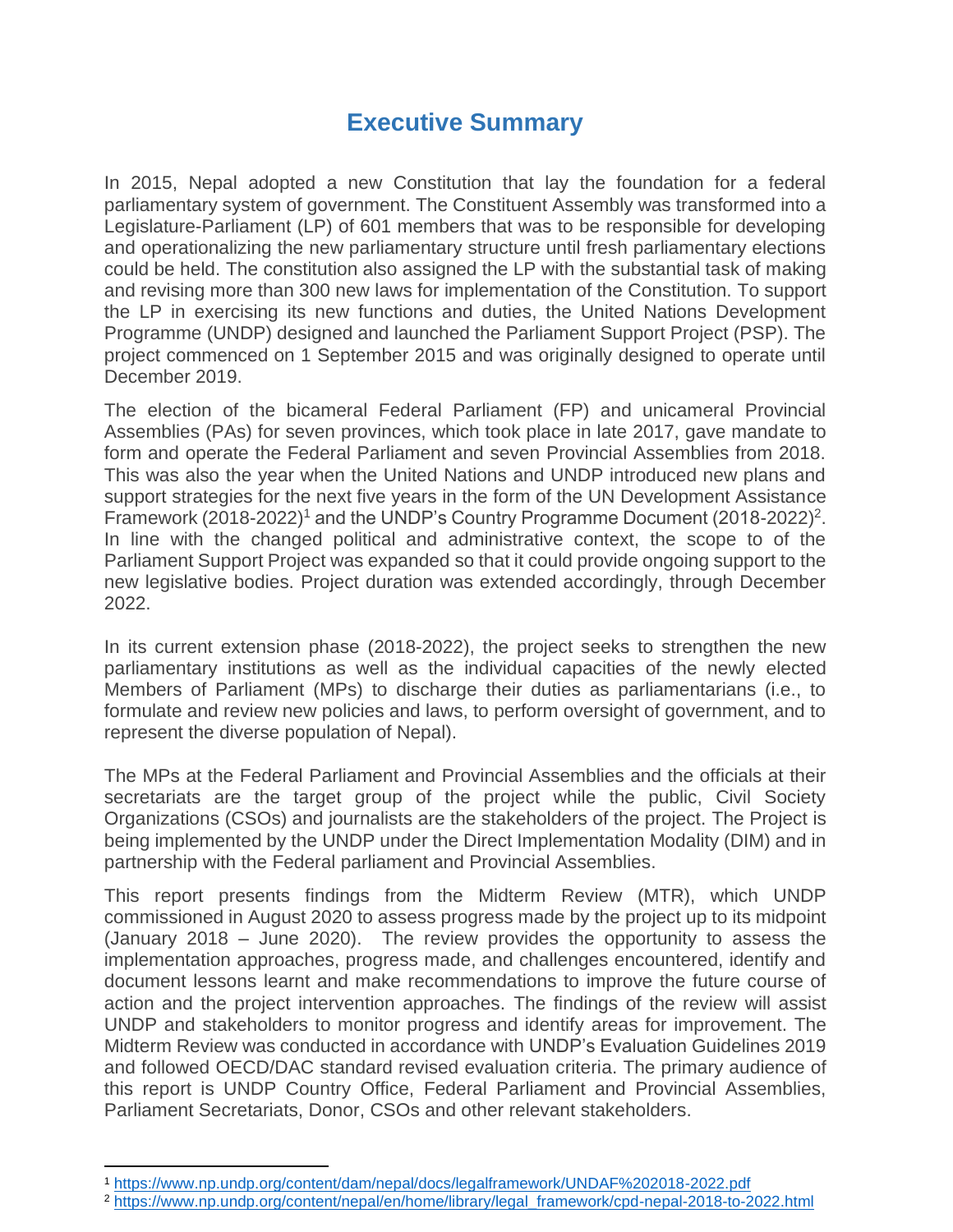The evaluation provides an overall assessment of project performance and offers suggestions and recommendations to improve interventions during the remainder of the Project. The primary audience of this report is UNDP Country Office, Federal Parliament and Provincial Assemblies and their Secretariats, Donor, CSOs and other relevant stakeholders. It is expected that relevant stakeholders in general and UNDP in particular will duly consider, prepare a detailed management response for the incorporation of the recommendations and lessons from this review to further improve the performance of project interventions in the remaining period of the project.

The review was conducted over several weeks between August and October 2020. Given the qualitative nature of the intervention's goals, the evaluation used a descriptive approach in assessing progress against indicators and an interpretive approach in assessing impact. The MTR team used Project documents and extensive interviews with Project beneficiaries and stakeholders to triangulate information. (See Annex 1 for respondent details and Annex 2 for a full list of documents reviewed). Each member of the MTR team conducted separate inquiries and interviews, and the team jointly analysed the data and information collected. GESI specialist Kopila Rijal guided the team in collecting and analysing GESI-related performance data. The MTR team grounded the evaluation in UNDP Quality Standards for Programming, and adopted the UNDPrecommended rating scale to assess performance against each of the key performance criteria.

Overall, the MTR team found PSP to be a timely initiative that provided critical support to Nepal's new Federal Parliament (and later) to its provincial assemblies. Project deliverables were based on a thorough needs assessment of the federal parliament and provincial assemblies that identified a vision for outcome-level change that was subsequently articulated in the project's Theory of Change (ToC), namely that parliament would become a "capable institution responding to the needs and concerns of the public including women, youth and marginalized groups by assuming its role as a law/policy making and oversight body and in fostering constitutional implementation."

The PSP has made important contributions to the institutional development of Nepal's new Federal Parliament and Provincial Assemblies. The Project has supported the thematic work of Parliamentary Committees and strengthened the operational capacities of the parliamentary secretariats. PSP has also equipped many women MPs and MPs from marginalized groups with the skills they need to perform their representative, legislative and oversight functions. Project beneficiaries and stakeholders were overwhelming positive in their feedback about PSP, recognizing the Project as a timely intervention by a trusted inter-governmental body. As the Federal Parliament has strengthened, the project has redirected resources to Provincial Assemblies where UNDP is strongly and uniquely placed to assist the new legislative bodies. PSP has also demonstrated agility and effectiveness in its COVID response, providing much needed technical and logistical support to parliamentary bodies to ensure they are able to conduct their work remotely. This has included public consultations and hearings, as well as centre-provincial coordination on legislative matters, policy review and investigations.

The evaluators found the design and implementation of PSP to be strategically aligned to the SDGs and to Nepal's development needs. The Project is demand-driven, sensitive to gender equality and social inclusion as well as human-rights based approaches to programming. The Project is on track to meet many, but not all of the targets specified in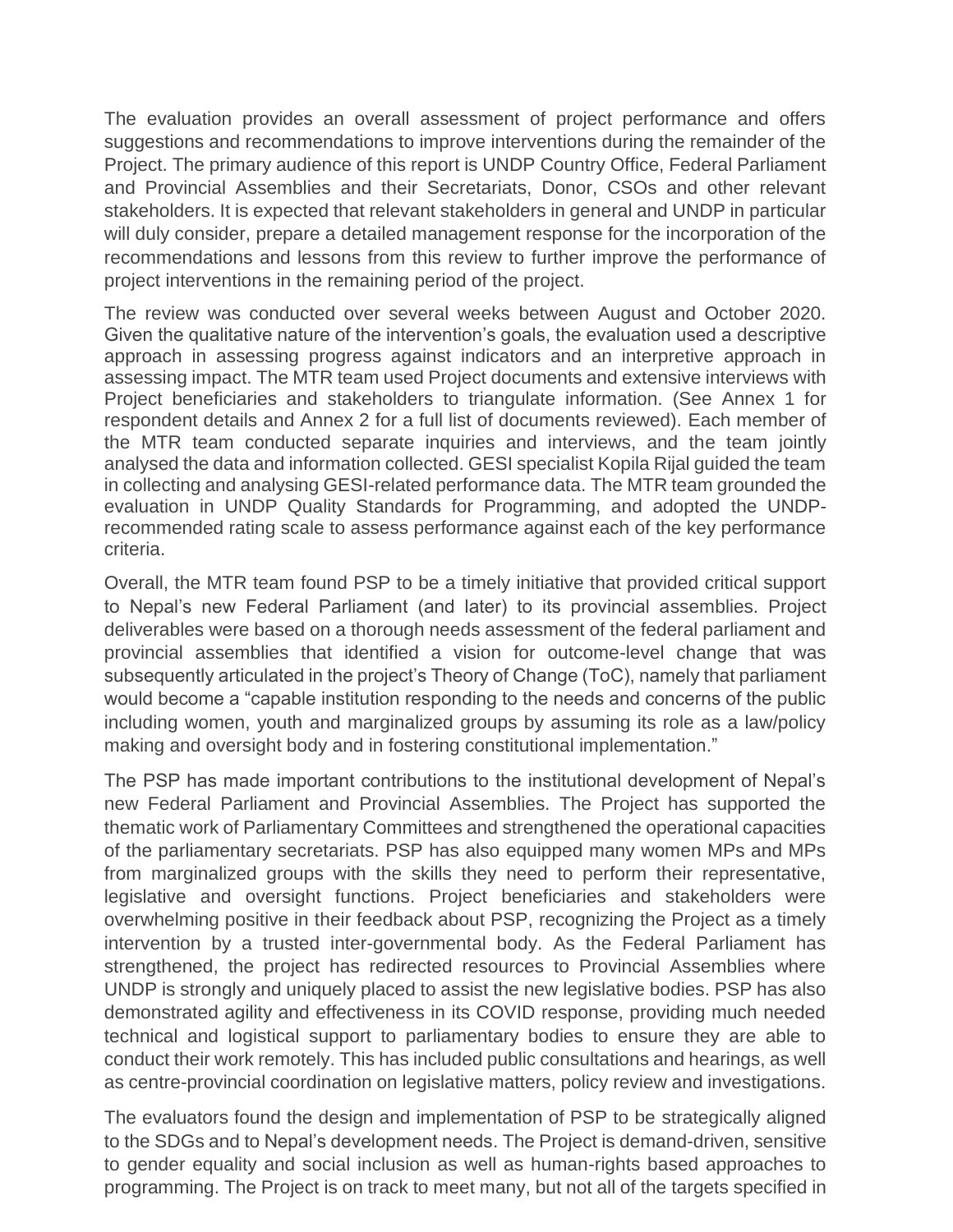the Results and Resources Framework (RRF). Changes to programme activities have been made in response to evolving needs identified by the Federal Parliament and Provincial Assemblies and in response to the COVID pandemic. The changes have demonstrated admirable agility but have also stretched the Project's resources. For the remainder of the phase, it is recommended that the Project team revisit the Theory of Change and RRF to reflect on ways in which limited resources can be used most strategically to achieve Project goals. Given the significant changes to the political, social and economic development context, a SWOT analysis would be a useful exercise to undertake as part of the reflection.

### **Recommendations**

**Recommendation 1:** The project would benefit from increased communication and coordination with other development partners. Regular meetings (even if informal) would help to prevent duplication of activities and minimize opportunities for rivalry and donor shopping. UNDP might consider taking the lead in remapping current and proposed parliamentary support activities by other development partners.

**Recommendation 2:** RRF indicators and targets should be revisited (notably indicators under Outputs 1.3, 2.4, 3.4, 4.1 and 4.6) so that the Project is not set up to fail. Contributions are clearly being made toward all five outputs, but in evaluating progress against many targets as they are presently articulated, the Project will either (a) not be able to achieve the target, or (b) not be able to demonstrate that the target has been met.

**Recommendation 3:** Along with Federal Parliament, the Project should continue to expand its support to provincial assemblies where support is greatly needed and being requested.

**Recommendation 4:** Future support to provincial assemblies will require a strategy since PA needs are many and varied and the Project funding is already stretched. In supporting PAs, it would be prudent to seek more synergies with local democratic governance programmes such as PLGSP.

**Recommendation 5:** The project should be more realistic in determining output indicators, including targets for women MPs and MPs from marginalized groups. The Project should revisit the Theory of Change and identify progress markers and milestones that can be used to design future support activities. For the remainder of the Phase it is recommended that the Project team revisit the Theory of Change and RRF to reflect on ways in which limited resources can be used most strategically to achieve Project goals. Given the significant changes to the political, social and economic development context, a SWOT analysis would be a useful exercise to undertake as part of the reflection. The M&E plan (and RRF) should focus on outcome-level reporting and on identifying behavioural change. The current focus is largely on activities and outputs. Annual and semi-annual progress reports should also report on outcomes and not only activities completed/numbers in attendance. Project reporting should consistently include GESI disaggregated data.

**Recommendation 6:** With guidance from the Country Office, the Project should invest more resources in documenting lessons learned for the benefit of the remainder of the Phase as well as for similar projects in Nepal and other jurisdictions in the future. The M&E plan should be improved to capture information about knowledge transfer and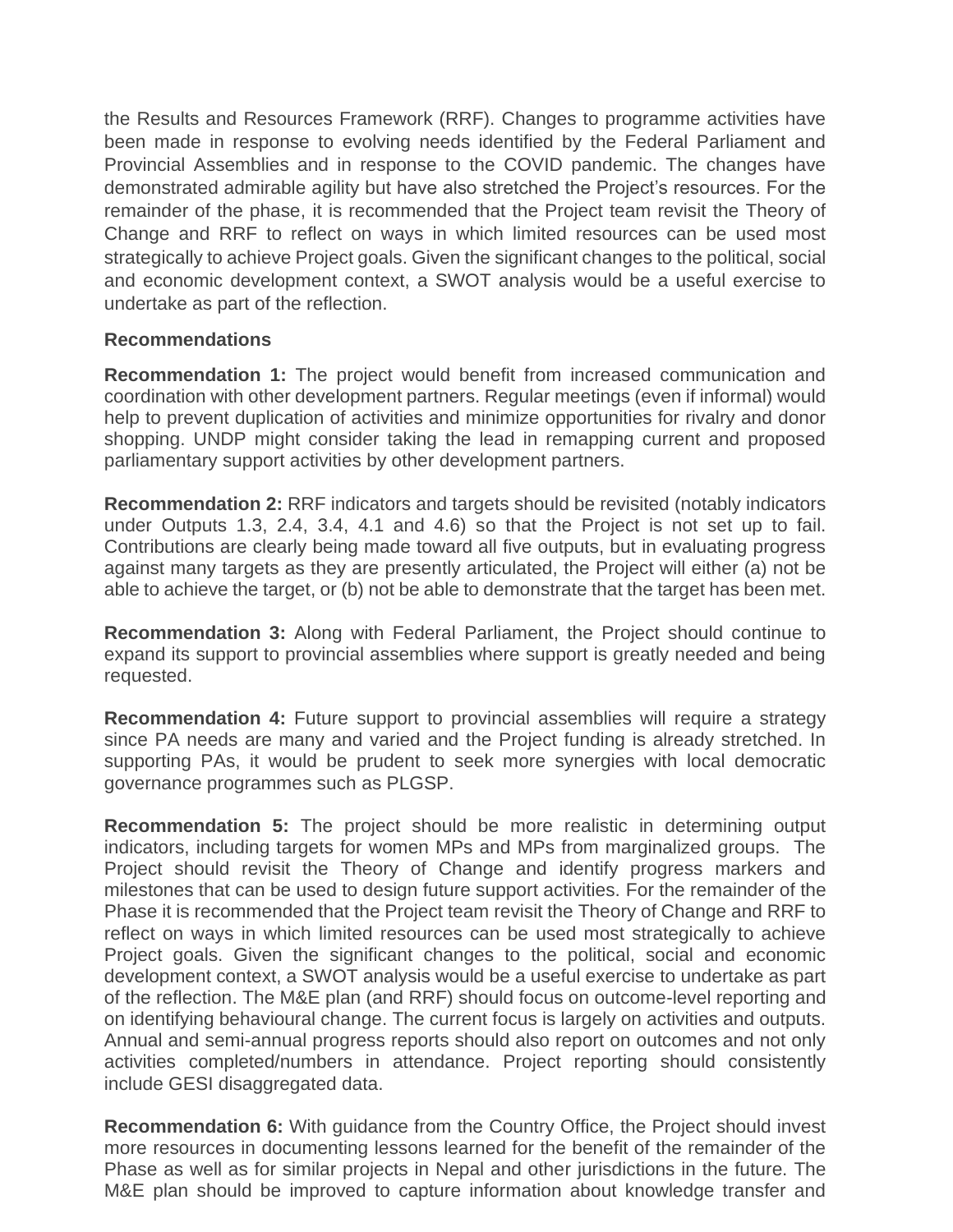application. The Project might consider engaging a specialist in knowledge transfer and knowledge management to assist with this process.

**Recommendation 7:** In the remainder of this phase, the Project needs to develop its exit strategy to ensure the legacy of its investments. This should include steps for management of knowledge and transfer of training materials, as well as maintenance of ICT infrastructure. The exit strategy might also consider strengthened partnerships with CSOs to promote and support effective coordination and communication between community and parliamentarians on issues related to gender equity and social inclusion. The existing exit strategy consists of a few dot points about the administration of Project closure. The exit strategy should also consider making the Secretariat staffs more responsible and technically sound to help them transfer the knowledge.

**Recommendation 8:** The Project should continue to seek opportunities for cost-sharing as a step toward exit, and as a means of partially addressing the current funding shortfall. The Government of Nepal has a budget allocation for the Federal Parliament secretariat. It would be in keeping with PSP goals and principles to seek and examine opportunities for cost-sharing of upcoming capacity development activities particularly in the areas of Information Technology.

| <b>Evaluation</b><br><b>Criteria</b> | <b>Ratin</b><br>g/Sc<br>ore | <b>Description of performance</b>                                                                                                                                                                                                                               |
|--------------------------------------|-----------------------------|-----------------------------------------------------------------------------------------------------------------------------------------------------------------------------------------------------------------------------------------------------------------|
| Relevance                            |                             | Project activities are aligned with Nepal's development priorities, SDGs and<br>UNDAF.                                                                                                                                                                          |
| Coherence                            | $\overline{2}$              | The Theory of Change is sound and project activities follow the logic of the<br>Theory of Change. Adjustments to Project activities have shown<br>responsiveness, but sometimes risk spreading the Project too thinly.                                          |
| <b>Effectiveness</b>                 | 1                           | The Project has had a demonstrable impact, most notably on the individual<br>capacities of MPs, including women and MPs from marginalised groups.                                                                                                               |
| Efficiency                           | $\overline{2}$              | The Project has been efficient in its allocation of resources, but more effort<br>is needed to secure cost-sharing                                                                                                                                              |
| Impact                               | 1                           | PSP has contributed to significant improvements in the operating<br>capabilities of new parliamentary institutions at the federal and provincial<br>levels, and in the individual capabilities of MPs, including women MPs and<br>MPs from marginalised groups. |
| Sustainability                       | 3                           | The Sustainability Strategy is well considered, but the exit strategy needs to<br>show how investments will be maintained beyond Project closure.                                                                                                               |
| Human rights                         | 1                           | The Project has successfully promoted a human rights agenda in its<br>support for legislation and in its collaboration with other projects.                                                                                                                     |
| Gender and<br>Social Inclusion       | $\mathfrak{D}$              | The Project receives top marks for mainstreaming GESI considerations<br>across support activities and for identifying GESI targets in a dedicated<br>output, but more needs to be done to secure results.                                                       |
| Overall                              | 1/2                         | PSP overall performance is satisfactory to highly satisfactory.                                                                                                                                                                                                 |

The evaluators' rating of the project in accordance with the key evaluation criteria is provided in the table below:

**Scale:** 1: Highly satisfactory, 2: Satisfactory, 3: Moderately satisfactory, 4: Somehow satisfactory, 5: Not satisfactory

The PSP's overall performance is satisfactory to highly satisfactory.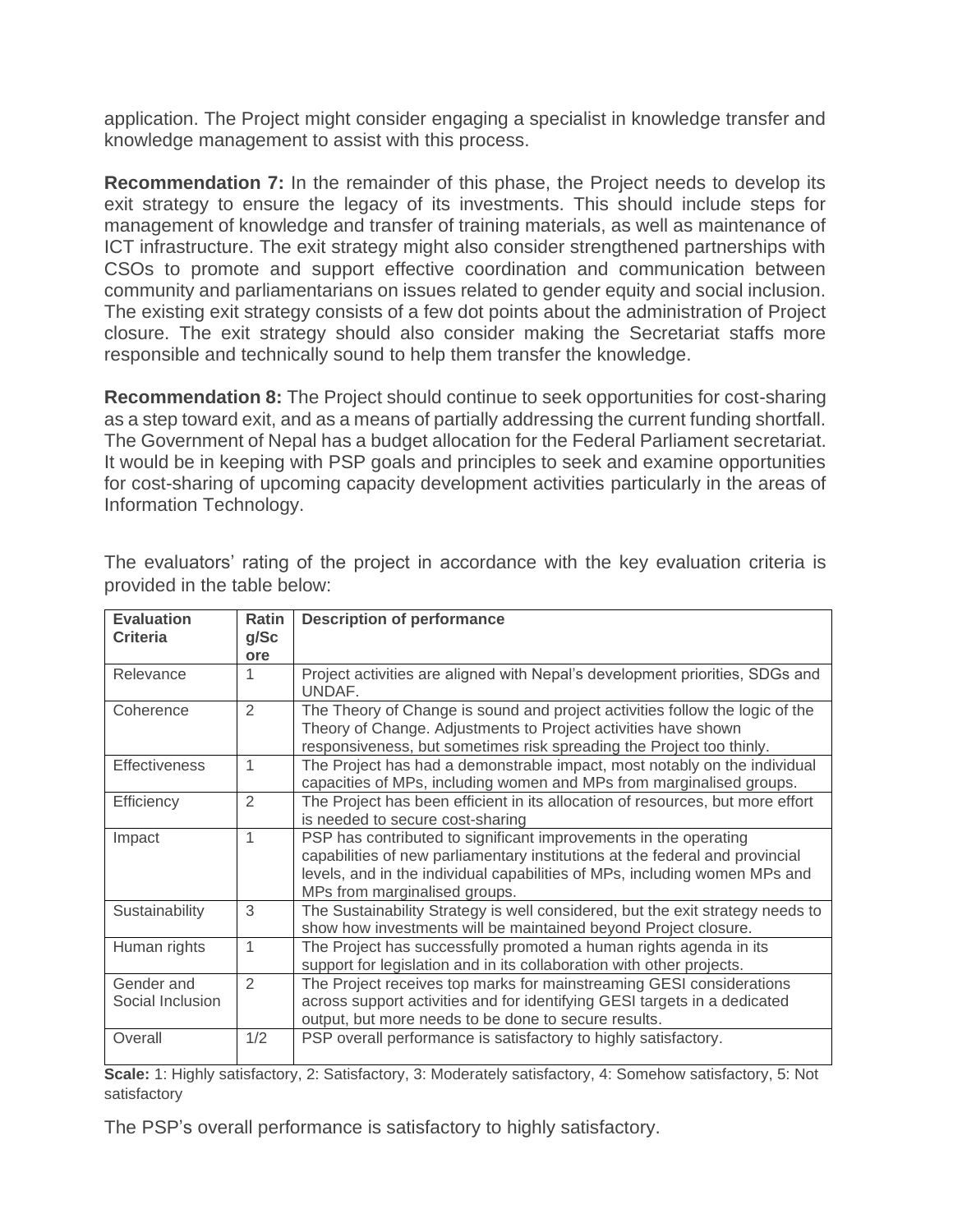### **1. Introduction**

<span id="page-11-0"></span>This report is the Midterm Review of Parliament Support Project (PSP). The United Nations Development Programme (UNDP) is implementing PSP with expanded scope from 1 January 2018, through December 2022. The Project is being implemented under the Direct Implementation Modality (DIM) and in partnership with the Federal parliament and Provincial Assemblies.

UNDP commissioned the Midterm Review at the 2.5-year mark of the five-year project to assess the progress made by the project against its purpose, objectives, outputs and indicators. The review provides the opportunity to assess the implementation approaches, progress made, and challenges encountered, identify and document the lessons learnt and make recommendations to improve the future course of action and the project intervention approaches. The evaluation applies the standard evaluation criteria of Relevance, Effectiveness, Coherence, Efficiency, Impact and Sustainability as well as other cross-cutting criteria, including Gender Equality and Social Inclusion.

The evaluation provides an overall assessment of project performance and offers suggestions and recommendations to improve interventions during the remainder of the Project. The primary audience of this report is UNDP Country Office, Federal Parliament and Provincial Assemblies and their Secretariats, Donor, CSOs and other relevant stakeholders. It is expected that relevant stakeholders in general and UNDP in particular will duly consider, prepare a detailed management response for the incorporation of the recommendations and lessons from this review to further improve the performance of project interventions in the remaining period of the project.

The report is structured according to the UNDP standard guidelines for project evaluation and the main sections include; Introduction, Description of the intervention, Evaluation scope and objectives, Evaluation approach and methods, Data analysis, Findings, Conclusions, Recommendations and Lessons learned. The Findings sections analyses and discuss in detail the overall Relevance, Effectiveness, Coherence, Efficiency, Impact and Sustainability as the main evaluation criteria, and Gender Equality and Social Inclusion, Human Rights; and Anti-corruption and the Environment as cross-cutting criteria. The report also analyses the results achieved against the project outputs and indicators.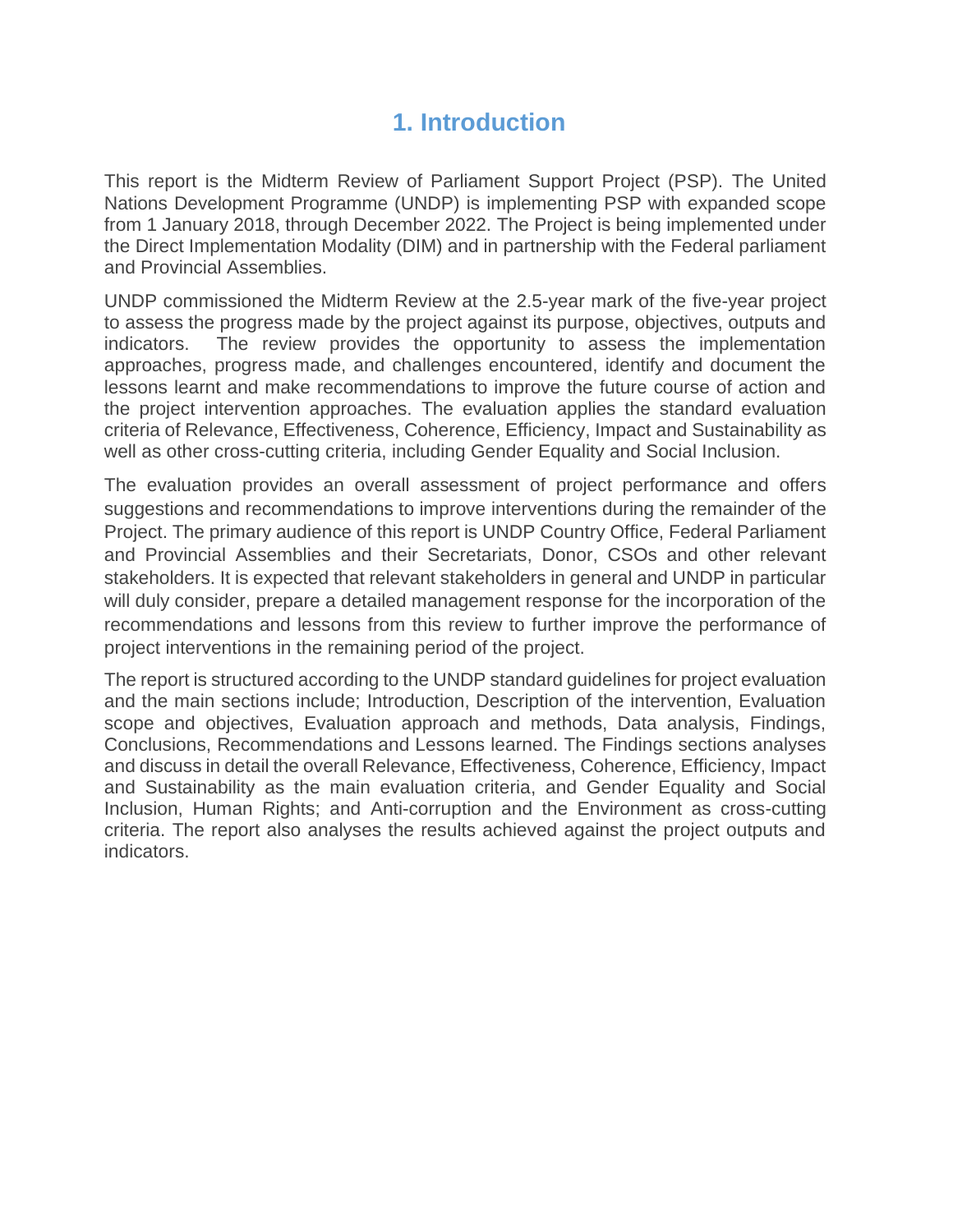### **2. Description of the Intervention**

<span id="page-12-0"></span>In 2015, Nepal adopted a new Constitution that lay the foundation for a federal parliamentary system of government. The Constituent Assembly was transformed into a temporary Legislature-Parliament (LP) of 601 members that was to be responsible for developing and operationalizing the new parliamentary structure until fresh parliamentary elections could be held. The new Federal Parliament would be constituted as a bicameral assembly, consisting of a lower house of 275 members and an upper house (National Assembly) of 59 members. According the new Constitution, lower house members would be elected via a system of Mixed Member Proportional Representation (MMP) in which 165 members are directly elected in a first-past-the-post method and 110 members are elected via a closed party-list proportional method. The seven provincial assemblies select eight representatives each to sit in the National Assembly, with an additional three members appointed by the President.

To support the LP in exercising its new functions and duties, the United Nations Development Programme (UNDP) designed and launched the Parliament Support Project (PSP). The project commenced on 1 September 2015 and was originally designed to operate until December 2019. Following elections in 2017 in which parliamentarians were elected to serve in the new Federal Parliament and Provincial Assemblies from 2018, the PSP was extended so that it could provide ongoing support to the new legislative bodies.

In its current extension phase (2018-2022) of PSP seeks to strengthen the new parliamentary institutions as well as the individual capacities of the newly elected Members of Parliament (MPs) to discharge their duties as parliamentarians (i.e., to formulate and review new policies and laws, to perform oversight of government, and to represent the diverse population of Nepal). The project's goals are aligned with the United Nations Development Assistance Framework (UNDAF)/UNDP CPD Outcome, which aims that:

#### *by 2022, inclusive, democratic, accountable and transparent institutions are further strengthened towards ensuring the rule of law, social justice and human rights for all particularly for vulnerable people.*

Project design is further informed by the Fourteenth Development Plan of the Government of Nepal (Governance, Rule of Law and Human Rights); the 2030 Agenda for Sustainable Development and Goal 16 of the Sustainable Development Goals (SDGs).

Project goals have been organized into four key outputs:

### *Output 1: Enhance the capacity of federal and provincial parliaments to be effective and participatory.*

*Output 2: Enhance the capacity of parliamentary secretariats to be capable and innovative in their support to MPs and committees.*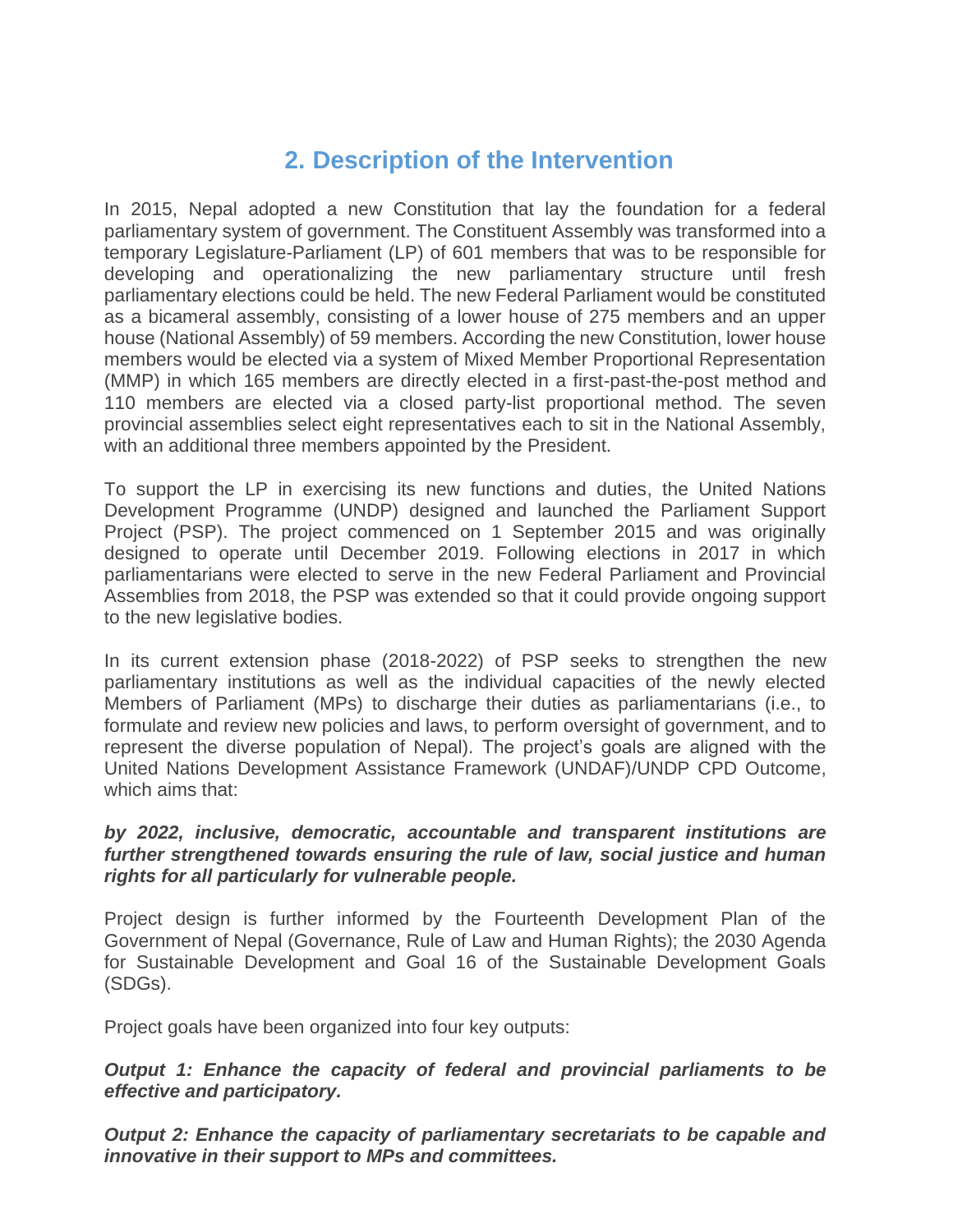*Output 3: Enhance the capacity of the Federal Parliament and Provincial Assemblies to be open, interactive and accountable with citizens.* 

*Output 4: Build the capacity of women MPs and MPs from disadvantaged groups to be effective and for parliaments at the federal & provincial levels to routinely engage with women, youth and other disadvantaged citizens.*

In 2020 a fifth output was added to underscore the importance of adapting to the COVID pandemic:

#### *Output 5: Enhance the capacity of parliaments at the federal & provincial levels to respond to the COVID 19 pandemic by the maximum use of ICT in the committee meetings and plenary sessions.*

The five outputs are derived from a Theory of Change, which assumes that immediate changes will contribute to (i) enhance capacities for effective functioning and institutional reforms in line with the Constitution, (ii) increased capacity of Parliament to substantively scrutinise and pass legislation and monitor the Government's activities and expenditures, (iii) establish routine interaction between the Parliament and citizens of Nepal, including women, youth and marginalised groups. The Theory of Change identifies longer-term changes that serve as signposts on the path to achieving the UNDAF goal stated above. In each of its output areas, the intervention addresses the cross-cutting issues of gender equality and social inclusion (GESI), human rights, and anti-corruption. Concern for gender equality and social inclusion was underlined by the addition of a dedicated output.



Table 1: Parliament Support Project Theory of Change

The Theory of Change provides a sound basis for Project design. Outputs were further informed by a Needs Assessment that identified a wide variety of capacity building needs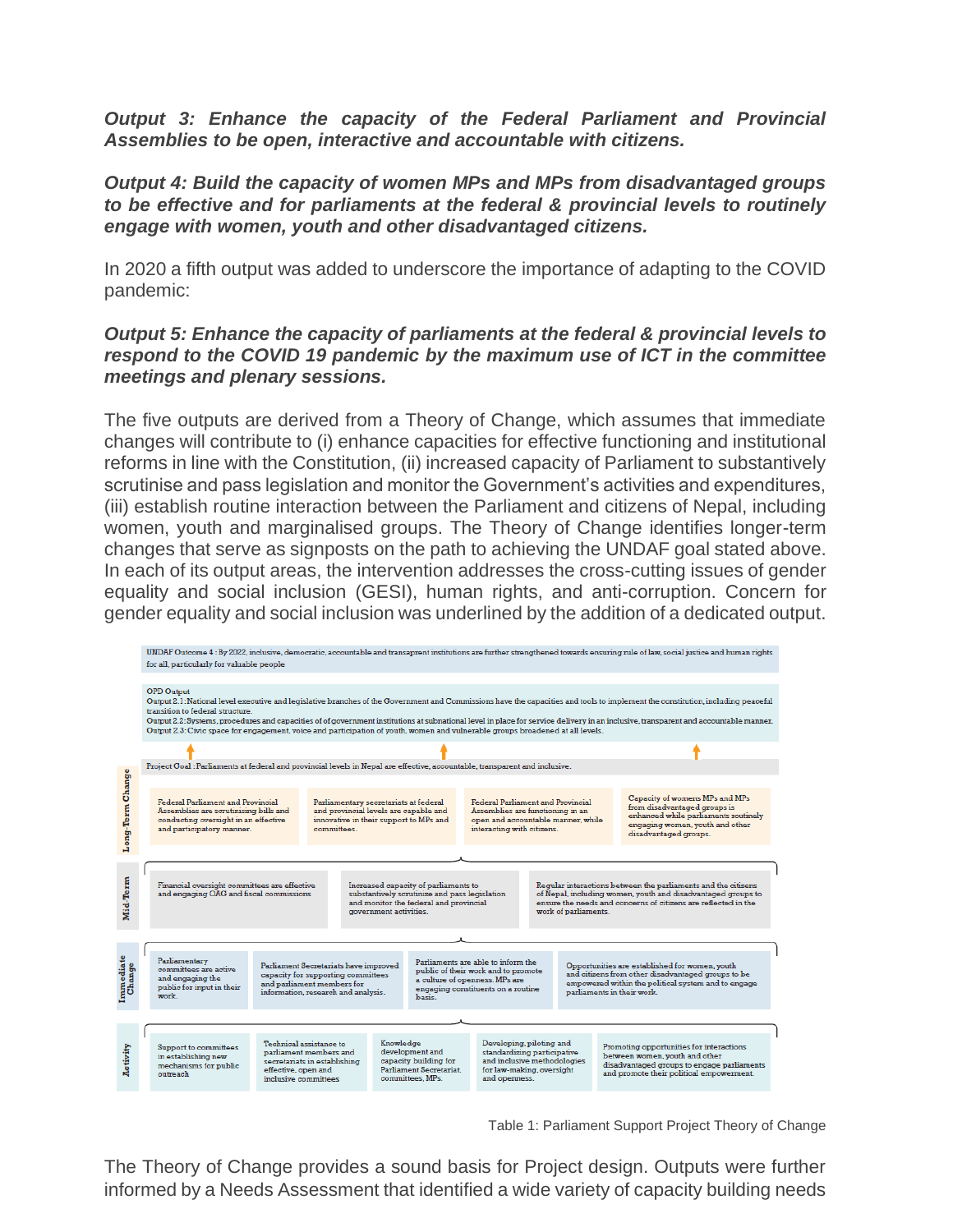at the institutional, organizational and individual levels for Nepal's newly established Federal Parliament. The creation of provincial assemblies under the new Constitution created demand for additional parliamentary support at the provincial level.

PSP is implemented directly by UNDP (under Direct Implementation Modality, DIM) in partnership with the Federal Parliament and Provincial Assemblies, notably the parliament secretariats. The role of the partners' is to coordinate the support activities and to identify needs for capacity support interventions. The Federal Parliament secretariat is also jointly responsible for Project steering and oversight, with the General Secretary of the Federal Parliament Secretariat sitting on the Project Board. The total estimated budget for Phase 2 (the current phase and phase being reviewed at its midpoint) is US\$5.9 million, out of which the Government of Norway is contributing \$2.8 million, and UNDP is contributing \$2 million from internal TRAC funds. The balance of \$1.1 million remains unfunded. The unfunded component remains an implementation constraint. The COVID pandemic created another implementation constraint in 2020, requiring significant modifications to activities and expenditure application and use of ICT to be increased.

Key project partners are the Federal Parliament and Provincial Assemblies, as well as media and civil society organizations. These partnerships are vital to the success of the project, especially in the context of a new Government that has expressed less interest in internationally supported governance initiatives.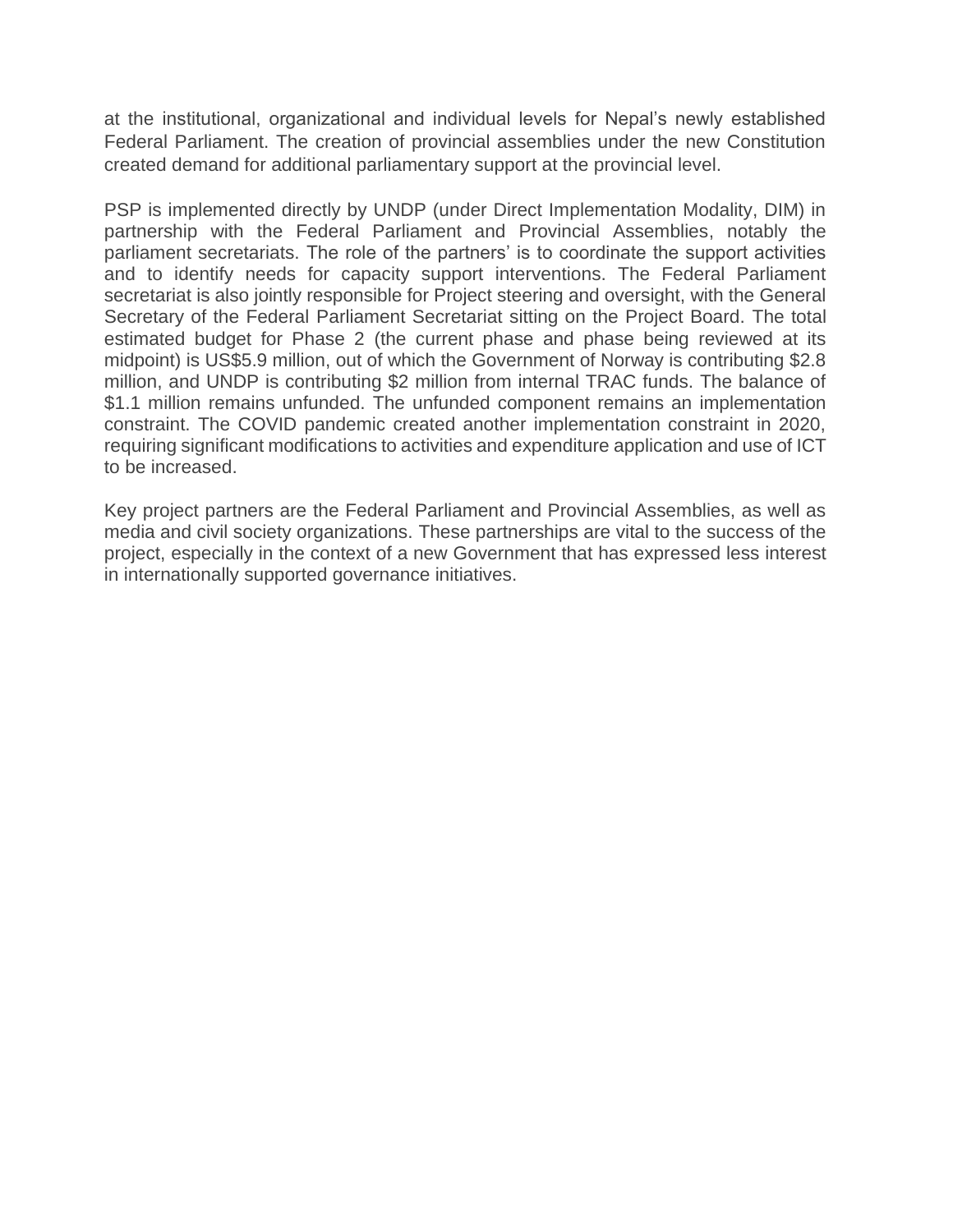### **3. Evaluation Scope and Objectives**

<span id="page-15-0"></span>**Evaluation scope:** The Midterm Review covers the period from 2018 until June 2020, the midway point of PSP's second phase. The evaluation assessed all five outputs, and examined Project impacts across all beneficiary groups, including women MPs and MPs from marginalised groups. The evaluation covers PSP activity at the Federal as well as at the Provincial level.

**Evaluation objectives:** The Midterm Review (MTR) assesses progress at the midpoint of Phase 2, i.e., the project period from January 2018 to June 2020. Using a qualitative approach tailored for governance programs, the MTR examined project implementation approaches, progress made, and challenges encountered, as well as documenting lessons learned. It is anticipated that findings from the MTR will inform and promote dialogue among the PSP partners and stakeholders on progress made and areas for improvement. Recommendations will address ways in which the project can be more effective during the remainder of Phase 2. Specific objectives of the MTR are as follows:

- Assess progress against PSP's purpose, objectives, outputs and indicators;
- Assess the approaches and interventions adopted by the project towards achieving the outputs in line with Theory of Change;
- Identify and document main project achievements, results, impacts, and lessons learned in order to inform the future course of action;
- Ascertain the relevance, effectiveness, efficiency, coherence, and sustainability of the project interventions, including synergies with other UNDP support efforts; and
- Recommend potential new areas of intervention and approaches in the current context of federalization and COVID-19 crisis in Nepal.

**Evaluation criteria:** The MTR has followed the six OECD-DAC evaluation criteria - *Relevance, Effectiveness, Efficiency, Coherence, Impact and Sustainability*. Gender equality and social inclusion (GESI) is a mainstream agenda of PSP and is another core criterion for evaluating the project with particular focus on women and marginalized groups (Output 4). The evaluation team has assessed GESI mainstreaming in four key areas of the PSP, namely, Policy Processes, Institutional Arrangements, Planning and Programme Cycles, and Monitoring Evaluation Learning and Reporting. A section in the report examines PSP contributions to gender equality and social inclusion using the Common Framework for Gender Equality and Social Inclusion spearheaded by the International Development Partner's Group GESI Working Group.<sup>3</sup>

Human rights, anti-corruption, and the environment were other key evaluation criteria. The MTR team reviewed and assessed the risks and opportunities for resource mobilization, synergy and areas of interventions for PSP's future. The MTR team also reviewed external factors beyond the control of the project that have affected project performance.

**Evaluation questions:** Key evaluation questions are listed below.

<sup>3</sup>https://www.np.undp.org/content/nepal/en/home/library/gender-equality-and-social-inclusion/commonframework-for-GESI.html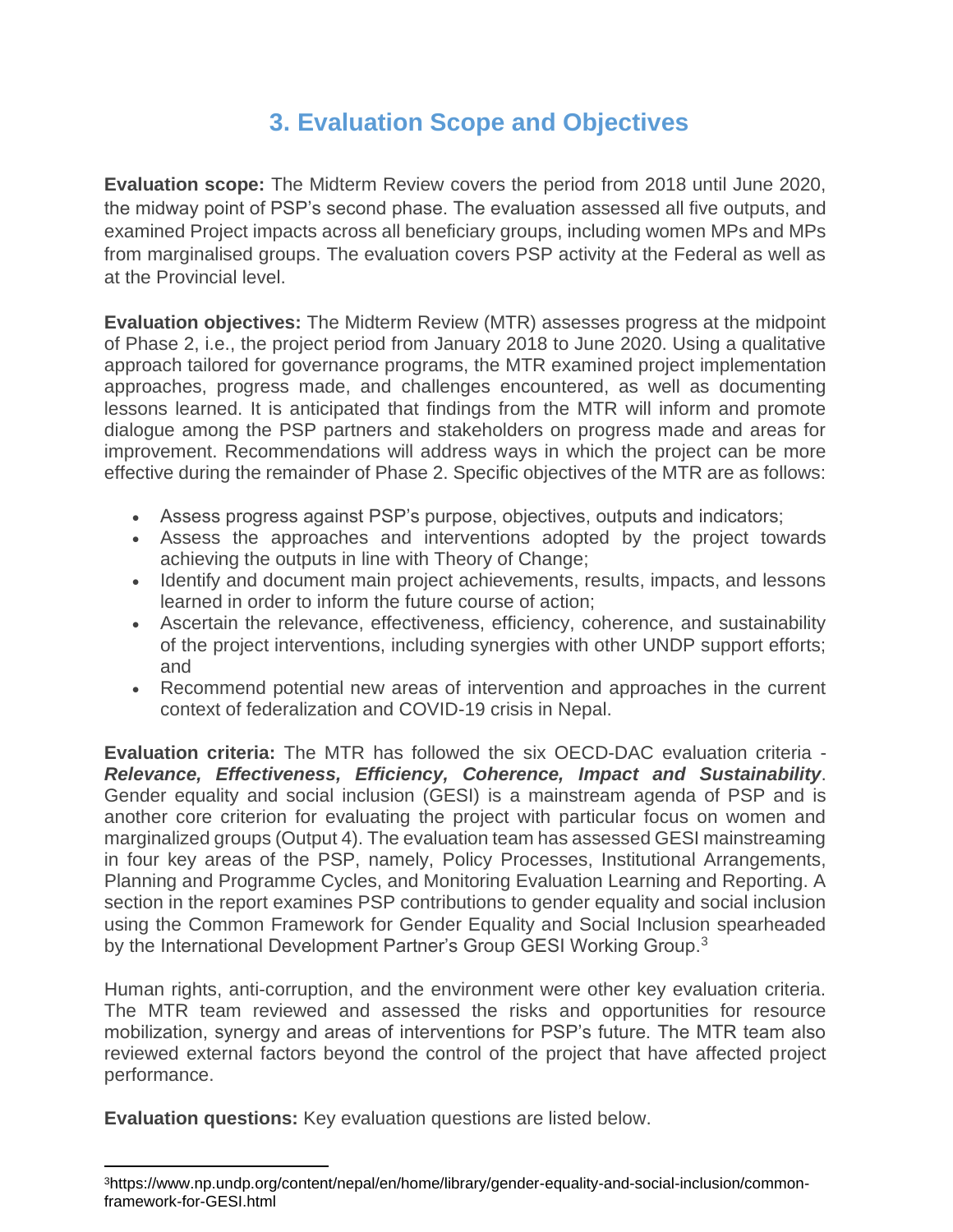- To what extent is the project able to address the identified needs of the target group in the changed context?
- To what extent did the project contribute to the CPD outcome and outputs, the SDGs, the UNDP Strategic Plan and national development priorities?
- To what extent have the project implementation strategy and execution been efficient and cost- effective?
- How well does the project fit into the current development context?
- How will project investments contribute to lasting change?
- What are the key GESI policies, strategies, and institutional arrangements adopted by the PSP?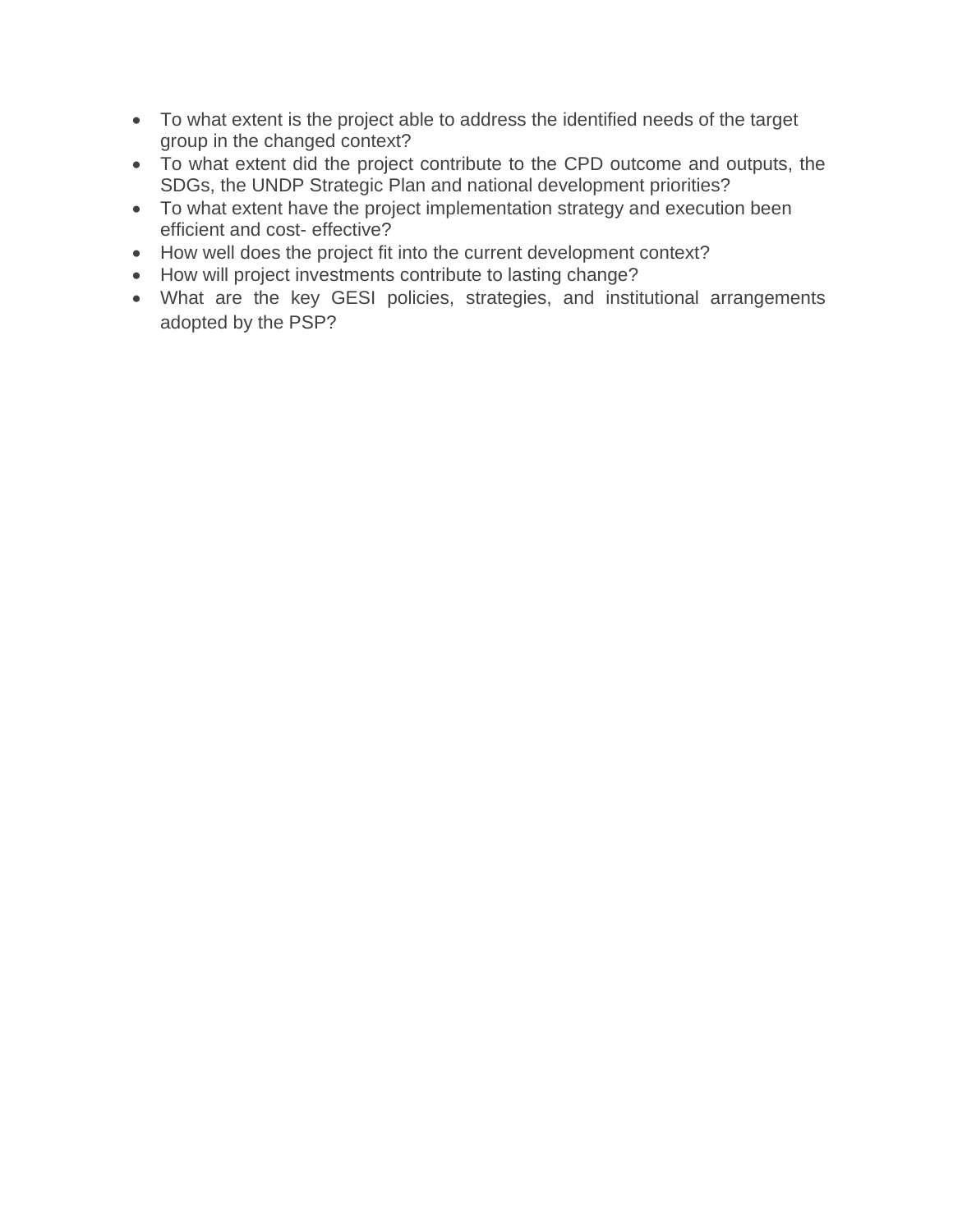### **4. Evaluation Approach and Methods**

<span id="page-17-0"></span>The MTR team used a descriptive and interpretive approach for the evaluation, drawing on primary and secondary sources of data from multiple sources including Project documents and interviews with Project beneficiaries and stakeholders. The key methods adopted by the review to collect the data are document review and semi-structured interviews with Project beneficiaries, stakeholders and development partners.:

**Document review:** The study team began by gathering, reviewing, and analysing available documents and reports, including the ToC and results framework, project reports, annual work plans, project board meeting minutes, monitoring reports, publications, strategic documents, policies and other relevant documents available within UNDP and PSP unit (See Annex 2 for a full list of documents consulted). The desk review informed the development of questions for semi-structured interviews among project stakeholders.

**Semi-structured Interview:** Interview questions were designed to extract information about the nature and quality of change to which the Project has contributed in accordance with the Project's Theory of Change and Result and Resource Framework (RRF). A total of 68 interviews were conducted. One group of respondents were predetermined, and another group was randomly selected from a long list compiled by the MTR team with inputs from PSP and other development partners. The MTR team separately identified other respondents representing different groups at the federal and provincial levels. Please see Annex 1 for a full list of beneficiaries, stakeholders and partners interviewed.

In-person interviews were conducted with Federal Parliament Committee Chairs and with some MPs. Most of the interviews with Federal Parliament were conducted through faceto-face conversations. Some interviews were conducted via telephone. Most interviews were conducted in Nepali to ensure smoother communication, which proved particularly useful in communications with respondents in the provinces. The MTR team included a representative mix of stakeholders and beneficiaries in the list of respondents. The MTR team ensured that women and marginalised groups were adequately represented and that such respondents were given an opportunity to speak and to be heard. In focus group discussions with men, for example, men typically dominate the conversation and women often choose not to speak. To address this problem members of the MTR team spoke with women alone or with groups of women. Respondents were selected from a list of beneficiaries provided by the Project as well as from among other recommendations provided by development partners. Interview protocols ensured confidentiality. The MTR team anonymised the direct reportage in some instances in order to protect the rights and confidentiality of informants in accordance with UNEG 'Ethical Guidelines for Evaluators'.<sup>4</sup> The evaluation team consisted of two men (Prakash Bhattarai and Ben Hillman) who are experts in governance and evaluation and one woman (Kopila Rijal) who is an expert in evaluation and gender equity and social inclusion. Ben Hillman is an international consultant. Prakash Bhattarai and Kopila Rijal are Nepalese experts in their respective fields.

<sup>4</sup> UNEG, 'Ethical Guidelines for Evaluation', June 2008. Available at [http://www.uneval.org/search/index.jsp?q=ethical+guidelines.](http://www.uneval.org/search/index.jsp?q=ethical+guidelines)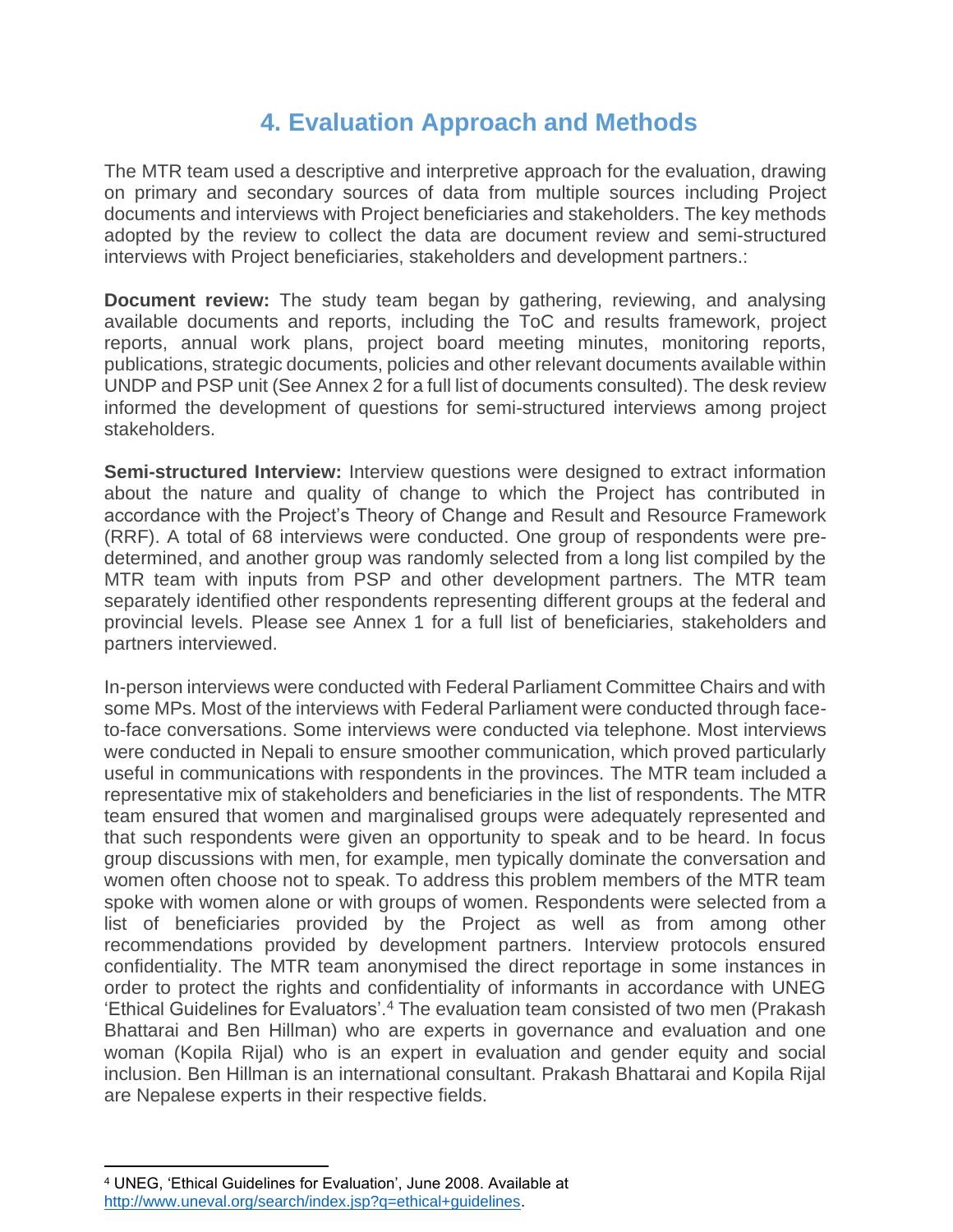The MTR team grounded the evaluation in UNDP Quality Standards for Programming.<sup>5</sup> The MTR team paid close attention to the way in which beneficiary needs were identified and addressed in Project design and implementation. The team used a UNDPrecommended rating scale to assess performance against each of the key performance criteria.

**Limitations:** MTR team found face-to-face conversation to be the most effective way to gather relevant information. Virtual interviews conducted through Zoom or Skype were also effective among those used to such means of communication. Telephone contact was necessary in some cases although it was not always possible to reach identified respondents within the given time frame. In some cases, people were busy in the field or traveling, and the MTR team had only a small window of opportunity to ask questions. This issue was resolved by asking some very focused questions which were most important for review purposes.

Only a small number of individuals both from the pre-determined as well as randomly selected category were not available or accessible for interviews. In such case, MTR team had to rely on the information provided by those who were available and accessible during the data collection period. MTR team also had to come with a contingency plan to interview a few additional individuals who were initially in the list but later on not available. This was particularly the case of a few government officials who were just transferred to the new office.

The MTR team was unable to observe all physical infrastructure provided by the project such as video conferencing facilities in the three provincial assemblies. The effectiveness of IT infrastructure was verified by triangulating information from multiple sources. The MTR team was unable to access records or data relating to project activities from the Federal Parliament and Provincial Assembly secretariats.

<sup>5</sup>https://popp.undp.org/\_layouts/15/WopiFrame.aspx?sourcedoc=/UNDP\_POPP\_DOCUMENT\_LIBRAR Y/Public/PPM\_Programming%20Standards\_Quality%20Standards%20for%20Programming.docx&action =default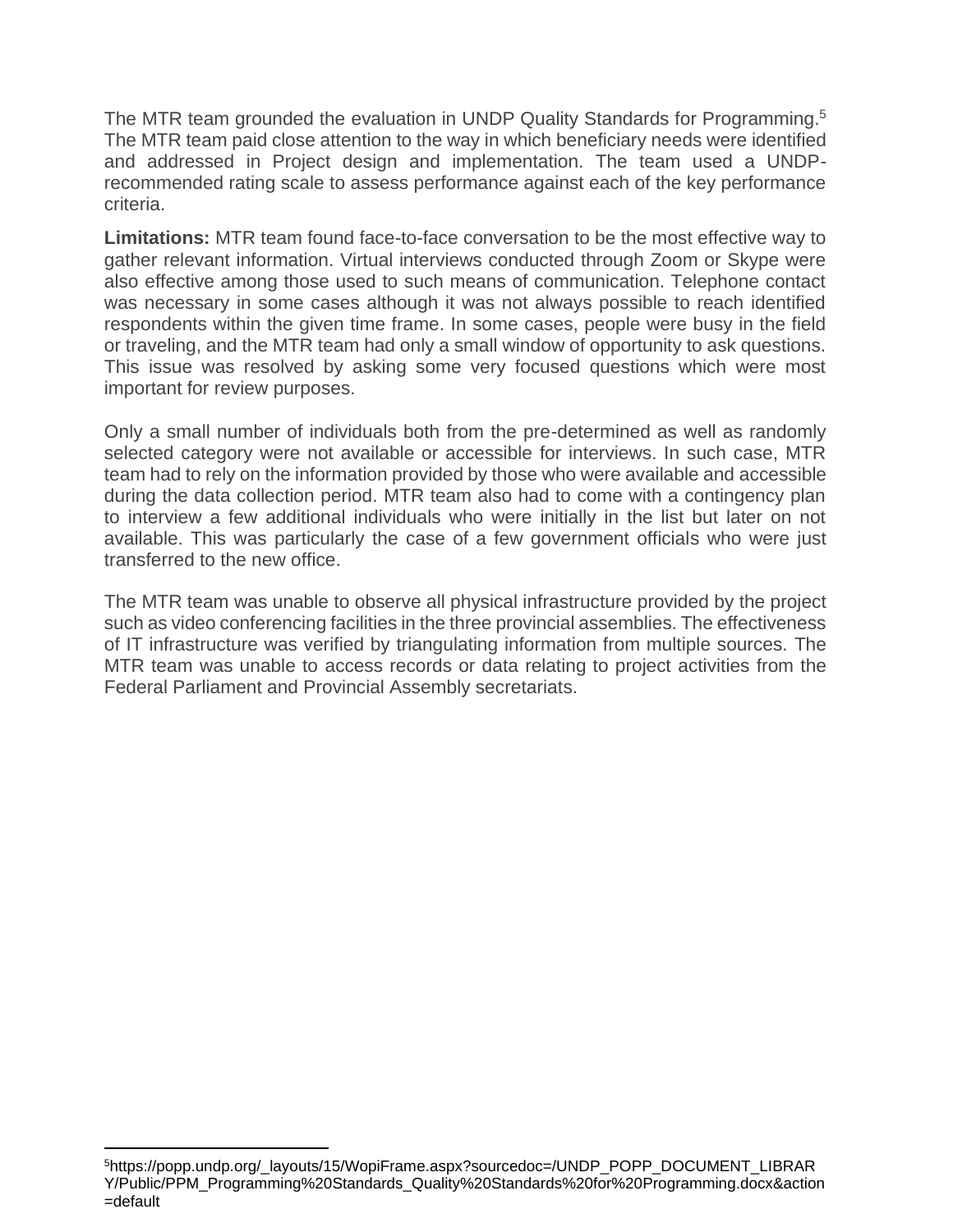### **5. Data analysis**

<span id="page-19-0"></span>Interviews were the key source of information for yielding insights into Project contributions to change, particular regarding organisational and individual capacity development. The team undertook data validation and triangulation by checking respondents' claims with other respondents and by confirming data in reports in interviews with Project beneficiaries. Findings were triangulated through interactions with a diverse range of stakeholders and target groups.

Members of the MTR team conducted interviews separately in order to maximise the number of interviews within the evaluation period and, though regular meetings, validated findings from each member's respective interviews and observations. Findings were also validated through debriefings with the Project, UNDP Country Office and major donor the Royal Norwegian Embassy in Nepal.

**Limitation:** The MTR team encountered no major limitations in data analysis. However, the MTR team was limited by the availability of hard data and had to rely heavily on verbal reportage. For example, there was no GESI disaggregated data available about the use of the SDG corner. The SDGG Chair of the National Assembly as well as MPs and parliament secretariat staff reported to the MTR team that the SDG corner was used by many MPs and we consider their state as a proof in the absence of concrete data.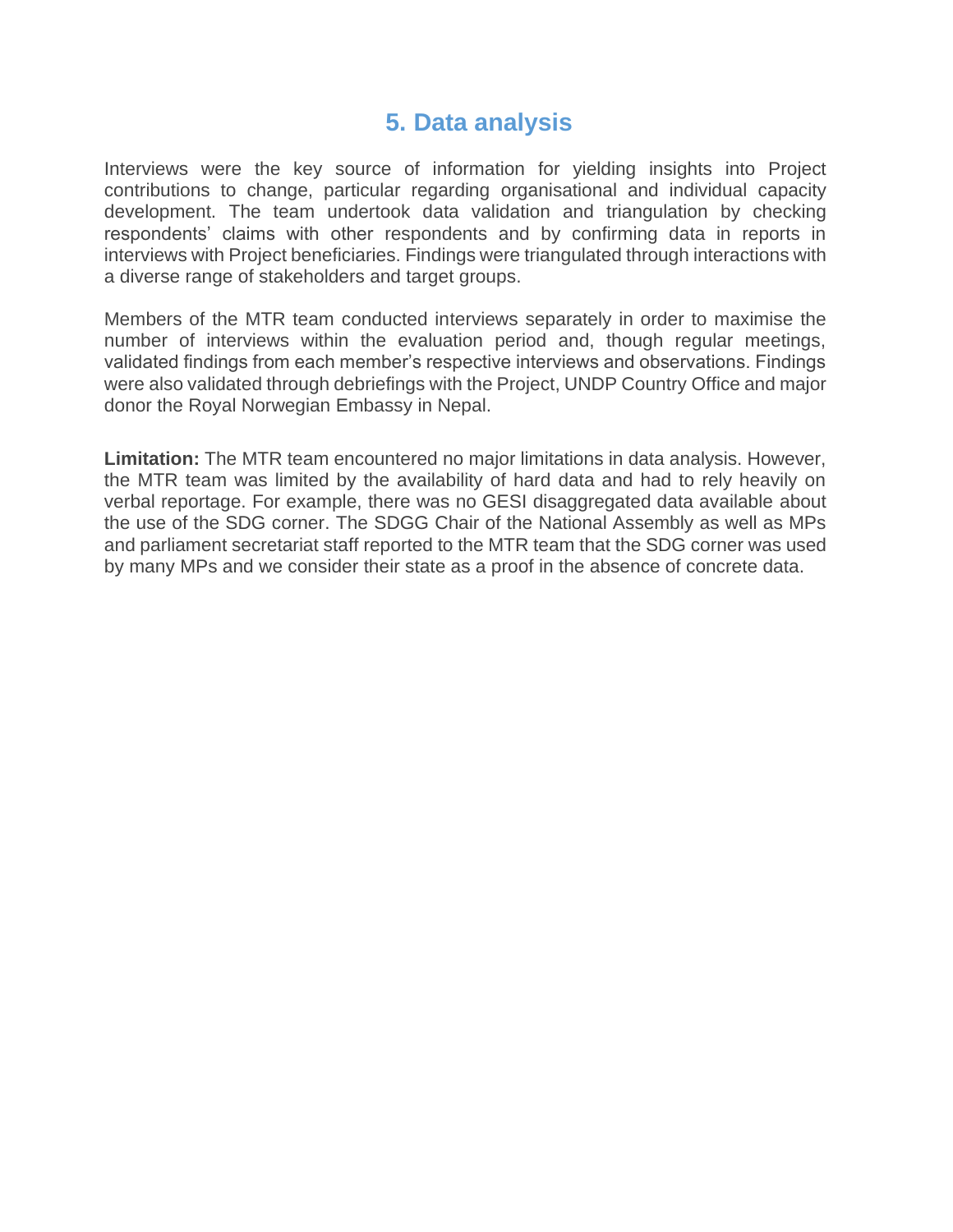### **6. Findings**

### <span id="page-20-1"></span><span id="page-20-0"></span>**6.1 Relevance**

**Development needs and alignment:** The MTR team found the PSP to be highly relevant to Nepal's development needs and to UNDP's democratic governance portfolio. The new Constitution of Nepal (2015) created a federal system and made new parliaments at the federal and provincial levels responsible for lawmaking, representation and oversight. Given the identified need for capacity support, local resource limitations, and UNDP's expertise and comparative advantages as a trusted partner, the decision to design and implement a project such as PSP was appropriate and welcomed by project partners and beneficiaries. And despite the difficulties involved in supporting parliaments, which are political bodies, the project has made significant contributions to parliamentary strengthening and the building of a new federal political system at a crucial time. UNDP's contributions are widely recognized by project stakeholders and beneficiaries.

PSP is aligned with UNDAF goal (Outcome 6) that "national and provincial legislatures, executives and other state bodies have necessary capacities to fulfil their accountability to marginalized groups." Since PSP is contributing to the implementation of the new constitution as well as strengthening legislative bodies, the MTR team found the project's contributions to be highly relevant to Nepal's democratic governance needs as expressed in the UNDAF. PSP made a further contribution to UNDAF Outcome 6 by adding a fourth Output (and related activities) targeting the specific needs of marginalized groups, namely the capacities of MPs representing such groups as well as lawmakers' responsiveness and accountability to marginalized populations.

PSP contributes to Sustainable Development (SDG) Goal 16 which seeks to "Promote peaceful and inclusive societies for [sustainable development,](https://en.wikipedia.org/wiki/Sustainable_development) provide access to justice for all and build effective, accountable and inclusive institutions at all levels." It is evident from the Project Document and Results and Resources Framework that PSP is closely aligned with targets within SDG Goal 16, namely (6) "Develop effective, accountable and transparent institutions at all levels" and (7) "Ensure responsive, inclusive, participatory and representative decision-making at all levels." PSP is also highly relevant for other specific targets within SDG Goal 16, including "Promote and enforce non-discriminatory laws and policies for [sustainable development,](https://en.wikipedia.org/wiki/Sustainable_development)" and "Promote the [rule of law](https://en.wikipedia.org/wiki/Rule_of_law) at the national and international levels and ensure equal access to [justice](https://en.wikipedia.org/wiki/Justice) for all."<sup>6</sup>

PSP helped to establish a well-equipped SDG Resource Centre at the offices of the Sustainable Development and Good Governance Committee (SDGCC) of the National Assembly. The resource centre now serves as a one-stop knowledge hub for parliamentarians on SDG goals, targets, and Nepal's progress against SDG indicators. The project also helped to establish an informal network of MPs (Parliamentarians' SDGs Champions' Group) comprising five members each from the Provincial Assemblies and 14 members of the National Assembly in 2019, through which they are working towards effective localization of SDGs.<sup>7</sup> According to secretariat staff, the SDG resource centre

<sup>6</sup> https://www.un.org/sustainabledevelopment/peace-justice/

<sup>7</sup> Annual Progress Report, UNDP/PSP, 2018 & 2019. The Progress Report does not provide GESI disaggregated data on participation in the network.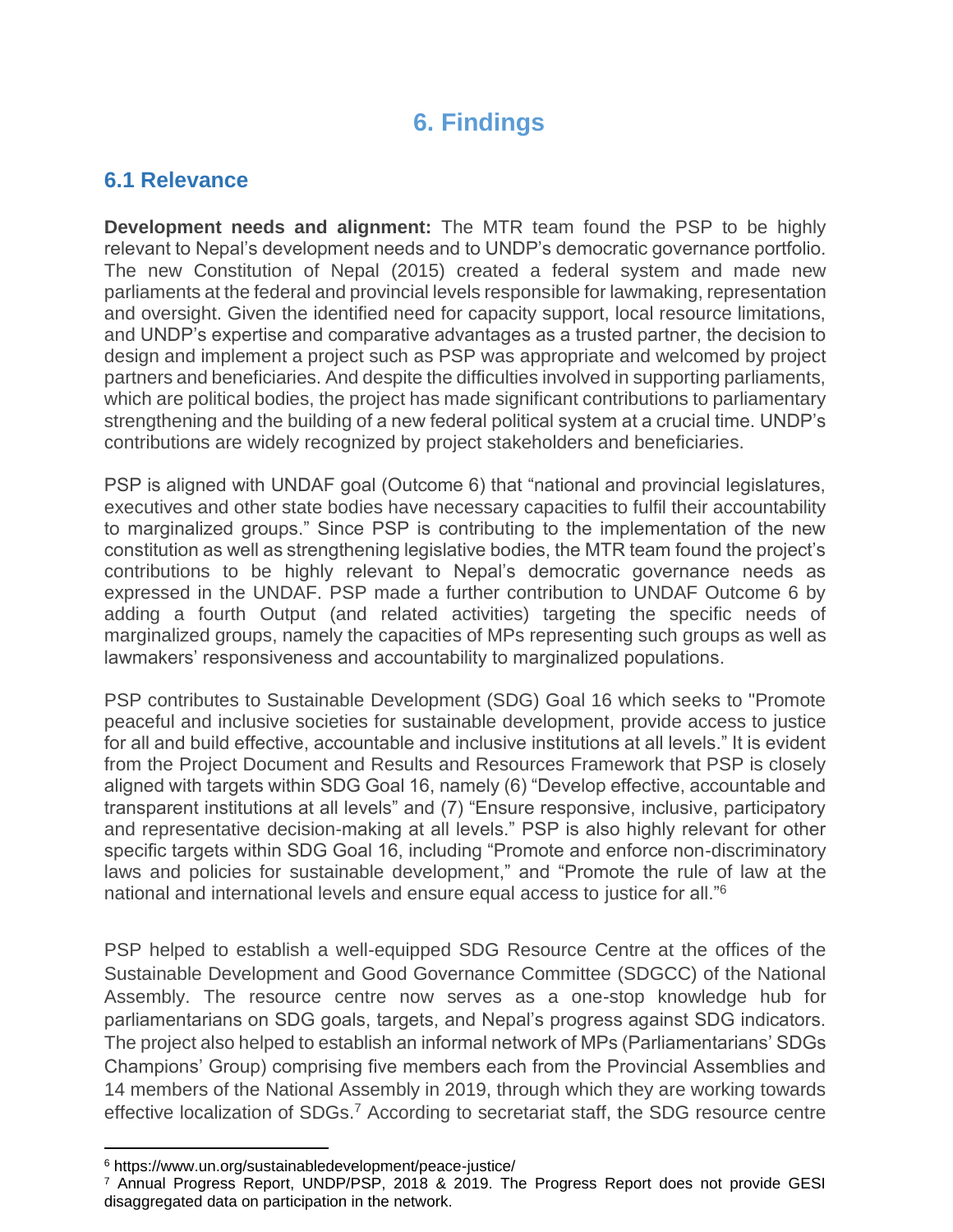has been used by almost all MPs including women MPs and MPs from marginalized groups who reported to the MTR team that the centre had helped them to gain new knowledge about SDG goals, targets, and Nepal's progress against SDG indicators. However, as far as the MTR team was able to ascertain, the SDGCC did not maintain GESI disaggregated records on MP visits to the SDG resource centre.

**Gender Equality and Social Inclusion:** A noteworthy feature of PSP design has been the adoption of GESI as a priority, which is reflected in a dedicated Output and accompanying indicators and in a dedicated GESI Strategy that ensures a GESI lens is adopted in the design and implementation of activities. PSP also seeks to mainstream GESI across its activities and engagements with federal and provincial parliaments. This work has successfully contributed to the creation of an enabling environment for women MPs and MPs from marginalized backgrounds to have their voices heard in and by the parliament.

**Theory of Change:** The Project's Theory of Change has been well constructed and Project activities have been appropriately designed to contribute to the change desired. Project activities have also been sensitively designed in accordance with beneficiaries' needs as identified by a comprehensive Needs Assessment conducted in 2018 and repeated in 2019. The Project management structure appears to be appropriate and has adapted to the expansion of activities at the Provincial level. The M&E Strategy is robust, although it does not appear to be consistently implemented. Gender disaggregated data is available for some, but not all activities. Lessons could also be more routinely documented. An external M&E expert might be engaged every six months to provide guidance on M&E implementation and in shifting the focus from outputs to outcomes. Project reporting remains output-focused.

**Beneficiary Acknowledgment:** Respondents were uniform in expressing appreciation for the project at a crucial time in the birth and development of the new legislative bodies, providing further evidence of project relevance. And there was wide appreciation expressed for the consultative approach the project used in developing its support program and activities—an approach they respondents agreed had led to the provision of support where it was most needed. The project showed that it was able to adapt to the changing context and to respond to emerging needs, such as communication skills training, including ICT training (e.g. Zoom) for virtual meetings that became a primary means of communicating with constituents during the COVID pandemic. The Project's support for parliamentary outreach and oversight functions was admirably based on needs identified by MPs, even though responsiveness to demands this sometimes risked the project becoming spread too thin.

Further acknowledgement of the relevance of PSP's contributions can be seen in media coverage. In the early stages of the project media coverage of international parliamentary support programs such as PSP was not always favourable, and UNDP was singled out for criticism in some media reportage. The negative coverage contributed to a general climate of mistrust and suspicion that greatly challenged the project especially during 2018, the first year of the current phase. However, as our respondents pointed out to us, the negative media coverage stopped once it became clear that PSP was helping the parliament and beneficiaries became more vocal in their support for the initiative.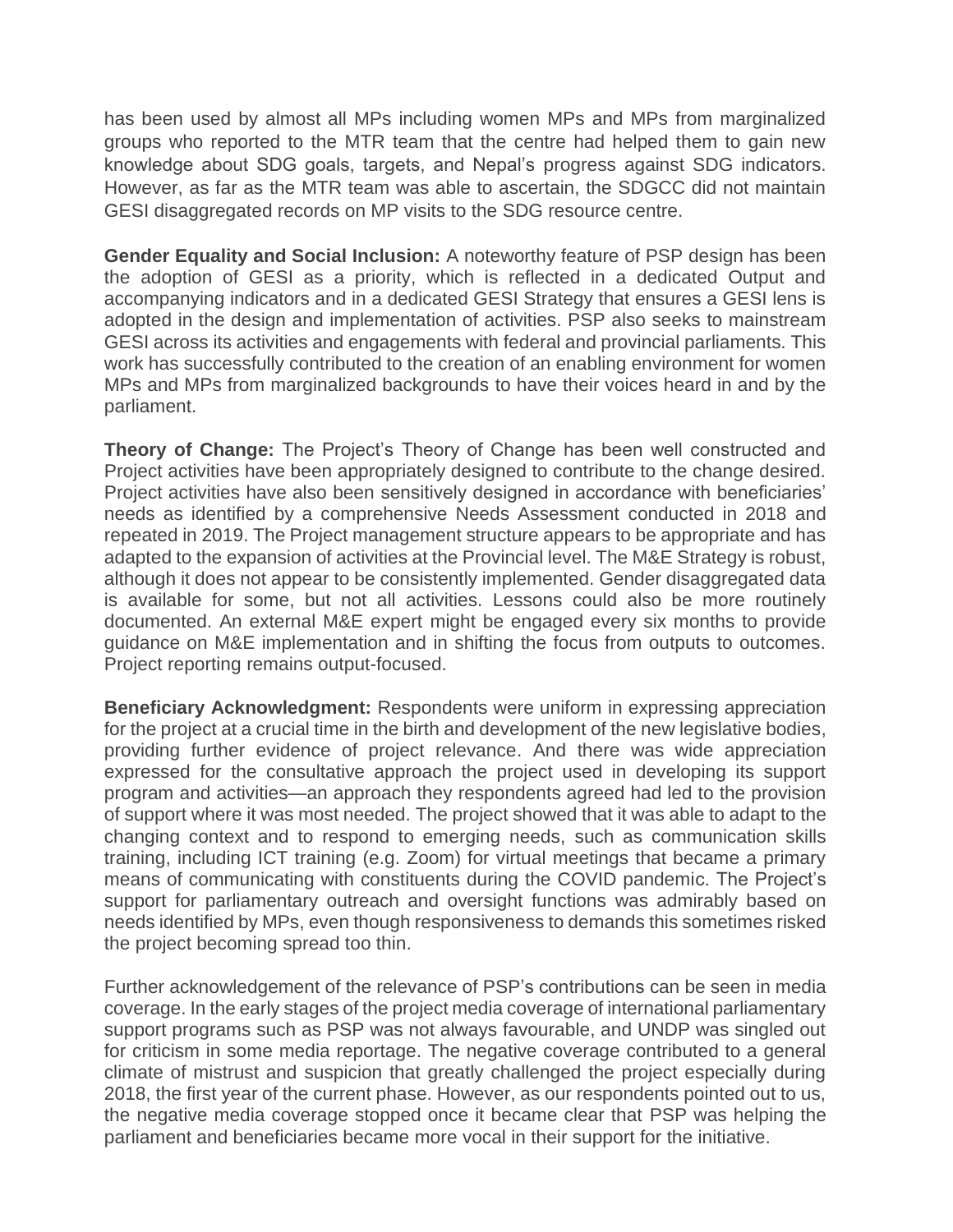Beneficiaries noted the relevance of PSP support for implementing the new constitution through effective law making both at the Federal and Provincial level as well as material and technical support to the Parliament Secretariats, which was seen as crucial to the operational effectiveness of Federal Parliament and provincial assemblies. Parliamentary Committee Chairs, MPs, and Parliament Secretariat staff were consistent in their praise for PSP support for outreach activities, parliamentary oversight and for expert consultation/technical support in the law-making process, further highlighting the relevance of PSP outputs.

PSP has been especially welcomed by beneficiaries such as federal and provincial parliamentary committees and secretariats for helping to fill resource gaps. Respondents note that current budget allocations have been barely enough to cover administrative expenses, let alone programme costs. There were no budget allocations for capacity development of MPs and parliament secretariat staffs, parliament outreach programs, public consultations on bill making processes, hiring of experts, and the purchase of much-needed equipment. PSP has been able to meet many of these urgent needs. The relevance of this support became even more apparent in 2020 following the COVID-19 outbreak, which was the major operational challenge facing the Project, and a risk that could not have been identified in Project design.

**COVID Response:** The COVID-19 pandemic created pressures on Government of Nepal revenues and budgets. PSP responded effectively to the changed context, providing much-needed equipment and training for virtual meetings and consultations that could no longer be conducted in person. According to a member of the Federal Parliament Secretariat staff, "when government was not able to provide adequate support, it was UNDP through PSP who was there to help us." A member of a provincial assembly secretariat staff similarly noted to the MTR team, "UNDP/PSP supported areas that the provincial assembly could not support itself due to resource constraints, lack of expertise, and other administrative and political factors."

### <span id="page-22-0"></span>**6.2 Effectiveness**

### <span id="page-22-1"></span>**6.2.1 Overall Effectiveness**

PSP has been effective in delivering much needed support to federal parliament and provincial assemblies during a critical early phase of institution building and during the COVID-19 pandemic. PSP has built a program of activities that are demand-driven, and are already demonstrating results at the midpoint of the Project. The decision to invest in the organisational capabilities of parliament and assembly secretariats was wise and will contribute to sustainability of results as MPs exit parliament in future electoral cycles.

PSP's important contributions to parliamentary strengthening notwithstanding, project activities have not been in consistent alignment with RRF targets (see Output-Level Findings above). The Project would be well served by a review of RRF indicators that ensure linkage between project activities and the outcome-level changes anticipated in the Theory of Change. As long as indicators remain unrealistic and beyond the control of the Project, project staff are likely to ignore them, undermining M&E efforts and the Project's ability to advocate effectively for its contributions to democratic governance in Nepal and to wider UN goals articulated in UNDAF and SDGs.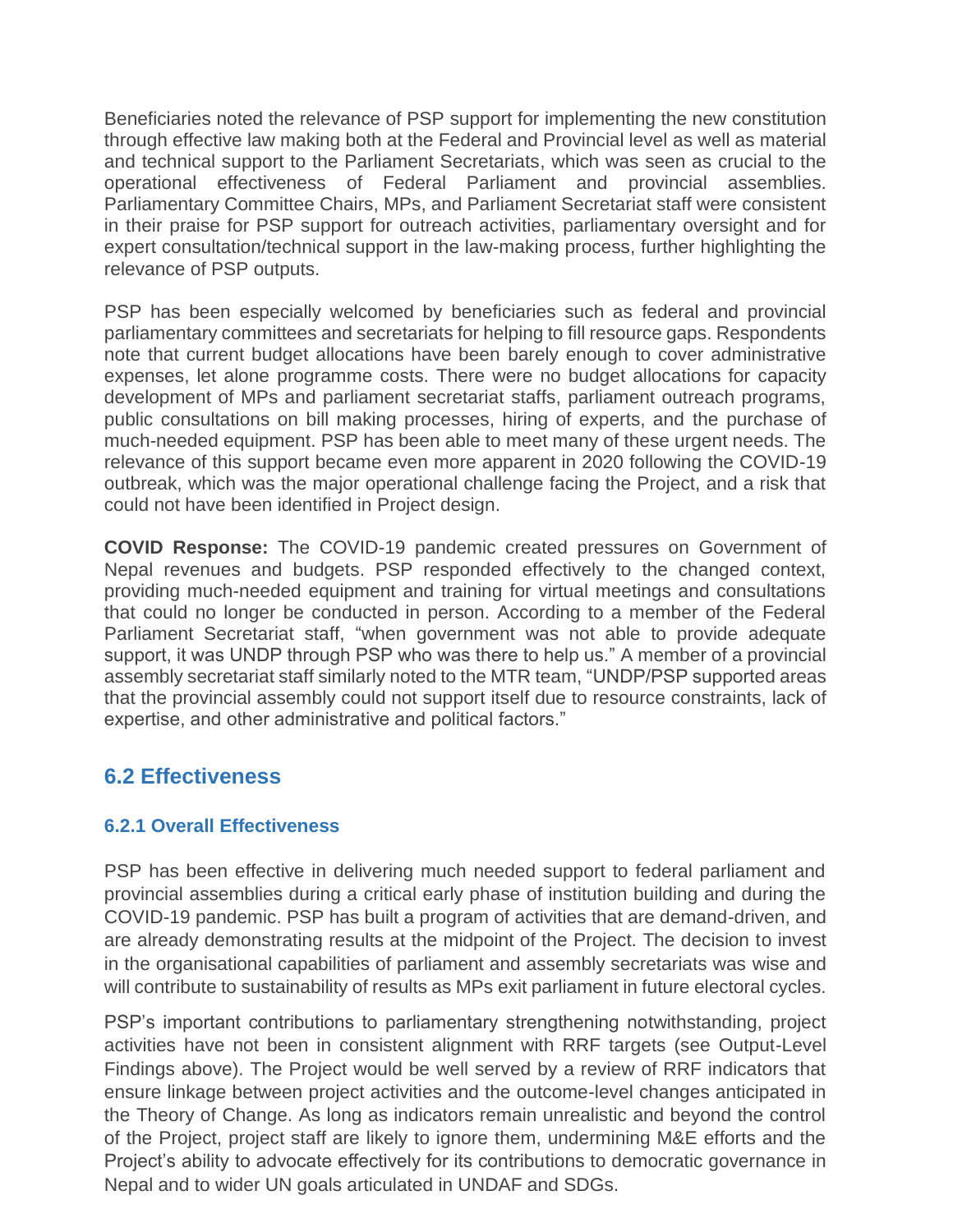The remainder of this section addresses progress against Project Outputs in the Results and Resources Framework. A traffic light assessment is provided against each output, representing the MTR team's assessment of whether each output is on track (green), in need of attention (amber), unlikely to succeed on present trajectory (red). The assessment should be read in conjunction with the MTR team's recommendation that outputs are not in all cases realistic. The MTR team would also like to emphasise that this is an output-based assessment. Outcomes are assessed in other sections, including under 6.5 Impact.

### <span id="page-23-0"></span>**6.2.2 Achievements by Outputs**

### **Output 1: Enhance the capacity of federal and provincial parliaments to be effective and participatory.**

Satisfactory progress has been made under Output One. The Project trained 724 MPs from the Federal Parliament (FP) and the Provincial Assemblies (PAs) in 2018, including 221 women MPs from the Federal Parliament (42% of Federal Parliamentarians trained), and 503 women MPs from Provincial Assemblies (36% of total Provincial Assembly members trained). Training beneficiaries reported increased knowledge and skills relevant to their roles as MPs. $8$  A total of 52 capacity development activities were conducted between January-June 2020, reaching 208 MPs including 100 women MPs (48%).

PSP has further contributed to strengthening the ability of FP, National Assembly (NA) and PAs to fulfil their mandates and safeguard the principles as mandated in the Constitution and other laws. For example, in 2019, the Project worked directly with 602 MPs, including 270 (45%) women, providing technical expertise for reviewing the 27 bills (9 in Federal Parliament and 18 in Provincial Assemblies), engaging the public, and holding public hearings. The Project has also supported the Parliamentary Committees to access expertise relevant to important new laws, including the Citizenship (Amendment) Act, Social Security Act, Children (Amendment) Act, and Safe Motherhood and Reproductive Health Act. The Social Security Act, Children (Amendment) Act, and Safe Motherhood and Reproductive Health Act have been passed and are now being implemented.<sup>9</sup>

In 2020, PSP provided technical and logistic support to Parliamentary Committees at the provincial level to review nine separate bills related to governance, health, education and the environment. These reviews engaged 88 MPs (33 women), assisting them to identify the gaps and contradictions in relation to the constitution, federal laws, and international legal instruments and also suggested them the areas of amendment with clear set of rationale including the issues of GESI to be incorporated in the bills.<sup>10</sup>

Parliamentary oversight was another important area of PSP investment. A total of 32 parliamentary oversight missions were conducted by 2019, some of which led to immediate changes. Support was focused on oversight in policy and governance areas

<sup>8</sup> Annual Progress Report, UNDP/PSP, 2018.

<sup>9</sup> Annual Progress Report, UNDP/PSP, 2018 & 2019.

<sup>10</sup> Half yearly Project Progress Report, PSP, 2020.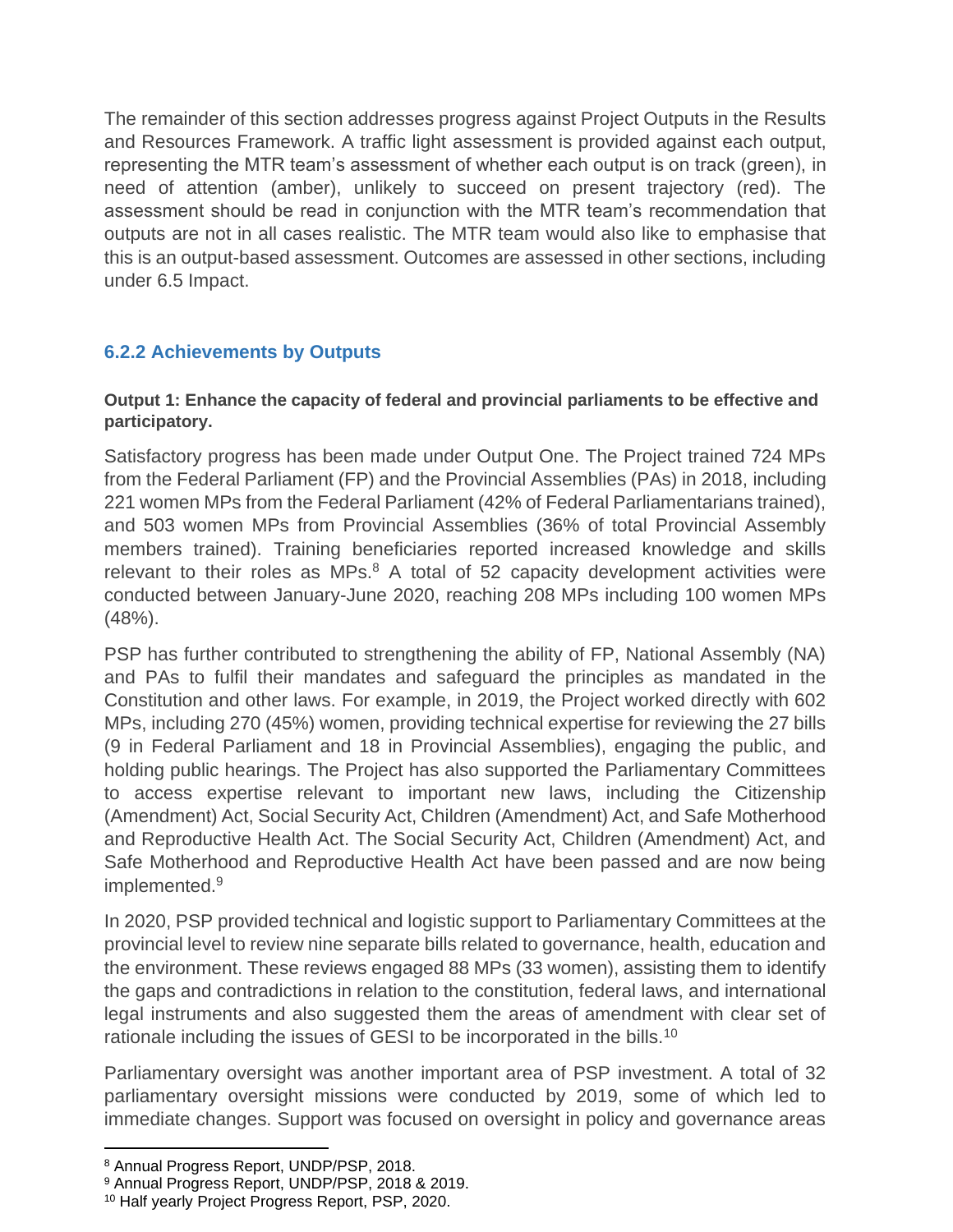such as human rights, SDGs and public financial management.<sup>11</sup> Support for strengthening the parliamentary oversight function at both the FP and PA levels was continued during the COVID-19, with PSP successfully providing assistance with virtual oversight activities between January and June 2020. As an example, PSP support for virtual oversight of quarantine and isolation centres in Sarlahi and Rautahat districts carried out by Province 2's Women, Children and Social Justice Committee of Province 2, informed the Committee about the situation, problems and poor management of quarantine and isolation wards, leading the committee to issue directives to the provincial government to improve management.<sup>12</sup>

Although PSP contributions to Output One have been significant, it should be noted that Output Indicator 1.1 sets targets for Public Accounts Committees (PACs) and public financial management (PFM) at both Federal Parliament and Provincial assemblies. PSP has engaged with PACs in seven provinces to promote transparency and accountability in COVID-related procurement as well as for conducting oversight of government programmes, but overall PSP engagement with PACs and PFM has been limited. <sup>13</sup> If other UNDP projects and development partners are better placed to lead in this area, then PSP should consider revising its output indicator, and concentrating its efforts where it can have more impact. If it continues to prioritise engagement with the PAC, then the strategy for engaging the committee should be revisited. Collaboration with World Bank and other relevant donors could be fruitful.

A further challenge for the project under Output One is Indicator 1.3, which sets targets for supporting Federal Parliamentary review of up to 46 draft laws and 37 oversight inquiries by 2022. Since 2018 it has become increasingly difficult for PSP to operate in this space as the Government of Nepal has made clear that the involvement of international and inter-governmental agencies in such processes is less needed than during the earlier transitional stage of reform. It is therefore highly unlikely that PSP will meet targets set under 1.3.

<sup>11</sup> Annual Progress Report, UNDP/PSP, 2019.

<sup>12</sup> Half yearly Project Progress Report, PSP, 2020.

<sup>13</sup> Half yearly Project Progress Report, PSP, 2020.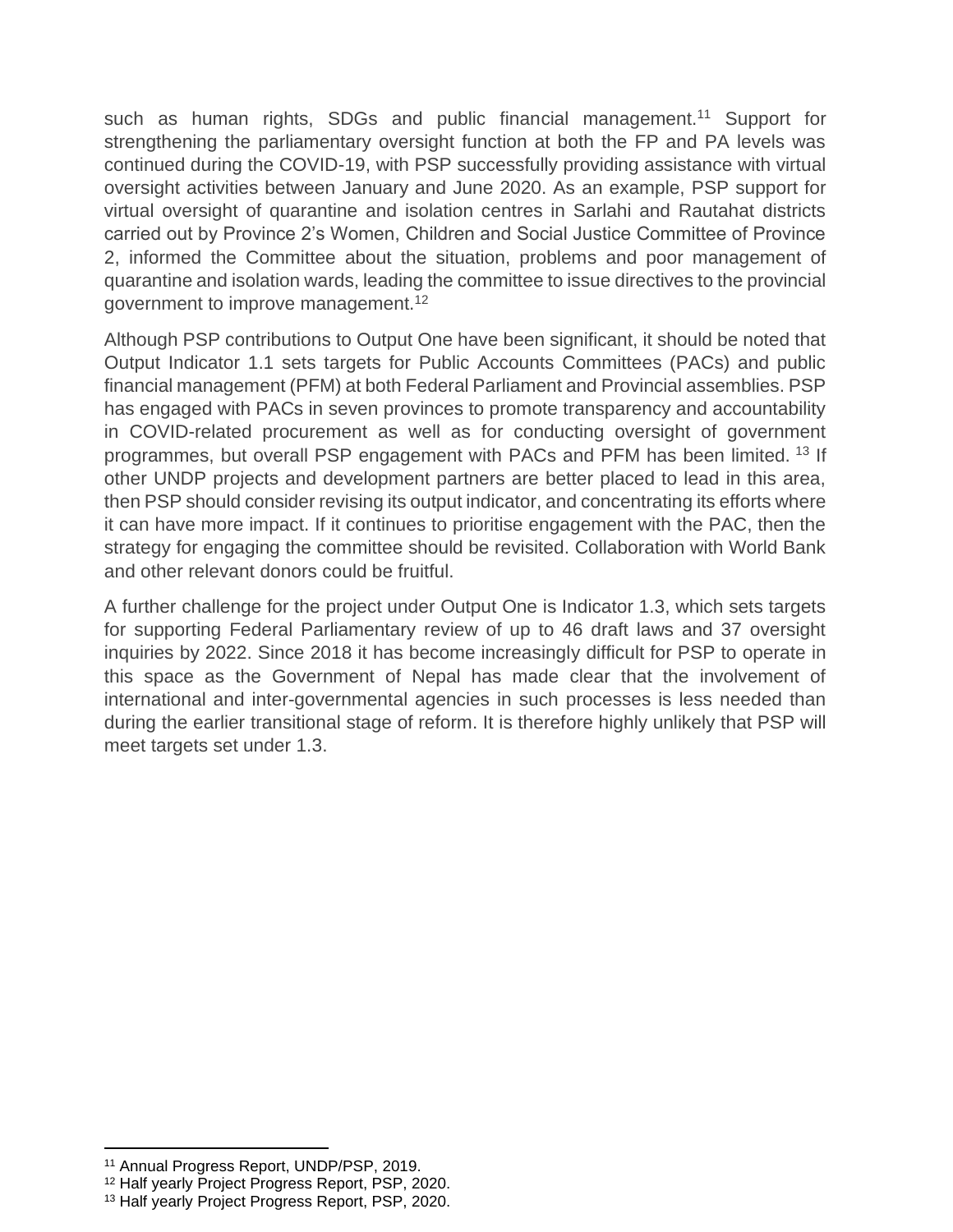| <b>OUTPUT 1</b>                                                                                                   | <b>OUTPUT INDICATORS</b>                                                                                                                                                                                                                                                                                                                                                                                                                                                                                                                                                                                                                                                                                                                          |                                                   | <b>TARGETS</b> |                |      |                |                |            |
|-------------------------------------------------------------------------------------------------------------------|---------------------------------------------------------------------------------------------------------------------------------------------------------------------------------------------------------------------------------------------------------------------------------------------------------------------------------------------------------------------------------------------------------------------------------------------------------------------------------------------------------------------------------------------------------------------------------------------------------------------------------------------------------------------------------------------------------------------------------------------------|---------------------------------------------------|----------------|----------------|------|----------------|----------------|------------|
|                                                                                                                   |                                                                                                                                                                                                                                                                                                                                                                                                                                                                                                                                                                                                                                                                                                                                                   | 2018                                              | 2019           | 2020           | 2021 | 2022           | <b>FINAL</b>   | Assessment |
| Enhance the<br>capacity of<br>federal and<br>provincial<br>parliaments to<br>be effective<br>and<br>participatory | 1.1 Public Accounts Committees<br>(PACs) in federal and provincial<br>parliaments<br>are effective in fulfilling their role<br>in Public Finance Management,<br>including cooperation with the<br>Office of the Auditor-General<br>(OAG) and fiscal commissions<br>0=Federal<br>Parliament<br><b>PAC</b><br>is<br>producing periodic reports related to<br>PFM but with limited cooperation with<br>OAG<br>1=Federal Parliament PAC & 1 PA<br>PAC routinely engage the OAG as part<br>of timely reporting on PFM<br>2=4 PACs routinely engage the OAG<br>as part of timely reporting on PFM<br>3=6 PACs routinely engage the OAG<br>as part of timely reporting on PFM<br>4=8 PACs routinely engage the OAG<br>as part of timely reporting on PFM | 0                                                 | 1              | 2              | 3    | 4              | 4              |            |
|                                                                                                                   | 1.2 PA Committees are scrutinising<br>draft laws and monitoring<br>provincial government activities in<br>an effective and participative<br>manner<br>0=3 draft laws reviewed <sup>1</sup> ; $0 = 0$<br>oversight inquiries <sup>2</sup> in an effective and<br>participative manner<br>1=7 draft laws reviewed; $1 = 4$<br>oversight inquiries in an effective and<br>participative manner<br>$2=12$ draft laws reviewed; $2=11$<br>oversight inquiries in an effective and<br>participative manner<br>$3=20$ draft laws reviewed; $3=19$<br>oversight inquiries in an effective and<br>participative manner<br>4=25 draft laws reviewed; $4 = 31$<br>oversight inquiries in an effective and<br>participative manner                            | $\Omega$                                          | $\mathbf{1}$   | $\overline{2}$ | 3    | $\overline{4}$ | $\overline{4}$ |            |
|                                                                                                                   | 1.3 Federal Parliament Thematic<br>Committees are scrutinising draft laws<br>and monitoring federal government<br>activities in an effective and<br>participative manner<br>0=23 draft laws reviewed; $0 = 14$<br>oversight inquiries<br>1=28 draft laws reviewed; $1 = 19$<br>oversight inquiries<br>$2=34$ draft laws reviewed; $2 = 25$<br>oversight inquiries<br>$3=40$ draft laws reviewed; $3 = 31$<br>oversight inquiries<br>4=46 draft laws reviewed; $4 = 37$<br>oversight inquiries                                                                                                                                                                                                                                                     | 23 Draft<br>Laws;<br>14<br>Oversight<br>Inquiries | 1              | $\overline{2}$ | 3    | $\overline{4}$ | $\overline{4}$ |            |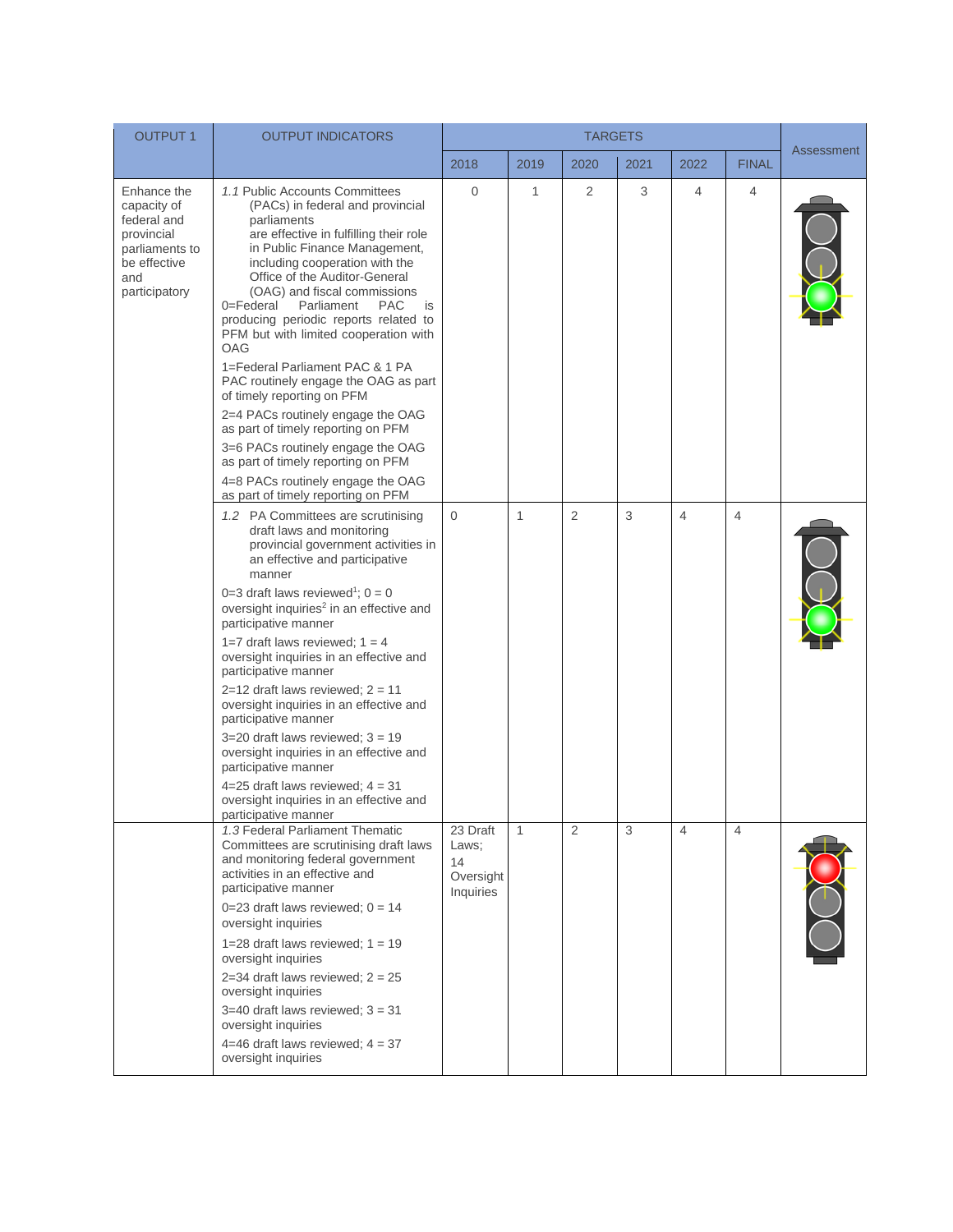| $PA$ 0<br>Parliament &<br>Federal<br>1.4<br>committees are monitoring the<br>implementation of SDGs<br>0= 0 Committee SDG Monitoring<br>Reports<br>1= 2 Committee SDG Monitoring<br>Reports<br>2= 4 Committee SDG Monitoring<br>Reports<br>3= 6 Committee SDG Monitoring<br>Reports<br>4= 10 Committee SDG Monitoring<br>Reports |  |  |  | 3 |  |  |  |
|----------------------------------------------------------------------------------------------------------------------------------------------------------------------------------------------------------------------------------------------------------------------------------------------------------------------------------|--|--|--|---|--|--|--|
|----------------------------------------------------------------------------------------------------------------------------------------------------------------------------------------------------------------------------------------------------------------------------------------------------------------------------------|--|--|--|---|--|--|--|

#### *Output 2***: Enhance the capacity of parliamentary secretariats to be capable and innovative in their support to MPs and committees.**

PSP is on track to meet some, but not all of its targets under this Output Two. The Project has invested heavily in enhancing human resources and physical infrastructure within the federal and provincial parliamentary secretariats. Over 2018-2019, 325 provincial secretariat staff received training in how to support parliamentary assembly and thematic committee business. At the federal level, 420 staff received similar training over the same period. The number is multiple-times participation of staffs in different capacity building activities. Due to COVID lockdown the Project has not been able to continue training in 2020 but is instead investing in knowledge products. Training beneficiaries have hailed the benefits of the training activities, particularly at the provincial level where such support has been more urgently needed due to the relative inexperience of secretariat staff working with the newly created Provincial Assemblies.

Introducing vital technology to parliaments was an important project contribution to federal and provincial parliaments' effectiveness. PSP has supported YouTube broadcast technology in the Sudurpaschim Provincial Assembly and a Video Conferencing Facility in Gandaki, Karnali and Sudurpaschim Assemblies, connecting the PAs with their districts. PSP further provided support for web portal development to the Public Account Committee and SDGGC (see, for example, the SDGGC web portal on SDGs (digobikas.gov.np), although questions remain about future of the portal in the absence of nationally supported technical maintenance.

Support for the FP secretariat has focused on investment in ICT equipment and skills as the project learned that the federal secretariat did not need the kind of capacity building support that had been identified in project design and articulated in the RRF. Indicator 2.2 has thus become less relevant for the project and should be revised to identify more specific and measurable capacities in need of development.

A similar monitoring and evaluation challenge can be found under Indicator 2.3, which is unspecific about the nature of ICT capacity to be developed. The project has invested in video-conferencing facilities and Zoom licensing, which has been particularly useful during COVID-19 restrictions on movement, but other investments, such as plans for the digitization of parliamentary work should be captured in the RRF to guide project and activity managers. The promotion of ICT should be enhanced at parliament secretariat level.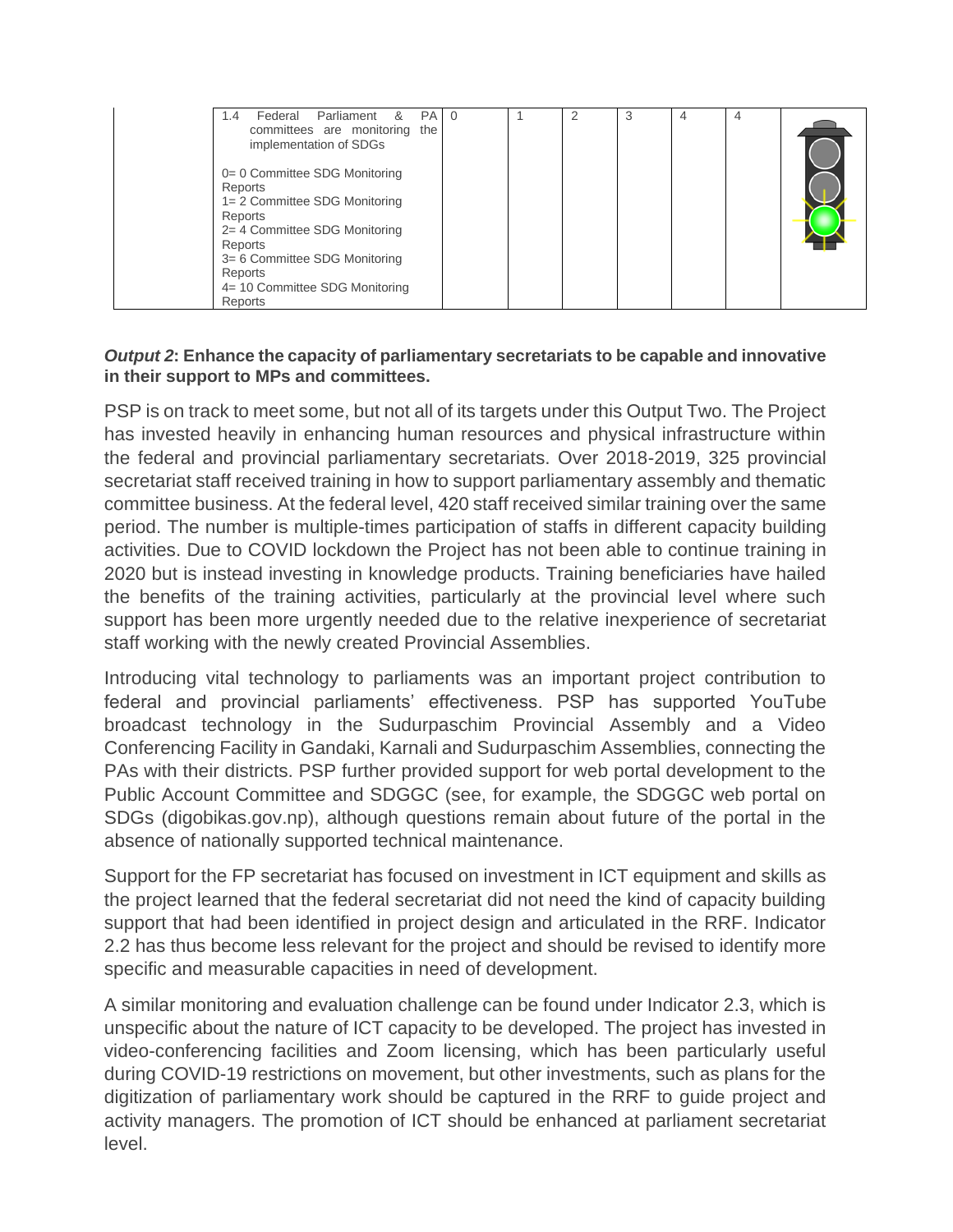Indicator 2.4 highlights an additional limitation. PSP is not leading on donor coordination or knowledge sharing in parliamentary support. A single donor coordination meeting was held in 2019, but there was no follow-up meeting in 2020 at the time of this review. The MTR team learned that other development partners were working with the same beneficiaries and engaging in overlapping work – e.g., support for the Federal Parliament's Women and Social Development Committee. Although leaders in the Federal Parliament have not advocated for coordination among development partners working with the parliament, PSP should engage in more regular communication with other development partners to avoid duplication and unproductive competition, even if such communication is best undertaken informally.

| <b>OUTPUT 2</b>                                                                                                                                | <b>OUTPUT INDICATORS</b>                                                                                                                                                                                                                                                                                                                       |          | <b>TARGETS</b> |                |      |                |                | Assessment |
|------------------------------------------------------------------------------------------------------------------------------------------------|------------------------------------------------------------------------------------------------------------------------------------------------------------------------------------------------------------------------------------------------------------------------------------------------------------------------------------------------|----------|----------------|----------------|------|----------------|----------------|------------|
|                                                                                                                                                |                                                                                                                                                                                                                                                                                                                                                | 2018     | 2019           | 2020           | 2021 | 2022           | <b>FINAL</b>   |            |
| Enhance the<br>capacity of<br>parliamentary<br>secretariats to<br>be capable<br>and innovative<br>in their support<br>to MPs and<br>committees | 2.1 PA staff have capacity to support<br>assemblies and their committees in<br>functioning effectively and in an open<br>and participative manner.<br>0= 5% of PA staff have capacity<br>1= 15% of staff have capacity<br>2=30% of staff have capacity<br>3= 45% of staff have capacity<br>$4 = 60\%$ of staff have capacity                   | $\Omega$ | 1              | 2              | 3    | $\overline{4}$ | $\overline{4}$ |            |
|                                                                                                                                                | 2.2 Federal Parliament staff have<br>capacity to support assemblies and<br>their committees in functioning<br>effectively and in an open and<br>participative manner.<br>0= 15% of staff have capacity<br>$1 = 30\%$ of staff have capacity<br>2= 45% of staff have capacity<br>3= 60% of staff have capacity<br>4= 70% of staff have capacity | $\Omega$ | 1              | $\overline{2}$ | 3    | $\overline{4}$ | 4              |            |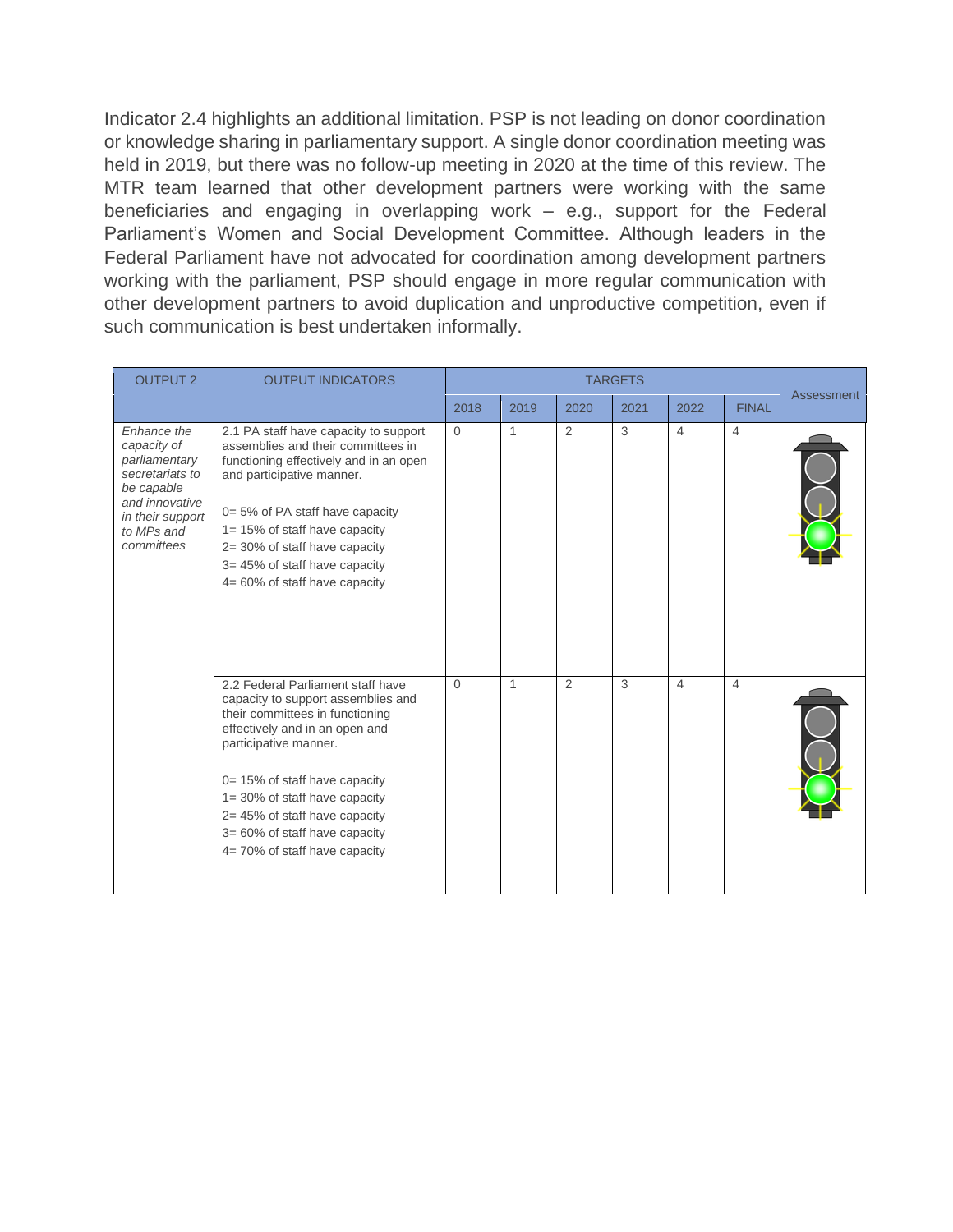| 2.3 Federal Parliament and PA<br>secretariats have resources and<br>capacity to implement innovative use of<br>ICT for knowledge management and to<br>support effective, inclusive and<br>participative committees<br>0= Federal Parliament has some aging<br>technology and resources & limited<br>capacity to implement innovative use of<br><b>ICT</b><br>1= Federal Parliament and 1 PA have<br>limited current technology and<br>resources & capacity to implement<br>innovative use of ICT<br>$2 = FP + 2$ PAs have current technology<br>and resources & capacity to implement<br>innovative use of ICT<br>$3 = FP + 3$ PAs have current technology<br>and resources & capacity to implement<br>innovative use of ICT<br>$4 = FP + 5$ PAs have current technology<br>and resources & capacity to implement<br>innovative use of ICT | $\Omega$ | 1 | $\overline{2}$ | 3 | 4 | 4 |  |
|--------------------------------------------------------------------------------------------------------------------------------------------------------------------------------------------------------------------------------------------------------------------------------------------------------------------------------------------------------------------------------------------------------------------------------------------------------------------------------------------------------------------------------------------------------------------------------------------------------------------------------------------------------------------------------------------------------------------------------------------------------------------------------------------------------------------------------------------|----------|---|----------------|---|---|---|--|
| 2.4 Federal Parliament Secretariat<br>ensures coordination and sharing of<br>information amongst project partners<br>0= No coordination conducted<br>1= Coordination meetings conducted<br>but not routine<br>2= Coordination meetings are routine<br>Coordination<br>$3=$<br>mechanisms<br>are<br>formalized<br>4= Coordination mechanisms are<br>implemented                                                                                                                                                                                                                                                                                                                                                                                                                                                                             | $\Omega$ | 1 | $\overline{2}$ | 3 | 4 | 4 |  |

### *Output 3***: Enhance the capacity of the Federal Parliament and Provincial Assemblies to be open, interactive and accountable with citizens.**

PSP is largely on track to meet its targets under Output Three, although, indicators could be more clearly defined to assist the Project team and stakeholders to identify success and monitor progress. What, for example, might be useful indicators for signposting improvements in "systems, policies, procedures and mechanisms promoting openness and information sharing?"

Nevertheless, there have been significant investments in parliamentary outreach and engagement, and PSP investments in this area have been well received by stakeholders and beneficiaries, particularly at the provincial level. In 2018, PSP facilitated MP interaction with at 1,805 members of the public through public hearings and consultations. In 2019 the Project supported MP engagement with 1,899 members of the public (25% women and 38% participation of the marginalized community).

The Project engaged with parliamentary beat reporters from Kathmandu and the provinces, providing training on how to cover parliamentary affairs and communicate parliamentary information to the public. In 2019 the Project engaged with 257 journalists (25% women) from both federal and provincial levels.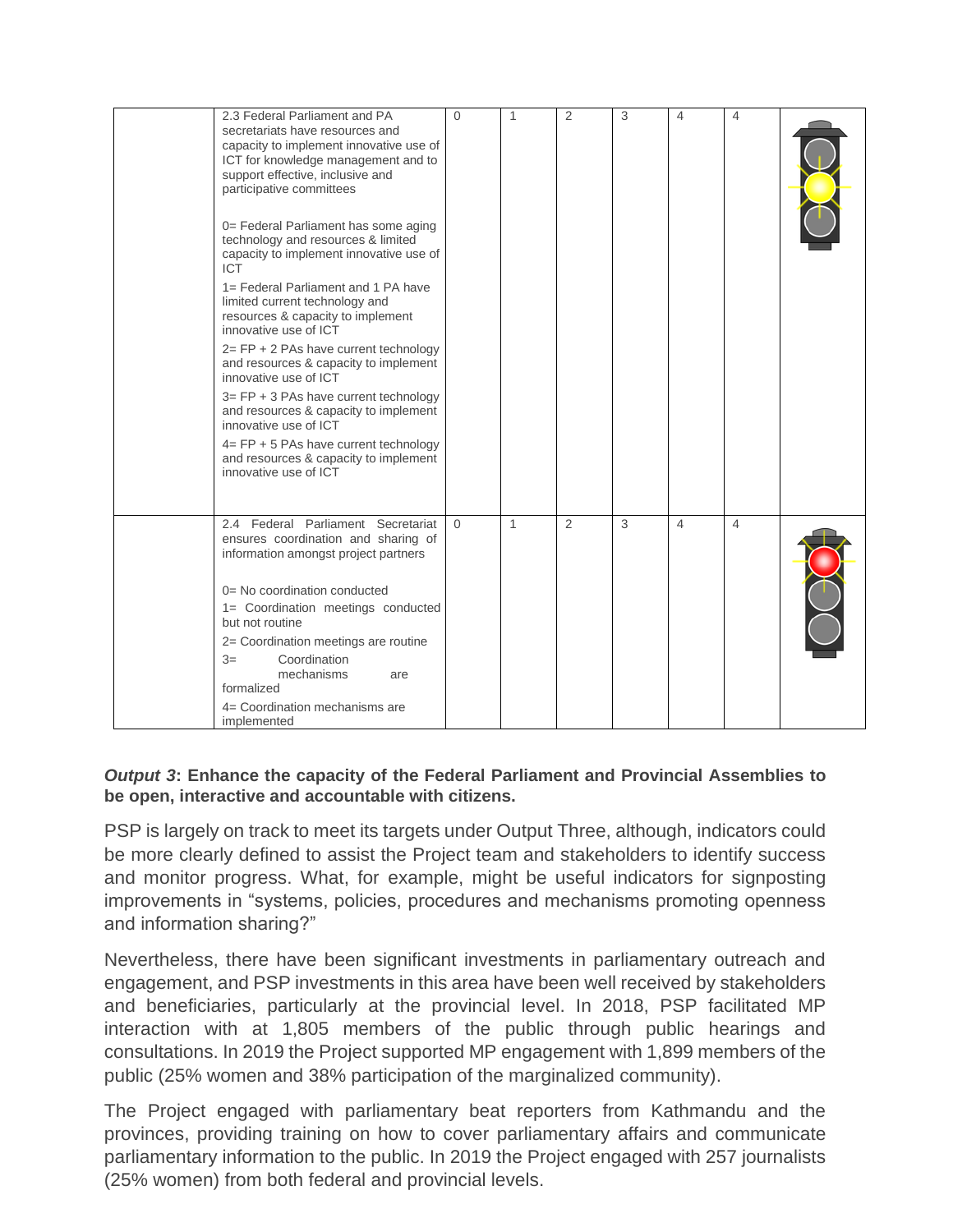PSP support for the "Meet the Speaker" initiative in Karnali and Sudurpaschim provinces was widely praised and has the potential to serve as a model for citizen engagement in other provinces. PSP facilitation of parliamentary outreach through community radio programs in all 77 districts is also noteworthy, although the sustainability of this activity is unclear.<sup>14</sup>

The biggest challenge for PSP under this Output is the commitment under 3.4 to support the development and implementation of an Open Parliament Action Plan for Federal Parliament. This does not appear to be a priority for the current Government of Nepal, and, as such, it might be more appropriate for the Project to invest in a pilot at the provincial level. If the provincial pilot can be shown to be effective in advancing parliamentary effectiveness and citizen satisfaction with the representative body, federal MPs might be willing to consider a similar proposal for the federal parliament.

| <b>OUTPUT 3</b>                                                                                                                                            | <b>OUTPUT INDICATORS</b>                                                                                                                                                                                                                                                                                                                                                                                                                                                                                                                                                                                                                                                                                                                                          |          | <b>TARGETS</b> |      |      |                |                |            |
|------------------------------------------------------------------------------------------------------------------------------------------------------------|-------------------------------------------------------------------------------------------------------------------------------------------------------------------------------------------------------------------------------------------------------------------------------------------------------------------------------------------------------------------------------------------------------------------------------------------------------------------------------------------------------------------------------------------------------------------------------------------------------------------------------------------------------------------------------------------------------------------------------------------------------------------|----------|----------------|------|------|----------------|----------------|------------|
|                                                                                                                                                            |                                                                                                                                                                                                                                                                                                                                                                                                                                                                                                                                                                                                                                                                                                                                                                   | 2018     | 2019           | 2020 | 2021 | 2022           | <b>FINAL</b>   | Assessment |
| Enhance the<br>capacity of the<br>Federal<br>Parliament and<br>Provincial<br>Assemblies to<br>be open,<br>interactive and<br>accountable<br>with citizens. | 3.1 PAs establish systems and<br>implement policies, procedures and<br>mechanisms that promote openness<br>and information sharing with citizens<br>0=0 PAs have systems, policies,<br>procedures<br>mechanisms<br>and<br>promoting openness and information<br>sharing<br>1=1 PA has systems, policies,<br>mechanisms<br>procedures<br>and<br>promoting openness and information<br>sharing<br>2=3 PAs have systems, policies,<br>mechanisms<br>procedures<br>and<br>promoting openness and information<br>sharing<br>3=5 PAs have systems, policies,<br>procedures<br>and<br>mechanisms<br>promoting openness and information<br>sharing<br>4=6 PAs have systems, policies,<br>and<br>mechanisms<br>procedures<br>promoting openness and information<br>sharing | $\Omega$ | $\mathbf{1}$   | 2    | 3    | 4              | $\overline{4}$ |            |
|                                                                                                                                                            | 3.2 Federal Parliament establishes<br>and implements mechanisms for<br>routine outreach to citizens and to<br>share information and knowledge with<br>regard to the work of the Parliament<br>0= No Outreach Mechanisms<br>1=Outreach Mechanisms established<br>2=Outreach is routine and based on<br>standard practices and information<br>sharing systems established<br>3=Outreach is routine and based on<br>standard practices and information<br>sharing practices are partially<br>achieved<br>4=Outreach and information sharing<br>is routine and based on standard<br>practices                                                                                                                                                                         | $\Omega$ | 1              | 2    | 3    | $\overline{4}$ | $\overline{4}$ |            |

<sup>14</sup> Annual Progress Report, UNDP/PSP, 2018 & 2019.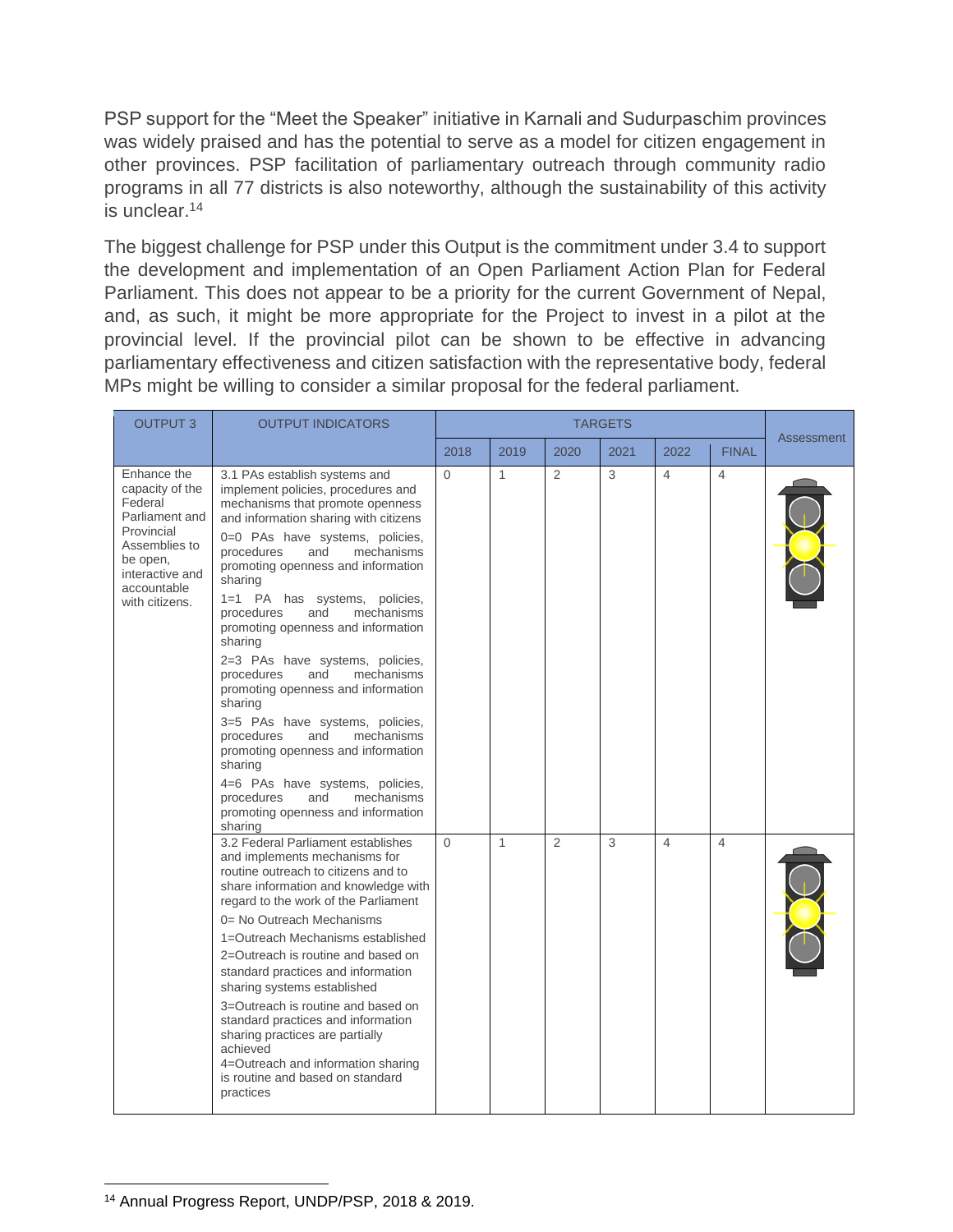| 3.3 Individual MPs at provincial &<br>federal levels are engaged in a<br>dialogue with citizens on a routine<br>basis<br>0=800 citizens engaged in public<br>consultations:<br>1=1600 citizens engaged in public<br>consultations; 50% of which are<br>women and 30% of which are from<br>disadvantaged groups<br>2=3000 citizens engaged in public<br>consultations; 50% of which are<br>women and 30% of which are from<br>disadvantaged groups<br>3=4600 citizens engaged in public<br>consultations; 50% of which are<br>women and 30% of which are from<br>disadvantaged groups<br>4=6600 citizens engaged in public<br>consultations; 50% of which are<br>women and 30% of which are from<br>disadvantaged groups | $\mathbf{0}$ | 1            | 2 | 3 | $\overline{4}$           | $\overline{4}$ |  |
|-------------------------------------------------------------------------------------------------------------------------------------------------------------------------------------------------------------------------------------------------------------------------------------------------------------------------------------------------------------------------------------------------------------------------------------------------------------------------------------------------------------------------------------------------------------------------------------------------------------------------------------------------------------------------------------------------------------------------|--------------|--------------|---|---|--------------------------|----------------|--|
| 3.4 Federal Parliament operates in an<br>open and accountable manner and in<br>accordance with Open Parliament<br>principles<br>0=Federal Parliament has not adopted<br>Open Parliament principles<br>1=Federal Parliament has adopted<br>Open Parliament principles<br>2=Federal Parliament has developed<br>Open Parliament Action Plan<br>3=Federal<br>Parliament<br>has<br>implemented 20% of OP Action Plan<br>4=Federal<br>Parliament<br>has<br>implemented<br>50% of OP Action Plan                                                                                                                                                                                                                              | $\Omega$     | $\mathbf{1}$ | 2 | 3 | $\overline{\mathcal{L}}$ | 4              |  |

#### *Output 4***: Build the capacity of women MPs and MPs from disadvantaged groups to be effective and for parliaments at the federal & provincial levels to routinely engage with women, youth and other disadvantaged citizens.**

Adopted from the UNDAF and UNDP CPD, this is arguably the most challenging Output for the Project because cultural and structural barriers greatly impede or slow progress. Indicator 4.1, which seeks an increase in the "proportion of decision-making positions held by women in public institutions" is too ambitious and not an appropriate indicator because change sits outside the project control. Such indicators might be used as signposts for medium and longer-term change (e.g. within the Project's Theory of Change) to which the project can make contributions, but more realistic indicators that are within Project control should replace those currently under 4.1.

Progress is being made under 4.2 ("provincial and federal parliament committees are consulting and engaging women in their work on a routine basis"). PSP has supported dialogue on women's issue through its direct support to the Women and Social Development Committee at the Federal Parliament and by equipping women MPs with the skills they need to debate bills. The MTR team received very positive feedback from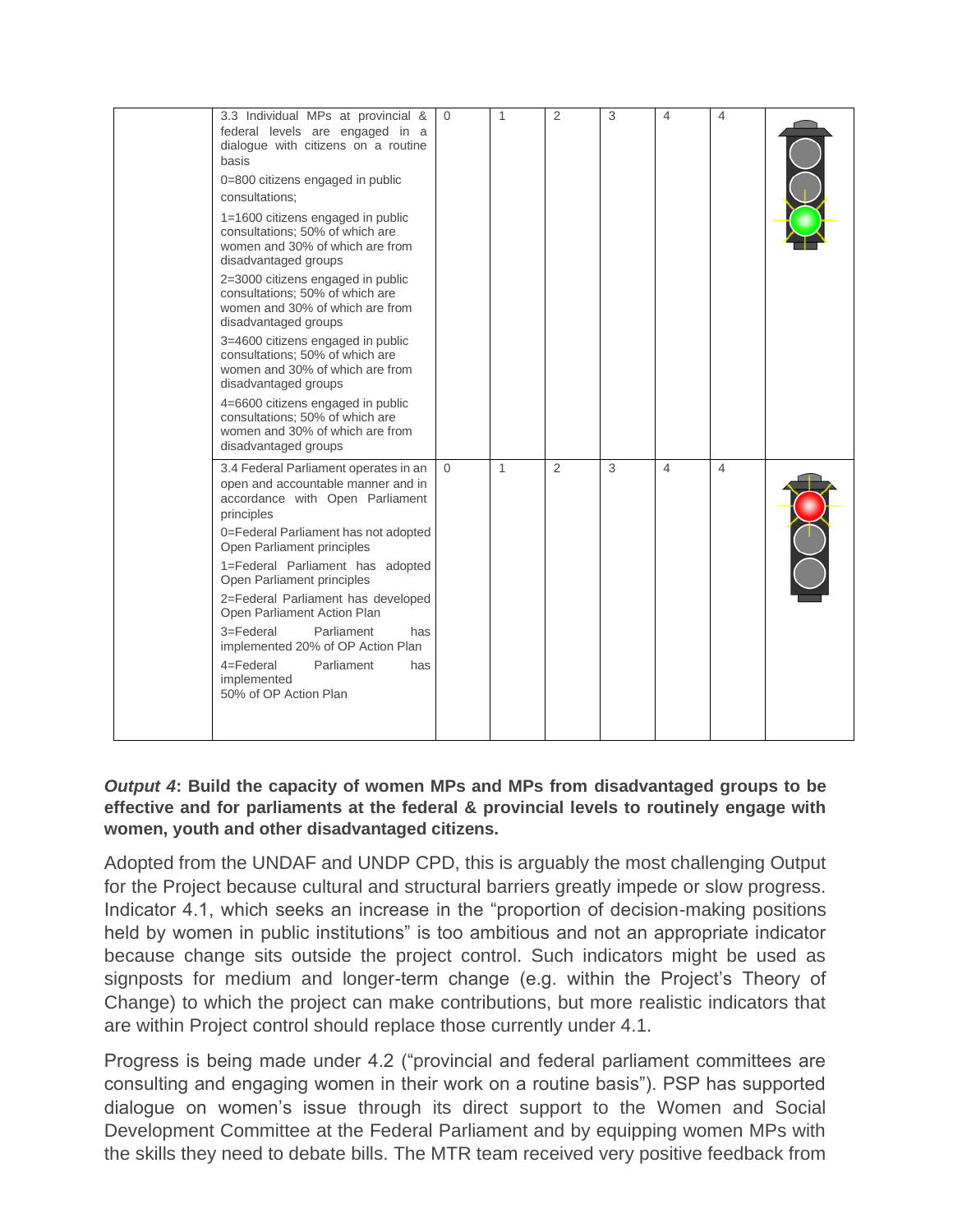women who had undertaken PSP-sponsored training, with many claiming they had found new confidence to speak up in parliament.

Women's participation in parliamentary committees and in full parliamentary debates varies across parliaments and committees. Parliamentary secretariat staff report that committee hearings are still dominated by men. Even though women chair nine out of 16 committees in the Federal Parliament, women chairs are not necessarily vocal or actively engaged in committee discussions. Provincial and federal level parliaments committees are increasingly engaging with women in their work. However, there is no system or policy in place for ensuring women's participation and advancing women's perspectives in parliamentary deliberation mandatory and the formulation implementing procedures document is ongoing, and it is unlikely that the Project will succeed in supporting the development of such practices and procedures (as targeted under 4.2) during the time remaining.<sup>15</sup>

Understanding how best to contribute to this Output remains a challenge for PSP. It would help to revise indicators to articulate more specific and realistic targets. Under Indicator 4.2, for example, it is unclear which "women" should be consulted and engaged in parliamentary committee work. The Project has interpreted "women" in this instance to mean "women MPs", but since women sit on all the committees, women can already be said to be routinely engaged in committee work. The Project would benefit from more guidance on how to promote meaningful participation and awareness of women's perspectives on issues before the parliament committees. Expertise and scholarly work in this field is available and should be consulted.

Indicator 4.3 ("Committees at provincial and federal levels are consulting and engaging in a dialogue with disadvantaged groups on a routine basis") could similarly benefit from further refinement in order to guide Project investment and priorities during the remaining two years. It could be that PAs are a better place to trial practices and procedures for consulting and engaging disadvantaged groups.

Indicator 4.4. ("capacity of women MPs at federal and provincial levels is enhanced to allow for meaningful contributions to parliamentary debates) appropriately targets "meaningful" contributions from women, but the specified targets are a narrow, and perhaps unhelpful, translation of the goal into outputs. The indicators refer to the number of bills "introduced" for debate by women MPs, which emphasizes quantity over quality, and while this number can be tracked it pointless to do so since private bills are extremely rare. And public deliberation of bills is limited so it is difficult to know who has contributed. The indicator thus provides little insight into improvements in women's contributions to parliamentary debate. The same problem can be found in 4.5 which targets contributions from MPs representing disadvantaged groups. These indicators should be revised in order to guide Project and activity managers in their work.

<sup>15</sup> Annual Progress Report, UNDP/PSP, 2018 & 2019.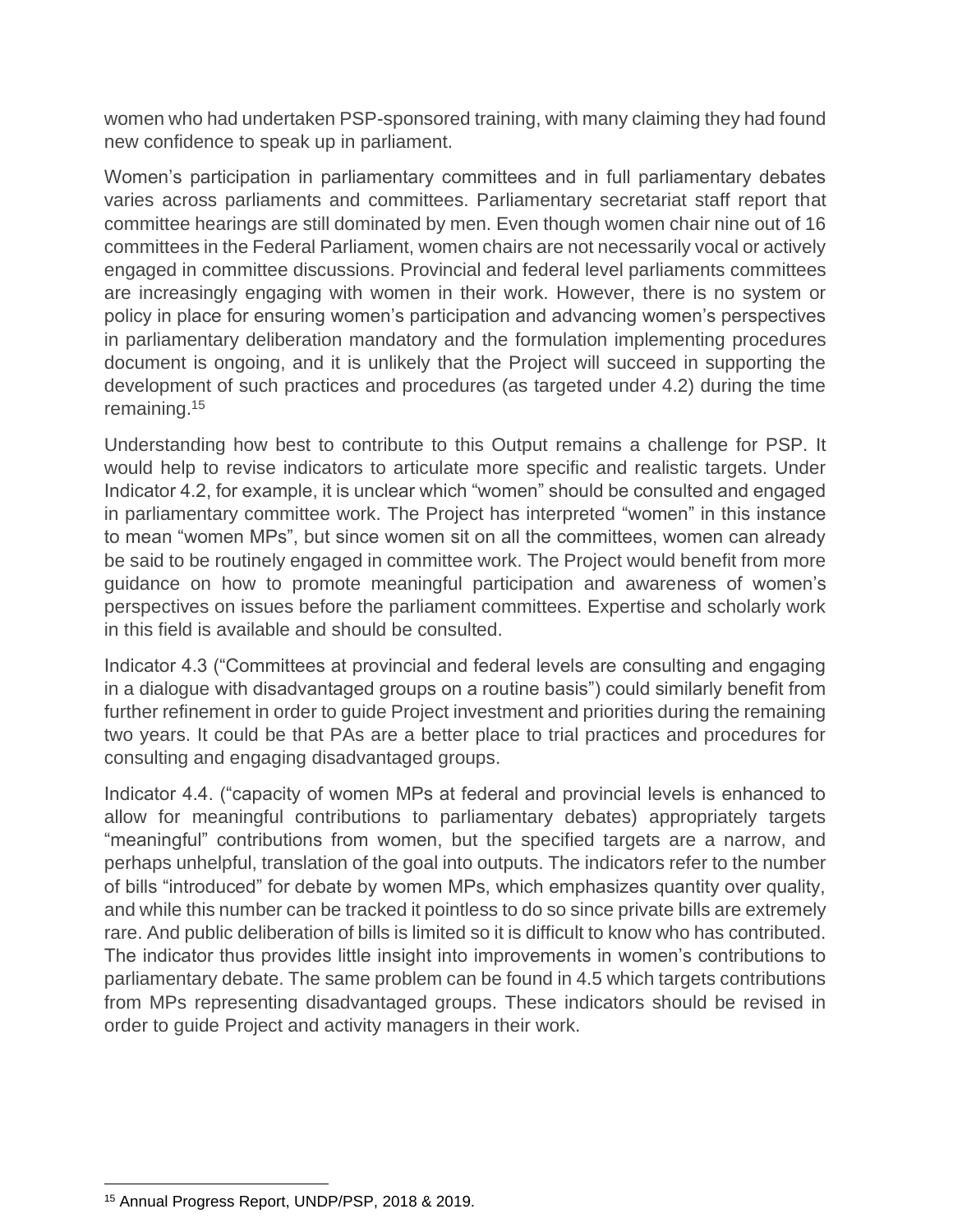| <b>OUTPUT 4</b>                                                                                                                                                                                      | <b>OUTPUT INDICATORS</b><br><b>TARGETS</b>                                                                                                                                                                                                                                                                                                                                                                                                                                                                                                                                                                                                                                                                                                                                                                                                                                                                                  |                |              |                |      |                |                |            |
|------------------------------------------------------------------------------------------------------------------------------------------------------------------------------------------------------|-----------------------------------------------------------------------------------------------------------------------------------------------------------------------------------------------------------------------------------------------------------------------------------------------------------------------------------------------------------------------------------------------------------------------------------------------------------------------------------------------------------------------------------------------------------------------------------------------------------------------------------------------------------------------------------------------------------------------------------------------------------------------------------------------------------------------------------------------------------------------------------------------------------------------------|----------------|--------------|----------------|------|----------------|----------------|------------|
|                                                                                                                                                                                                      |                                                                                                                                                                                                                                                                                                                                                                                                                                                                                                                                                                                                                                                                                                                                                                                                                                                                                                                             | 2018           | 2019         | 2020           | 2021 | 2022           | <b>FINAL</b>   | Assessment |
| <b>Build the</b><br>capacity of<br>women MPs<br>and MPs from<br>disadvantaged<br>groups to be<br>effective and<br>for and<br>parliaments at<br>the federal &<br>provincial<br>levels to<br>routinely | 4.1 Proportion of decision-making<br>positions held by women in public<br>institutions<br>$0 = 0.15$<br>$1 = 0.175$<br>$2 = 0.2$<br>$3 = 0.225$<br>$4 = 0.243$                                                                                                                                                                                                                                                                                                                                                                                                                                                                                                                                                                                                                                                                                                                                                              | $\mathbf{0}$   | $\mathbf{1}$ | $\overline{2}$ | 3    | $\overline{4}$ | $\overline{4}$ |            |
| engage with<br>women, youth<br>and other<br>disadvantaged<br>citizens.                                                                                                                               | 4.2 Provincial and federal parliament<br>committees are consulting and<br>engaging women in their work on a<br>routine basis.<br>$0 = 0\%$ of committees have standard<br>practice and procedures for<br>consulting and engaging women<br>1=25% of committees have standard<br>practice and procedures for<br>consulting and engaging women<br>2=40% of committees have standard<br>practice and procedures for<br>consulting and engaging women and<br>25% of committees are routinely<br>implementing them<br>3= 60% of committees have standard<br>practice and procedures for<br>consulting and engaging women and<br>40% of committees are routinely<br>implementing them<br>4= 80% of committees have standard<br>practice and procedures for<br>consulting and engaging women and<br>50% of committees are routinely<br>implementing them                                                                            | $\overline{0}$ | $\mathbf{1}$ | 2              | 3    | $\overline{4}$ | $\overline{4}$ |            |
|                                                                                                                                                                                                      | 4.3 Committees at provincial &<br>federal levels are consulting and<br>engaging in a dialogue with<br>disadvantaged groups on a routine<br>basis<br>$0 = 0\%$ of committees have standard<br>practice and procedures for<br>consulting and engaging<br>disadvantaged groups $1 = 25\%$ of<br>committees have standard practice<br>and procedures for consulting and<br>engaging disadvantaged groups 2=<br>40% of committees have standard<br>practice and procedures for<br>consulting and engaging<br>disadvantaged groups and 25% of<br>committees are routinely<br>implementing them<br>3= 60% of committees have standard<br>practice and procedures for engaging<br>disadvantaged groups and 40% of<br>committees are routinely<br>implementing them<br>4=80% of committees have standard<br>practice and procedures for engaging<br>disadvantaged groups and 50% of<br>committees are routinely<br>implementing them | $\mathbf{0}$   | $\mathbf{1}$ | $\overline{2}$ | 3    | $\overline{4}$ | $\overline{4}$ |            |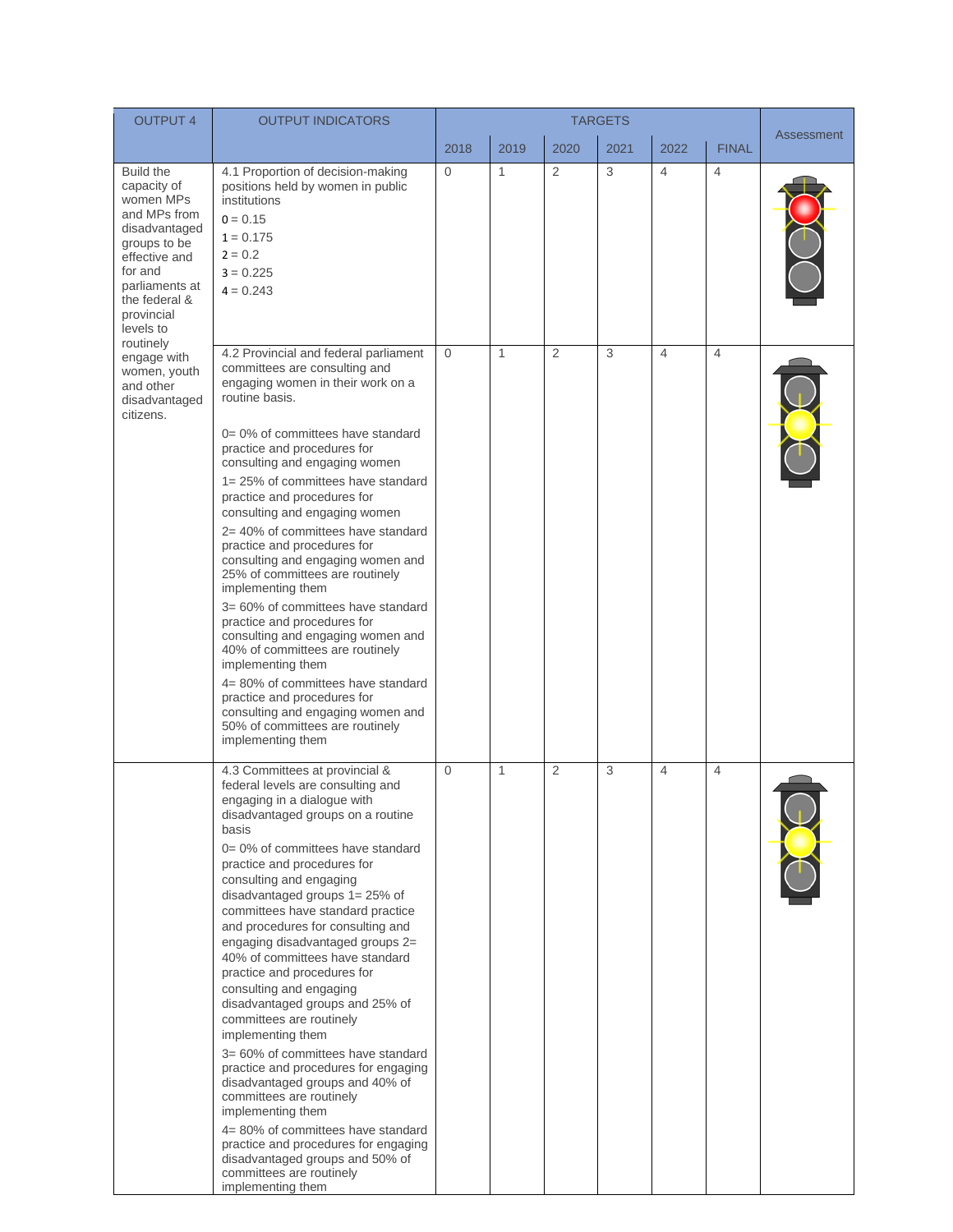| 4.4 Capacity of women MPs at<br>federal and provincial levels is<br>enhanced to allow for meaningful<br>contributions to parliamentary<br>debates<br>0= 0 bills, motions or amendments<br>introduced by women MPs for debate<br>1= 10 bills, motions or amendments<br>introduced by women MPs for debate<br>2= 20 bills, motions or amendments<br>introduced by women MPs for debate<br>3= 30 bills, motions or amendments<br>introduced by women MPs for debate<br>4= 40 bills, motions or amendments<br>introduced women MPs for debate                                                                                                                                                 | $\Omega$ | 1            | 2              | 3 | $\overline{4}$ | 4              |  |
|-------------------------------------------------------------------------------------------------------------------------------------------------------------------------------------------------------------------------------------------------------------------------------------------------------------------------------------------------------------------------------------------------------------------------------------------------------------------------------------------------------------------------------------------------------------------------------------------------------------------------------------------------------------------------------------------|----------|--------------|----------------|---|----------------|----------------|--|
| 4.5 Capacity of MPs from<br>disadvantaged groups at federal and<br>provincial levels is enhanced to allow<br>for meaningful contributions to<br>parliamentary debates<br>0= 0 bills, motions or amendments<br>introduced by MPs from<br>disadvantaged groups for debate<br>$1 = 10$ bills, motions or amendments<br>introduced by MPs from<br>disadvantaged groups for debate<br>2= 20 bills, motions or amendments<br>introduced by MPs from<br>disadvantaged groups for debate<br>3= 30 bills, motions or amendments<br>introduced by MPs from<br>disadvantaged groups for debate<br>4= 40 bills, motions or amendments<br>introduced by MPs from<br>disadvantaged<br>groups for debate | $\Omega$ | 1            | 2              | 3 | $\overline{4}$ | $\overline{4}$ |  |
| 4.6 Federal Parliament and PAs<br>establish<br>dialogue forums <sup>8</sup> (e.g.<br>- youth<br>parliaments; civic forums) that<br>provide substantive and timely<br>opportunities for youth inputs parallel<br>to parliament debates $0 = 0$<br>parliaments establish dialogue forum<br>$1 = 1$ parliament establishes dialogue<br>forum<br>$2 = 2$ parliaments establish dialogue<br>forum<br>$3 = 4$ parliaments establish dialogue<br>forum<br>$4 = 6$ parliaments establish dialogue<br>forum                                                                                                                                                                                        | $\Omega$ | $\mathbf{1}$ | $\overline{2}$ | 3 | $\overline{4}$ | 4              |  |

### **Project Output 5: Enhance the capacity of parliaments at the federal and provincial levels to respond to the COVID 19 pandemic.**

Output 5 was newly added to PSP in recognition of the special investment required to support parliament through the COVID-19 pandemic. The Project has placed under this Output activities from other Outputs that have been adapted as part of COVID response. One example is the virtual training on COVID-19 arranged for MPs.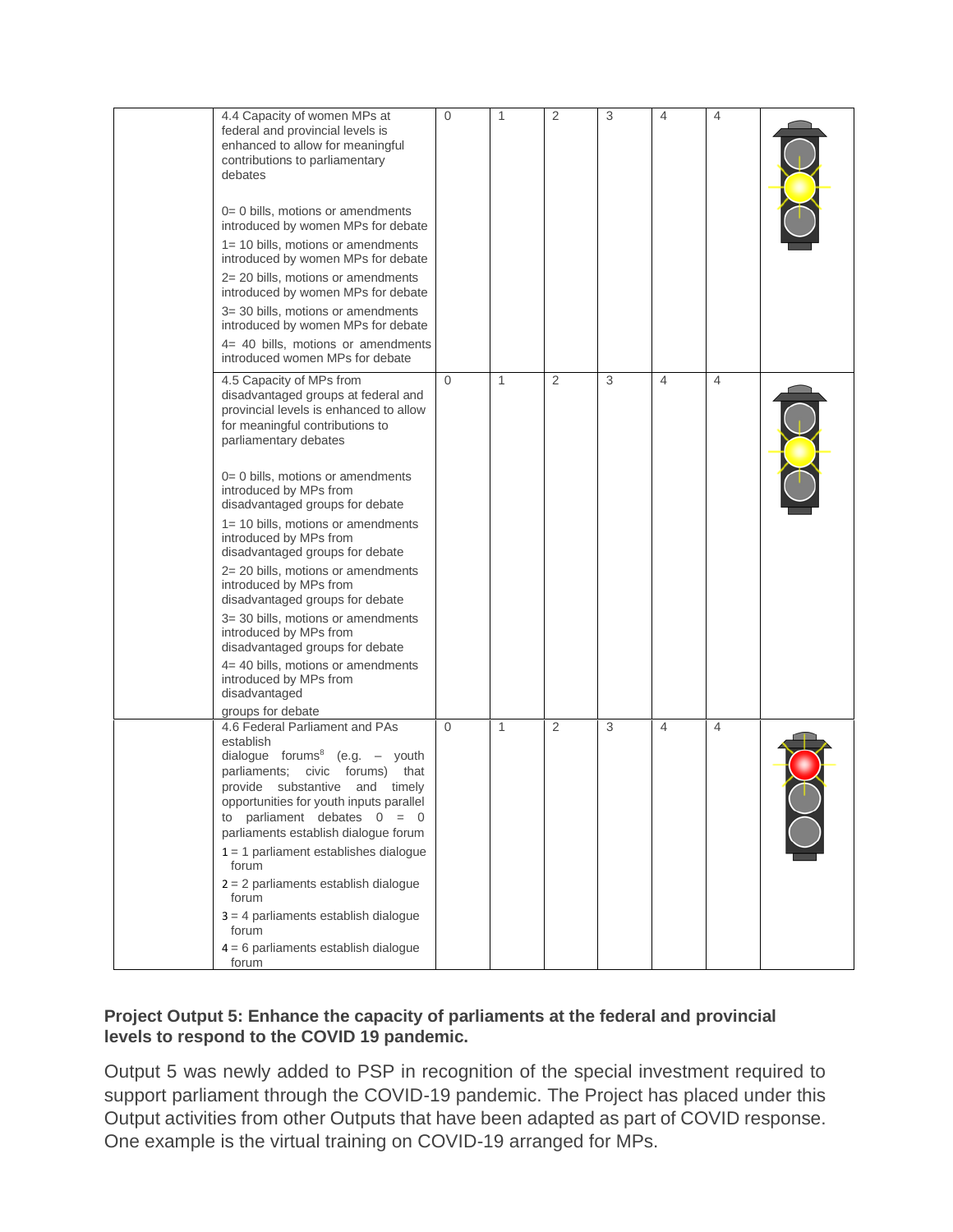The Project has responded well to the pandemic, making adjustments in accordance with evolving beneficiary needs. For example, PSP provided parliamentary committees with support for virtual engagement on COVID, and helped Provincial Finance Committees to communicate about the budget challenges generated by the crisis.

Although it is important to acknowledge PSP contributions to federal and provincial parliaments during the COVID crisis, Output 5 indicators are expressed in a way that makes them difficult for the Project to achieve. Under 5.1 ("Thematic committees are monitoring the government's responses to the COVID-19 in an effective manner"), for example, the quantitative targets about numbers of MPs participating in monitoring are not within Project control. Targets under 5.2 ("MPs from PAs register amendments over the bills to respond to the pandemic") are similarly outside Project control and difficult to measure.

| <b>OUTPUT 5</b>                                                                                                                                                          | <b>OUTPUT INDICATORS</b>                                                                                                                                                                                                                                                                                                                                                                                        |          | <b>TARGETS</b> |                |      |                |                |            |
|--------------------------------------------------------------------------------------------------------------------------------------------------------------------------|-----------------------------------------------------------------------------------------------------------------------------------------------------------------------------------------------------------------------------------------------------------------------------------------------------------------------------------------------------------------------------------------------------------------|----------|----------------|----------------|------|----------------|----------------|------------|
|                                                                                                                                                                          |                                                                                                                                                                                                                                                                                                                                                                                                                 | 2018     | 2019           | 2020           | 2021 | 2022           | <b>FINAL</b>   | Assessment |
| Enhance the<br>capacity of<br>parliaments at<br>the federal &<br>provincial<br>levels<br>to<br>routinely<br>response<br>pandemic in<br>the post<br>COVID <sub>19</sub> . | 5.1<br>Thematic<br>committees<br>are<br>monitoring government's responses<br>to the COVID 19 in an effective<br>manner<br>2=10% of MPs participate in<br>monitoring government's responses<br>to the post COVID 19<br>3=20% of MPs participate in<br>monitoring government's responses<br>to the post COVID 19<br>4=30% of MPs participate in<br>monitoring government's responses<br>to the post COVID 19      | $\Omega$ | 1              | 2              | 3    | 4              | $\overline{4}$ |            |
|                                                                                                                                                                          | 5.2<br><b>MPs</b><br>register<br>from<br>PAs<br>amendments over the bills to response<br>the pandemic.<br>2=20% of women MPs and 10%<br><b>DAGs</b><br>play key role in addressing human<br>rights issues<br>3=30% of women MPs and 20%<br><b>DAGs</b><br>play key role in addressing human<br>rights issues<br>4=40% of women MPs and 30%<br><b>DAGs</b><br>play key role in addressing human<br>rights issues | $\Omega$ | 1              | $\overline{2}$ | 3    | $\overline{4}$ | 4              |            |

### <span id="page-34-0"></span>**6.3 Efficiency**

PSP funds and activities appear to have been delivered in a timely manner. The MTR team observed that much had been accomplished with the available funding envelope. Expenditure closely tracked income in 2018 and 2019 but expenditure fell away in 2020 as the COVID pandemic caused many activities to be cancelled. Re-programming of activities under Output Five has taken time and will likely result in an underspend of Project funds in 2020.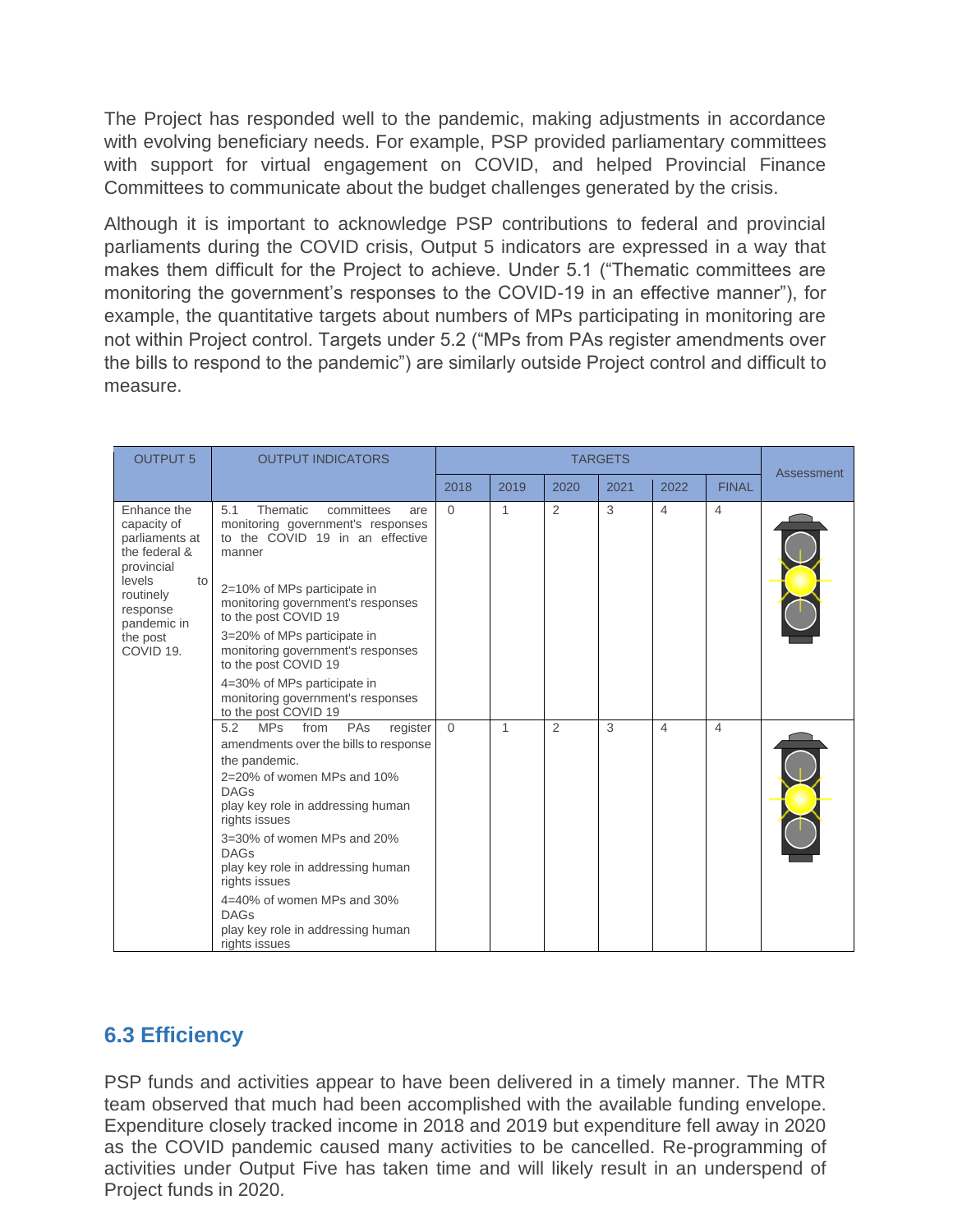| Table 1: PSP annual budget and expenditure |  |  |  |  |
|--------------------------------------------|--|--|--|--|
|--------------------------------------------|--|--|--|--|

| Year        | <b>Budget</b>      | Expenditure        | Expenditure as | % |
|-------------|--------------------|--------------------|----------------|---|
|             |                    |                    | Income         |   |
| 2018        | <b>USD 595,927</b> | USD 614,082        | 103            |   |
| 2019        | USD 1,959,626      | USD 1,822,889      | 93             |   |
| 2020 (June) | <b>USD 847,925</b> | <b>USD 321,590</b> | 37             |   |

*Source: UNDP/PSP Project 2020*

Funding appears to have been used strategically, with resources being appropriately redeployed in response to COVID and in response to strategic opportunities and challenges in the changing political context. Output One has received the largest share of expenditure until June 2020 due, in part, to the high cost of supporting travel to events. Outputs Two, Three and Four have each received approximately half of the funds invested in Output One (see table below).

**Table 2: Project expenditure by output**

| Output                                                                                                                                                                                                                                | <b>Total Budget</b><br>(20182020) | <b>Total Expenditure</b><br>$(2018 -$<br>2020<br>June) | Expenditure as<br>% Income |
|---------------------------------------------------------------------------------------------------------------------------------------------------------------------------------------------------------------------------------------|-----------------------------------|--------------------------------------------------------|----------------------------|
| Output 1: Enhance the capacity of<br>federal and provincial parliaments to be<br>effective and participatory                                                                                                                          | <b>USD</b><br>1,095,839           | <b>USD 964,776</b>                                     | 88                         |
| Output 2: Enhance the capacity of<br>parliamentary secretariats<br>to<br>be<br>capable and innovative in their support<br>to MPs and committees                                                                                       | <b>USD 599,526</b>                | <b>USD 485,268</b>                                     | 81                         |
| Output 3: Enhance the capacity of the<br>Federal Parliament and Provincial<br>Assemblies to be open, interactive and<br>accountable with citizens                                                                                     | USD 619,082                       | USD 523,917                                            | 85                         |
| Output 4: Build the capacity of women<br>MPs and MPs from disadvantaged<br>groups to be effective and parliaments<br>at the federal & provincial levels to<br>routinely engage with women, youth<br>and other disadvantaged citizens. | <b>USD 726,028</b>                | <b>USD 645,129</b>                                     | 89                         |
| Output 5: Enhance the capacity of<br>parliaments at the federal & provincial<br>levels to routinely response pandemic<br>in the post COVID 19.                                                                                        | <b>USD 179,275</b>                | <b>USD 23,550</b>                                      | 13                         |

#### *Source: UNDP/PSP Project 2020*

Existing project management structures appear to be appropriate for generating the expected results. Although the virtual nature of the MTR prevented deeper probing of project management-related questions, no concerns about project management were raised during interviews with UNDP Country Office and Project stakeholders. The Project Board appears to be functioning effectively and providing the necessary guidance to the Project team. The Project Board meeting minutes are comprehensive and show a high degree of Board-level engagement with the project and support for changes that were made in response to the COVID pandemic.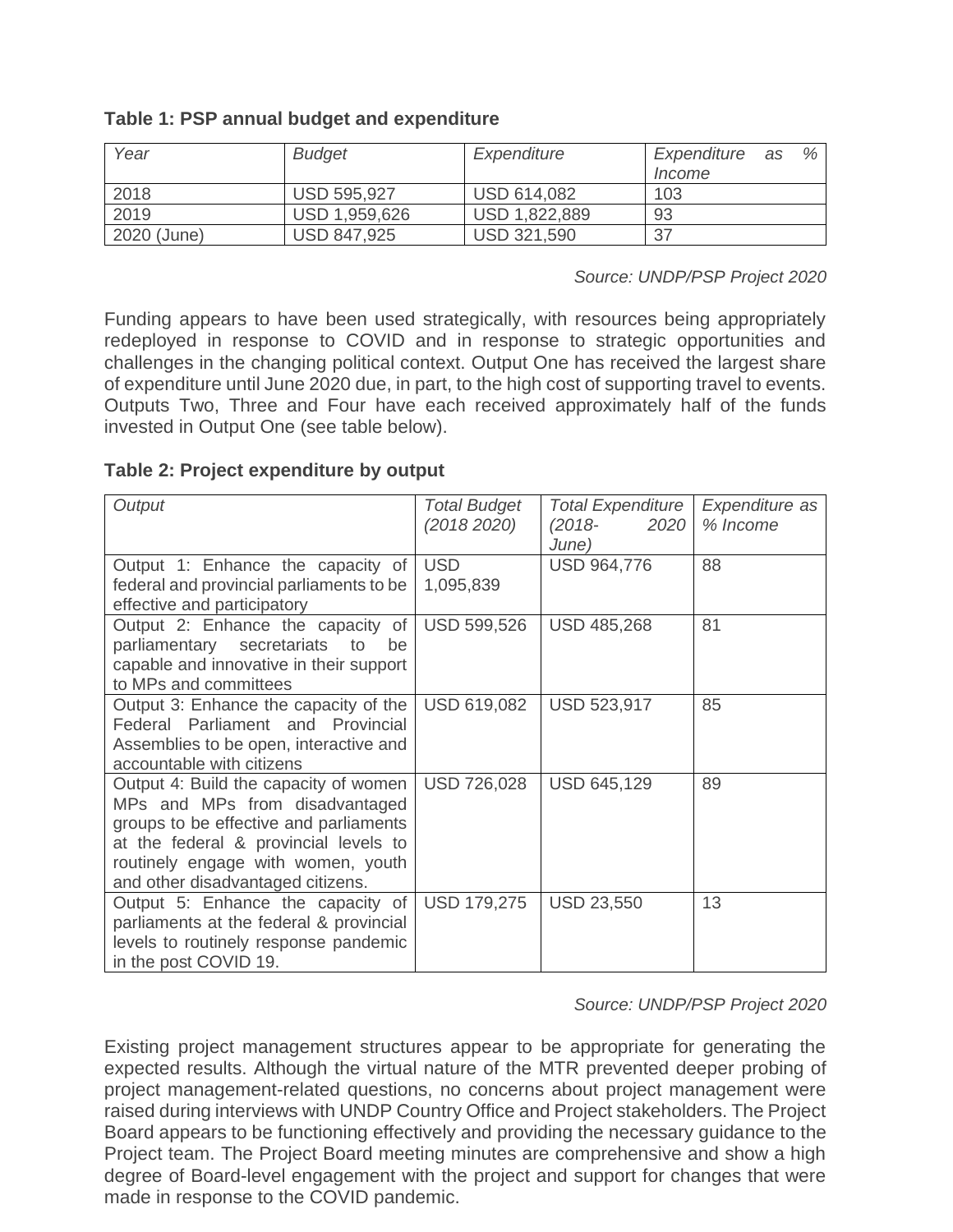The Project is making some progress in cost sharing support activities with Parliament, but more efforts will need to be made in this area to ensure sustainability of results. And, given the unfunded component of the project, more could be done to leverage synergies with other initiatives, particularly with regard to GESI investments under Output Four and work with the provincial assemblies and secretariats where there appears to be greater need and opportunity for PSP support.

# **6.4 Coherence**

**Development context:** PSP is a good fit with the current development context. Its support is greatly needed and appreciated by beneficiaries. PSP complements similar interventions by development partners, particularly in focusing its support on the parliamentary secretariats and, increasingly, on provincial assemblies. The MTR identified a risk of duplication of activities with development partners, notably in support activities for parliamentary committees, creating an environment of competition rather than cooperation among parliamentary support programs. For example, the head of one international project that was working with the same thematic committees in the Federal Parliament was unaware of PSP activities. The MTR found this to be a problem that could be easily rectified by more regular communication among different actors, even if conditions are not conducive for formal coordination. The Project could learn from the Electoral Support Project (ESP), which has maintained effective working relationships and channels of communication with other electoral support initiatives.

**Strategic coherence:** The Project is a strategically important part of UNDP's portfolio, supporting the implementation of a constitutional democracy and the establishment of a federal parliamentary system in Nepal, and complementing other projects such as the ESP, the Enhancing Access to Justice through Institutional Reform Project (A2J) and the Province and Local Government Support Programme (PLGSP). The MTR team learned of some inter-project collaboration at the activity level but found there were likely to be more opportunities for collaboration and synergy than were currently being taken up. One area with potential for increased collaboration is support for public and parliamentary debate on policy issues relevant to other projects, such as PSP's collaboration in 2018 with A2J and the NHRC Action Plan Support Project on the formulation of the Disability Act. Another promising area for collaboration is PSP's support for provincial assemblies and their secretariats. There are likely to be common goals and linkages with PLGSP that are waiting to be explored. The Human rights-based approach could also serve as a common framework and language for greater coordination and knowledge sharing across the portfolio.

One of the biggest challenges for PSP is the great need of parliaments for capacity support, particularly among provincial assembles. PSP has been admirably responsive, but responsiveness has also caused the Project to attempt to do too many things in too many places. The large number of activities being managed makes it difficult to retain a strategic and outcome-oriented focus. In light of resource constraints the Project needs to consider how to invest strategically during the remainder of the phase. Consideration should include the scope and nature of capacity support provided to provincial assembles where needs are vast.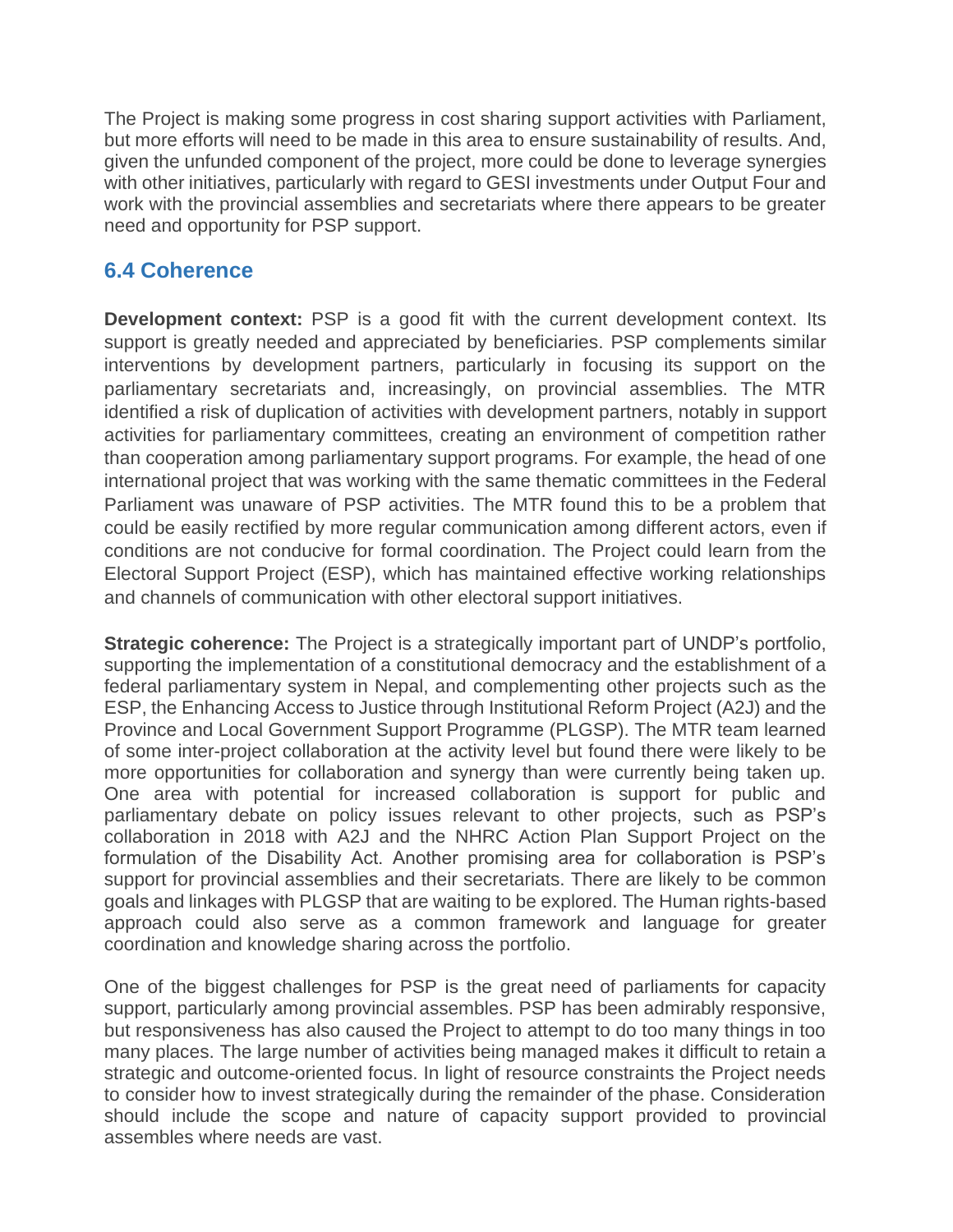## **6.5 Impact**

**Organisational capabilities:** PSP has made significant contributions to Nepal's national development priorities by strengthening the operating capabilities of new parliamentary institutions at the federal and provincial levels. Beneficiaries report improved capabilities in the operations of parliamentary committees and parliamentary secretariat support to the committees. PSP has also contributed significantly to ICT infrastructure which has allowed committees to continue their work during COVID lockdowns. The project's impact has been greatest at the provincial level where parliamentary work was less institutionalized and where professional development baselines were lower. According to a staff member from one provincial assembly secretariat, "the Provincial Assembly has come a long way over the past three years and this has been made possible due to the support it received from PSP. Despite the presence of PA secretariat staff coming from various backgrounds, quality and professionalism demonstrated by PA Secretariat is almost equal to Federal Parliament Secretariat."

**Individual capabilities:** Through training programs, the project has contributed to the capacity development of MPs, particularly women MPs and MPs from marginalized communities. Beneficiaries reported increased understanding of the role of parliament and their duties as MPs, increased confidence and skills in navigating parliamentary procedure, debating bills, and engaging with constituents. According to a woman MP in a provincial assembly, "PSP's capacity building support was as if "we found a god while looking for a stone" (*dhungo khojda deuta milejastai*). Women MPs who were completely unaware of the parliamentary system, are now able to speak inside the parliament; MPs who even were not previously capable of using a mobile phone are now able to use laptop because of IT training." A woman Federal MP reported "[m]y political party contributed to secure my place in the parliament, but never oriented me regarding the things to be done and procedures to be followed in the parliament. It was PSP who greatly helped me to enhance my capacity on parliamentary procedure, bill making, and thematic orientation on various topics. PSP also found us a mentor who are supportive to provide us technical advice on the issues of our concerns." PSP capacity building for women MPs and MPs from marginalized groups has strengthened the voice of these groups in parliament, particularly at the provincial level. Although no hard data was available to the MTR team, a staff member of the Karnali Province Provincial Secretariat told us that the number of women speaking in parliament has increased. The MTR team heard similar reports from women MPs in Province 2 and Sudurpaschim Province.

**COVID response:** The project adapted well in 2020 to the challenges of COVID-19 and the changed development context. Video conferencing facilities established at the Provincial Assembly secretariat Karnali, Sudurpaschim, and Gandaki provinces, for example, facilitated the continuation of communication between provincial MPs, local government officials, and public across all districts within the respective provinces. During the COVID crisis when in-person meetings became either difficult or impossible, the ICT facility was critical in enabling the collection of public input on draft bills, and furthered understanding of development priorities in each district. In Karnali, Sudurpaschim and Gandaki Provinces, the MTR team learned from MPs and Provincial Assembly secretariat staff that video conferencing facilities had enabled greater interaction among MPs, local government officials and concerned citizens during the COVID crisis.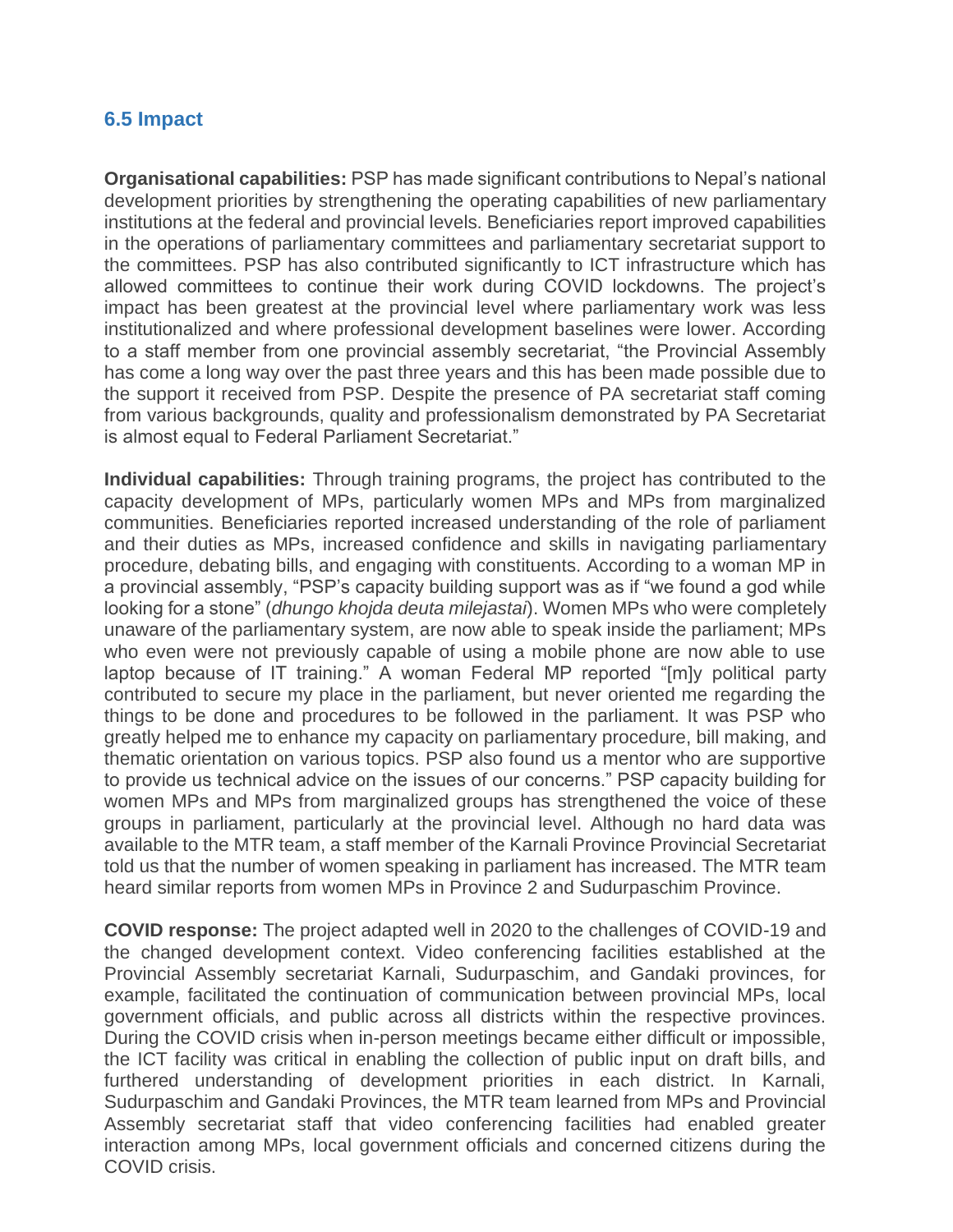As a Sudurpaschim Provincial Assembly Secretariat staff member told us, "the Majority of MPs were not IT friendly. This project has significantly contributed to enhance [MPs] IT knowledge and skills. [PSP] has also facilitated interactions between Federal and Provincial MPs as well as local government representatives and Provincial level MPs through video conferencing system placed in the Provincial Assembly secretariat and in all districts of the Province." And according to an MP from the Karnali Provincial Assembly, "Video conferencing facilities established at the Provincial Assembly secretariat in Karnali province connecting all nine districts of the province remained the most significant and impactful contribution from the Project, facilitating interactions between provincial MPs, local government officials, and public through virtual means in the time of COVID-19 crisis. This facility has made it possible to collect public feedback on the draft bills, collect feedback on the development priority of each district, and to get updates on other public concerns when MPs are unable to travel to the districts."

The live broadcast of Sudurpaschim Provincial Assembly Sessions via a dedicated YouTube channel was another COVID-19 response and a PSP innovation that enabled public access to real-time information about budget and draft bill discussions inside parliament. Stakeholders report that the Youtube channel has promoted transparency and accountability in provincial assembly affairs. This initiative could serve as a useful model for other jurisdictions.

## **6.6 Sustainability**

Ensuring sustainability should be a focus for Project managers during the remainder of the phase. Capacity building at institutional and individual levels is a long-term project that must be continued during current and future parliamentary terms. Turnover of MPs in a new electoral system is likely to be high. However, increased capacity and knowledge among the parliament secretariat staff will be an ongoing asset for parliament.

Organizational capacity support such as video conferring facilities, IT support for the live streaming of parliament sessions, library support, and other equipment supports provided to the Federal parliament and Provincial Assemblies are functioning but will require routine maintenance and upgrades for their long-term use and effectiveness. Before the closure of project PSP should ensure that plans and resources are in place to secure the ongoing maintenance of equipment provided.

The Government of Nepal provides funds to the Parliamentary Secretariat. PSP should promote transparency in the use of this budget and negotiate with Secretariat leaders to ensure the budget provides for maintenance of ICT facilities. Support from the Country Office might be needed to advocate for greater cost-sharing during 2021-2022 to ensure the Project is contributing to lasting change in the institutions it is supporting.

In addition to routine M&E activities that document project achievements, a quarterly or six-monthly meeting with an external M&E expert could help to generate questions and feedback on Project progress that could be used to inform adjustments to project activities and approaches. Unlike third-party monitoring, the external expert is someone who can provide advice and stimulate ideas. Alternatively, the CO M&E team could conduct regular meetings to review M&E processes and to discuss and agree on means of strengthening M&E systems and reporting. The Country Office could do more to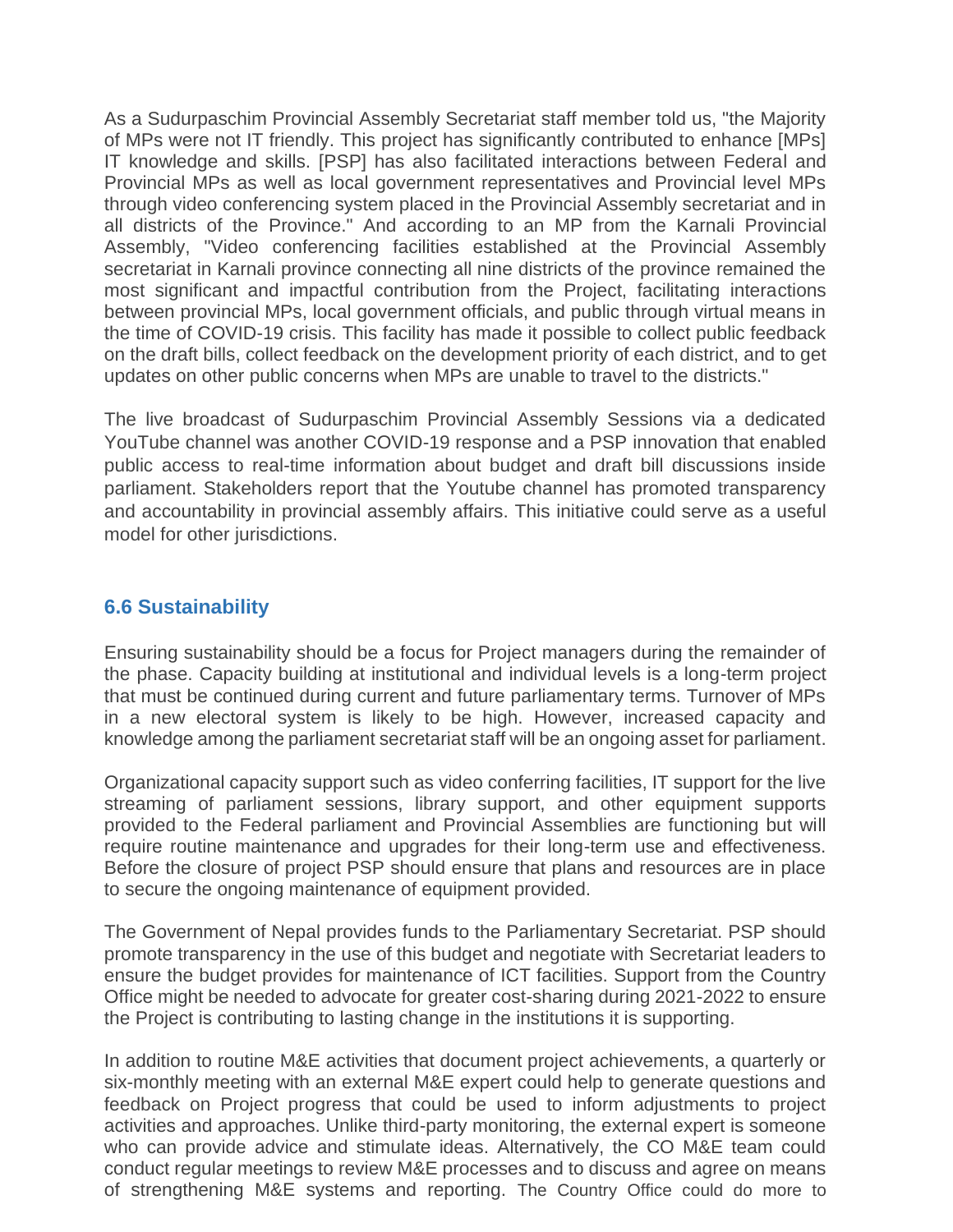encourage and support the Project in creating hard data points for monitoring and evaluation of Project activities. The Country Office could also work with the Project to foster a shared understanding of results-based management that shifts the focus from outputs to outcomes.

During discussions with several parliamentarians regarding the sustainability of the GESI component, it was suggested that (i) more synergy is needed among UN agencies, (ii) CSOs should be asked to contribute more, and (iii) a separate GESI-focused programme should be developed for the Provincial Assemblies. PSP should continue its coordination with other UN agencies in this regard, sharing its lessons learned with other relevant projects.

## **6.7 Gender equality and Social Inclusion**

A noteworthy feature of PSP design has been the adoption of GESI as a priority, which is reflected in a dedicated Output and accompanying indicators and in a dedicated GESI Strategy that ensures a GESI lens is adopted in the design and implementation of activities. PSP also seeks to mainstream GESI across its activities and engagements with federal and provincial parliaments. This work has successfully contributed to the creation of an enabling environment for women MPs and MPs from marginalized backgrounds to have their voices heard in and by the parliament.

PSP has consistently employed GESI tools to ensure GESI lenses are applied in activity planning and implementation; to ensure a minimum 33% of women MPs and MPs from marginalized groups are represented in all activities; to collect gender disaggregated data as part of routine M&E; and use knowledge products that promote GESI lenses and considerations, including in training materials. Each year, the Project reviews activities from a GESI perspective and draws on this feedback to refine future activities. For example, need assessment visits conducted by the Project team in the beginning of 2018 informed the subsequent design of new and better targeted activities such as the mentoring program for women MPs, communication skills training, appreciative inquiry training, and media training. An internal review of progress from GESI perspectives led to greater engagement with the Women and Social Development Committee at the Federal Parliament and supported a number of Committee initiatives such as fact-finding visits. The Project also extended support to build capacity in the Committee to review bills from a GESI perspective.

The MTR team further observed that all Parliamentary Committees have adopted GESI considerations in their participation, although there is much more work to be done to ensure that women have a voice in the committees. The MTR heard that committee meetings are typically dominated by a small number of men MPs. The available evidence suggests that high-profile women are influential in political decision-making processes in Nepal, highlighting the need for greater support for women from diverse backgrounds. Women MPs and MPs from marginalized groups sitting on the Women and Children Committee in the Federal Parliament reported that, with PSP support, they have improved their negotiation and debate skills, and are more routinely addressing sensitive issues such as citizenship for members of LGTBTIQ communities and genderbased violence. MPs also reported a need for continued training on substantive detail of the policy and governance challenges around gender equality and social inclusion.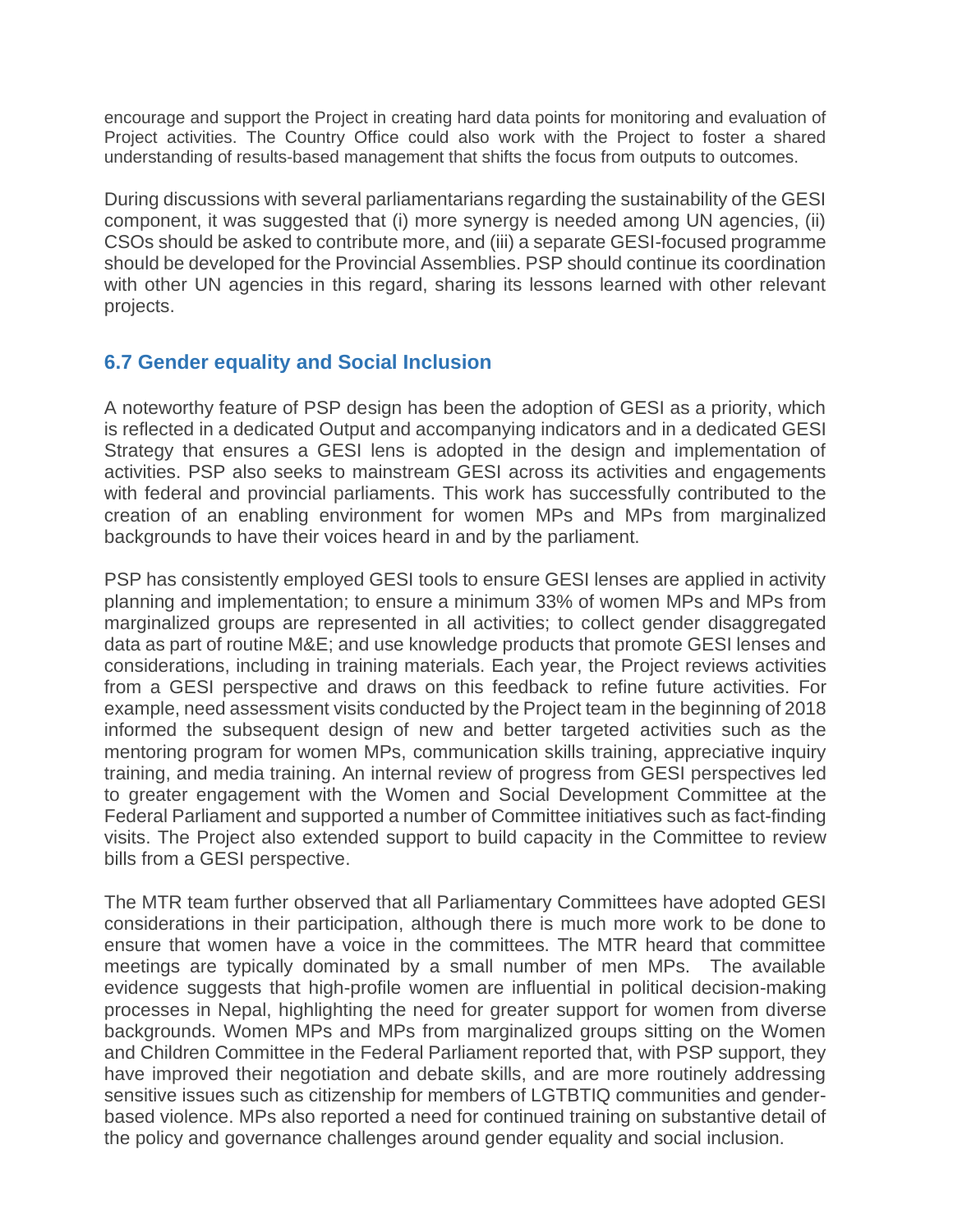For further discussion of the Project's contribution to gender equality and social inclusion, please refer to Output-level Findings (Output Four).

## **6.8 Human rights**

The Project has promoted a human rights agenda by adopting a human rights-based approach in its programming, which prioritizes the needs of disadvantaged groups. The Project has also promoted a human rights agenda through its support for strengthening parliament's oversight function and by regularly sharing information on international best practices with parliamentary committees.

PSP collaborated with A2J and the National Human Rights Committee (NHRC) NHRC Action Plan support project to support formulation of the Disability Act (2018) and facilitate public dialogue on the citizenship bill. The collaboration also involved International Human Rights Day celebrations in 2019, which featured a human rights dialogue among MPs in all seven provinces on the subject of the "role of Federal and Provincial level MPs to the implementation of fundamental human rights."

The NHRC Action Plan Support Project prepared a report highlighting the role of MPs in the implementation of fundamental rights, which has been distributed among MPs. PSP provided inputs into the document and supported its distribution.

The Project has strengthened MPs' capacity to review bills from a human rights perspective. For example, in 2018, PSP supported dialogue around the review of the Safe Motherhood and Reproductive Health Bill, the Social Security Bill, and the Citizenship (Amendment) Bill. 2019 bills that were reviewed from a human rights perspective with technical support from PSP include the Land Use Management Bill and the National Identity Bill (Federal Parliament), the Dalit Empowerment Bill in Province 2, and the Food Sovereignty Bill in Karnali Province. PSP support provided MPs with an opportunity to identify gaps and contradictions in the draft bills, ensure GESI consideration were taken into account, and to normalise the participation of women MPs and MPs from disadvantaged backgrounds in the review process. During the first half of 2020 PSP supported the review of nine bills at the provincial level, with participating 88 MPs, among whom were 33 women and representatives of marginalised groups.

PSP has adopted a human rights perspective in responding to COVID-19. It has facilitated dialogue between MPs and stakeholders on human rights violations against women, girls, children, Dalits, returnee migrant labourers and quarantine dwellers across the country during COVID, which has led to direct action by parliamentary committees. For example, MPs from the Federal Parliament and Provincial Assemblies have participated in a number of on-site visits to address problems associated with COVID-19 crisis. Such visits remain limited in frequency but are highly appreciated by participants and should be expanded by the project. The Project should continue to bring a human rights perspective to its COVID response by ensuring that disadvantaged groups are well represented in the virtual public consultations and hearings that the Project is supporting during COVID. PSP can also support women MPs and MPs from marginalized backgrounds to speak out about how the groups they represent are affected by COVID and what the Government can do to help.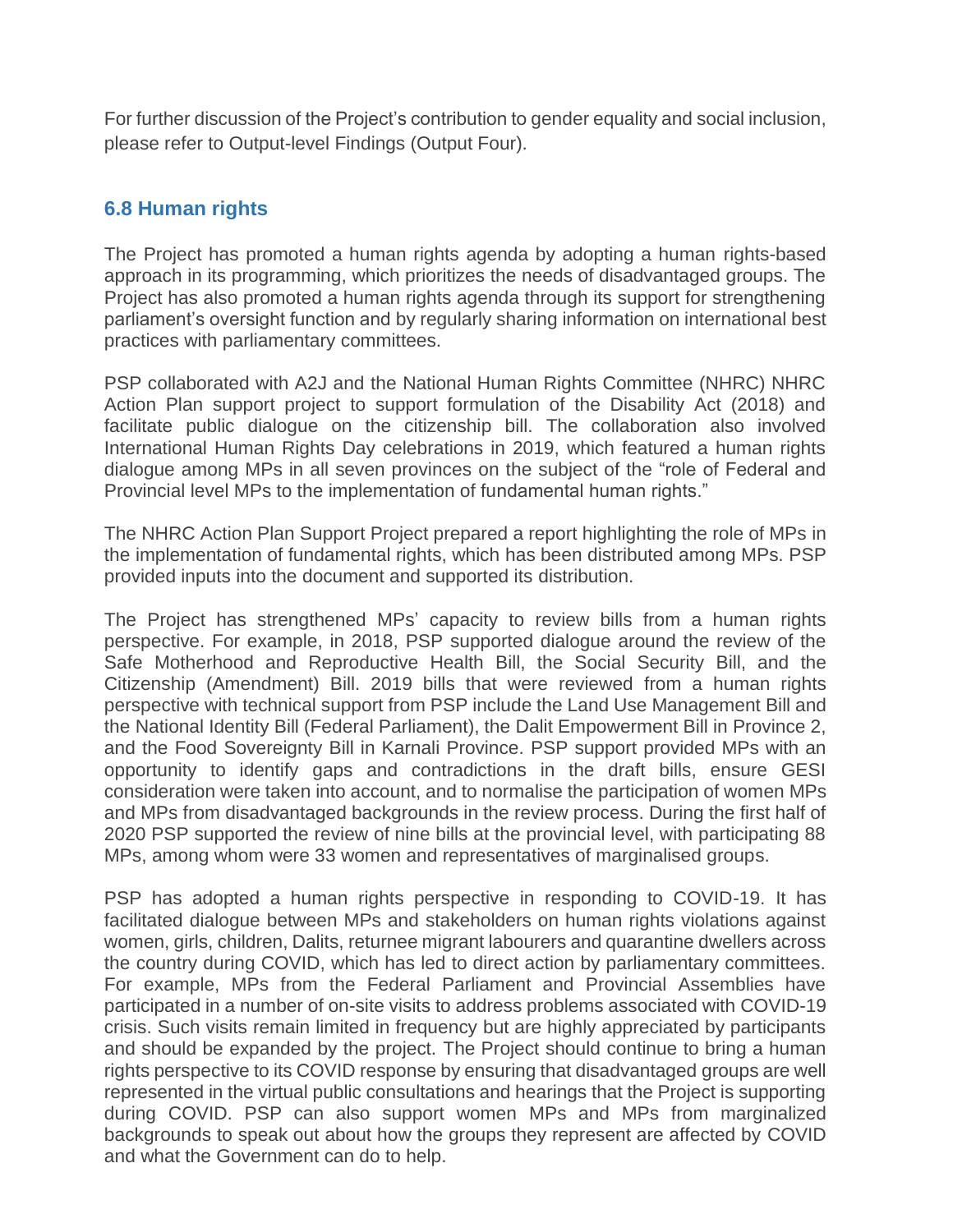# **6.9 Anti-Corruption and Environment**

## **6.9.1 Anti-corruption**

PSP identified anti-corruption as a priority consideration in providing support to federal and provincial parliaments. PSP has provided direct support to PACs at the federal and provincial parliaments, promoting financial good governance and anti-corruption measures. PSP has also facilitated interactions between the Office of the Auditor General (OAG) and MPs, although it is difficult to measure the impacts of these engagements on government integrity. Support for the creation of a Management Information System (MIS) and web portal within the federal parliament's PAC has helped to maintain transparent access to meeting agendas, minutes, reports, and details of events. The MIS will enable citizens to seek information from PAC as well as submit complaints or questions to the Committee that will help in promoting financial good governance and transparency. Additionally, support for training and workshops for MPs on good governance and integrity has helped to raise awareness of the anti-corruption agenda.

In 2020 PSP supported a virtual meeting among PAC Chairpersons and Secretaries from all seven provinces which concluded with a 10-point declaration for addressing accountability and anti-corruption during the COVID-19 pandemic. Although limited to procurement and spending as part of the Government's COVID response, the initiative helped to highlight possibilities for cooperation and for forging common understanding and goals across provincial PACs on the ongoing fight against corruption.<sup>16</sup>

## **6.9.2 Environment**

Environmental concerns have been at the heart of several Project activities. The Project has brought an environmental lens to its support for strengthening parliaments' oversight capacities. A total of 32 parliamentary oversight missions were conducted by 2019, several of which addressed environmental issues and SDGs.<sup>17</sup>

In partnership with UNDP's Environment, Climate Change and Disaster Risk Management Unit, PSP organized seminars on climate change and environmental issues for members of the Natural Resource Committee and Fiscal Committee in the Federal Parliament. The Project has also assisted committees during the preparation of environment-related bills, including the Forest Act and Environmental Act. The Project should continue this work and take opportunities to facilitate further dialogue on policy challenges relating to environment, resilience, and climate change among MPs from Federal Parliament and Provincial Assemblies.

PSP has supported provincial visits to facilitate discussions on SDG issues, and contributed to the creation of a well-resourced SDG corner at the National Assembly, which includes IT, mike, and furnishing support. The Project has also supported the

<sup>16</sup> Half yearly Project Progress Report, PSP, 2020

<sup>17</sup> Annual Progress Report, UNDP/PSP, 2019.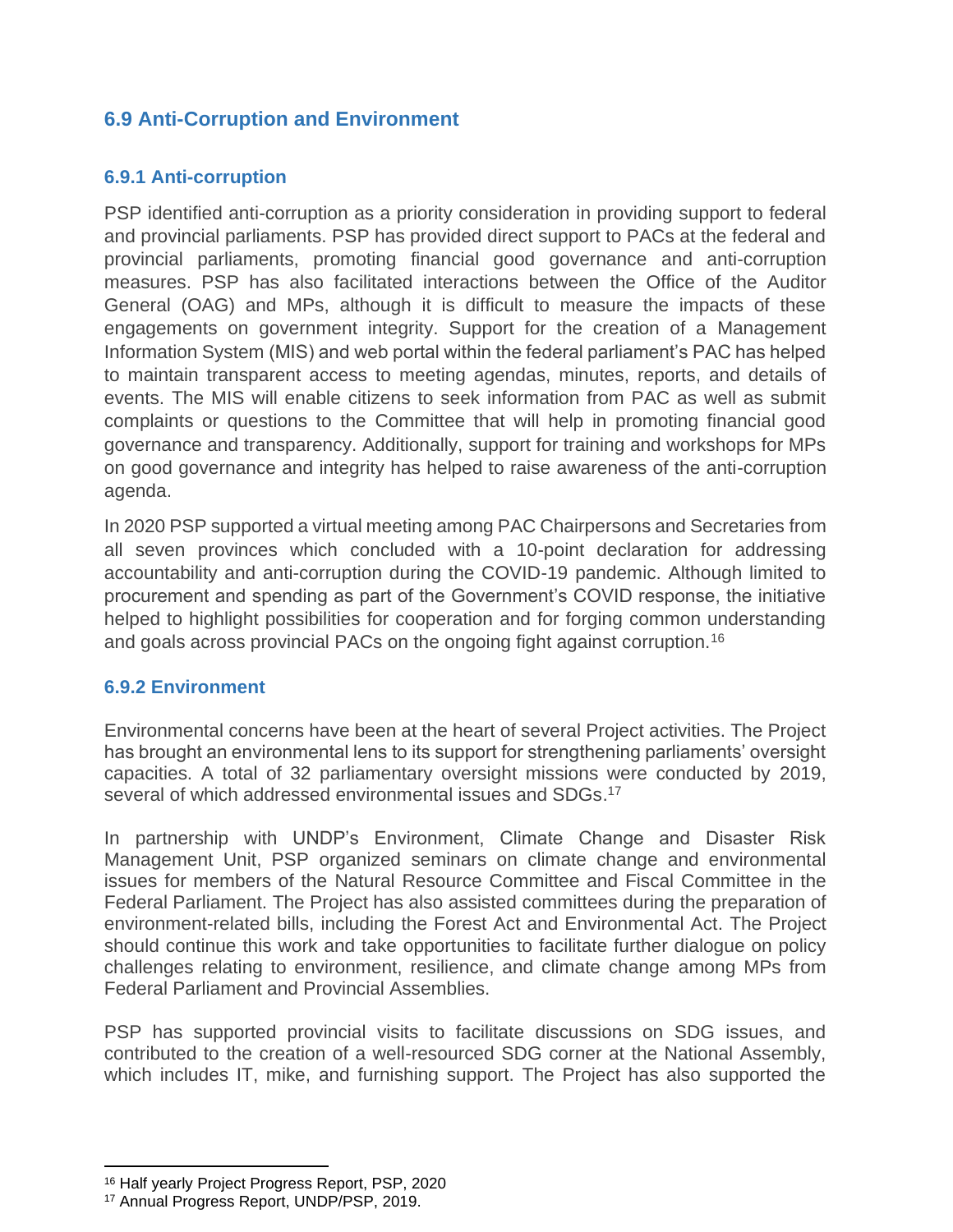formation of national SDG network with 49 MPs participating<sup>18</sup>, although the sustainability of this network beyond the Project need further consideration. The Project could usefully expand its promotion of SDGs at the provincial level, where MPs are less familiar with the UN's development goals. The Project could assist MPs to link local goals with the SDGs and to develop skills in monitoring and evaluation, including the use of appropriate indicators. There is an opportunity here to collaborate with PLGSP.

<sup>&</sup>lt;sup>18</sup> The MTR team was not able to obtain gender disaggregated data for MPs participating in the SDG network. Project M&E might encourage the Parliament secretariat and committees to maintain GESI disaggregated records.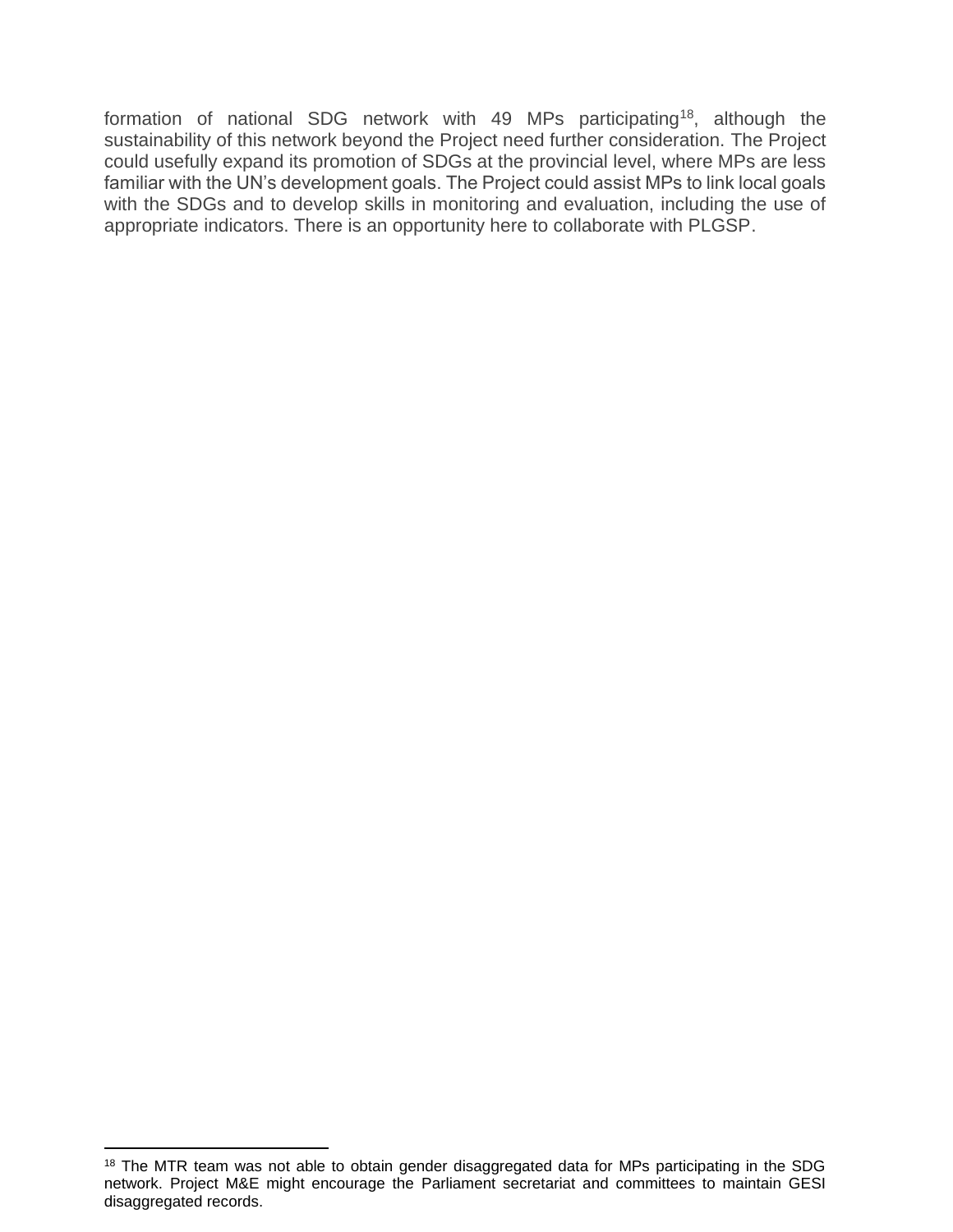# **7. Conclusions**

Overall, the MTR team found PSP to be a timely initiative that provided critical support to Nepal's new Federal Parliament (and later) to its provincial assemblies. Project deliverables were based on a thorough needs assessment of the federal parliament and provincial assemblies that identified a vision for outcome-level change that was subsequently articulated in the project's Theory of Change (ToC), namely that parliament would become a "capable institution responding to the needs and concerns of the public including women, youth and marginalized groups by assuming its role as a law/policy making and oversight body and in fostering constitutional implementation."

The Parliament Support Project (PSP) has made important contributions to the institutional development of Nepal's new Federal Parliament and Provincial Assemblies. The Project has supported the thematic work of Parliamentary Committees and strengthened the operational capacities of the parliamentary secretariats. PSP has also equipped many women MPs and MPs from marginalized groups with the skills they need to perform their representative, legislative and oversight functions. Project beneficiaries and stakeholders were overwhelming positive in their feedback about PSP, recognizing the Project as a timely intervention by a trusted inter-governmental body. As the Federal Parliament has strengthened, the project has redirected resources to Provincial Assemblies where UNDP is strongly and uniquely placed to assist the new legislative bodies. PSP has also demonstrated agility and effectiveness in its COVID response, providing much needed technical and logistical support to parliamentary bodies to ensure they are able to conduct their work remotely. This has included public consultations and hearings, as well as centre-provincial coordination on legislative matters, policy review and investigations.

The evaluators found the design and implementation of PSP to be strategically aligned to the SDGS and Nepal's development needs. The Project is demand-driven, sensitive to gender equality and social inclusion as well as human-rights based approaches to programming. The Project is on track to meet many, but not all of the targets specified in the Results and Resources Framework (RRF). Changes to programme activities have been made in response to evolving needs identified by the Federal Parliament and Provincial Assemblies and in response to the COVID pandemic. The changes have demonstrated admirable agility but have also stretched the Project's resources. For the remainder of the phase it is recommended that the Project team revisit the Theory of Change and RRF to reflect on ways in which limited resources can be used most strategically to achieve Project goals. Given the significant changes to the political, social and economic development context, a SWOT analysis would be a useful exercise to undertake as part of the reflection. Project outputs are well documented. During the remainder of the phase it is recommended that Project management, M&E and reporting focus more on outcomes and sustainability of results.

The Project also needs to address funding shortfalls before developing plans for 2021 and 2022. Given the importance of working with Parliament, UNDP might consider ways in which other UNDP projects can contribute for mutual benefit. If the Project is able to successfully showcase its results, other donors could be interested to contribute.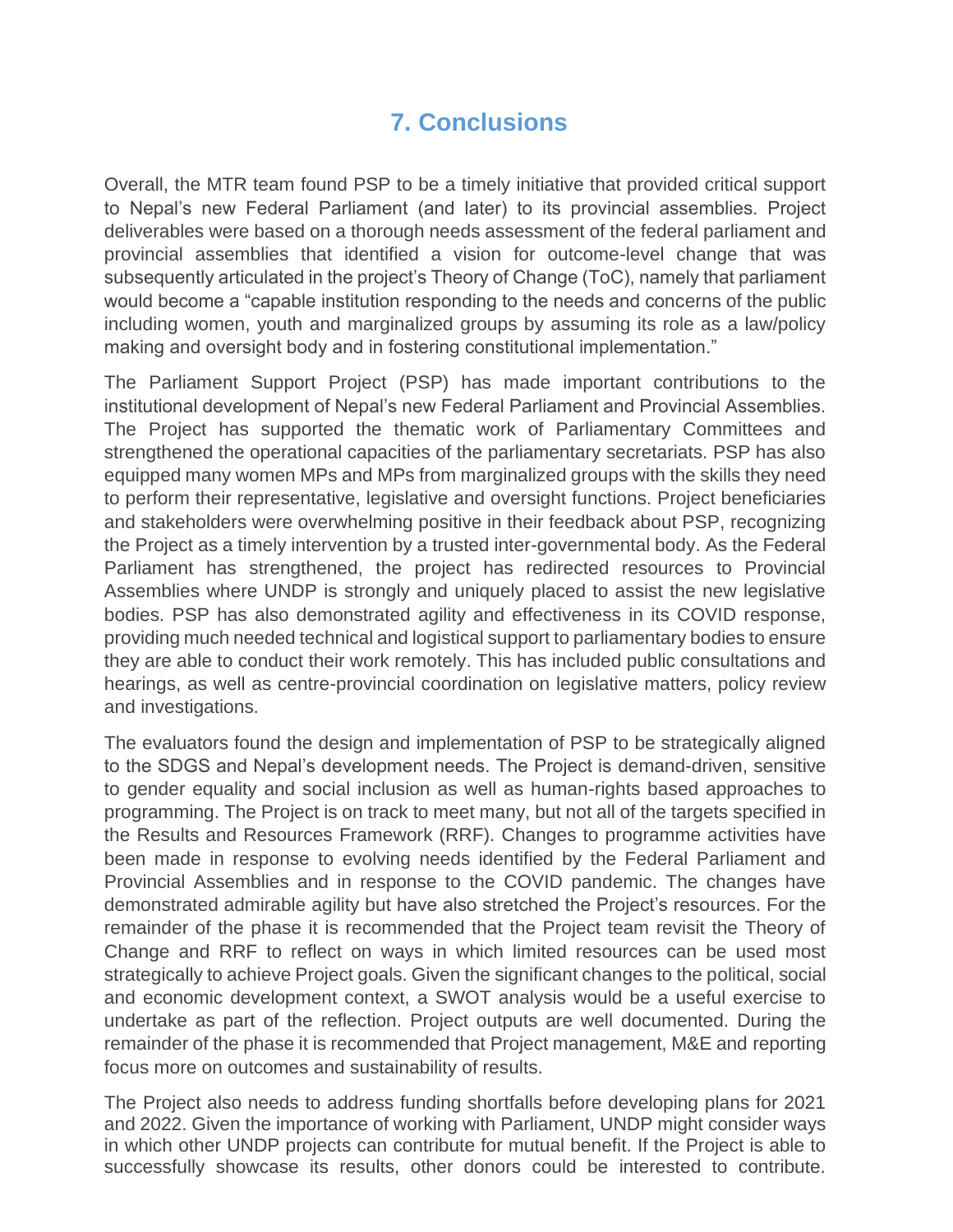Funding proposals could be separately developed for specific activities or sets of activities.

The evaluators' rating of the project in accordance with the key evaluation criteria is provided below:

| <b>Evaluation</b><br><b>Criteria</b> | <b>Ratin</b><br>g/Sco<br>re | <b>Description of performance</b>                                                                                                                                                                                                                                  |
|--------------------------------------|-----------------------------|--------------------------------------------------------------------------------------------------------------------------------------------------------------------------------------------------------------------------------------------------------------------|
| Relevance                            | $\mathbf{1}$                | Project activities are aligned with Nepal's development<br>priorities, SDGs and UNDAF.                                                                                                                                                                             |
| Coherence                            | $\overline{2}$              | The Theory of Change is sound and project activities follow<br>the logic of the Theory of Change. Adjustments to Project<br>activities have shown responsiveness, but sometimes risk<br>spreading the Project too thinly.                                          |
| <b>Effectiveness</b>                 | $\mathbf{1}$                | The Project has had a demonstrable impact, most notably on<br>the individual capacities of MPs, including women and MPs<br>from marginalised groups.                                                                                                               |
| Efficiency                           | $\overline{2}$              | The Project has been efficient in its allocation of resources,<br>but more effort is needed to secure cost-sharing                                                                                                                                                 |
| Impact                               | $\mathbf{1}$                | PSP has contributed to significant improvements in the<br>operating capabilities of new parliamentary institutions at the<br>federal and provincial levels, and in the individual capabilities<br>of MPs, including women MPs and MPs from marginalised<br>groups. |
| Sustainability                       | 3                           | The Sustainability Strategy is well considered, but the exit<br>strategy needs to show how investments will be maintained<br>beyond Project closure.                                                                                                               |
| Human rights                         | $\mathbf{1}$                | The Project has successfully promoted a human rights<br>agenda in its support for legislation and in its collaboration<br>with other projects.                                                                                                                     |
| Gender and<br>Social<br>Inclusion    | $\overline{2}$              | The Project receives top marks for mainstreaming GESI<br>considerations across support activities and for identifying<br>GESI targets in a dedicated output, but more needs to be<br>done to secure results.                                                       |
| Overall                              | 1/2                         | PSP overall performance is satisfactory to highly satisfactory.                                                                                                                                                                                                    |

**Scale:** 1: Highly satisfactory, 2: Satisfactory, 3: Moderately satisfactory, 4: Somehow satisfactory, 5: Not satisfactory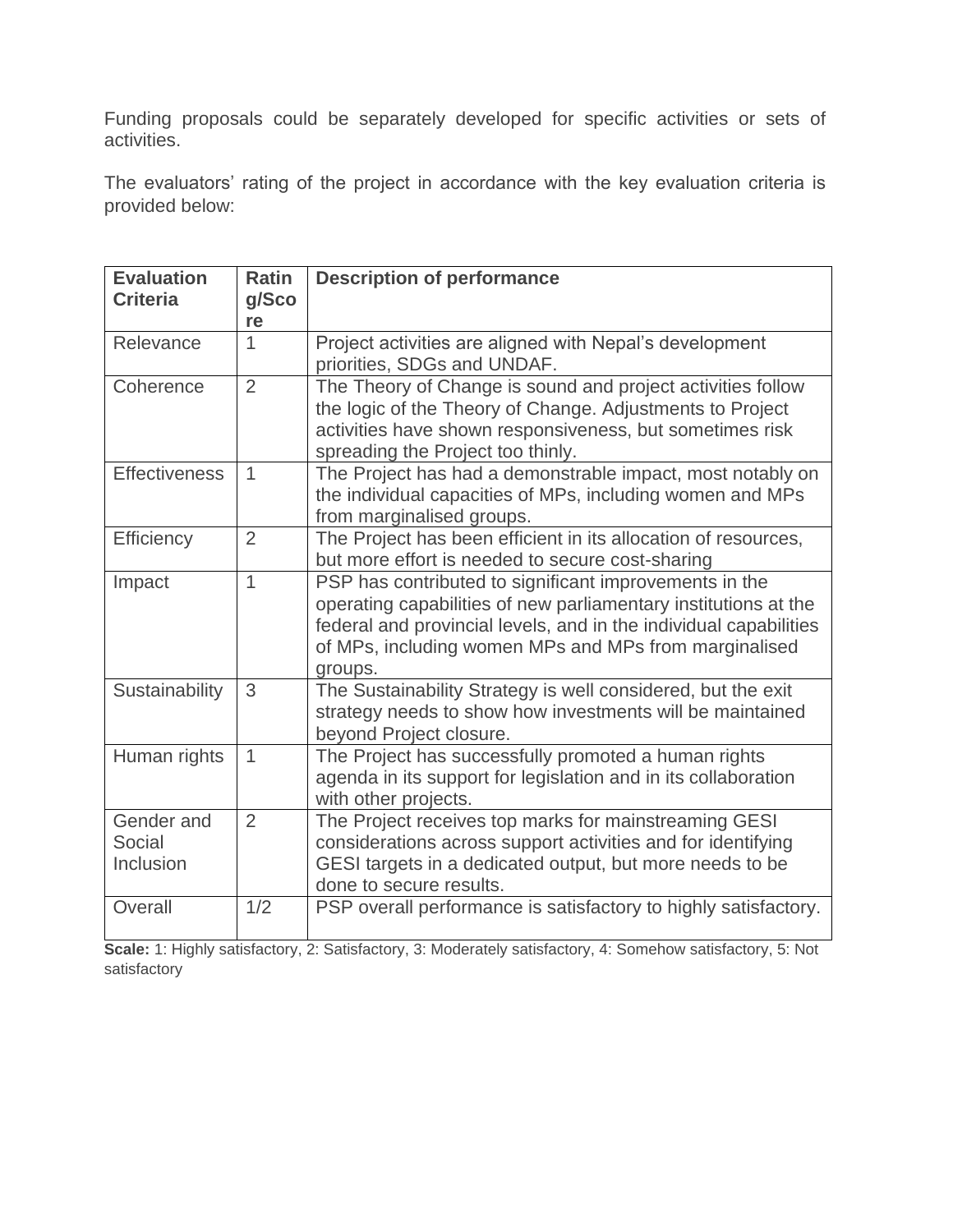# **8. Lessons learned**

Parliamentary support in new democracies is challenging because of the political nature of the operating environment. There is an emerging literature on approaches to parliamentary support that acknowledges and identifies gaps in knowledge.<sup>19</sup> PSP has much to contribute to this literature and should be encouraged to developed short reports that document those lessons for the benefit of future such programs in Nepal and in other countries. Project funds could be used to hire experts to document some of the lessons that could be published as Project and/or UNDP knowledge products. Lessons learned that could be useful documented include topics such as (i) providing technical support to new federal systems / supporting federalization, (ii) promoting representation of women and marginalized groups in new democracies, and (iii) institutional capacity building for national and provincial parliaments. The PSP experience could usefully demonstrate the value of political economy analysis in programming.

Implementation of PSP demonstrates the importance of designing demand-driven interventions through proper consultations with MPs, secretariat staff, and other relevant stakeholders. For example, most of the capacity development programs, mentorships programs, bill review support to the MPs, as well as outreach and oversight initiatives were executed in accordance with a need assessment and consultations with relevant stakeholders. The needs-based approach should be continued to ensure the Project's relevance more compatible in the changing context, including in a post-COVID world.

Another important lesson is the need for clear focus. The MTR team was left with the impression that the Project was trying to do everything and everywhere. This practice should be modified to ensure quality, outcome-oriented, results. The delineation of support activities for Federal Parliament and Provincial Assemblies was unclear.

Support for Provincial Assemblies has been vital as their needs are great, and their success will shape the direction of the federal governance system in Nepal. At the same time PSP needs to clarify whether it intends to cover all seven Provincial Assemblies or use limited resources to do more with a smaller number of Provinces.

PSP has provided extensive support for capacity development, oversight and outreach, logistics, IT, as well as infrastructure development at the Federal Parliament, National Assembly, and the Provincial Assemblies. Given resource constraints and other political factors, planning processes need to reflect on areas that are most strategic for investment.

Lessons Learned in Implementing the GESI Strategy

- (i) Strong planning and coordination are needed to maintain a GESI focus in the design and implementation of support activities.
- (ii) Project M&E needs to be consistent in collecting and reporting gender-disaggregated data.

<sup>19</sup> See for example, Alina Rocha Menocal and Tam O'Neil. 2012. "Mind the Gap: Mind the Gap: Lessons Learnt and Remaining Challenges in Parliamentary Development Assistance – A Sida Pre-Study." UTV Working Paper. Sida:https://www.sida.se/contentassets/828b20d196de45c7986707aaae353b98/20121 mind-the-gap-lessons-learnt-and-remaining-challenges-in-parliamentary-development-assistance---asida-pre-study\_3403.pdf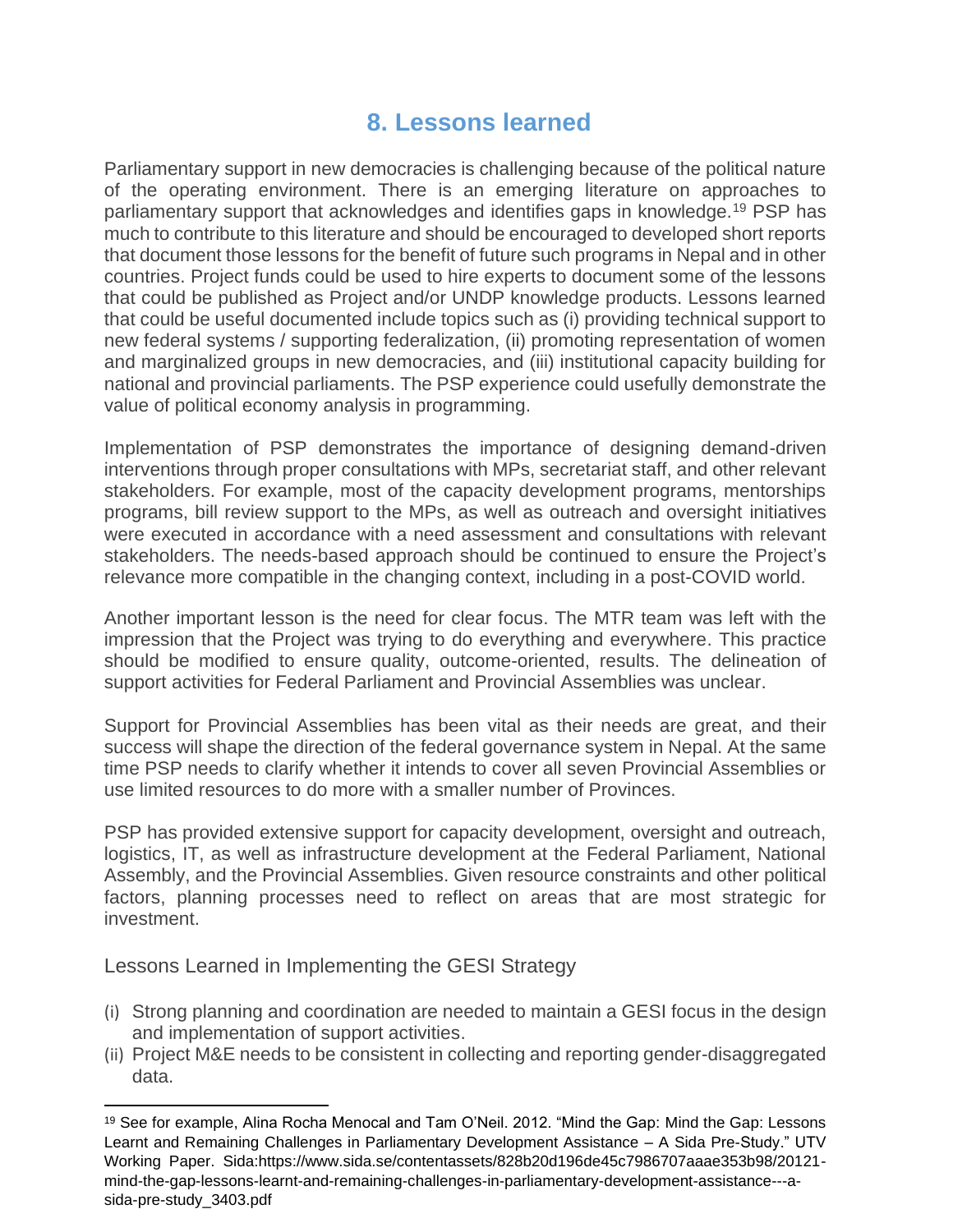- (iii) PSP has supported many laws making process, but the opportunity to support legislative review from a GESI perspective was not always taken up.
- (iv) Given emphasis on GESI, the Project could have done more to establish and maintain a Monitoring & Evaluation database for GESI disaggregated data, and to set baseline indicators for implementation of the GESI strategy.
- (v) Stronger partnerships with CSOs, including LGTBTIQ groups, have proved essential for promoting GESI goals because CSOs play a watchdog role and serve as a link between Parliament and the public on GESI concerns.
- (vi) PSP successfully combined a top-down strategy within a bottom-up approach to address social exclusion and the participation of marginalized women MPs. Planned activities were supported by strong top-down mechanisms and implementing partners employed a bottom-up approach, which included successful use of a community organization pyramid, allowing stakeholders to collaborate at the local level while remaining connected to Kathmandu.
- (vii) UN agencies' GESI theme groups could become more involved in capacity building for women MPs, providing policy-specific training in areas of priority concern for women and marginalised groups such as social protection and social security.
- (viii) Bringing women together from across political parties is beneficial for building GESI-focused coalitions.
- (ix) GESI training should include men MPs as a way to increase gender sensitivity and support for women's political leadership. Training needs to penetrate attitudes that on the surface may seem open-minded, but in practice are obstructive.
- (x) Important areas of training for women MPs and MPs from marginalized groups are Life skills, safe migration orientation, Gender and GBV policies, economic empowerment, participatory learning and participatory planning, monitoring and evaluation, savings and credit, entrepreneurship, GRB, sanitation, and local governance planning because these are avenues for women parliamentarians and marginalized parliamentarians to promote GESI-sensitive policies.
- (xi) Although, workshops have raised awareness and provided representatives of the LGBTI community with a platform to speak about the bigotry, injustices and challenges they face in everyday life, including in their dealings with authorities, there is still so much that needs to be done in order to mitigate the struggles and afflictions of the LGBTI community. In order to formulate and effectively implement the rights already guaranteed by the constitutions, bigger steps must be taken. More parliamentarians and legislative bodies should be included in relevant workshops. And there should be more media engagement so that the information and awareness is shared with a wider audience. According to reports from the CSO community, Government officials in Nepal remain largely unaware of LGBTI people and their concerns. Law makers should be directly approached, counseled and pleaded with. Until law makers recognize the importance of advocating for the LGBTI community, pro-LGBTI policy changes will be slow.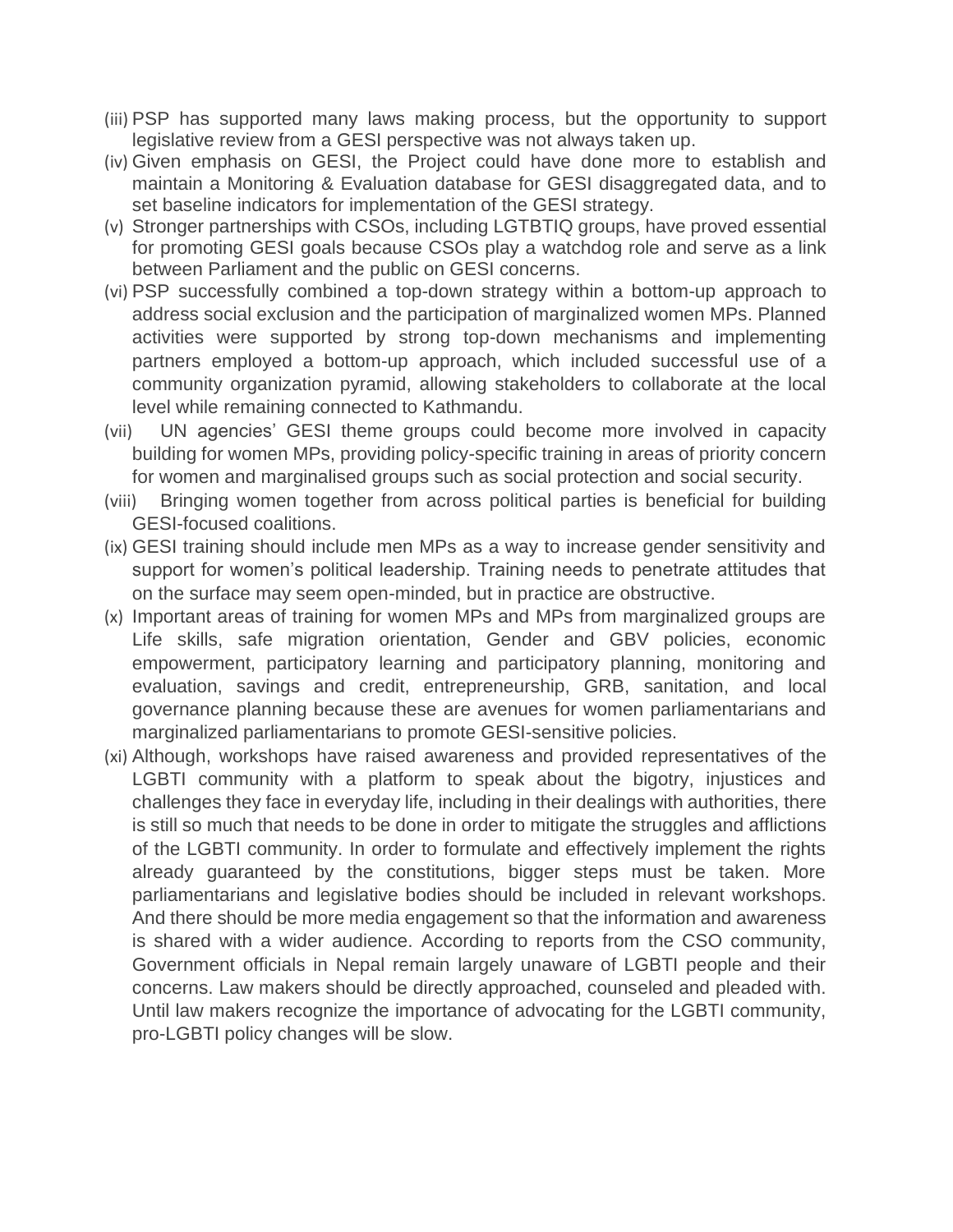# **9. Recommendations**

**Recommendation 1:** The project would benefit from increased communication and coordination with other development partners. Regular meetings (even if informal) would help to prevent duplication of activities and minimize opportunities for rivalry and donor shopping. UNDP might consider taking the lead in remapping current and proposed parliamentary support activities by other development partners.

**Recommendation 2:** RRF indicators and targets should be revisited (notably indicators under Outputs 1.3, 2.4, 3.4, 4.1 and 4.6) so that the Project is not set up to fail. Contributions are clearly being made toward all five outputs, but in evaluating progress against many targets as they are presently articulated, the Project will either (a) not be able to achieve the target, or (b) not be able to demonstrate that the target has been met.

**Recommendation 3:** Along with Federal Parliament, the Project should continue to expand its support to provincial assemblies where support is greatly needed and being requested.

**Recommendation 4:** Future support to provincial assemblies will require a strategy since PA needs are many and varied and the Project funding is already stretched. In supporting PAs, it would be prudent to seek more synergies with local democratic governance programmes such as PLGSP.

**Recommendation 5:** The project should be more realistic in determining output indicators, including targets for women MPs and MPs from marginalized groups. The Project should revisit the Theory of Change and identify progress markers and milestones that can be used to design future support activities. For the remainder of the Phase it is recommended that the Project team revisit the Theory of Change and RRF to reflect on ways in which limited resources can be used most strategically to achieve Project goals. Given the significant changes to the political, social and economic development context, a SWOT analysis would be a useful exercise to undertake as part of the reflection. The M&E plan (and RRF) should focus on outcome-level reporting and on identifying behavioural change. The current focus is largely on activities and outputs. Annual and semi-annual progress reports should also report on outcomes and not only activities completed/numbers in attendance. Project reporting should consistently include GESI disaggregated data.

**Recommendation 6:** With guidance from the Country Office, the Project should invest more resources in documenting lessons learned for the benefit of the remainder of the Phase as well as for similar projects in Nepal and other jurisdictions in the future. The M&E plan should be improved to capture information about knowledge transfer and application. The Project might consider engaging a specialist in knowledge transfer and knowledge management to assist with this process.

**Recommendation 7:** In the remainder of this phase, the Project needs to develop its exit strategy to ensure the legacy of its investments. This should include steps for management of knowledge and transfer of training materials, as well as maintenance of ICT infrastructure. The exit strategy might also consider strengthened partnerships with CSOs to promote and support effective coordination and communication between community and parliamentarians on issues related to gender equity and social inclusion.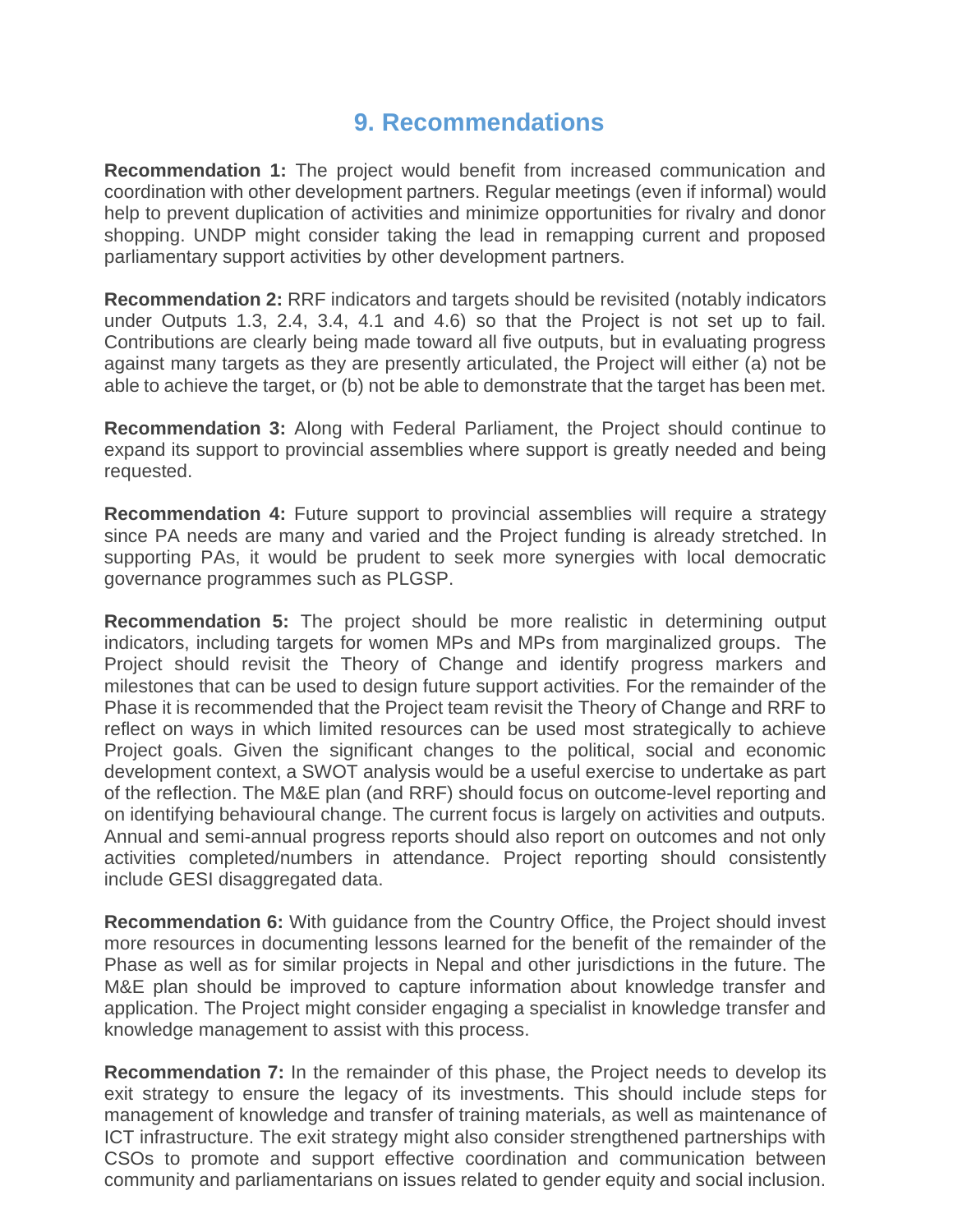The existing exit strategy consists of a few dot points about the administration of Project closure. The exit strategy should also consider making the Secretariat staffs more responsible and technically sound to help them transfer the knowledge.

**Recommendation 8:** The Project should continue to seek opportunities for cost-sharing as a step toward exit, and as a means of partially addressing the current funding shortfall. The Government of Nepal has a budget allocation for the Federal Parliament secretariat. It would be in keeping with PSP goals and principles to seek and examine opportunities for cost-sharing of upcoming capacity development activities particularly in the areas of Information Technology.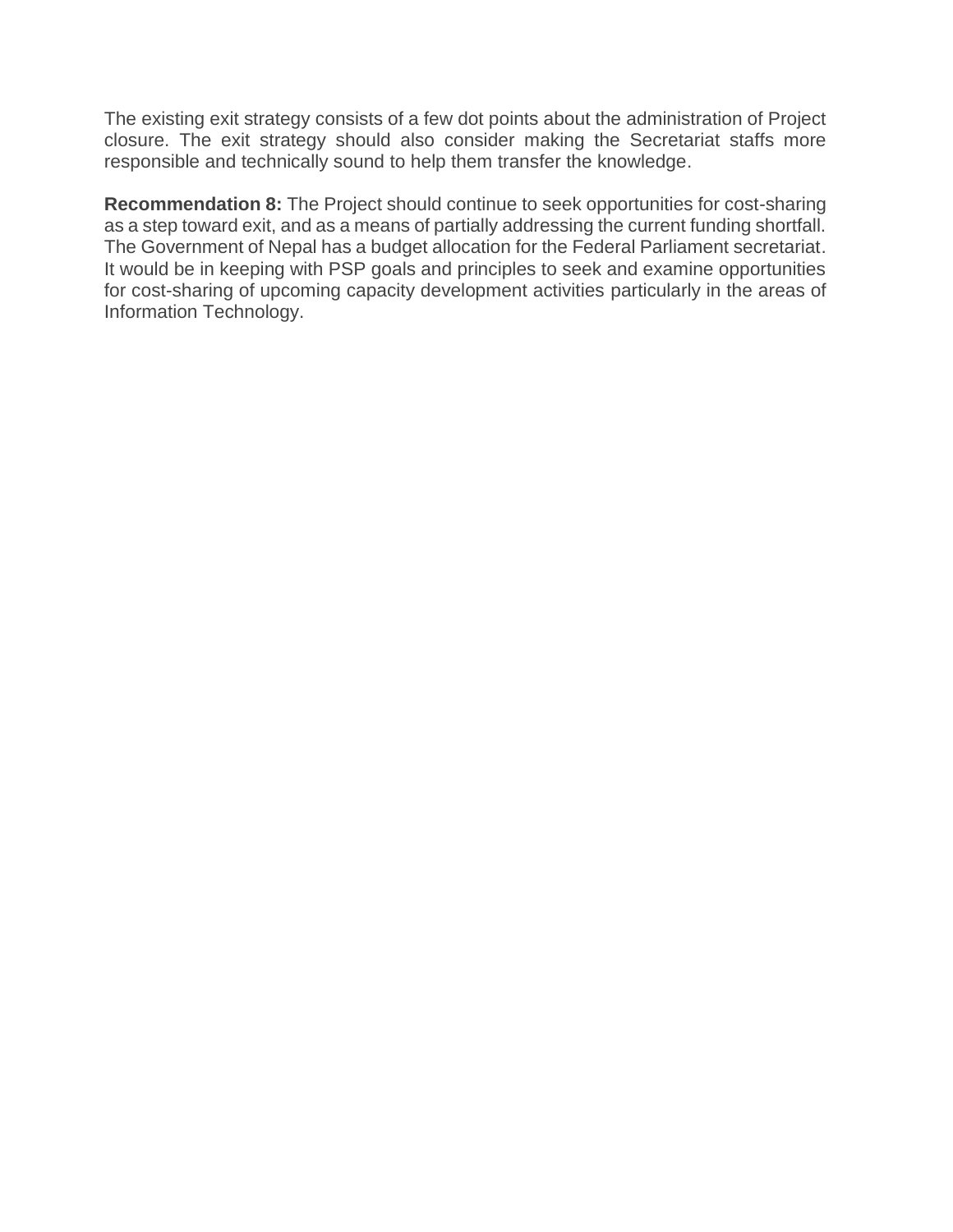# **10. Annexes**

## **Annex 1: List of persons consulted**

#### **UNDP Country Office**

#### **Name and Designation**

Ayshanie Medagangoda-Labe, Resident Representative

Bernardo Cocco, Deputy Resident Representative

Mr. Yam Nath Sharma, Assistant Resident Representative and Advisor Governance and Rule of Law

Dinesh Bista, Evaluation Manager

Bal Ram Paudel, Programme Management Analyst

Kalpana Sarkar, Portfolio Manager; Inclusive Economic Growth and PSP Focal Person

Binda Magar, GESI Advisor

Mr. Vijay Singh, Assistant Resident Representative and Advisor Resilience and Climate Change

Mr. Tek Tamata, Portfolio Manager

#### **PSP**

#### **Name and Designation**

Raj Bahadur Shrestha, National Project Manager

Dila Datt Pant, Team Leader, Outreach and Communication

Yam Bahadur Kisan, Team Leader, Parliamentary Affairs

Bibesika Bhurtel, M&E Officer

Bhawani Thapaliya, GESI Officer

Bitu Shreevastav, Parliament Affairs Officer, Province 2

Kyarina Shrestha, Parliament Affairs Officer, Karnali Province

Parbati Bhandari, Parliament Affairs Officer, Sudurpaschim Province

#### **UNDP Projects**

**Name and Designation**

Basanta Adhikari, National Project Manager, Access to Justice Project

Kundan Das Shrestha, Senior Electoral Advisor, Electoral Support Project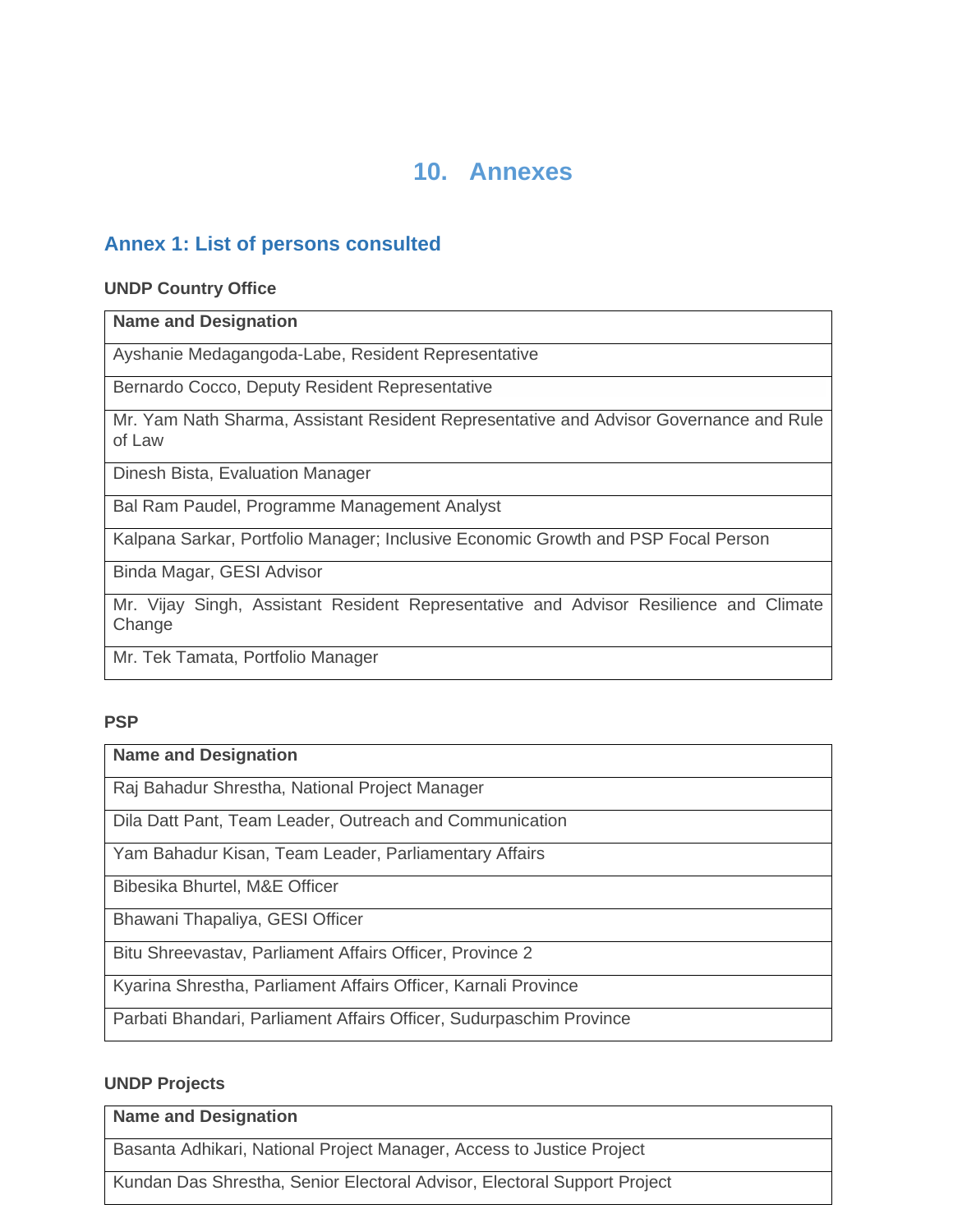Arati Bista, Project Coordinator, NHRC Action Plan Support Project

## **Donor Community/International Organizations supporting Parliaments in Nepal**

## **Name and Designation**

Raj Kumar Dhungana, Royal Norwegian Embassy

Oda Misje Haug Senior Programme Manager in Governance, Delegation of the European Union to Nepal

Kati Bhose, Head of Cooperation, Counsellor (Education, Human Rights), Embassy of Finland

Buddhi Karki, Senior Regional Advisor, Electoral Processes & Political Participation and Representation, International IDEA

Dinesh Wagle, Country Representative, Westminster Foundation

Prema Thapa, Program Manager, International Republication Institute

Deborah Healy, Senior Country Director, National Democratic Institute

### **Parliament Secretariats**

#### **Name and Designation**

Mr. Manohar Bhattarai, Retired Secretary General, Federal Parliament

Dr. Bharat Raj Gautam, Secretary General, Federal Parliament (From May 2020)

Ranjeet Kumar Yadav, Secretary, Provincial Assembly, Province-2

Jeeba Raj Budhathoki, Secretary, Provincial Assembly, Karnali Province

Yubraj Jaisi, Officer, Provincial Assembly, Sudurpaschim Province

6 staffs (2 from each province and 1 male and 1 female) from Provincial Assembly Secretariat who received Induction training either in 2018 or 201

1. Arun Kumar Jha, Province 2

## 2. Rekha Yadav, Province 2

- 3. Sharmila BK, Karnali Province
- 4. Rajendra Paudel, Karnali Province
- 5. Rekha Joshi, Sudurpaschim Province
- 6. Rekha Upadhaya, Under Secretary, Federal Parliament

Government officials from Federal Parliament Secretariat who received induction training

- 1. Ek Ram Giri, Under Secretary, Federal Parliament Secretariat
- 2. Pramila Paudel Gautam, Section Officer, Federal Parliament Secretariat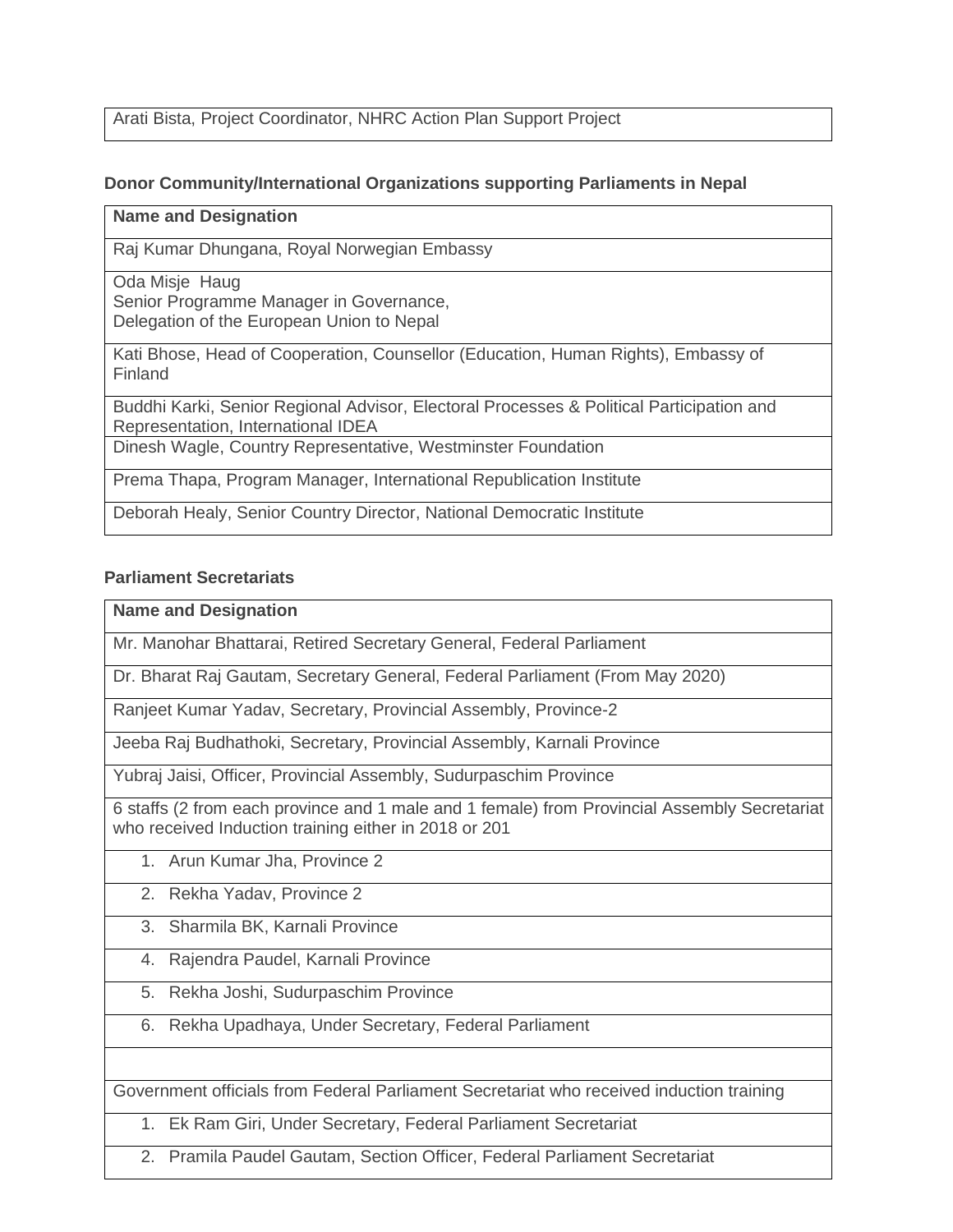- 3. Dasharath Dhamala, Under Secretary, Federal Parliament Secretariat
- 4. Roj Nath pandey, Secretary, Public Account Committee
- 5. Rekha Upadhaya (Khanal), Under Secretary, Federal Parliament Secretariat

### **Parliament Committees**

#### **Name and Designation**

Chairs of 5 different Parliament Committees from Federal Parliament and National Assembly that UNDP directly and frequently worked with since 2018 till now

- 1. Chair of Women and Social Committee Hon. Niru Devi Pal
- 2. Chair of Public Account Committee Hon. Bharat Kumar Shah
- 3. Sustainable Development and Good Governance

Hon.Tara Devi Bhatta

4. Law, Justice and Human Rights Committee Hon. Krishna Bhakta Pokhrel

## **MPs**

| <b>Name and Designation</b>                                                                          |
|------------------------------------------------------------------------------------------------------|
| 7 MPs from Federal Parliament who received capacity building and other supports from PSP             |
| 1. Hon. Rekha Kumari Jha (MP-FP)                                                                     |
| Asha Kumari BK<br>2.                                                                                 |
| 3. Laxmi Pariyar (MP-FP)                                                                             |
| Gauri Shankar Chaudhari<br>4.                                                                        |
| 5. Ram Lakhan Harijan                                                                                |
| Rangamati Shahi<br>6.                                                                                |
| Krishna Bahadur Rai<br>7 <sup>1</sup>                                                                |
| 2 MPs (1 woman) from National Assembly who received capacity building support from PSP               |
| Narapati Lohar<br>1.                                                                                 |
| Thagendra Prasad Puri<br>2.                                                                          |
| 3 MPs (1 woman) from Karnali Province who received capacity building and other support from          |
| the project                                                                                          |
| 1.<br>Raju Nepali                                                                                    |
| 2. Speaker, Hon. Raj Bahadur Shahi                                                                   |
| 3.<br>Kaushilawati Khatri                                                                            |
| 3 MPs (3 woman) from Province-2 who received capacity building and other support from the<br>project |

1. Sharada Thapa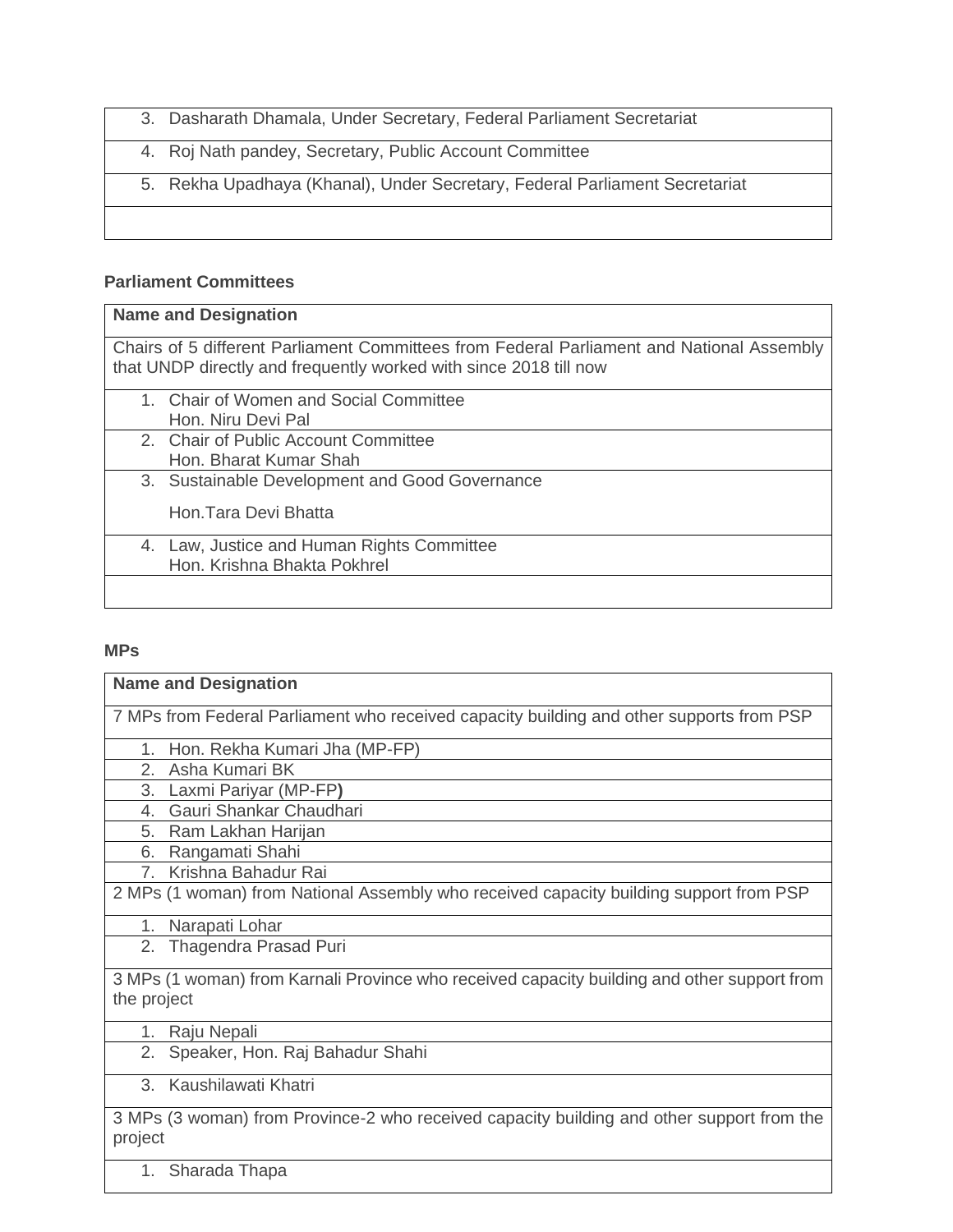2. Pramila Kumari Yadav

#### 3. Chameli Devi Das

3 MPs (2 women) from Sudurpaschim Province who received capacity building and other support from the project

1. Chun Kumari Chaudhary

2. Durga BK

3. Mahesh Datta Joshi

#### **Government Stakeholders**

#### **Name and Designation**

Dr. Gopi Krishna Khanal, Joint Secretary/ National Project Director, Provincial and Local Government Support Programme (PLGSP)/MOFAGA

Chiranjibi Timsina, Under Secretary/National Project Manager, PLGSP/MOFAGA

#### **NGOs & Media**

#### **Name and Designation**

Indu Tuladhar, Chairperson, Himalaya Innovative Development and Research Pvt. Ltd; Kathmandu (Mentoring Women MPs in Federal Parliament)

Raghav Thakur/Ranju Jha, Executive Director, Videha Foundation, Lalitpur/Saptari (Mentoring Women MPs of Province 2

Kala Swornakar Chairperson, Dalit Mahila Sangh (Mentoring Dalit MPs in Karnali Province)

Ganesh BK, Chairperson, Rastriya Dalit Network, Dhangadhi (Mentoring Dalit MPs in Sudurpaschim Province)

Jagadish Ayer, President, Association of Youth Organizations Nepal (AYON) (Engaging youths in parliamentary affairs and policy dialogues in the three provinces

Sarita K.C, Mitini Nepal (Advocacy and lobby for inclusive laws that protects and ensures rights of gender and sexual minorities)

Narayan Bhattarai, Karnali Foundation, (Promoting Outreach and parliamentary oversight in Karnali province)

Krishna Sigdel, Innovative Vision (Enhancing capacity of the MPs representing women and disadvantaged groups via skill training on use of communication tools.)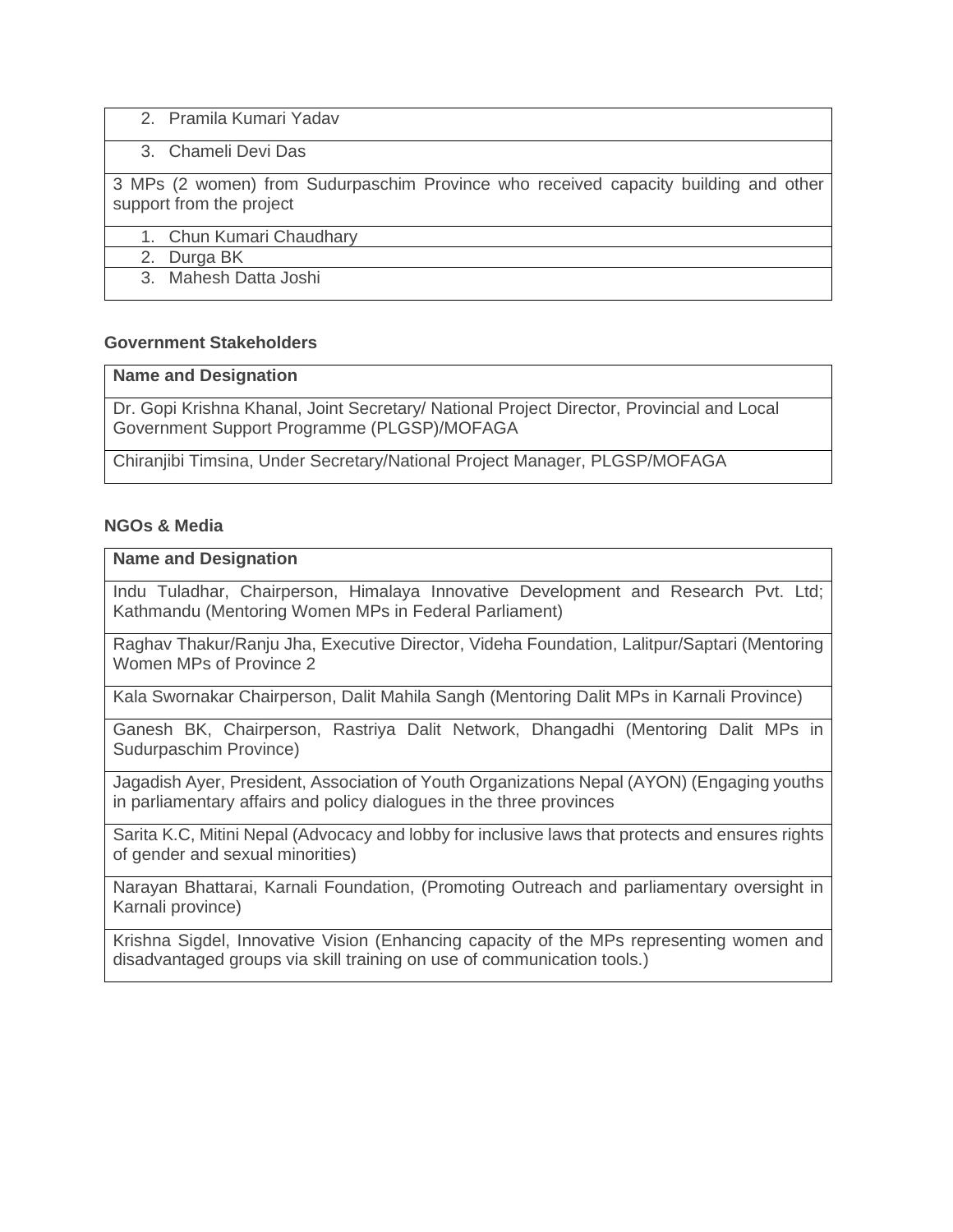## **Annex 2: List of documents reviewed**

- 1. Result Resource Framework revised July 2020
- 2. Technical Needs Assessment Report2018 & 2019
- 3. Annual Work Plan 2018
- 4. Annual Work Plan 2019
- 5. Annual Work Plan 2020
- 6. Annual Progress Reports of 2018, Narrative
- 7. Annual Progress Reports of 2019, Narrative
- 8. Half Year Progress Report of 2020
- 9. Financial Reports 2018, (APR against work Plan)
- 10. Financial Reports 2019, (APR against work plan)
- 11. Organizational Structure of Project
- 12. PEB Minutes 2018, 2019 &2020
- 13. PSP GESI Strategy
- 14. PSP GESI indicators
- 15. PSP MEL strategy
- 16. UNDP GESI Common Understanding Framework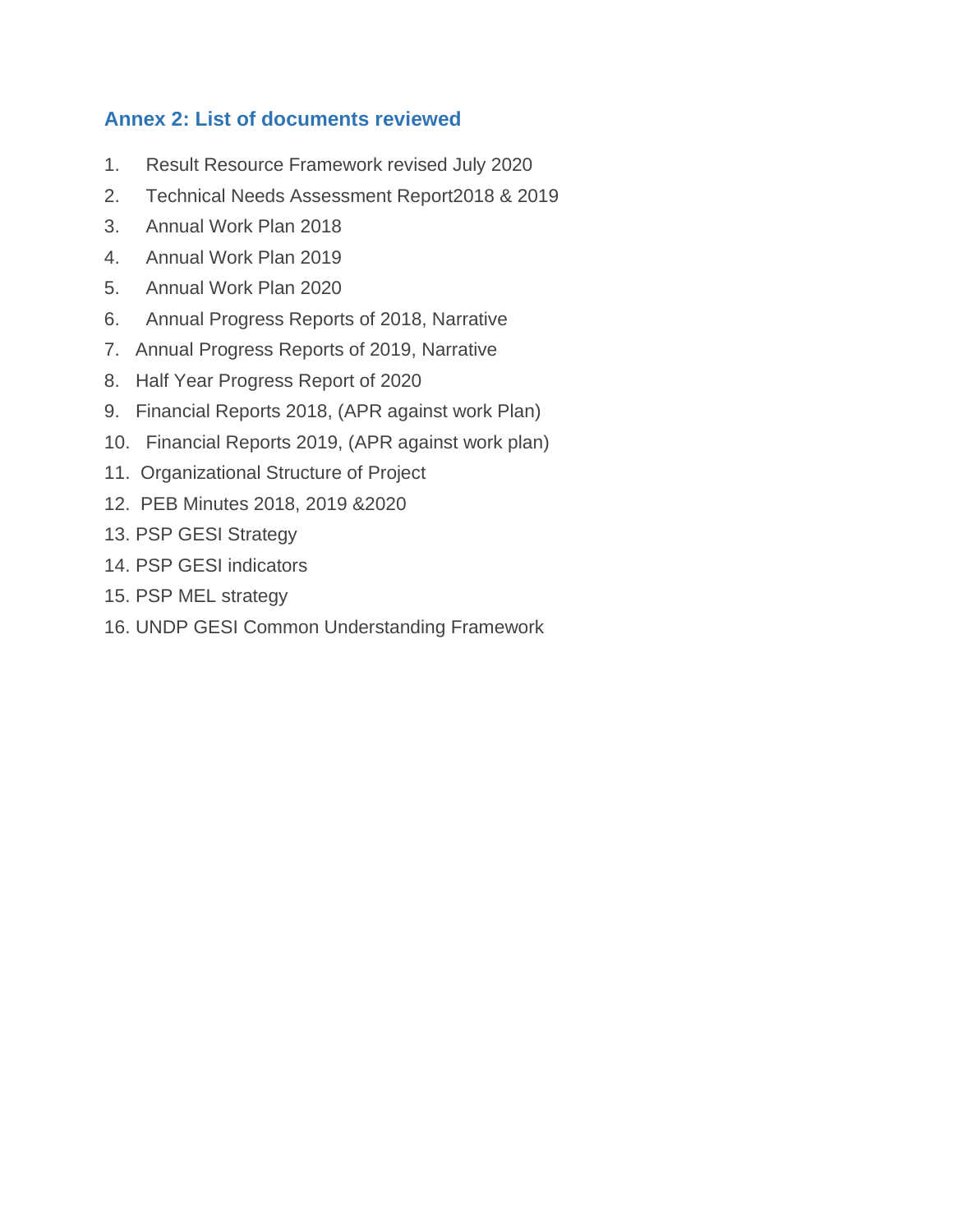## **Annex 3 Midterm Review Terms of Reference**

**Parliament Support Project – (Phase 2)**

**Mid-Term Review**

#### **Terms of Reference**

#### **1. Background and context**

With the promulgation of the Constitution of Nepal in late 2015, the country moved to a federal political system from the unitary system of governance. The constitutional institutions were put in place progressively through a series of direct and indirect elections at all levels of government. The Constituent Assembly was transformed into a Legislative Parliament (LP) as a result of 2013 elections and was given the responsibility of developing and operationalizing the new Parliamentary structure. The Constitution also assigned the LP with the substantial task of making and revising more than 300 new laws for implementation of the Constitution. To support the LP in these tasks, the United Nations Development Programme (UNDP) rolled out the Parliament Support Project (PSP). The project started on 1 September 2015 and was originally designed to last four years, until December 2019.

The new Constitution mandated the provision of three tiers of government: federal, province and local level. The election of the bicameral Federal Parliament (FP) and unicameral Provincial Assemblies (PAs) for seven provinces, which took place in late 2017, gave mandate to form and operate the Federal Parliament and seven Provincial Assemblies from 2018. This was also the year when the United Nations and UNDP introduced new plans and support strategies for the next five years in the form of the UN Development Assistance Framework (2018-2022)<sup>20</sup> and the UNDP's Country Programme Document (2018-2022)<sup>21</sup>.

In 2018, in line with the changed political and administrative context, the scope to of the Parliament Support Project was expanded to cover the Federal Parliament and Provincial Assemblies. Project duration was extended accordingly, through December 2022.

In this current phase, the project continues to adapt its implementation approaches and respond to the needs of the national and subnational parliaments based on formal and informal feedback and a dedicated Needs Assessment. The project's focus has been on enhancing the effectiveness of these parliamentary bodies, bringing about necessary institutional reform, and strengthening the capacity of members of parliament (MPs) in reviewing and formulating new policies and laws, performing various oversight functions and representing the interests of the people of Nepal.

<sup>20</sup> <https://www.np.undp.org/content/dam/nepal/docs/legalframework/UNDAF%202018-2022.pdf>

<sup>21</sup> [https://www.np.undp.org/content/nepal/en/home/library/legal\\_framework/cpd-nepal-2018-to-2022.html](https://www.np.undp.org/content/nepal/en/home/library/legal_framework/cpd-nepal-2018-to-2022.html)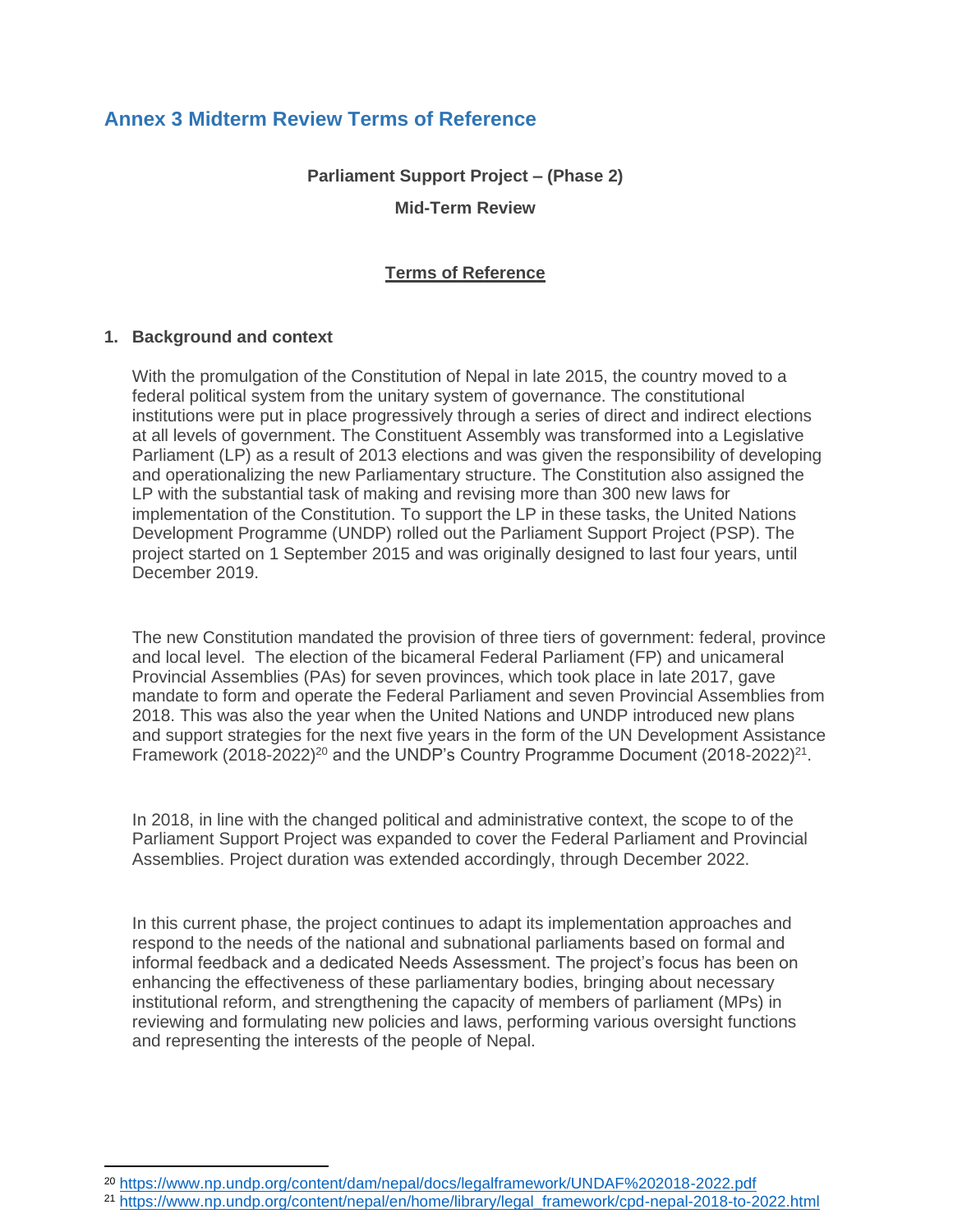The MPs at the Federal Parliament and Provincial Assemblies and the officials at their secretariats are the target group of the project while the public, Civil Society Organizations (CSOs) and journalists are the stakeholders of the project.

The Parliament Support Project seeks to contribute to achieving the Outcome 2 of the United Nations Development Assistance Framework (UNDAF) and UNDP Country Programme Document (CPD) that envisions: "*By 2022, inclusive, democratic, accountable and transparent institutions are further strengthened towards ensuring the rule of law, social justice and human rights for all particularly for vulnerable people*". These envisaged project outputs and outcomes would finally contribute to one of the four core areas—Governance, Rule of Law and Human Rights-which is an integral part of the Fourteenth Development Plan of the Government of Nepal; 2030 Agenda for Sustainable Development and Goal 16 of the Sustainable Development Goals (SDGs) in the long run. To achieve its purpose, the project has outlined four major project outputs as mentioned below:

*Output 1*: Enhance the capacity of federal and provincial parliaments to be effective and participatory.

*Output 2*: Enhance the capacity of parliamentary secretariats to be capable and innovative in their support to MPs and committees.

*Output 3*: Enhance the capacity of the Federal Parliament and Provincial Assemblies to be open, interactive and accountable with citizens.

*Output 4*: Build the capacity of women MPs and MPs from disadvantaged groups to be effective and for parliaments at the federal & provincial levels to routinely engage with women, youth and other disadvantaged citizens.

The Project is being implemented by the UNDP under the Direct Implementation Modality (DIM) and in partnership with the Federal parliament and Provincial Assemblies. As noted above, Phase 1 of the PSP project ran from September 2015 to December 2019. Phase 2, that is the project extension in response to the changed political context, is currently ongoing and is expected to wind down in December 2022. The total estimated budget of the phase 2 is 5.9 million USD, out of which Norway funds 2.8 million, and UNDP funds 2 million. The balance of USD1.1 m remains unfunded.

The midterm review covers Phase 2, i.e. the project period from January 2018 to December 2019.

The project information is also summarized in below table.

|                       | <b>PROJECT INFORMATION</b>              |
|-----------------------|-----------------------------------------|
| Project/outcome title | <b>Parliament Support Project (PSP)</b> |
| Atlas ID              | 00049635                                |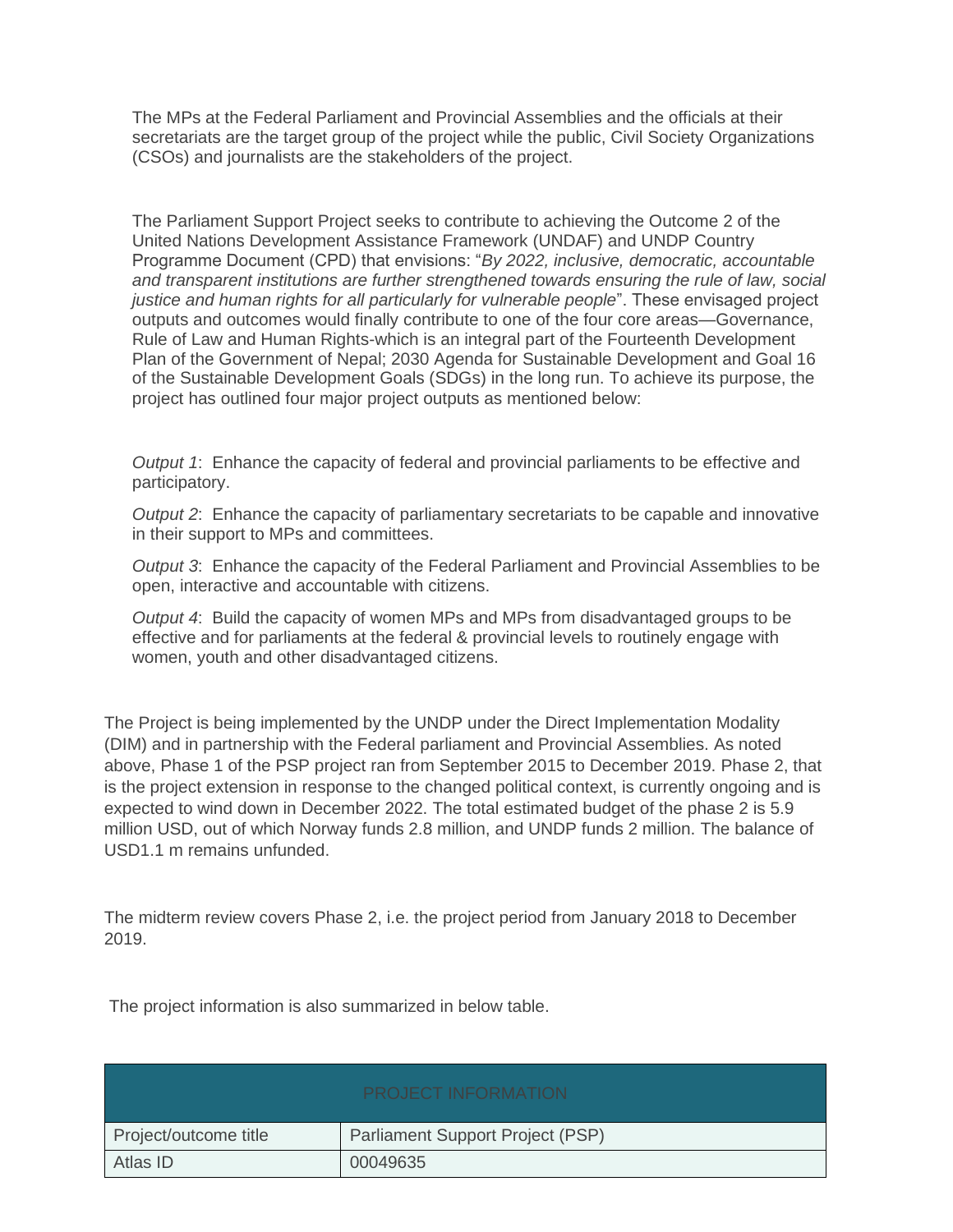| Corporate outcome and<br>output                  | UNDAF/CPD outcome 2: By 2022, inclusive, democratic,<br>accountable and transparent institutions are further<br>strengthened towards ensuring the rule of law, social justice<br>and human rights for all particularly for vulnerable people<br>CPD Output 2.1: National level executive and legislative<br>branches of the Government and commissions have the<br>capacities and tools to implement the constitution, including<br>peaceful transition to federal structure. |                  |  |  |
|--------------------------------------------------|-------------------------------------------------------------------------------------------------------------------------------------------------------------------------------------------------------------------------------------------------------------------------------------------------------------------------------------------------------------------------------------------------------------------------------------------------------------------------------|------------------|--|--|
| Country                                          | Nepal                                                                                                                                                                                                                                                                                                                                                                                                                                                                         |                  |  |  |
| Region                                           | Asia Pacific                                                                                                                                                                                                                                                                                                                                                                                                                                                                  |                  |  |  |
| Date project document<br>signed                  | 23 April 2018                                                                                                                                                                                                                                                                                                                                                                                                                                                                 |                  |  |  |
|                                                  | <b>Start</b>                                                                                                                                                                                                                                                                                                                                                                                                                                                                  | Planned end      |  |  |
| Project dates                                    | 1 January 2018                                                                                                                                                                                                                                                                                                                                                                                                                                                                | 31 December 2022 |  |  |
| Project budget                                   | US \$5.9 million                                                                                                                                                                                                                                                                                                                                                                                                                                                              |                  |  |  |
| Project expenditure at the<br>time of evaluation | US \$ 2.5 million                                                                                                                                                                                                                                                                                                                                                                                                                                                             |                  |  |  |
| <b>Funding source</b>                            | UNDP and the Government of Norway                                                                                                                                                                                                                                                                                                                                                                                                                                             |                  |  |  |
| Implementing party                               | <b>UNDP Nepal</b>                                                                                                                                                                                                                                                                                                                                                                                                                                                             |                  |  |  |

### **2. Objectives and scope of the review**

## **2.1. Objectives of the MTR**

Since Nepal Country Office has been implementing, with extended scope, the PSP for more than 2.5 years, a project midterm review (MTR) will be carried out to assess the progress made by the project against its purpose, objectives, outputs and indicators. The PSP MTR offers the opportunity to assess the implementation approaches, progress made, and challenges encountered, identify and document the lessons learnt and make recommendations to improve the future course of action and the project intervention approaches.

The review should look into the relevance, effectiveness, efficiency and sustainability of the support provided by the PSP. The recommendations provided by the review will be useful in re-designing the implementation approaches for strengthening the capacity of members and staff of the Federal Parliament and Province Assemblies. The specific objectives of the MTR are the following:

- to assess the progress against its purpose, objectives, outputs and indicators;
- to assess the approaches and interventions adopted by the project towards achieving the outputs in line with Theory of Change;
- to identify and document main project achievements and results and their impact, and lessons learned in order to inform the future course of action;
- to ascertain the relevance, effectiveness, efficiency and sustainability of the project interventions, including synergies with other UNDP support efforts; and
- to recommend potential new areas of intervention and approaches in the current context of federalization and in light of the COVID-19 crisis and socio-economic response efforts in Nepal.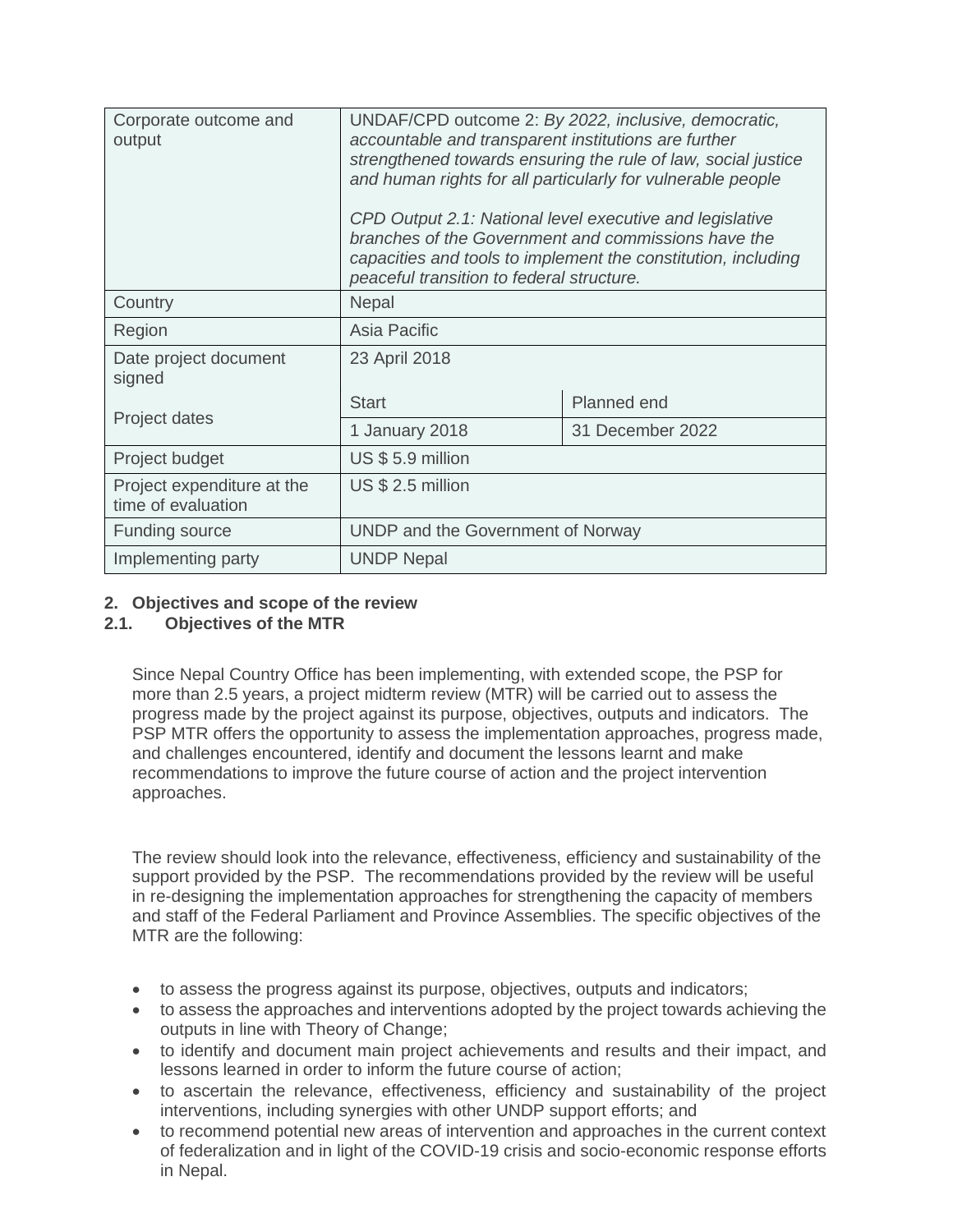## **2.2. Scope of the MTR**

The MTR will consider the relevance of the project, quality of project design, effectiveness and efficiency of implementation to date and sustainability of the project. Particularly, the MTR should cover at least the following areas.

- Relevance of the project: review the progress against its purpose, objectives, outputs and indicators along with project documents such as: Theory of Change, Results and Resources Framework, M&E framework, ascertain whether assumptions and risks remain valid
- Effectiveness and efficiency of implementation to date: review project's technical as well as operational approaches and deliverables, quality of results and their impact (knowledge products developed and utilised and expertise available and transferred, partnership and engagement, coherence with UNDP's core documents like UNDAF, CPD etc), alignment with national priorities and responding to the needs of the stakeholders<sup>22</sup>) and thereby also deduce conclusions on the relevance and sustainability of the project; and
- Review the project's approaches, in general and gender equality and social inclusion, with particular focus on women and marginalised groups;
- Review and assess the risks and opportunities (in terms of resource mobilization, synergy and areas of interventions) for PSP in future;
- Review external factors beyond the control of the project that have affected it negatively or positively to date;
- Review planning, management and the quality assurance mechanism for the delivery of the project interventions;
- Review coordination and communication process and mechanisms with the stakeholders;
- Review the management and governing structure of the project and distribution of responsibilities within the given structure

#### **3. Review Criteria and guiding questions**

The MTR will follow the revised OECD-DAC evaluation criteria - *Relevance, Effectiveness, Coherence, Efficiency, Impact and Sustainability*. Human Rights, Gender equality and social inclusion and Anti-corruption and environment will be added as cross-cutting criteria. The guiding questions outlined below should be further refined by the review team and agreed with UNDP.

#### **Relevance**

- To what extent were lessons learned from other relevant projects considered in the project's design?
- To what extent the project was/is able to address the needs of the target group in the changed context?
- To what extent are the objectives of the project design (inputs, activities, outputs and their indicators) and its theory of change logical and coherent? Does the project contribute to the outcome and output of the CPD? Does the design need to be modified?
- How appropriate are the indicators described in the project documents in assessing the project progress? If necessary, how should they be modified to be more useful and achievable?

<sup>&</sup>lt;sup>22</sup> Stakeholders denotes the International Development Partners, CSOs, donor, experts etc.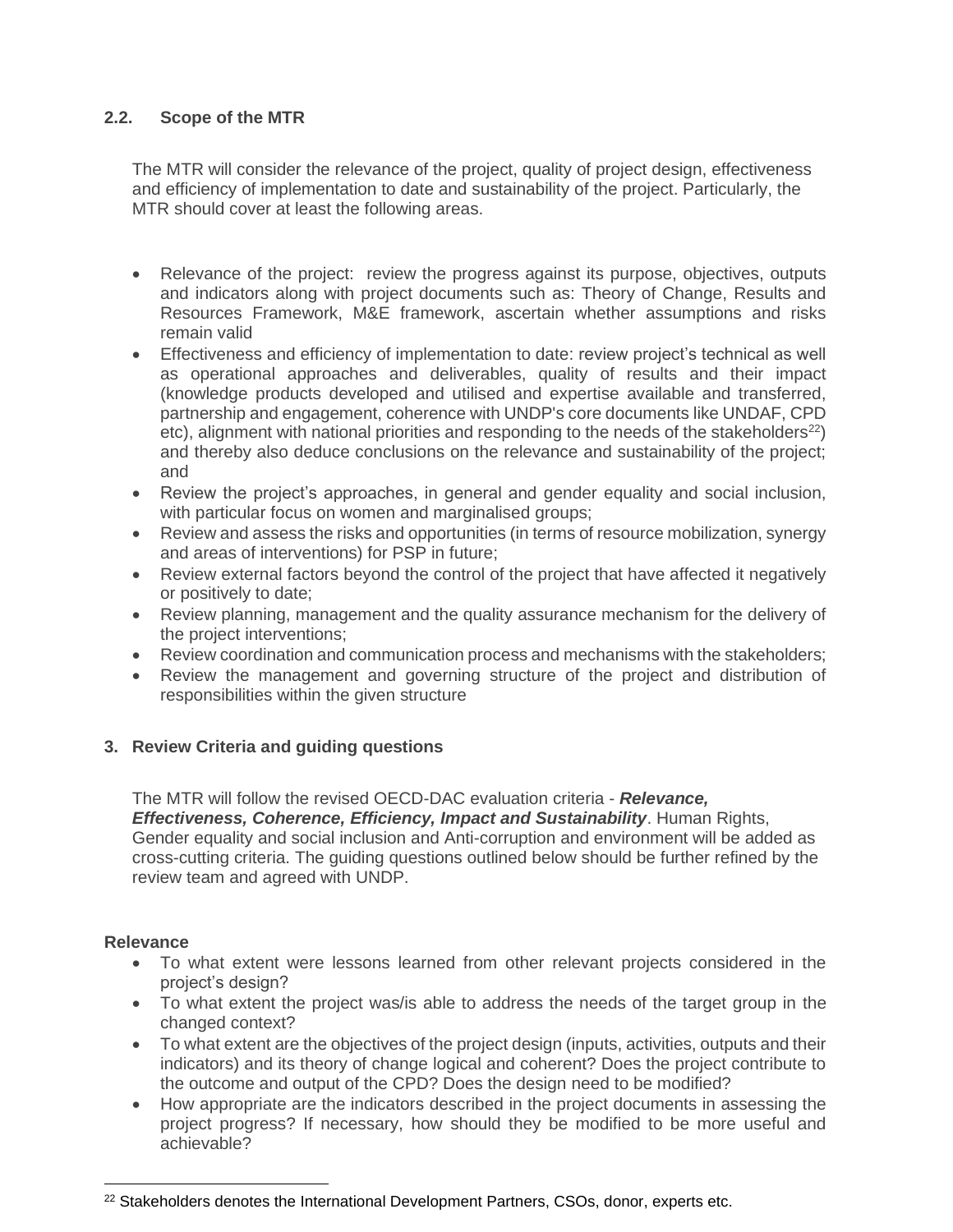- To what extent did/does the projects contribute to meeting the needs of the Federal Parliament and the Provincial Assemblies after their institutional set up?
- To what extent did the project adapt to the changing contexts of the country's federalization process and the needs of parliamentarians? Is there further need of substantive change in PSP's scope of work?
- To what extent has the project been able to adapt to the needs of the different target groups (including tackling the gender and social inclusion aspects) in terms of capacity building and participation?
- To what extent does the project contribute to bridge the capacity gap between the federal and provincial parliaments?

#### **Effectiveness**

- To what extent did the project contribute to the CPD outcome and outputs, the SDGs, the UNDP Strategic Plan and national development priorities?
- To what extent were the project outputs achieved or are likely to be achieved? What factors have contributed to achieving or not achieving the intended outputs?
- How effective has the project been in enhancing the capacity of the federal and provincial parliamentarians and thematic committees?
- To what extent are the project approaches appropriate to achieve the intended midterm and long-term results as outlined in the project document? Is there a need of changing the approaches in line with the Theory of Change?
- To what extent has the project partnership strategy been appropriate and effective? What, if any, alternative strategies would have been more effective in achieving the project's objectives?
- To what extent have stakeholders been involved in project planning and implementation?
- To what extent does the federalization context including policies and process affect the project's overall outcomes, if any? If so, what could be alternative course to adopt in such case?
- How well does the project adapt to changing conditions at the target group level- at FP and PAs? What adaptation measures and approaches were adopted and how useful were they?

## **Coherence**

- How well the intervention fit in changed context?
- To what extent the intervention is coherence with Government's policies?
- To what extent the intervention addressed the synergies and interlinkages with other interventions carried out by UNDP or Government of Nepal? (internal coherence)
- To what extent the intervention was consistence with other actor's interventions in the same context or adding value to avoid duplication of the efforts? (External coherence)

## **Efficiency**

- To what extent is the existing project management structure appropriate and efficient in generating the expected results?
- To what extent have the project implementation strategy and execution been efficient and cost-effective?
- Have resources (funds, human resources, time, expertise, etc) been allocated strategically to achieve outcomes?
- To what extent have project funds and activities been delivered in a timely manner?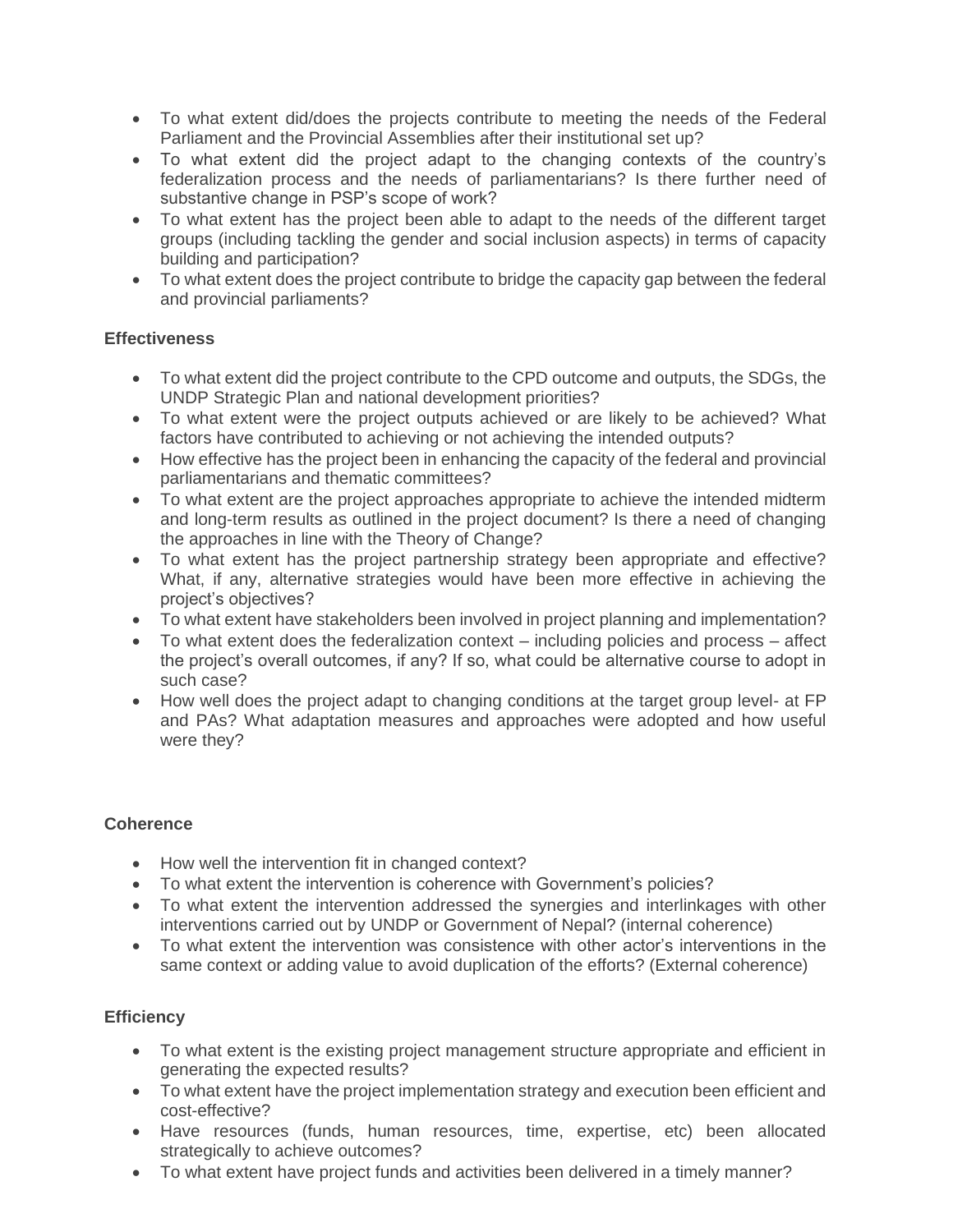• How has the project adopted cost effectiveness measures such as cost sharing, leveraging synergies and packaging/integration of activities?

#### **Impact**

• To what extent the project outputs were achieved and contributed or expecting to contribute in achieving outcome level results?

#### **Sustainability**

- To what extent do the project interventions contribute towards sustaining the knowledge, practices and approaches in parliamentary system?
- To what extent do the implementing partners<sup>23</sup> own the project's interventions and respond to its implementation?
- What could be potential new areas of work and innovative measures for sustaining the results?
- To what extent are lessons learned being documented by the project team on a continual basis to inform the project for needful change?
- What could be done to strengthen exit strategies and sustainability of the project?

#### **Human rights**

• To what extent have Dalit, ethnic, physically challenged, women and other disadvantaged and marginalized groups benefitted from the work of the project and with what impact?

#### **Gender equality and Social Inclusion**

- To what extent have gender equality and the empowerment of women MPs and MPs from marginalised groups been addressed in the design, implementation and monitoring of the project?
- Is the gender marker data assigned to this project representative of reality?
- To what extent has the project promoted positive changes of women and marginalised group? Were there any unintended effects?

#### **Anti -Corruption and Environment**

- To what extent has the project contributed to strengthen the oversight function of the parliamentary committees on anti-corruption and good governance issues?
- To what extent has the project contributed to achieve SDGs particularly on environment protection and climate change actions?

#### **4. Methodology**

The review methods provided here are indicative only. The review team should review the methodology and propose the final methods and data collection tools as part of the inception report. The method and tools should adequately address the issues of gender and marginalized/vulnerable groups. The MTR should build upon the available project documents, field visits (if possible), interviews and discussions (virtual in case of travel restriction), which would provide an opportunity for more in-depth analysis and understanding of PSP project. The

<sup>&</sup>lt;sup>23</sup> Partner denotes Implementing Partners i.e. Federal Parliament and Provincial Assemblies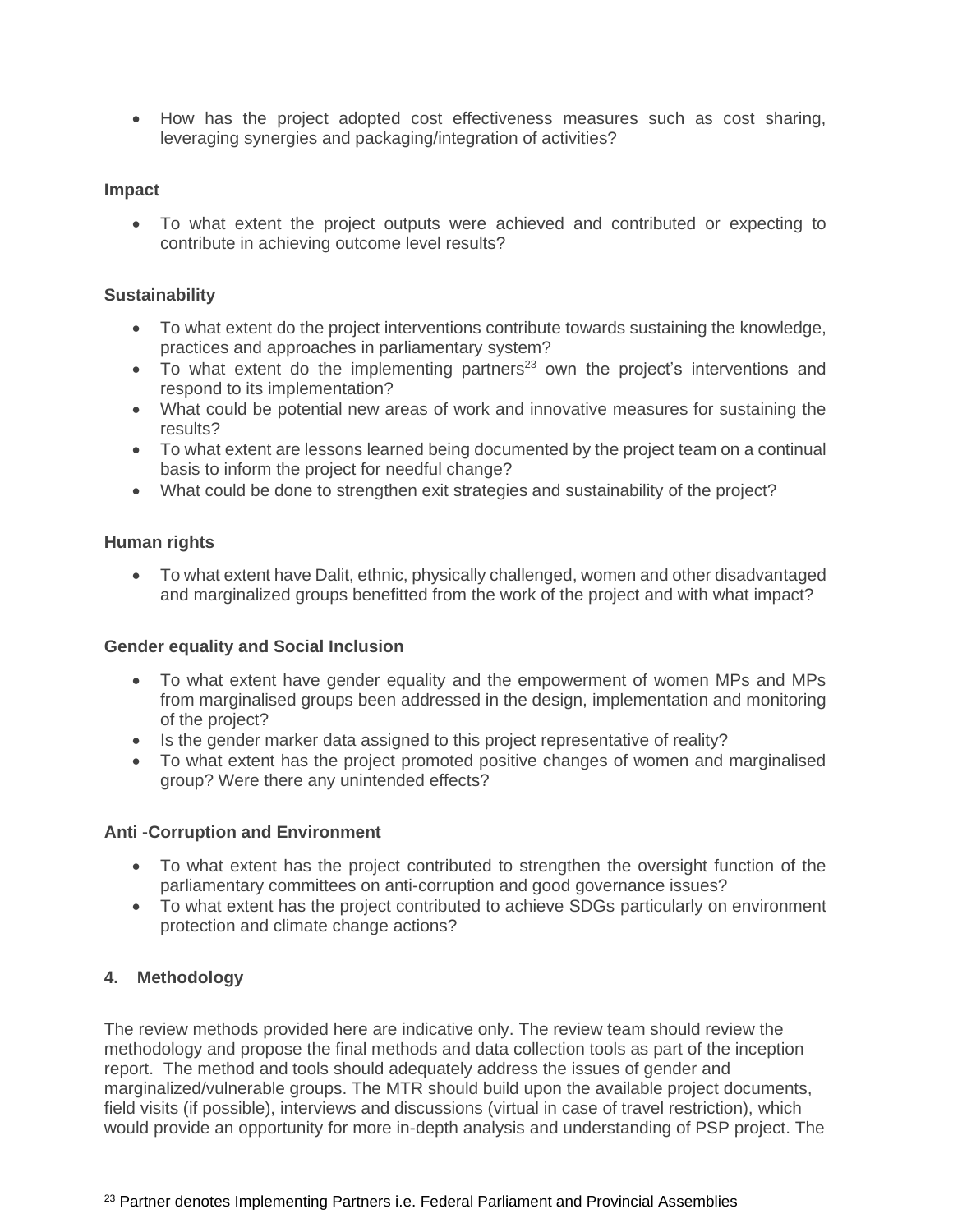review team is expected to frame the review using the criteria of relevance, effectiveness, efficiency and sustainability.

The reviewers must provide evidence-based information that is credible, reliable and useful. The evaluator is expected to follow a participatory and consultative approach ensuring close engagement with government counterparts, project team, UNDP Country Office and key stakeholders. Therefore, the evaluator will work closely with UNDP Country team to undertake the review adopting following approaches.

#### **4.1. Document review**

The MTR team is expected to review the project related documents such as the project document, theory of change and result framework, annual and quarterly progress reports, annual workplans, project board meeting minutes, monitoring reports, publications, strategic documents, policies, and other documents that the team considers useful for the MTR.

### **4.2. Semi-structured interviews**

The review team should develop semi-structure interview questionnaire and conduct in-depth interviews (could be virtual depending upon the COVID-19 situation) with selected MPs of the Federal Parliament and PA members from at least two provinces. Also, the team should interview (could be cirtual) key officials from Parliament and its secretariat, donor community (Norway) and representatives of CSOs.

#### **4.3. Field visit**

The reviewers should visit at least two provinces and conduct discussions with MPs, Secretariat staff and communities if the COVID-19 situation becomes normal. If the crisis remains unchaged, the team should conduct discussion virtually. The team should conduct at least one separate discussion with women MPs and MPs from marginalised groups to ascertain the gender equality and social inclusion-related results and approaches.

#### **4.4. Others**

Briefing and debriefing sessions with UNDP and Project team as well as with other partners will be organised. The review team should ensure triangulation of the various data sources to maximize the validity and reliability of data.

The final methodological approach including interview schedule, consultations, evaluation matrix and data to be used in the review should be clearly outlined in the inception report and fully discussed and agreed with UNDP. The review team should select the respondents using an appropriate sampling technique. While selecting the respondents, the review team should ensure the gender balance.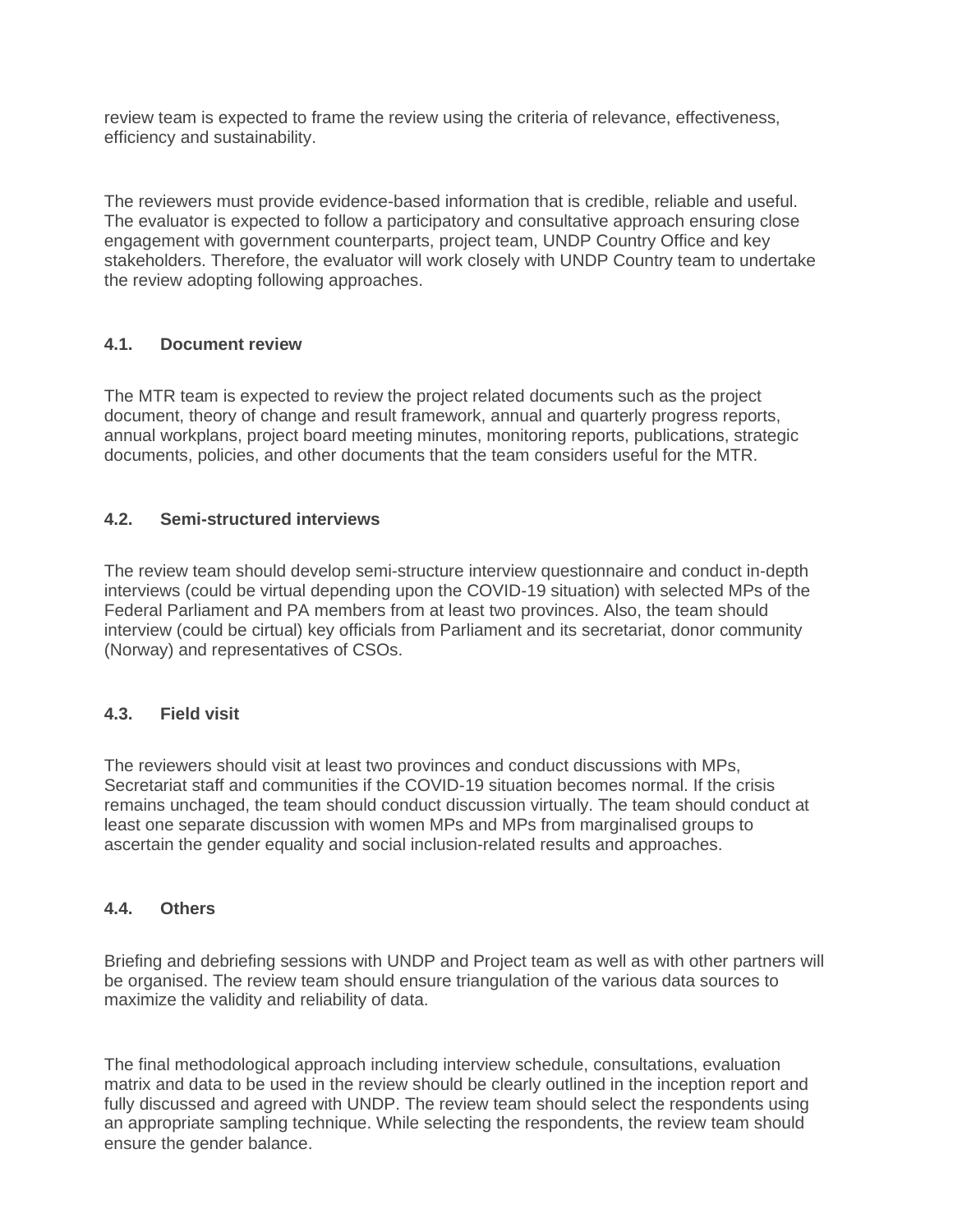## **5. Expected Results/Deliverables**

The review team should submit the following deliverables:

- Inception report detailing the reviewer's understanding of what is being reviewed, why it is being reviewed, and how (methodology) it will be reviewed. The inception report should also include a proposed schedule of tasks, evaluation tools, activities and deliverables.
- Evaluation matrix that includes key criteria, indicators and questions to capture assess them.
- Evaluation debriefing- immediately after completion of data collection, the review team should provide preliminary debriefing and findings.
- Draft review report.
- Review report audit trail The comments on the draft report and changes by the reviewer in response to them should be retained by the consultant team to show how they have addressed comments.
- Final report within stipulated timeline with sufficient detail and quality by incorporating feedbacks from the concerned parties.
- An exit presentation on findings and recommendations.

#### **6. Team composition and required competencies**

The reviewers' team will consist of two consultants- one being international as a team leader and the other as a national team member. The team composition will be gender balance to the extent possible. The team members involved in any way in the design, management or implementation or advising any aspect of the intervention that is the subject of the review will not be qualified. The review team will be selected by UNDP CO.

#### **6.1 International consultant (team leader)**

Working days: 15 (home based)

Major roles and responsibilities:

S/he will be responsible to take charge of the whole MTR of the project and take care of overall quality and timely submission of the report. Specifically, the international consultant (Team leader) will have following roles and responsibilities:

- Overall lead and manage the MTR mission
- Review of relevant documents and finalize the review methods, scope and data collection and analysis instruments
- Guide the national team member in designing the data collection tools and data gathering process
- Consult with key persons of national partners and relevant international development partners including donors
- Contribute to and ensure overall quality of the outputs and final report ensuring the triangulation of the findings, obtain strong evidence for the analysis of information from multiple sources
- Provide strategic guidance and inputs to the national consultant in drafting the report
- Share the key findings of the review to the concerned stakeholders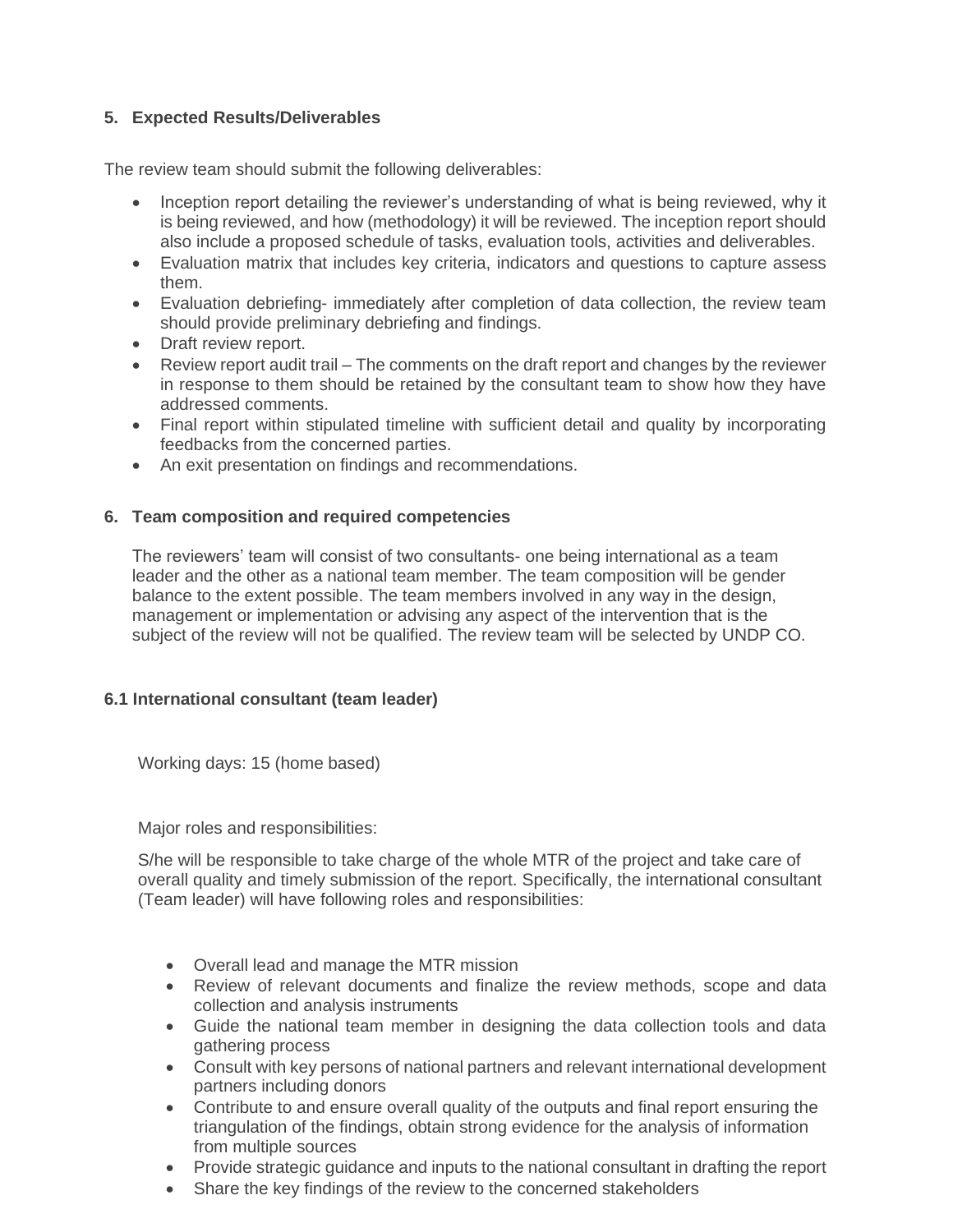• Incorporate the comments and feedback of the stakeholders in the draft report to finalize it and submit the final report to UNDP within stipulated timeline.

**Qualification and Competencies:** At least Master's degree in law, political science, international relations or any other relevant subjects with working experience of more than 10 years in Parliamentary system and/or governance. S/he should have demonstrated experiences of leading similar kinds of evaluations of development projects and programmes in conflict and/or post-conflict contexts; knowledge and experience of gender sensitive evaluations; excellent analytical and report writing skills, knowledge of political context in regional and national context and excellent English language writing skills.

#### **6.2 National consultant (team member)**

Working days: 30 (mostly home based)

Major roles and responsibilities:

The national consultant will be responsible for reviewing documents, collecting data and information from different sources, analysing the progress, issues and challenges, providing inputs in drafting the report with guidance of the Team Leader. Specifically, the national consultant will have the following roles and responsibilities:

- Gathering and review of relevant documents
- Provide inputs to the team leader in designing the MTR including methodologies and data collection instruments
- Conduct field visits in selected provinces and conduct interview with the selected target group, partners and stakeholders
- Facilitate stakeholders' discussion and focus groups to collect, collate and synthesize information (both in Kathmandu and provinces)
- Analyse the data and support the team leader in preparing a draft report as per division of work among the team
- Assist the team leader in finalizing the report and sharing it with stakeholders
- **Qualification and Competencies**: At least Master's degrees in Law, Political Science or any other relevant subjects with working experience of more than five years in parliamentary system, governance; demonstrated experience of conducting similar evaluations of development projects and programmes; Adequate knowledge on gender and human rights issues; strong analytical and report writing skills; knowledge of political context of Nepal and having strong knowledge and skills in different data collection and analysis methods; as well as strong oral and written English skills.

## **7. Evaluation Ethics**

"This evaluation will be conducted in accordance with the principles outlined in the UNEG 'Ethical Guidelines for Evaluation'. The consultants must safeguard the rights and confidentiality of information providers, interviewees and stakeholders through measures to ensure compliance with legal and other relevant codes governing collection of data and reporting on data. The consultant must also ensure security of collected information before and after the evaluation and protocols to ensure anonymity and confidentiality of sources of information where that is expected. The information knowledge and data gathered in the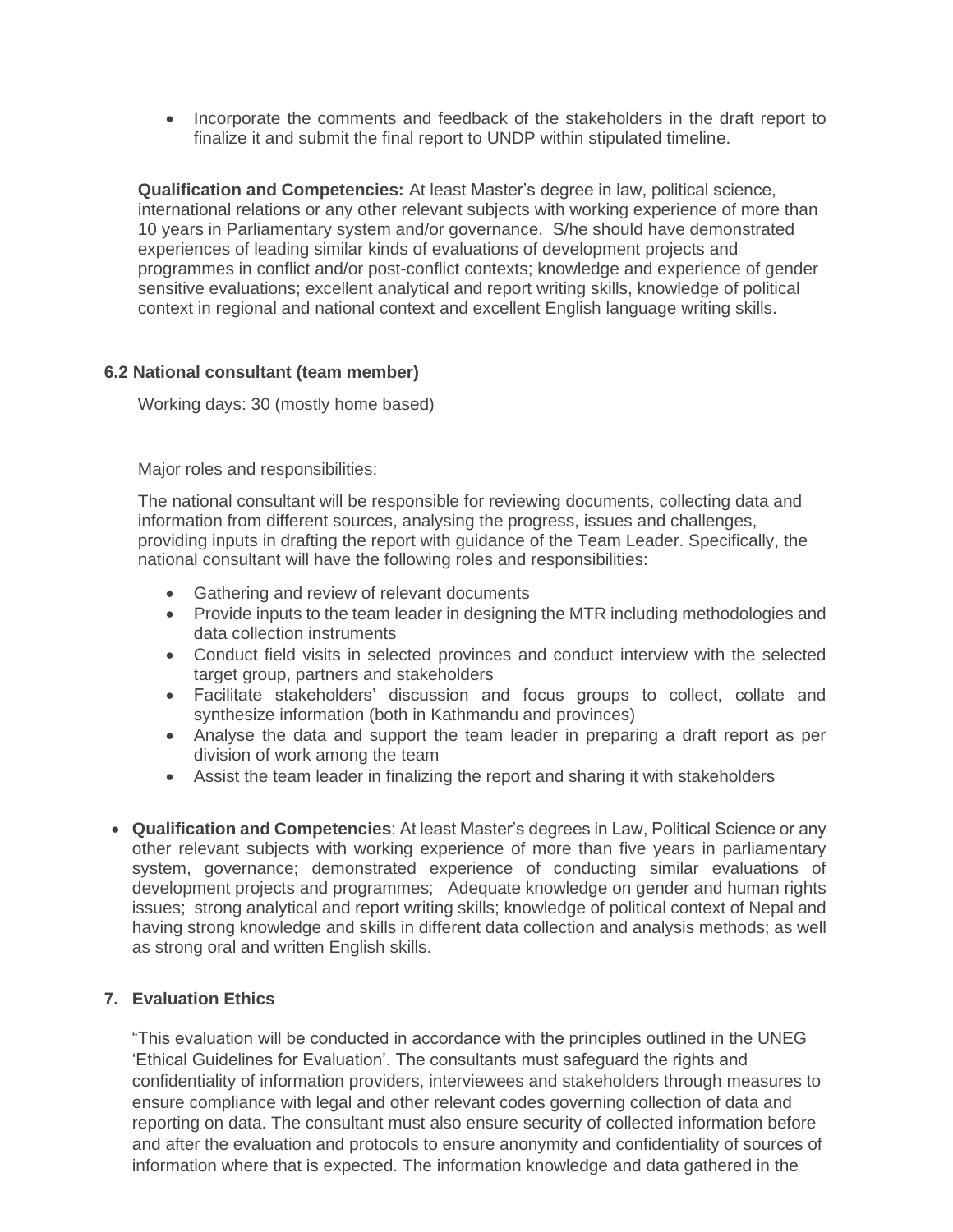evaluation process must also be solely used for the evaluation and not for other uses without the express authorization of UNDP and partners."

Consultants will be held to the highest ethical standards and are required to sign a Code of Conduct upon acceptance of the assignment.

#### **8. Implementation arrangements**

The principal responsibility for managing this MTR resides with the UNDP CO in Nepal. The UNDP CO will contract the consultants and ensure the logistic arrangements within the country for the review team. RBM Analyst (Evaluation Manager) will assure smooth, quality and independent implementation of the MTR with needful guidance from UNDP's Senior Management.

The Project team will be responsible for providing required information, furnishing documents for review to the consultant team in leadership of Portfolio Manager. They will also be responsible for the logistic arrangements of the MTR, for setting up stakeholder interviews, arranging virtual consultations, coordinating with the Government etc.

Key project documents will be sent to the review team after signing the contract. The team should review the relevant documents and share the draft inception report before the commencement of the field mission or data collection. The team should revise the methodology, data collection tools and review questions. The final methodology and instruments should be proposed in the inception report including the MTR schedule and evaluation matrix which guides the overall implementation of the MTR.

The review team will be briefed by UNDP upon arrival on the objectives, purpose and output of the MTR. An oral debriefing in-country by the review team on the proposed work plan and methodology will be done and approved prior to the commencement of the MTR process.

The MTR will remain fully independent. A mission wrap-up meeting during which comments from participants will be noted for incorporation in the final report.

The team leader will maintain all the communication through Evaluation Manager. The Evaluation Manager should clear each step of the evaluation. The final evaluation report will be signed off by DRR..

#### **9. Timeframe**

The duration of the MTR will be maximum 30 days in the period 17 August  $-15<sup>th</sup>$  October 2020. The tentative schedule will be the following:

| <b>Planned Activities</b> | <b>Tentative</b><br><b>Days</b> | <b>Timeline</b> |
|---------------------------|---------------------------------|-----------------|
|                           |                                 |                 |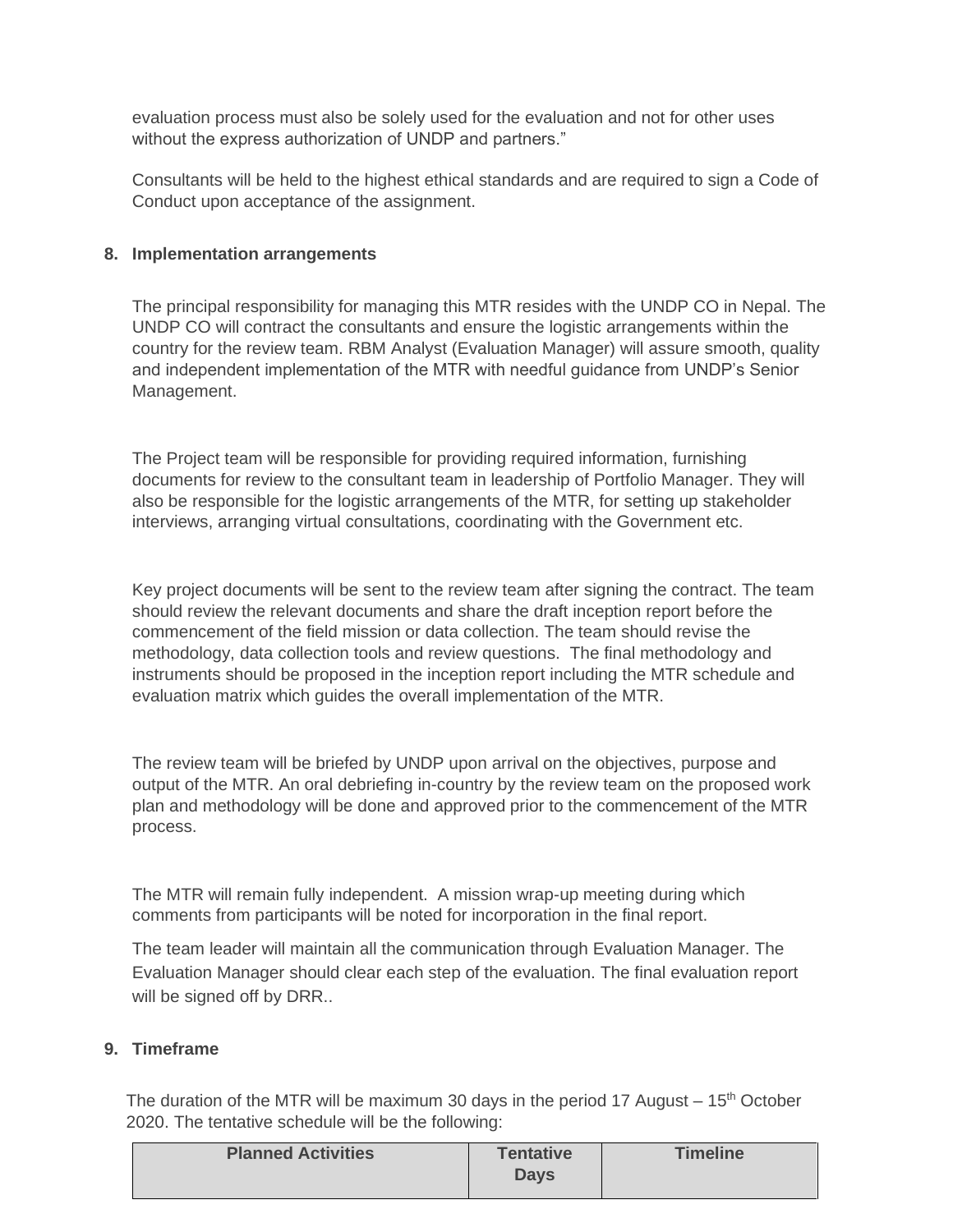|                                                                                                   |         | 17 August $-15$ <sup>th</sup><br>October 2020 |  |  |
|---------------------------------------------------------------------------------------------------|---------|-----------------------------------------------|--|--|
| Desk review and preparation of design<br>(home based)                                             | 2 days  |                                               |  |  |
| Briefing by Development Partner/UNDP                                                              | 1 day   |                                               |  |  |
| Finalizing design, methods & inception<br>report and sharing with reference group<br>for feedback | 3 days  |                                               |  |  |
| Stakeholders meetings and interviews in<br>Kathmandu                                              | 4 days  |                                               |  |  |
| Field visit(s) outside Kathmandu                                                                  | 8 days  |                                               |  |  |
| Analysis, preparation of draft report,<br>presentation of draft findings                          | 6 days  |                                               |  |  |
| Stakeholder meeting to present draft<br>findings                                                  | 1 days  |                                               |  |  |
| Finalize and submit report (Home Based)<br>and review brief                                       | 5 days  |                                               |  |  |
| Total                                                                                             | 30 days |                                               |  |  |

#### **10. Use of MTR results**

The findings of this MTR will be used to analyze the lessons learned and way forward for future course of action of the project. Therefore, the MTR report should provide critical findings and specific recommendations for future interventions.

#### **11. Application submission process and criteria for selection**

It will be mentioned in Individual Consultant selection criteria.

#### **12. Annexes<sup>24</sup>**

**(i)** Relevant Documents: Project Document (both first phase and second phase), Multi-year work plan, Annual Work Plan 2018 and 2019, Project Progress Reports of 2018 and 2019, Financial Reports, Technical Needs Assessment Report, Organizational Structure, Knowledge products of PSP etc.

#### **(ii)** List of key agencies, stakeholders and partners for review **UNDP**

- UNDP Senior Management (DRR), Governance Advisor and Portfolio Manager
- PSP Project Manager and other Project Managers as needed

#### **Stakeholders:**

- International development partners
- Project donor and other donors

<sup>&</sup>lt;sup>24</sup> These documents will be provided after signing of the contract.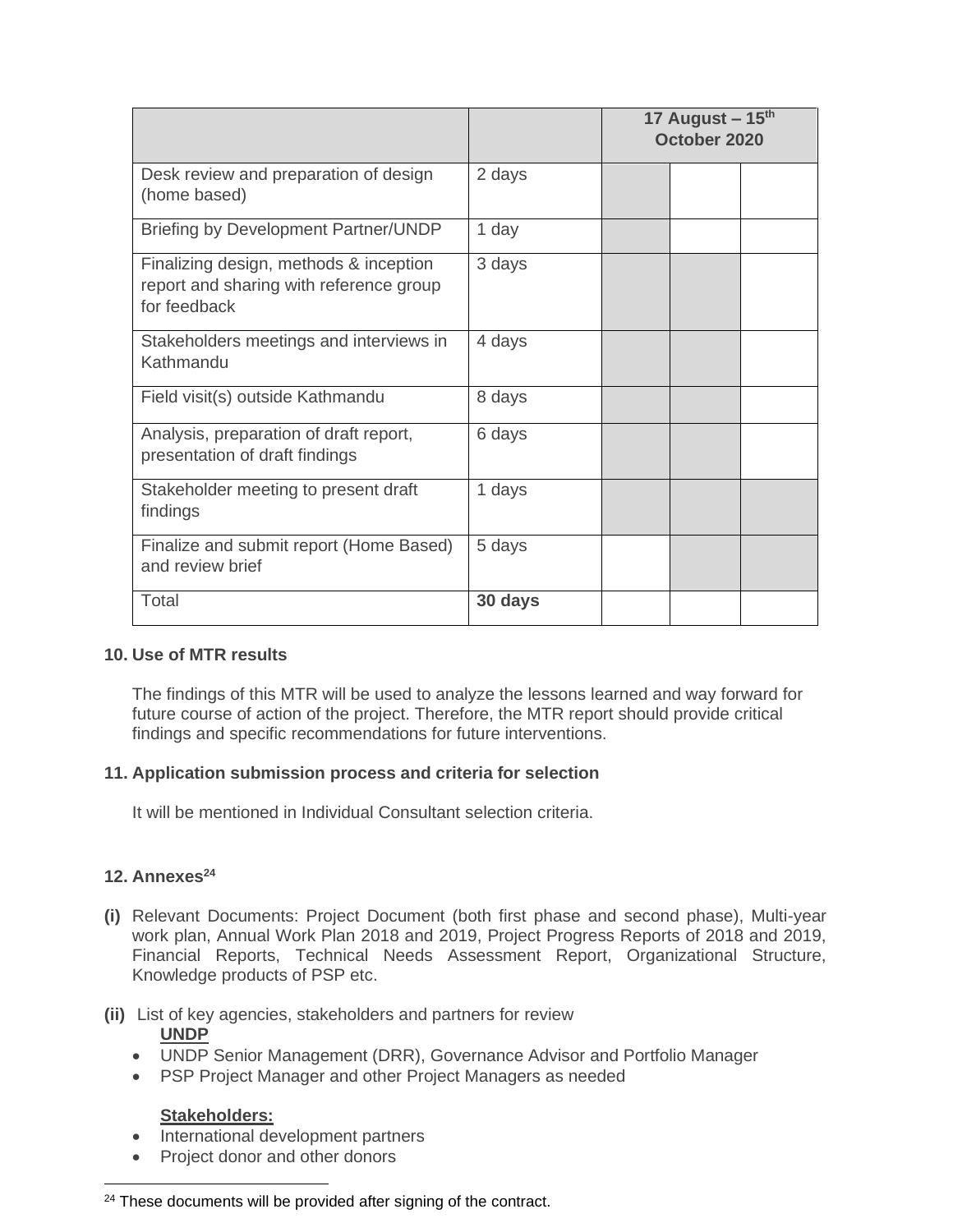- Parliamentarian Experts (6-7 experts)
- Parliament members and officials

## **Implementing Partners**

- Federal Parliament and Provincial Assemblies representatives and government officials
- Civil society organizations and media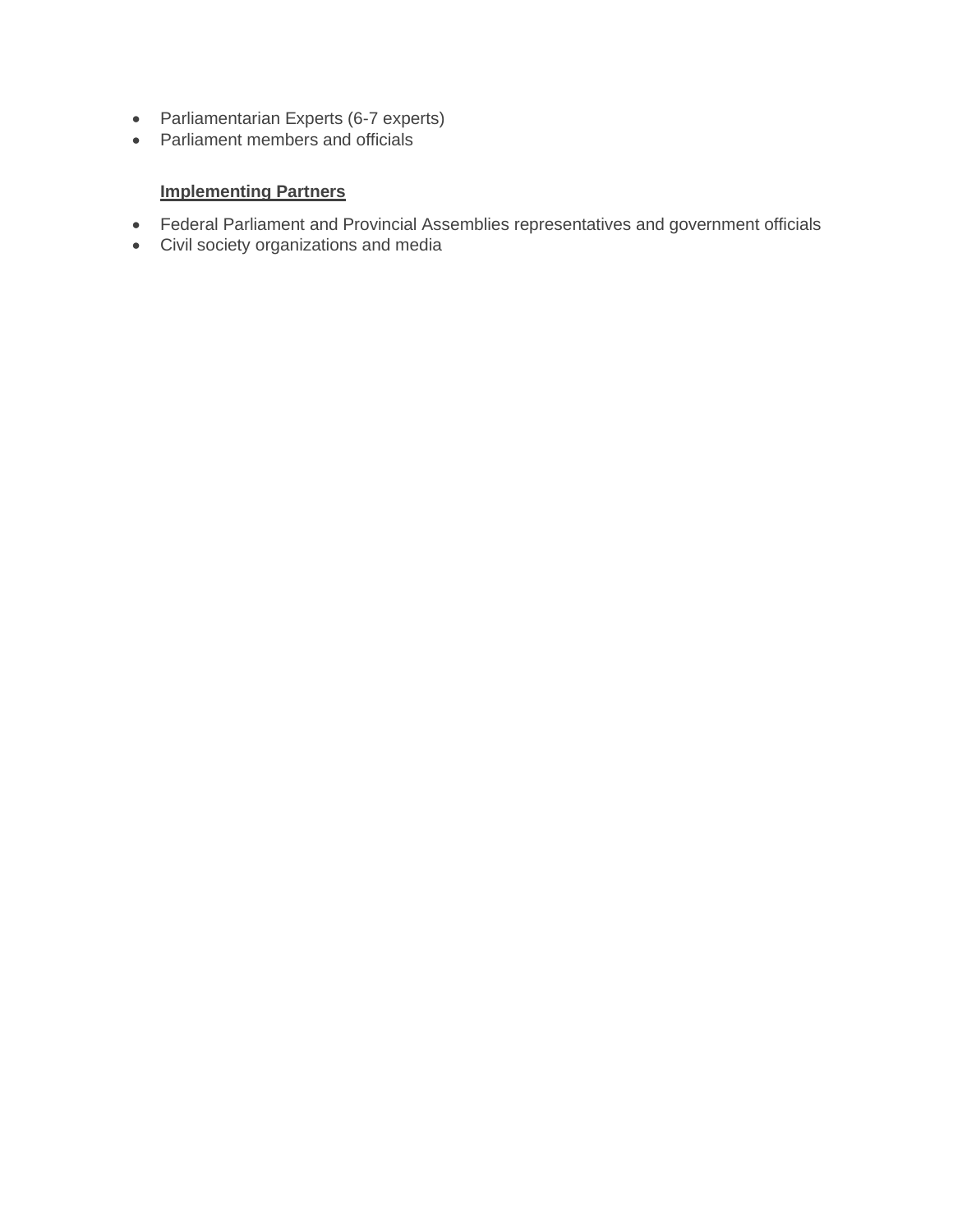# **Annex 4: Evaluation Matrix**

| <b>Relevant</b><br>evaluatio<br>n criteria | <b>Key</b><br>questions                                                                                                                           | <b>Specific sub</b><br>questions                                                                                                                                                                                                                         | <b>Data</b><br>source                                                                                          | <b>Data</b><br>collection<br>methods/to<br>ols                 | <b>Indicators/succes</b><br>s standard           | <b>Method</b><br>s for<br>data<br>analysi<br>S                                |
|--------------------------------------------|---------------------------------------------------------------------------------------------------------------------------------------------------|----------------------------------------------------------------------------------------------------------------------------------------------------------------------------------------------------------------------------------------------------------|----------------------------------------------------------------------------------------------------------------|----------------------------------------------------------------|--------------------------------------------------|-------------------------------------------------------------------------------|
| Relevance                                  | To what<br>extent is the<br>project able to<br>address the<br>identified<br>needs of the<br>target group<br>in the<br>changed<br>context?         | To what extent<br>does the project<br>meet the<br>expressed<br>priority needs of<br>the Federal<br>Parliament and<br>the Provincial<br>Assemblies?                                                                                                       | Qualitative<br>metrics<br><b>RRF</b><br>Feedback<br>$\sqrt{2}$<br>from<br>perceptions<br>οf<br>beneficiaries   | Document<br>analysis<br>Interviews with<br>beneficiaries       | As per RRF / Project<br><b>M&amp;E Framework</b> | Stories of<br>change<br>Most<br>Significant<br>Change                         |
|                                            |                                                                                                                                                   | To what extent<br>has the project<br>adapted to the<br>changing<br>contexts of the<br>country's<br>federalization<br>process and the<br>legislative<br>capacity needs<br>of<br>parliamentarians<br>?                                                     | Project<br>documents<br>and reports<br>feedback<br>from<br>stakeholders<br>Government<br>strategy<br>documents | Document<br>analysis<br>interviews with<br>stakeholders        | As per RRF<br>M&E<br>Project<br>Framework        | Text<br>analysis<br>Critique of<br><b>ToC</b><br>&<br>underlying<br>design    |
|                                            |                                                                                                                                                   | To what extent<br>has the project<br>been able to<br>adapt to the<br>needs of the<br>different target<br>groups<br>(including<br>tackling the<br>gender and<br>social inclusion<br>aspects) in<br>terms of<br>capacity building<br>and<br>participation? | Project<br>documents<br>and reports<br>feedback<br>from<br>stakeholders                                        | Document<br>analysis<br>interviews with<br>stakeholders        | As per RRF<br>M&E<br>Project<br>Framework        | Stories of<br>change<br>Most<br>Significant<br>Change<br>Project<br>Scorecard |
|                                            |                                                                                                                                                   | To what extent<br>has the project<br>contributed to<br>capacity<br>development in<br>provincial<br>parliaments?                                                                                                                                          | Project<br>documents<br>and reports<br>feedback<br>from<br>stakeholders                                        | Document<br>analysis<br>interviews with<br>stakeholders        | As per RRF<br>Project<br>M&E<br>Framework        | Stories of<br>change<br>Most<br>Significant<br>Change                         |
| <b>Effectivenes</b><br>S                   | To<br>what<br>extent did the<br>project<br>contribute<br>to<br><b>CPD</b><br>the<br>outcome and<br>outputs,<br>the<br>SDGs,<br>the<br><b>UNDP</b> | To what extent<br>were the project<br>outputs<br>achieved or are<br>likely<br>to<br>be<br>achieved?                                                                                                                                                      | Project<br>documents<br>and reports<br>feedback<br>from<br>stakeholders                                        | <b>Document</b><br>analysis<br>interviews with<br>stakeholders | As per RRF<br>M&E<br>Project<br>Framework        | Stories of<br>change<br>Most<br>Significant<br>Change                         |
|                                            | Strategic Plan<br>and national<br>development<br>priorities?                                                                                      | What<br>factors<br>have contributed<br>to achieving or<br>not achieving the<br>intended<br>outputs?                                                                                                                                                      | Feedback<br>from<br>stakeholders                                                                               | Interviews with<br>stakeholders                                | N/A                                              | Situation<br>analysis                                                         |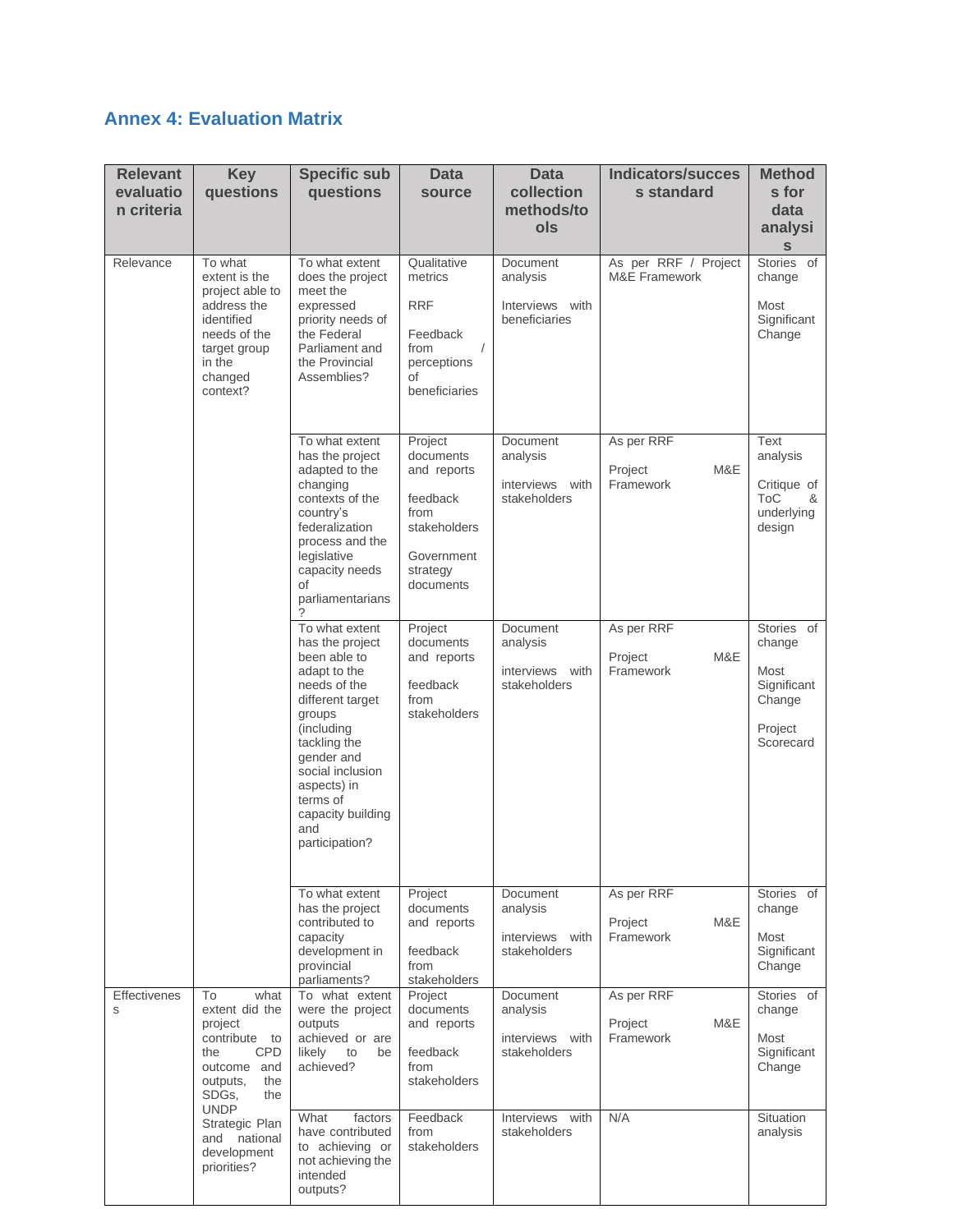|            |                                                                                                                                    | To what extent<br>are the project<br>approaches<br>appropriate<br>to<br>achieve<br>the<br>intended<br>midterm<br>and<br>long-term results<br>as outlined in the<br>project<br>document?<br>To what extent<br>has the project<br>partnership<br>strategy<br>been<br>appropriate and<br>effective? What,<br>if any, alternative<br>strategies would<br>have been more<br>effective<br>in<br>achieving<br>the<br>project's<br>objectives? | Project<br>documents<br>and reports<br>feedback<br>from<br>stakeholders<br>Feedback<br>from<br>beneficiaries<br>and partners,<br>including<br>other donors                                                                                | Document<br>analysis<br>interviews with<br>stakeholders<br>Interviews with<br>beneficiaries<br>and partners | As per RRF<br>Project<br>M&E<br>Framework<br>As per RRF<br>Project<br>M&E<br>Framework   | Project<br>Scorecard<br>Progress<br>Map<br>Synthesis<br>οf<br>feedback                                                         |
|------------|------------------------------------------------------------------------------------------------------------------------------------|----------------------------------------------------------------------------------------------------------------------------------------------------------------------------------------------------------------------------------------------------------------------------------------------------------------------------------------------------------------------------------------------------------------------------------------|-------------------------------------------------------------------------------------------------------------------------------------------------------------------------------------------------------------------------------------------|-------------------------------------------------------------------------------------------------------------|------------------------------------------------------------------------------------------|--------------------------------------------------------------------------------------------------------------------------------|
| Efficiency | To what<br>extent have<br>the project<br>implementatio<br>n strategy and<br>execution<br>been efficient<br>and cost-<br>effective? | To what extent<br>is the existing<br>project<br>management<br>structure<br>appropriate and<br>efficient in<br>generating the<br>expected<br>results?<br>Have resources<br>been allocated<br>strategically to<br>achieve<br>outcomes?                                                                                                                                                                                                   | Feedback<br>CO.<br>from<br>perception of<br>beneficiaries<br>and partners,<br>including<br>other donors<br>Feedback<br>CO,<br>from<br>perception of<br>beneficiaries<br>and partners,<br>including                                        | Interviews<br>Interviews                                                                                    | <b>RRF</b><br>Annual reports<br><b>RRF</b><br>Annual reports<br>Financial reports        | Document<br>analysis<br>and<br>distillation<br>οf<br>feedback<br>Document<br>analysis<br>and<br>distillation<br>οf<br>feedback |
|            |                                                                                                                                    | To what extent<br>have project<br>funds and<br>activities been<br>delivered in a<br>timely manner?<br>How has the<br>project adopted<br>cost<br>effectiveness<br>measures such<br>as cost sharing.<br>leveraging<br>synergies and<br>packaging/<br>integration of<br>activities?                                                                                                                                                       | other donors<br>Feedback<br>CO.<br>from<br>perception of<br>beneficiaries<br>and partners,<br>including<br>other donors<br><b>Feedback</b><br>from<br>CO.<br>perception of<br>beneficiaries<br>and partners,<br>including<br>other donors | Interviews<br>Interviews                                                                                    | <b>RRF</b><br>Annual reports<br><b>Financial reports</b><br><b>RRF</b><br>Annual reports | Document<br>analysis<br>and<br>distillation<br>οf<br>feedback<br>Document<br>analysis<br>and<br>distillation<br>of<br>feedback |
| Coherence  | How well does<br>the project fit<br>into<br>the<br>current<br>development<br>context?                                              | Does the PSP<br>support or<br>undermine<br>similar<br>interventions<br>that have taken<br>place by the<br>governmental,<br>non-<br>governmental,<br>and the donor<br>communities in<br>Nepal? (External<br>coherence)                                                                                                                                                                                                                  | Feedback<br>from<br>CO.<br>other UNDP<br>projects,<br>other<br>UN<br>agencies<br>beneficiaries<br>and partners,<br>other donors<br><b>UNDAF</b>                                                                                           | Interviews                                                                                                  | In accordance with CO<br>and<br>partner<br>agency<br>expectations                        | <b>Distillation</b><br>of<br>feedback                                                                                          |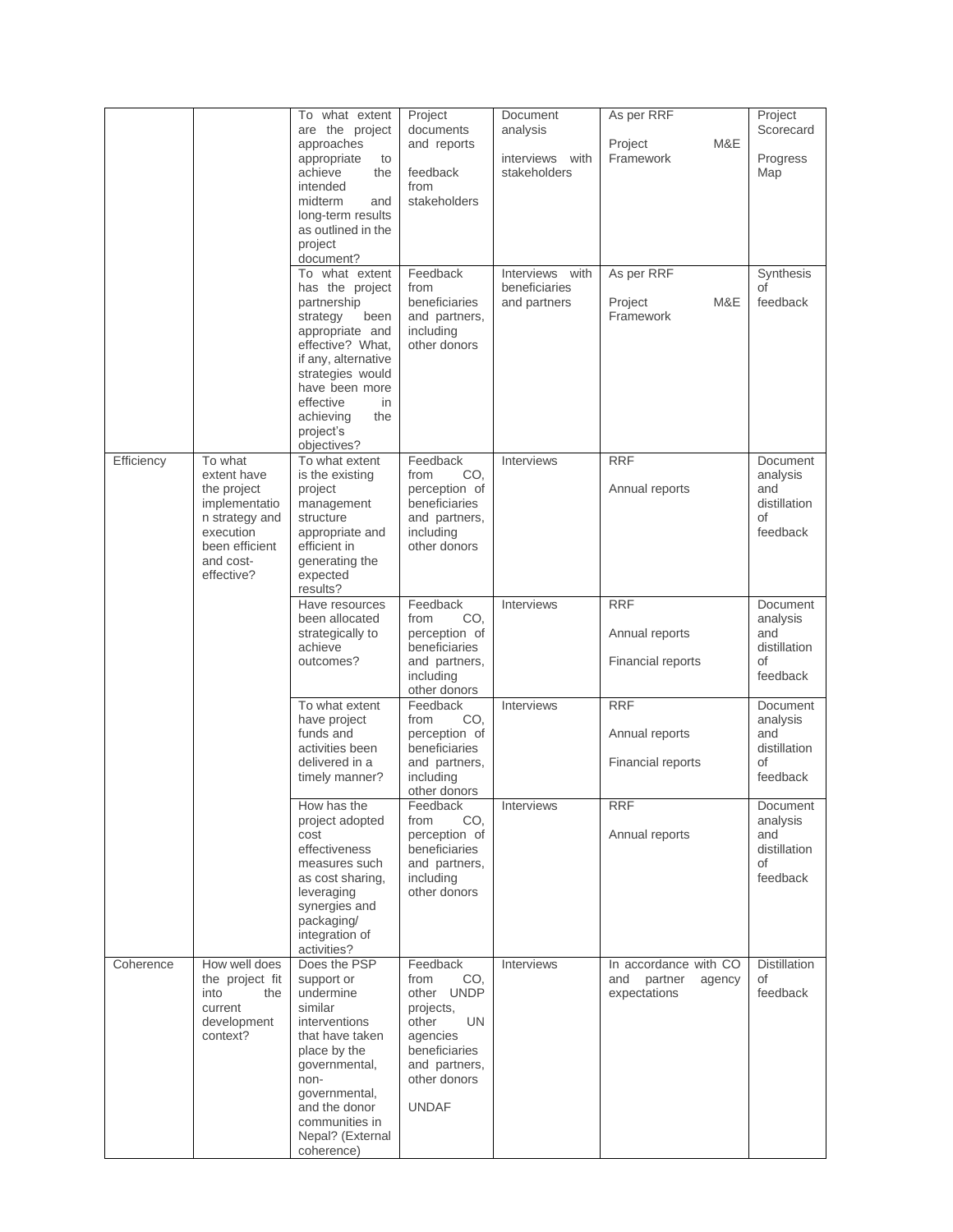|                    |                                                                              | Where does the<br>PSP stand<br>within UNDP in<br>comparison to<br>other<br>institutional<br>strengthening<br>projects run by<br><b>UNDP?</b> Whether<br>PSP has<br>created any<br>synergies and<br>interlinkages<br>between all<br><b>UNDP</b><br>supported<br>institutional<br>strengthening<br>projects in<br>Nepal? (Internal<br>coherence) | Feedback<br>CO.<br>from<br>beneficiaries<br>and partners,<br>including<br>other donors<br>UNDP CPD     | <b>Interviews</b><br>Desk review              | In accordance with CO<br>and<br>partner<br>agency<br>expectations | <b>Distillation</b><br>of<br>feedback                         |
|--------------------|------------------------------------------------------------------------------|------------------------------------------------------------------------------------------------------------------------------------------------------------------------------------------------------------------------------------------------------------------------------------------------------------------------------------------------|--------------------------------------------------------------------------------------------------------|-----------------------------------------------|-------------------------------------------------------------------|---------------------------------------------------------------|
|                    |                                                                              | How<br>the<br>has<br><b>PSP</b><br>has<br>complemented,<br>harmonized, and<br>coordinated with<br>other<br>governmental<br>and<br>non-<br>governmental<br>actors as well as<br>other<br>stakeholders for<br>the purpose of<br>adding<br>values<br>and<br>avoiding<br>duplication<br>οf<br>efforts?                                             | Feedback<br>CO.<br>from<br>beneficiaries<br>and partners,<br>including<br>other donors<br><b>UNDAF</b> | Interviews<br>Desk review                     | In accordance with CO<br>and partner<br>agency<br>expectations    | <b>Distillation</b><br>of<br>feedback                         |
| Sustainabilit<br>У | How<br>will<br>project<br>investments<br>contribute to<br>lasting<br>change? | To what extent<br>do the project<br>interventions<br>contribute<br>towards<br>sustaining<br>the<br>knowledge,<br>practices<br>and<br>in<br>approaches<br>parliamentary<br>system?                                                                                                                                                              | Feedback<br>from<br>and<br>perception of<br>beneficiaries<br>and partners                              | Interviews                                    | accordance<br>with<br>In<br>stakeholder<br>expectations           | <b>Distillation</b><br>of<br>feedback                         |
|                    |                                                                              | To what extent<br>do<br>the<br>implementing<br>partners own the<br>project's<br>interventions<br>and respond to<br>its<br>implementation?                                                                                                                                                                                                      | Feedback<br>from<br>and<br>perception of<br>beneficiaries<br>and partners                              | Interviews                                    | accordance<br>In<br>with<br>stakeholder<br>expectations           | <b>Distillation</b><br>of<br>feedback                         |
|                    |                                                                              | To what extent<br>lessons<br>are<br>learned<br>being<br>documented by<br>the project team<br>on a continual<br>basis to inform<br>project change<br>or adjustments?                                                                                                                                                                            | Reporting<br><b>PSP</b><br>from<br>team<br>Feedback<br>from partners                                   | M&E documents<br>Annual reports<br>Interviews | In accordance with CO<br>expectations                             | <b>Distillation</b><br>of<br>feedback<br>Document<br>analysis |
|                    |                                                                              | What could be<br>done<br>to<br>strengthen<br>exit<br>strategies<br>and<br>sustainability of<br>the project?                                                                                                                                                                                                                                    | Feedback<br>from<br>beneficiaries<br>and partners                                                      | Interviews                                    | In accordance with CO<br>expectations                             | <b>Distillation</b><br>of<br>feedback<br>Document<br>analysis |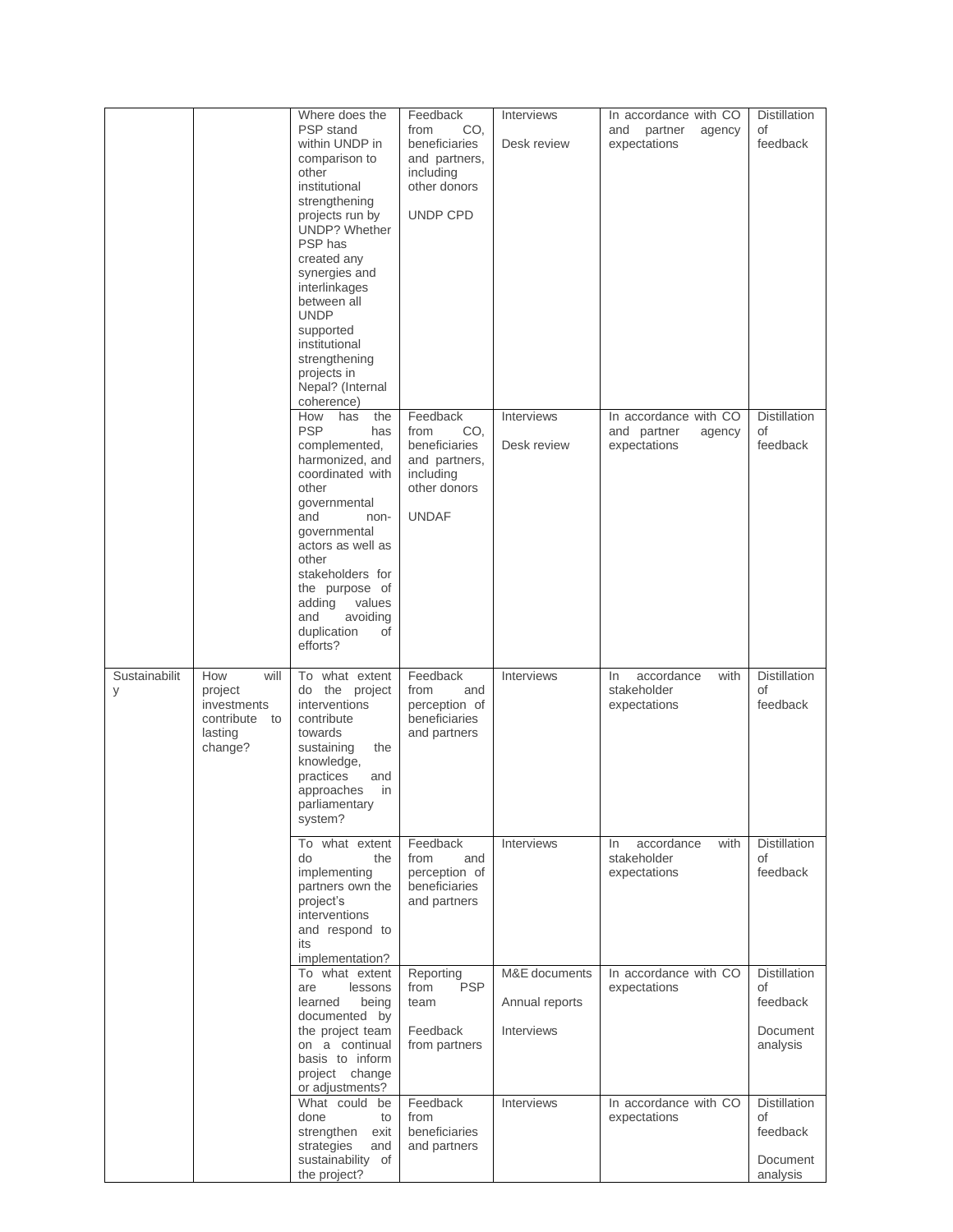| <b>GESI</b>     | What are the<br><b>GESI</b><br>key<br>policies,<br>strategies,<br>and<br>institutional<br>arrangements<br>adopted<br>by<br>the PSP? | How does the<br>project<br>ensure<br>the<br>implementation<br>of GESI policies<br>and strategies in<br>the<br>implementation<br>and evaluation<br>of the project<br>including in the<br>production<br>of<br>GESI-specific<br>knowledge<br>products? | Annual<br>reports<br>Feedback<br>from<br>beneficiaries<br>and<br>development<br>partners                             | M&E<br>documents,<br>annual reports,<br>Interviews,<br>Formal<br>and<br>Informal<br>Observation,<br>Best Practices<br>compilation,<br>knowledge<br>products<br>produced by the<br>project<br>Interviews | In accordance with CO<br>expectations                                                         | <b>Distillation</b><br>of<br>feedback                                          |
|-----------------|-------------------------------------------------------------------------------------------------------------------------------------|-----------------------------------------------------------------------------------------------------------------------------------------------------------------------------------------------------------------------------------------------------|----------------------------------------------------------------------------------------------------------------------|---------------------------------------------------------------------------------------------------------------------------------------------------------------------------------------------------------|-----------------------------------------------------------------------------------------------|--------------------------------------------------------------------------------|
|                 |                                                                                                                                     | To what extent<br>have<br>gender<br>equality and the<br>empowerment of<br>women MPs and<br><b>MPs</b><br>from<br>marginalised<br>groups<br>been<br>addressed in the<br>design,<br>implementation<br>and monitoring<br>of the project?               | M&E<br>documents,<br>Annual<br>reports,<br>Feedback<br>from<br>and<br>perception of<br>beneficiaries<br>and partners | Review of M&E<br>documents,<br>annual reports,<br>Interviews,<br>Formal<br>and<br>Informal<br>Observation,<br>Best Practices<br>compilation<br>Interviews                                               | PSP identified targets                                                                        | <b>Distillation</b><br>of<br>feedback;<br>synthesis<br>οf<br>available<br>data |
|                 |                                                                                                                                     | $\overline{To}$ what extent<br><b>PSP</b><br>has<br>developed<br>the<br>capacity<br>of<br>women MPs and<br><b>MPs</b><br>from<br>disadvantaged<br>groups?                                                                                           | M&E<br>documents,<br>annual<br>reports,<br>Feedback<br>from<br>and<br>perception of<br>beneficiaries<br>and partners | Review of M&E<br>documents,<br>annual reports,<br>Interviews,<br>Formal<br>and<br>Informal<br>Observation,<br>Best Practices<br>compilation<br>Interviews                                               | PSP identified targets                                                                        | <b>Distillation</b><br>of<br>feedback;<br>synthesis<br>of<br>available<br>data |
|                 |                                                                                                                                     | To what extent<br><b>PSP</b><br>has<br>the<br>developed<br>capacity<br>of<br>parliaments<br>at<br>the federal<br>&<br>provincial levels<br>to<br>routinely<br>with<br>engage<br>women,<br>youth<br>other<br>and<br>disadvantaged<br>citizens?       | M&E<br>documents,<br>annual<br>reports,<br>Feedback<br>from<br>beneficiaries<br>and partners                         | Review of M&E<br>documents,<br>annual reports,<br>Interviews,<br>Formal<br>and<br>Informal<br>Observation.<br>Best Practices<br>compilation<br>Interviews                                               | PSP identified targets                                                                        | <b>Distillation</b><br>οf<br>feedback;<br>synthesis<br>of<br>available<br>data |
| Human<br>Rights | <b>Benefits</b><br>for<br>disadvantage<br>d<br>and<br>marginalized<br>groups                                                        | To what extent<br>have<br>Dalit,<br>ethnic,<br>physically<br>challenged,<br>women<br>and<br>other<br>disadvantaged<br>and<br>marginalized<br>groups<br>benefitted from<br>the work of the<br>project and with<br>what impact?                       | Feedback<br>from<br>beneficiaries<br>and partners<br>Project<br>reporting                                            | Interviews,<br>annual reports,<br>M&E<br>and<br>documents                                                                                                                                               | accordance<br>with<br>In.<br>stakeholder<br><b>PSP</b><br>expectations,<br>identified targets | <b>Distillation</b><br>of<br>feedback                                          |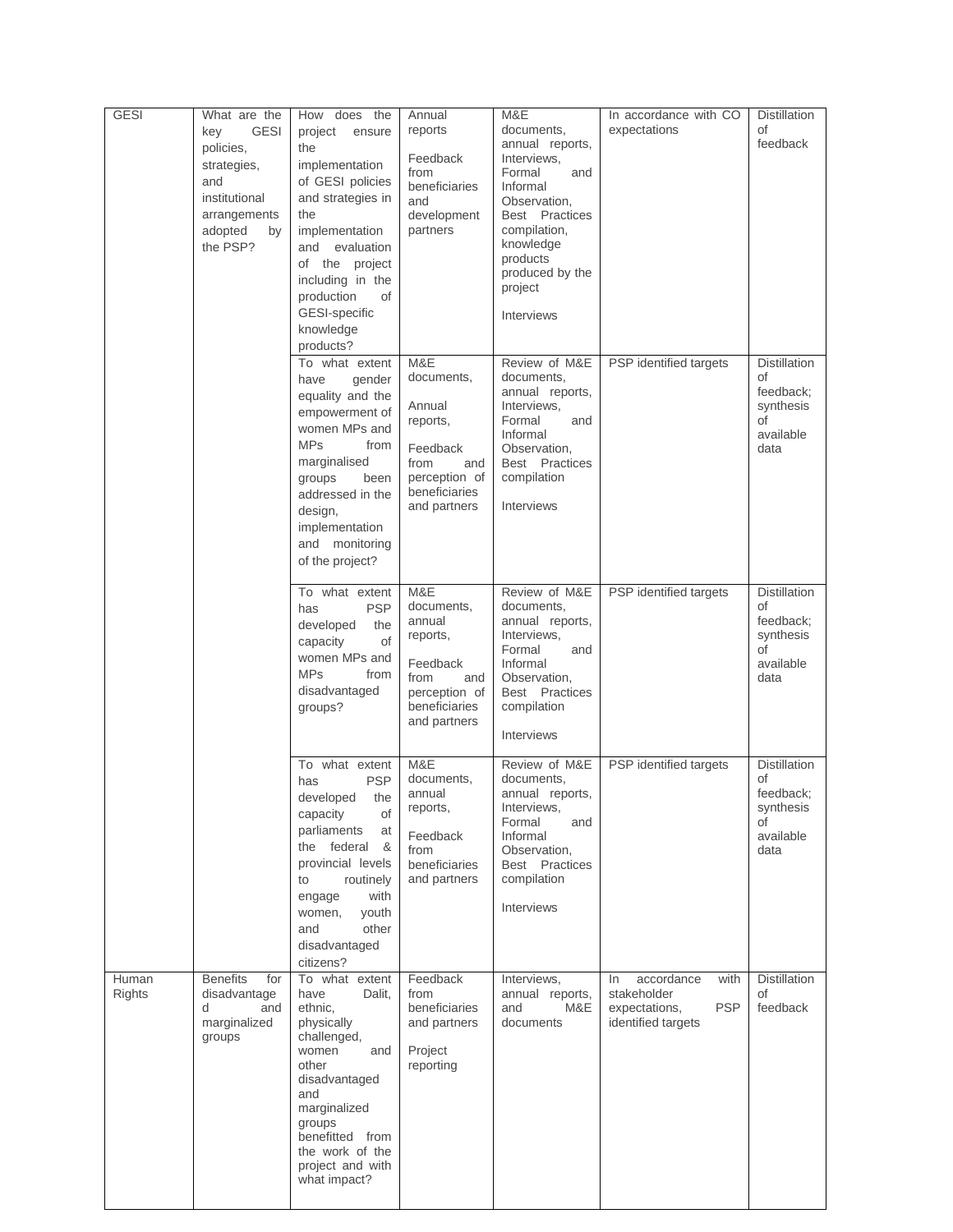| Anti-<br>corruption | Parliamentary<br>oversight                    | To what extent<br>has the project<br>contributed<br>to<br>strengthen<br>the<br>oversight<br>function of the<br>parliamentary<br>committees on<br>anti-corruption<br>and<br>good<br>governance<br>issues? | Feedback<br>from<br>beneficiaries<br>and partners                   | Interviews,<br>annual reports,<br>M&E<br>and<br>documents | with<br>accordance<br>In<br>stakeholder<br>expectations     | <b>Distillation</b><br>of<br>feedback |
|---------------------|-----------------------------------------------|----------------------------------------------------------------------------------------------------------------------------------------------------------------------------------------------------------|---------------------------------------------------------------------|-----------------------------------------------------------|-------------------------------------------------------------|---------------------------------------|
| Environment         | Contribution<br>relevant<br>to<br><b>SDGs</b> | To what extent<br>has the project<br>contributed<br>to<br>achieve SDGs<br>particularly<br>on<br>environment<br>protection<br>and<br>climate change<br>actions?                                           | Feedback<br>from CO and<br>stakeholders<br>including UN<br>partners | Interviews,<br>annual reports,<br>M&E<br>and<br>documents | In accordance with UN<br>and<br>stakeholder<br>expectations | <b>Distillation</b><br>of<br>feedback |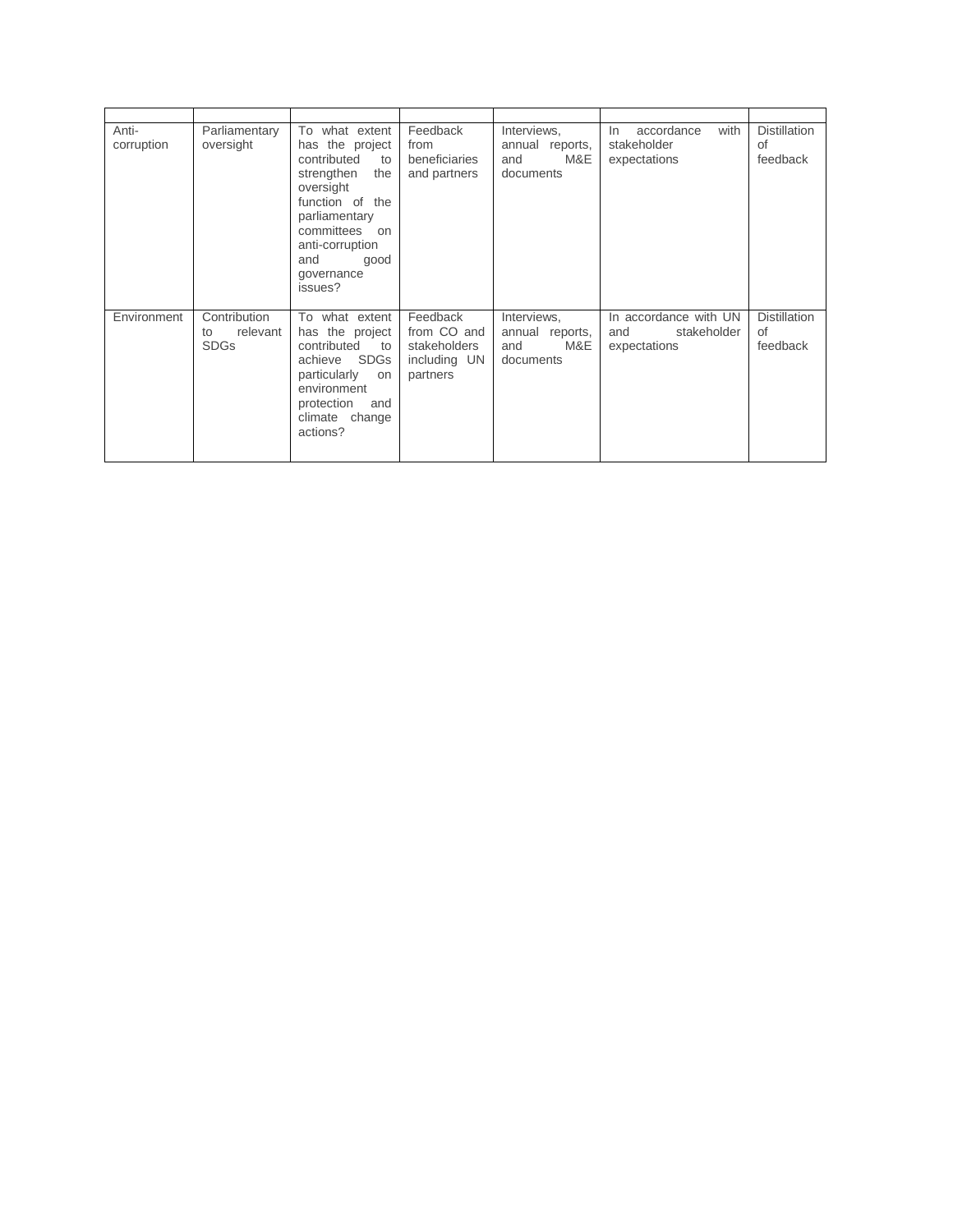## **Annex 5: Guiding questions used for interview**

#### **Questions for MPs**

- In which PSP activity(ies) have you been involved? Can you identify the benefits of the activities for strengthening your work as an MP?
- In your opinion, how has the project contributed to the parliament being more effective?
- In your opinion, how has the project contributed to the parliament being more participatory?
- How has the project supported the parliament to be more open and interactive with citizens?
- How has the project supported the parliament to be more accountable to citizens?
- In what ways has the project strengthened the capacity of women MPs and MPs from disadvantaged groups?
- In what ways has the project strengthened parliament's capacity to engage with women, youth and disadvantaged citizens?
- What is your view of the project's main strengths and weaknesses?
- What do you think are the main challenges the project has confronted?
- How well do you think the project has responded to those challenges?
- This is the mid point of the project's current phase. What should be the project's focus over the next two years?
- Do you need more support from this project? If so, what kind of support do you need?
- What can the project do to ensure that its investments are sustainable beyond the duration of the project?

## **Questions for Parliament Secretariat Officials from Federal Parliament, National Assembly, and Provincial Assembly**

- In which activity(ies) of the PSP have you been involved over the past two and half years? How has the project helped you to perform your duties?
- In your opinion, how has the project contributed to the parliament secretariat being more effective in its support to MPs and committees?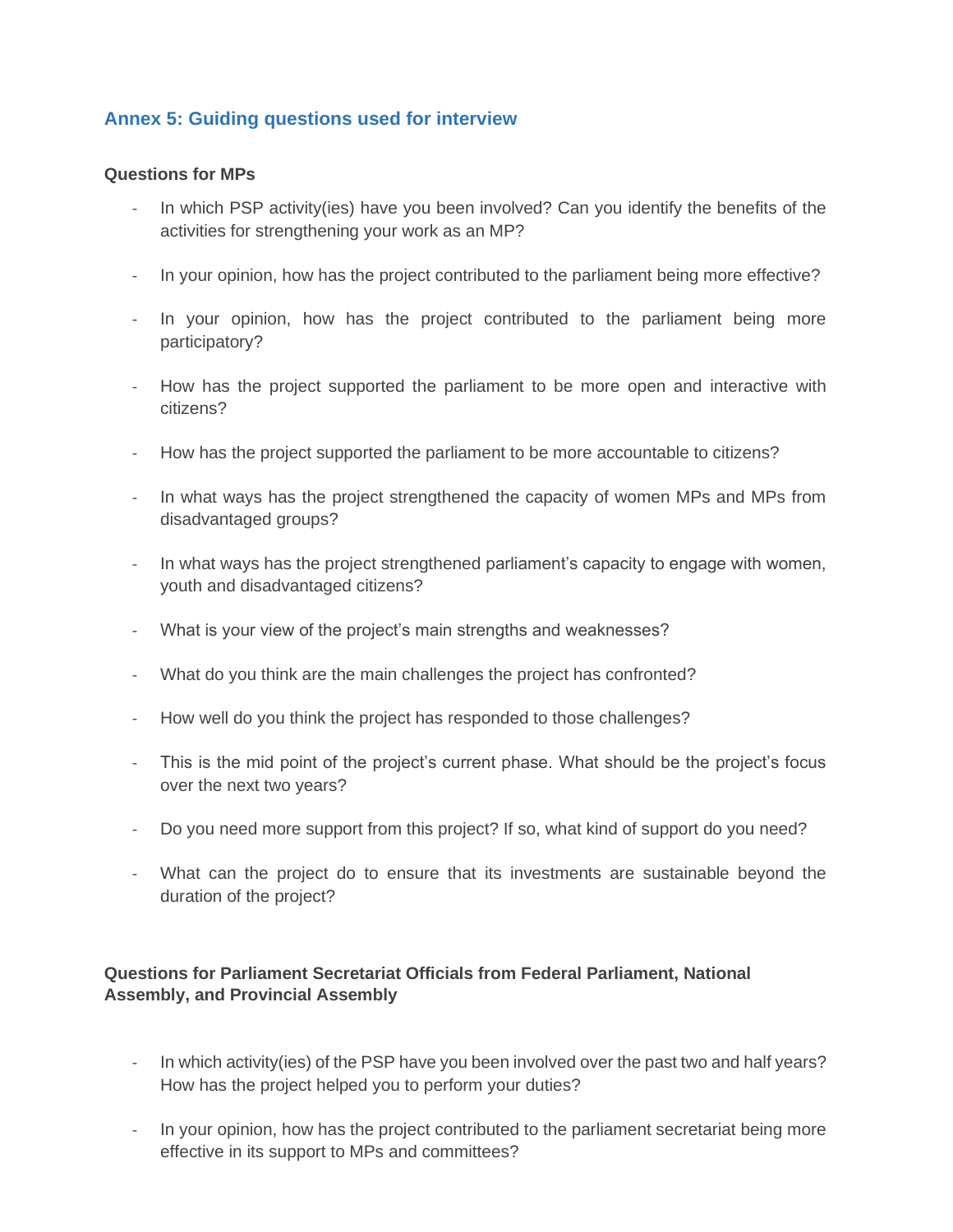- Can you give examples of strengthened capabilities or innovations in the work of the parliament secretariat that PSP has supported?
- In what ways has the project strengthened the capacity of women MPs and MPs from disadvantaged groups?
- In what ways has the project strengthened parliament's capacity to engage with women, youth and disadvantaged citizens?
- What would you say are the project's main strengths?
- What would you say are the project's weaknesses?
- What do you think are the main challenges the project has confronted?
- How well do you think the project has responded to those challenges?
- Do you need more support from this project? If so, what kind of support do you need?
- How has COVID-19 changed the way you work? How has PSP helped you and the parliament with the necessary adaptation?

- Do you think women and marginalised MPs are equipped with relevant governance, leadership and decision-making skills that they can apply in their everyday work as change maker? Please provide examples of PSP's contributions.
- Have projects supported by development agencies contributed to enhancing the capacity of Women and marginalised MPs for better service delivery? If no, what type of support should PSP provide?
- Have Women and Marginalised leaders been able to actively participate in parliamentary committee activities and/or influence decision making processes in local parliaments and governments? If yes, has this trend been increasing and why has is this so? If no, what is hindering this process?
- What needs to be done to give more space to youth, women and marginalized MPs to be more involved in and/or influence policy and legislation?
- In your opinion what are the key capacity development needs for Women MPs?
- How can a capacity development program targeting women, youth and marginalised MPs most usefully engage with National and Provincial Parliaments?
- In your opinion, how strongly have women MPS been able to uphold democratic values and principles (such as accountability, transparency and rule of law)? Is this going in the right direction? What needs to be done to further strengthen this?

#### **Questions for Parliament Committee Chairs and Committee Members**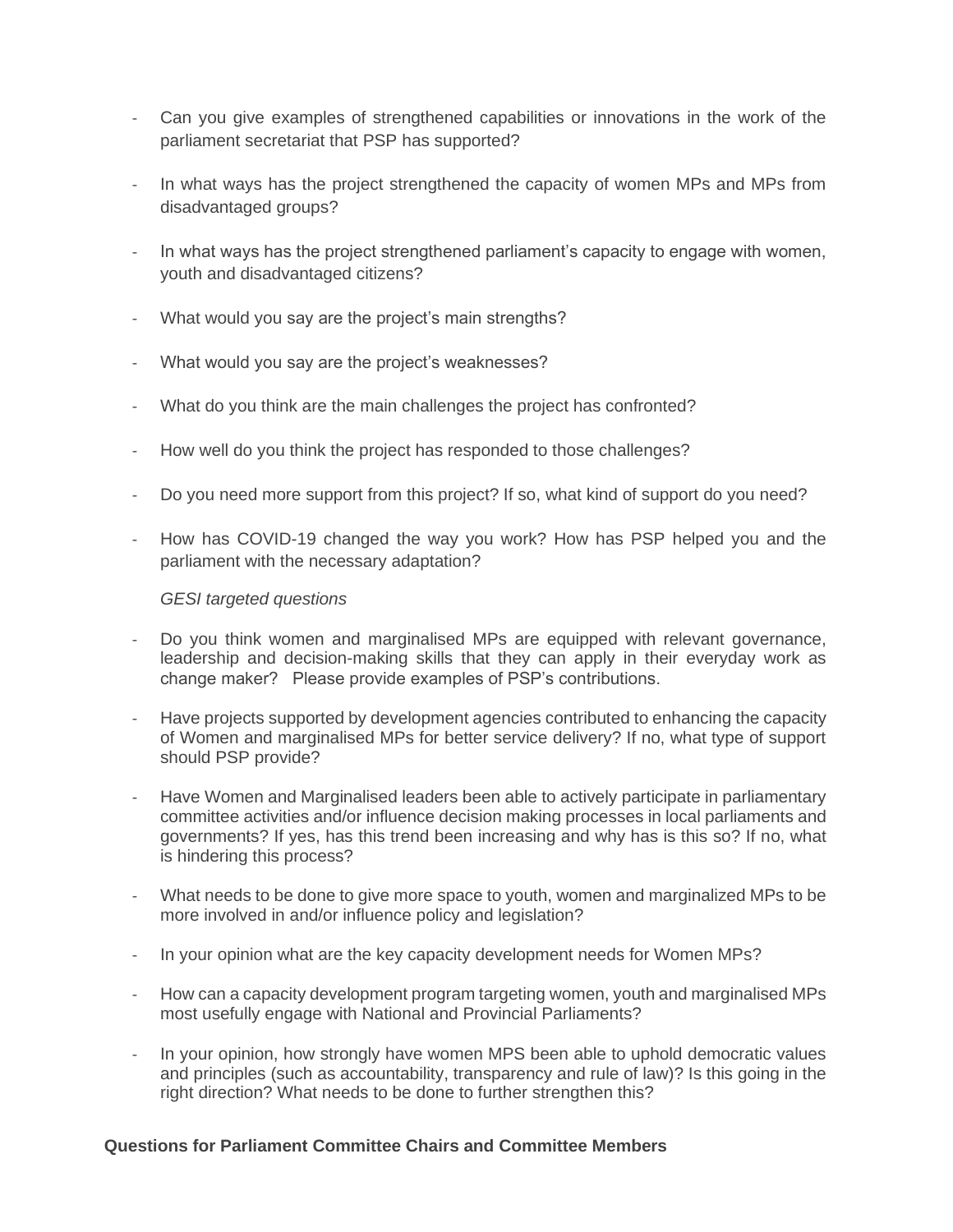- In which activity(ies) of the PSP have you been involved over the past two and half years? Can you identify the benefits of the activities for strengthening the committee's ability to do its work?
- In what ways has the project contributed to your committee's effectiveness?
- How has the project contributed to the ways in which your committee collects information and engages citizens and stakeholders in policy development and legislation?
- How has the project supported the parliament to be more open and interactive with citizens?
- In what ways has the project strengthened the capacity of women MPs and MPs from disadvantaged groups?
- In what ways has the project strengthened parliament's capacity to engage with women, youth and disadvantaged citizens?
- What would you say are the project's main strengths?
- What would you say are the project's weaknesses?
- What do you think are the main challenges the project has confronted?
- How well do you think the project has responded to those challenges?
- Do you need more support from this project? If so, what kind of support do you need?
- This is the mid point of the project's current phase. What should be the project's focus over the next two years?
- What can the project do to ensure that its investments are sustainable beyond the duration of the project?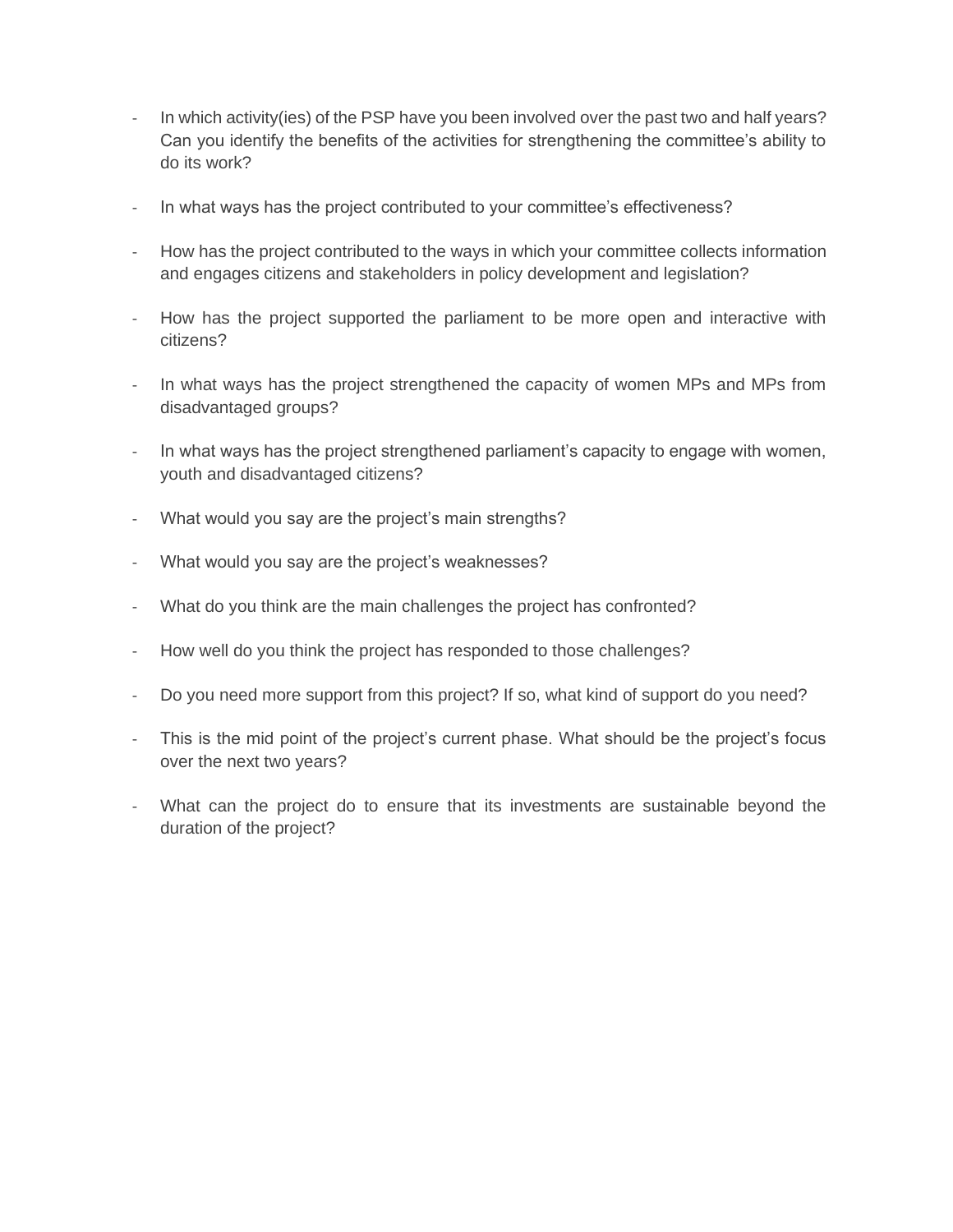- Do you think women and marginalised MPs are equipped with relevant governance, leadership and decision-making skills that they can apply in their everyday work as change maker? Please provide examples of PSP's contributions.
- Have projects supported by development agencies contributed to enhancing the capacity of Women and marginalised MPs for better service delivery? If no, what type of support should PSP provide?
- Have Women and marginalised MPs been able to participate meaningfully in parliamentary committee activities and/or influence decision making processes in local parliaments and governments? If yes, has this trend been increasing and why has is this so? If no, what are the obstacles?
- What needs to be done to give more space to youth, women and marginalized MPs to be more involved in and/or influence policy and legislation?
- In your opinion what are the key capacity development needs for Women MPs?
- How can a capacity development program targeting women, youth and marginalised MPs most usefully engage with National and Provincial Parliaments?
- In your opinion, how strongly have women MPS been able to uphold democratic values and principles (such as accountability, transparency and rule of law)? Is this going in the right direction? What needs to be done to further strengthen this?

#### **Questions for NGOs and Media**

- What is your understanding of the goals of the PSP project?
- What do you believe are the major contributions of this project?
- Has your organization/agency had any direct involvement with PSP? Was it a positive experience? Please explain.
- What do you know about the kinds of support PSP has provided so far to the MPs, Parliament Secretariat, and Parliament Committees? What kinds of support are most needed and why?
- How has the project contributed to improving communication and interactions between the MPs and general public?
- How well do you think the project has been received by the public? Please provide evidence.
- In what ways has the project strengthened parliament's capacity to engage with women, youth and disadvantaged citizens?
- Do you think the project has adopted a human rights-based approach in its design and delivery? What is the evidence?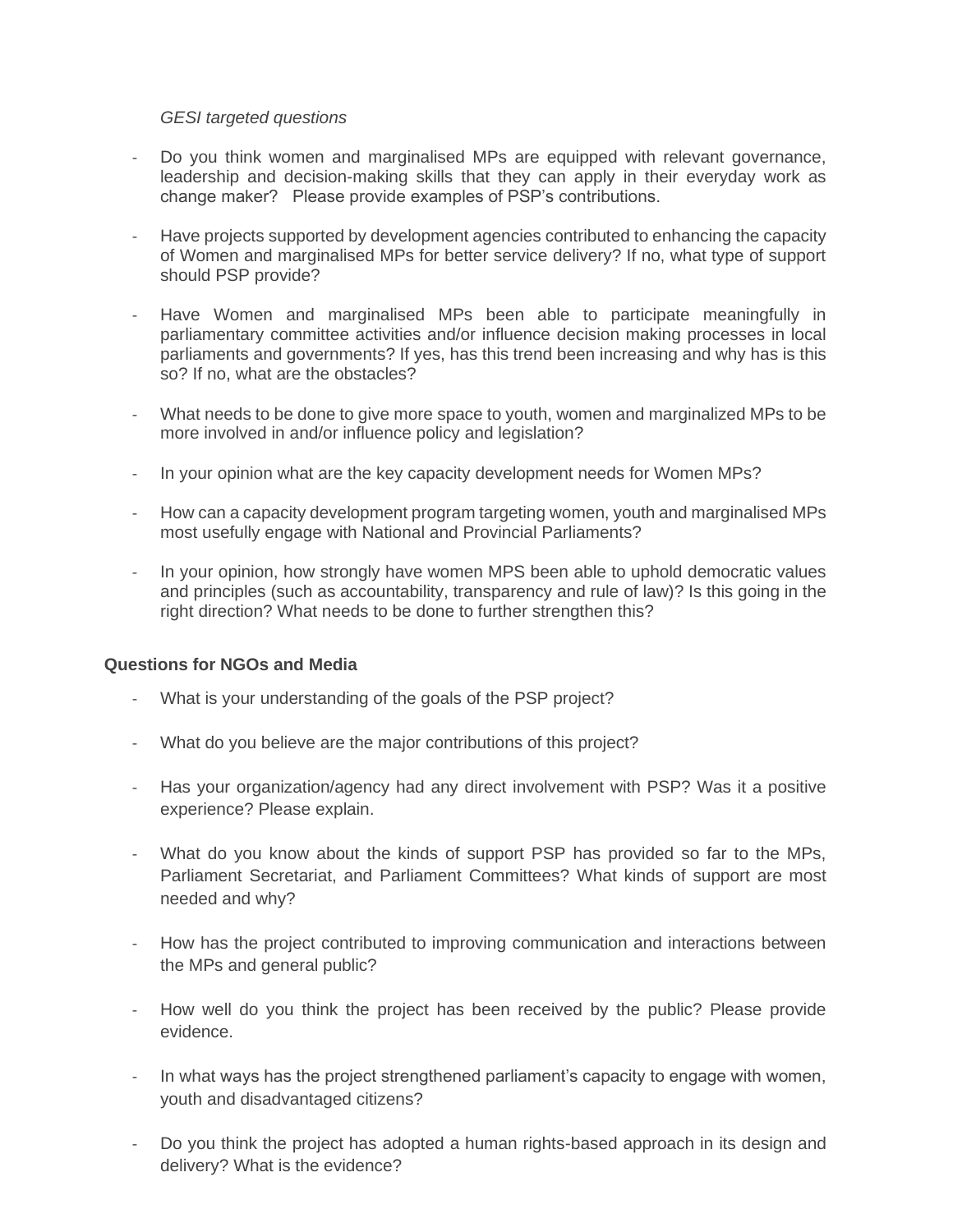- Do you think the project has adequately implemented anti-corruption strategies?
- What are the key challenges confronting PSP? How can the project be strengthened in the future?
- Do you think the federal and provincial parliaments need more support? What kind of support do you think is most needed?

- What was the main objective of the intervention you were involved in? Do you think the intervention will fulfil the GESI criteria? If yes/or no, please elaborate? (For example: Do you think the training modules/leadership development models were tailored to the capacity development/knowledge-based needs of Women and Marginalised groups MPs
- How proactively are Women MPs engaged in decision-making processes at the community and local/central level? Are they given adequate space by the communities, local governments, in decision-making processes? Is this going on the right direction? If yes, why do you think so? If no, what needs to be done?
- In your opinion what are the key capacity development needs for Women MPs and MPs representing marginalized groups?
- In your opinion, how strongly have women and marginalised MPs been able to uphold democratic values and principles (such as accountability, transparency and rule of law)? Is this going in the right direction? What needs to be done to further strengthen this?

## **Questions for other UNDP projects / other development partners including UN agencies**

- What is your understanding of the goals of the PSP project?
- How successful do you think the project has been in achieving its goals?
- How well do you think the project has been received by Government partners? Please give evidence.
- How well do you think the project has been received by the public, CSOs and the media? Please give evidence.
- How do you see PSP fitting into the UNDP portfolio and country strategy now and in the future?
- Has your project/agency had any direct involvement with PSP? Was it a positive experience? Please explain.
- Do you think the project has successfully adopted a human rights-based approach in its design and delivery?
- Do you think the project has adequately implemented anti-corruption strategies?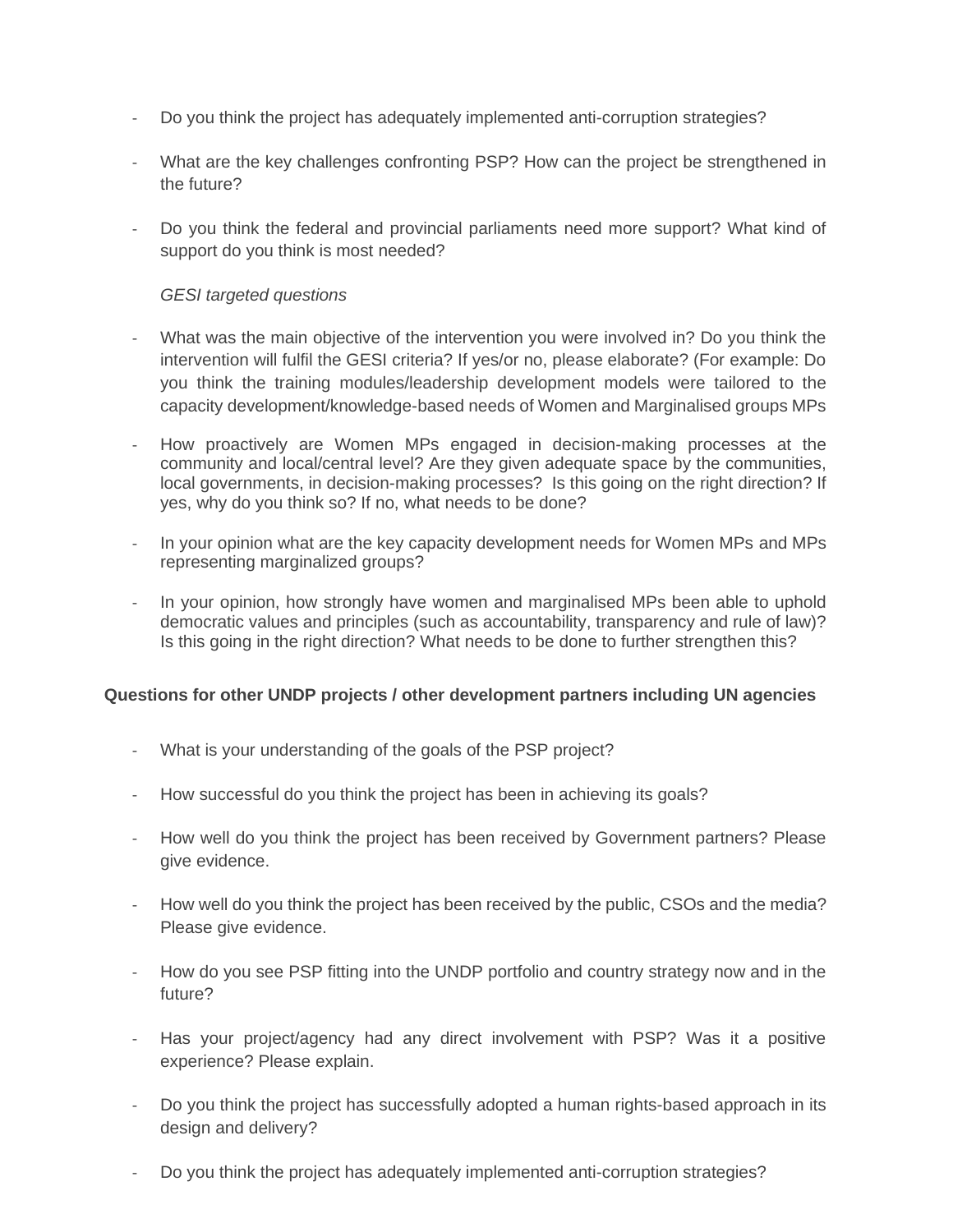- What do you think are the key challenges confronting PSP? How can the project be strengthened in the future?
- Do you think the federal and provincial parliaments need more support? What kind of support do you think is most needed?
- What do you think UNDP should focus on its parliamentary support? What do you see to be the project's and agency's comparative advantage?

- What was the project's implementation strategy for GESI? Which interventions worked well and why? Which interventions didn't work and why? Which interventions required major overhauling and why?
- What were the major GESI implementation challenges and how did you address them? Were the project resources adequate to meet objectives for Output4?
- How have changes in individual capacity enabled beneficiaries to influence decisionmaking and policy-making in central/local governance structures and their organizations and strengthen service delivery to their provinces? Is there any evidence to prove that the trainee women MPs have been able to actively influence local governance /federal processes?
- To what extent has the project contributed to collaborative relationships among different International Partners and other UN agencies to promote GESI goals? (e.g., multistakeholder initiatives for Women and marginalised groups from national and provincial levels covering SDG, GBV, Social Protections, Emergency response/DRR etc)
- How will project results continue to contribute to GESI objectives beyond the life of the project?
- What is the PSP exit strategy from a GESI perspective?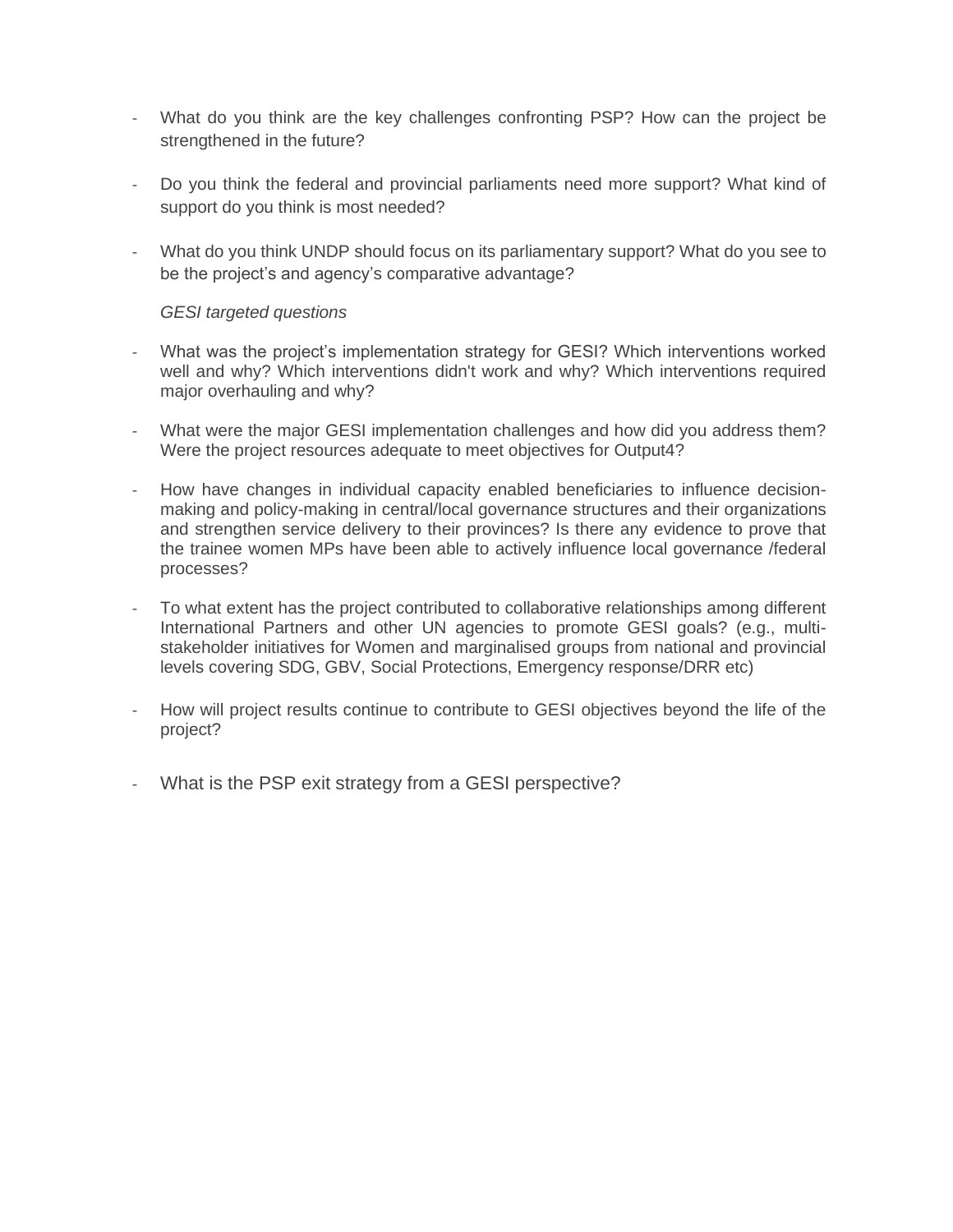**Annex 6: Code of Conduct signed by all three consultants**

# **United Nations Evaluation Group Code of Conduct for Evaluation in the UN System**

## **Evaluation Consultants Agreement Form**

To be signed by all consultants as individuals (not by or on behalf of a consultancy company) before acontract can be issued.

## **Agreement to abide by the Code of Conduct for Evaluation in the UNSystem**

**Name of Consultant: Kopila Rijal**

**Name of Consultancy Organisation** (where relevant)**: GESI Specialist Mid Term Review of PSP Project**

**I confirm that I have received and understood and will abide by the United Nations Code ofConduct for Evaluation.**

Signed at (place) on (date) 08/07/2020

Signature:  $Blid$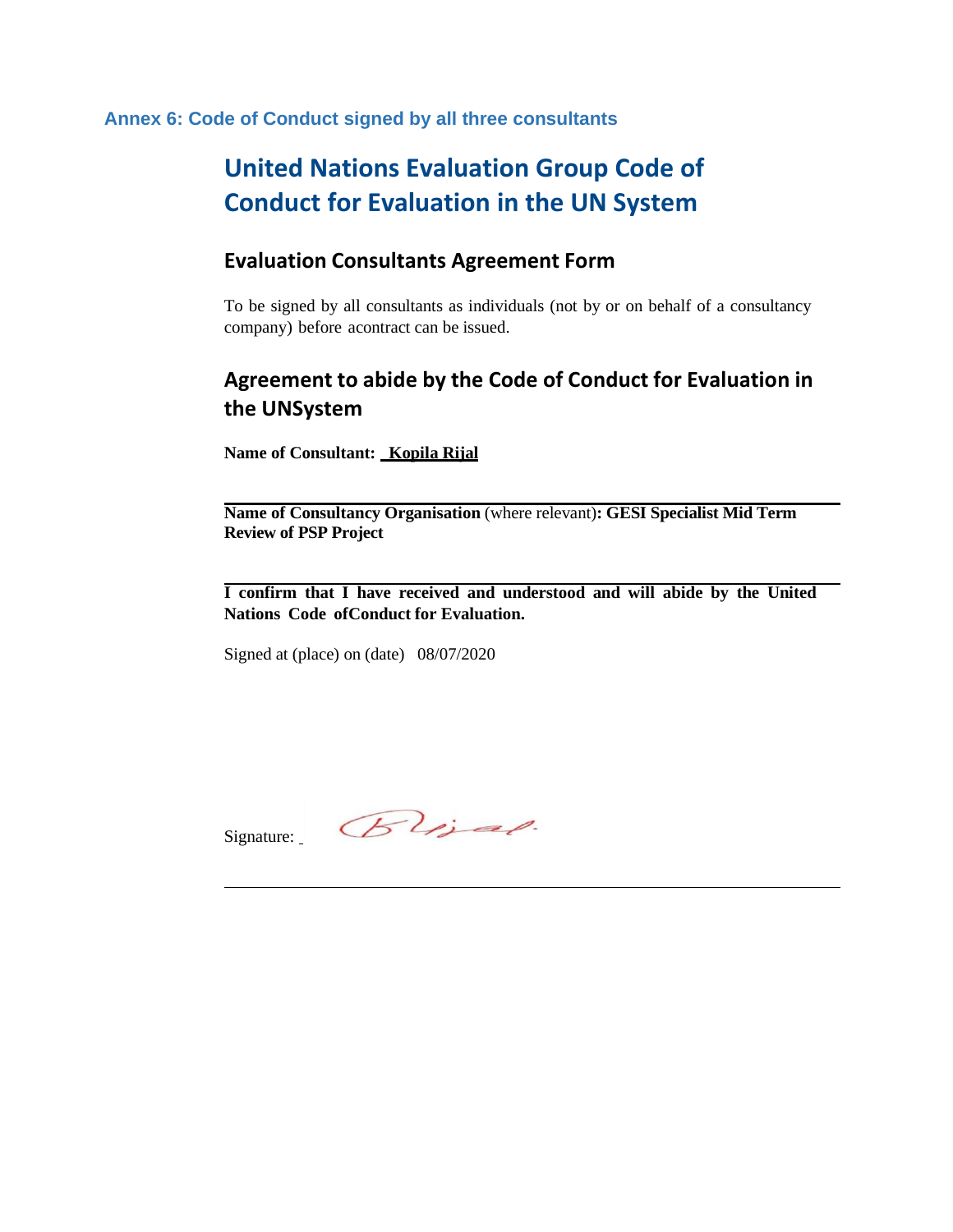# **United Nations Evaluation Group Code of Conductfor Evaluation in the UN System**

## **Evaluation Consultants Agreement Form**

To be signed by all consultants as individuals (not by or on behalf of a consultancy company) before acontract can be issued.

## **Agreement to abide by the Code of Conduct for Evaluation in the UN System**

**Name of Consultant: Prakash Bhattarai**

**Name of Consultancy Organisation** (where relevant)**: Independent Consultant of Mid-term review of PSP Project**

**I confirm that I have received and understood and will abide by the United Nations Code of Conduct for Evaluation.**

Signed at (place) on (date) 16/08/2020

Signature: